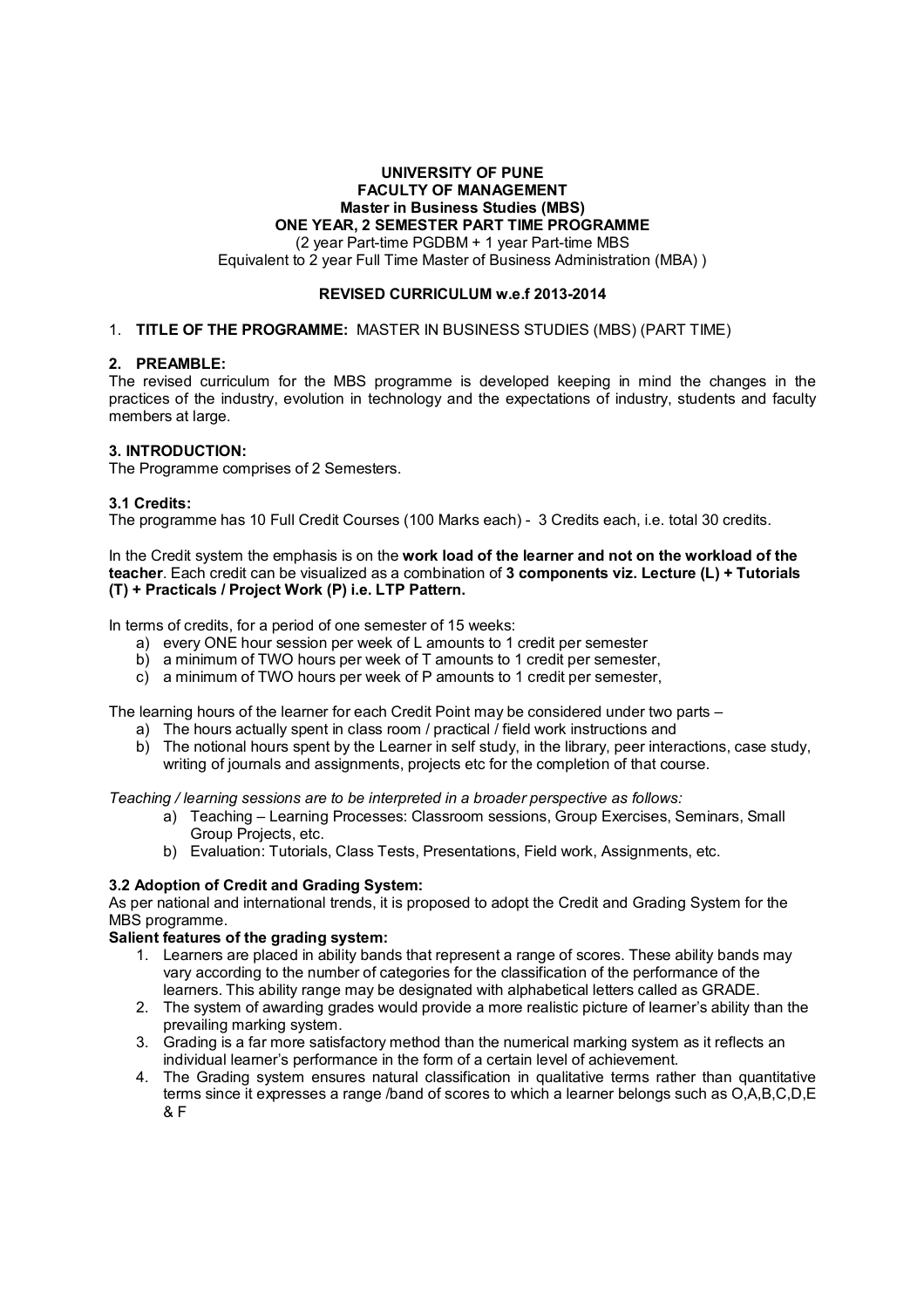- 5. The award of grades provides a permanent record of the learner's growth and development that might be helpful for institutions of higher education for allocating seats for prospective employers.
- 6. Grading does not require making fine distinctions in performance when no such distinctions actually exist.
- 7. It is based on a realistic concept of 'errors of measurement'.
- 8. Grades are relatively free from extraneous factors like difficulty of the examination, examiner bias, nature of the subject being examined, etc.
- 9. Grades can be interpreted easily and directly and can be used to prepare an accurate 'profile' of a learner'

## **Basics of Credit and Grading System:**

Grading, is a method of reporting the result of a learner's performance subsequent to his evaluation. It involves a set of alphabets which are clearly defined and designated and uniformly understood by all the stake holders. A properly introduced grading system not only provides for a comparison of the learners' performance but it also indicates the quality of performance with respect to the amount of efforts put in and the amount of knowledge acquired at the end of the course by the learners.

It is proposed to use the **Indirect and Absolute Credit and Grade Point System for the MBS programme,** i.e. the assessment of individual Courses in the concerned examinations will be on the basis of marks only, but the marks shall later be converted into Grades by some mechanism wherein the overall performance of the Learners can be reflected after considering the Credit Points for any given course. However, the **overall evaluation shall be designated in terms of Grade.**

#### **3.3 Session Duration:**

Each teaching-learning, evaluation session shall be of 60 minutes. There shall be 18 hrs teaching per week.

#### **4. ELIGIBILITY:**

A student seeking admission to this course must have passed Two Years' Post Graduate Diploma in Business Management (Part Time) of any statutory University.

# **5. EXAMINATION:**

**Pattern of Examination:** The evaluation scheme comprises of:

- a) University Evaluation (50 Marks)
- b) Concurrent Evaluation (50 Marks)

#### **5.1 University Evaluation:**

There shall be University evaluation for each full credit course as per the time table announced by the University. There shall be a Written Examination (subjective – concept plus case study / application oriented type) for 50 marks by the University for each Full Credit Course.

#### **5.1.2 Instructions to External Paper Setters / Chairman / Examiners:**

For University evaluation (Written Examination – subjective type of 50 marks) of each full credit course the question pattern shall be as follows:

#### Question Paper Pattern:-

1) There shall be five questions each of 10 marks.

2) All questions shall be compulsory with internal choice within the questions.

3) A Question may be subdivided into sub-questions a, b, c… and the allocation of marks depend on the weightage of the topic.

Questions shall be set to assess knowledge acquired, standard application of knowledge, application of knowledge in new situations, critical evaluation of knowledge and the ability to synthesize knowledge. The questions paper setter shall ensure that questions covering all skills are set. He/She shall also submit a detailed scheme of evaluation along with the question paper.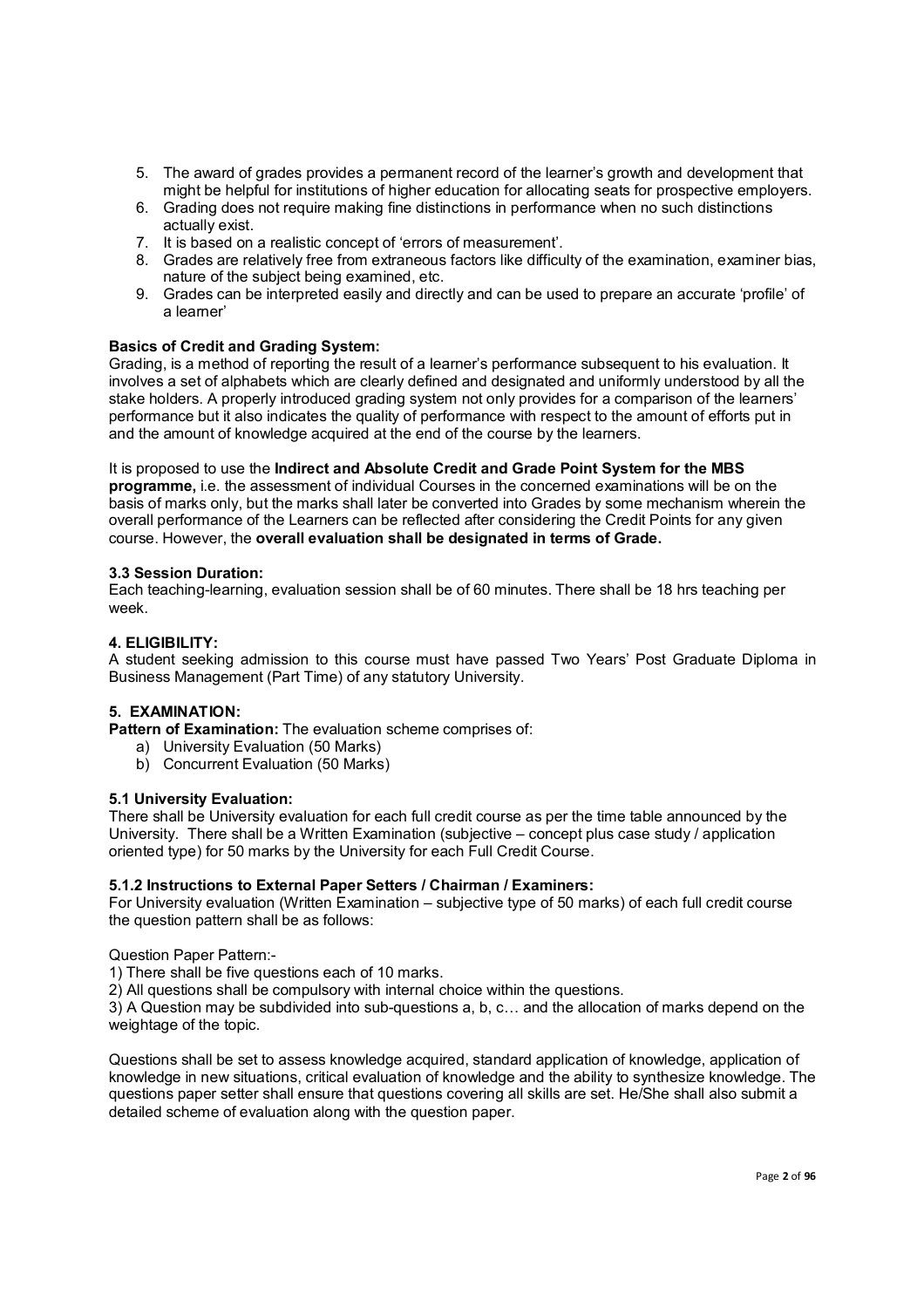*The duration of written examination shall be 2 hours. Students shall be provided a single answer sheet of 16 pages. They must ensure that their responses fit within the provided answer sheet. Additional supplements shall not be provided.*

#### **5.2 Concurrent Evaluation**

There shall be Concurrent evaluation for 50 marks for each full credit course. As a part of concurrent evaluation the students shall be *evaluated on a continuous basis* by the Institute to ensure that student learning takes place in a graded manner.

Suggested components for Concurrent Evaluation (CE) are:

- 1. Case Study / Caselet / Situation Analysis (Group Activity or Individual Activity)
- 2. Class Test
- 3. Open Book Test
- 4. Field Visit / Study tour and report of the same
- 5. Small Group Project & Internal Viva-Voce
- 6. Learning Diary
- 7. Scrap Book
- 8. Group Discussion
- 9. Role Play / Story Telling
- 10. Individual Term Paper / Thematic Presentation
- 11. Written Home Assignment
- 12. Industry Analysis (Group Activity or Individual Activity)
- 13. Literature Review / Book Review
- 14. Model Development / Simulation Exercises (Group Activity or Individual Activity)
- 15. In-depth Viva
- 16. Quiz

Performance of the students in each component of the Concurrent Evaluation shall be communicated immediately to the students by the Institute by displaying them on the Institute's Notice Board/Website.

Detailed record of the Concurrent Evaluation shall be maintained by the Institute. The same shall be made available to the University, on demand.

Marks for the concurrent evaluation must be communicated by the Institute to the University before the commencement of relevant Semester end University Evaluation.

#### **5.3 Standard of Passing:**

Every candidate must secure atleast Grade E in Concurrent Evaluation as well as University Examination as separate heads of passing for each course.

#### **Degree Requirements:**

- a) **Earned Credits:** The degree requirements for the MBS programme is completion of 30 earned credits.
- b) **Final Grade Point Requirement:** A student must obtain the Final Grade Point of a minimum of 00.50 to be eligible for award of the MBS degree.

**5.3.1 Conversion of Marks to Grade Points & Grades:** The marks shall be converted to grade points and grades using Table I below.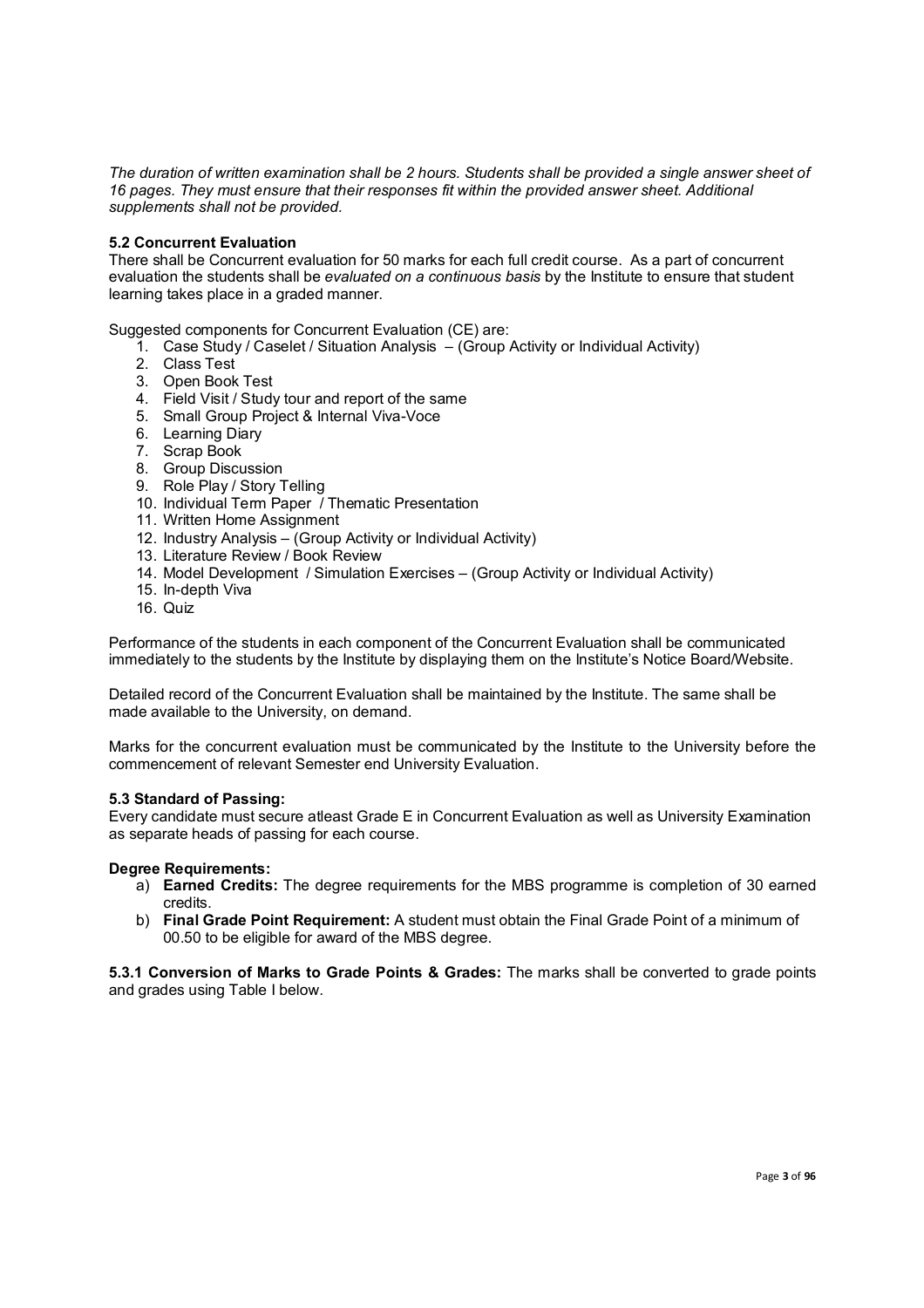### **Table I: Points Grading System**

| Sr. No. | Marks            | Grade               | <b>Grade Point</b> |
|---------|------------------|---------------------|--------------------|
|         | $100 - 75$       | $O -$ Outstanding   | 06                 |
|         | $74 - 65$        | A - Very Good       | 05                 |
| 3       | 64 - 55          | $B - Good$          | 04                 |
|         | $54 - 50$        | $C - Average$       | 03                 |
| 5       | $\sqrt{49} - 45$ | $D - S$ atisfactory | 02                 |
| 6       | $44 - 40$        | $E - Pass$          | 01                 |
|         | $39 - 0$         | $F - Fail$          | 00                 |

The description of the final grades shall be as follows:

#### **O: Outstanding (Excellent Analysis of the topic - 75% and above)**

Accurate knowledge of the primary material, wide range of reading, logical development of ideas, originality in approaching the subject. Neat and systematic organization of content, elegant and lucid style.

#### **A: Very Good (Excellent Analysis of the topic - 65 to 74 %)**

Accurate knowledge of the primary material, acquaintance with seminal publications, logical development of ideas. Neat and systematic organization of content, effective and clear expression.

**B : Good (Good Analysis and treatment of the topic - 55 to 64 %)**

Basic knowledge of the primary material, logical development of ideas. Neat and systematic organization of content, effective and clear expression.

#### **C : Average (Some important points covered – 50 to 54%)**

Basic knowledge of the primary material, logical development of ideas. Neat and systematic organization of content, good language or clear expression.

#### **D: Satisfactory (Some points discussed – 45 to 49%)**

Basic knowledge of the primary material, some organization of content, acceptable language or expression.

#### **E: Pass (Any two of the above – 40 to 44%)**

**F: Fail (None of the above – 0 to 39%)**

#### **The performance of a student will be evaluated in terms of two indices, viz.**

- a) *Semester Grade Point Average (SGPA)* which is the Grade Point Average for a semester
- b) *Cumulative Grade Point Average (CGPA)* which is the Grade Point Average for all the completed semesters at any point in time.

**Semester Grade Point Average (SGPA):** At the end of each semester, SGPA is calculated as the weighted average of GPI of all courses in the current semester in which the student has passed, the weights being the credit values of respective courses.

for a semester.

**SGPA =** Grade Points divided by the summation of Credits of all Courses.

$$
\sum \{C * GPI\}
$$
  
SGPA = 50

 ∑C Where GPI is the Grade and C is credit for the respective Course.

**Cumulative Grade Point Average (CGPA):** Cumulative Grade Point Average (CGPA) is the grade point average for all completed semesters. CGPA is calculated as the weighted average of all GPI of all courses in which the student has passed up to the current semester.

## **Cumulative Grade Point Average (CGPA) for the Entire Course -**

 ∑ {C \* GPI} for all semesters taken together. ∑C

Where GPI is the Grade and C is credit for the respective Course.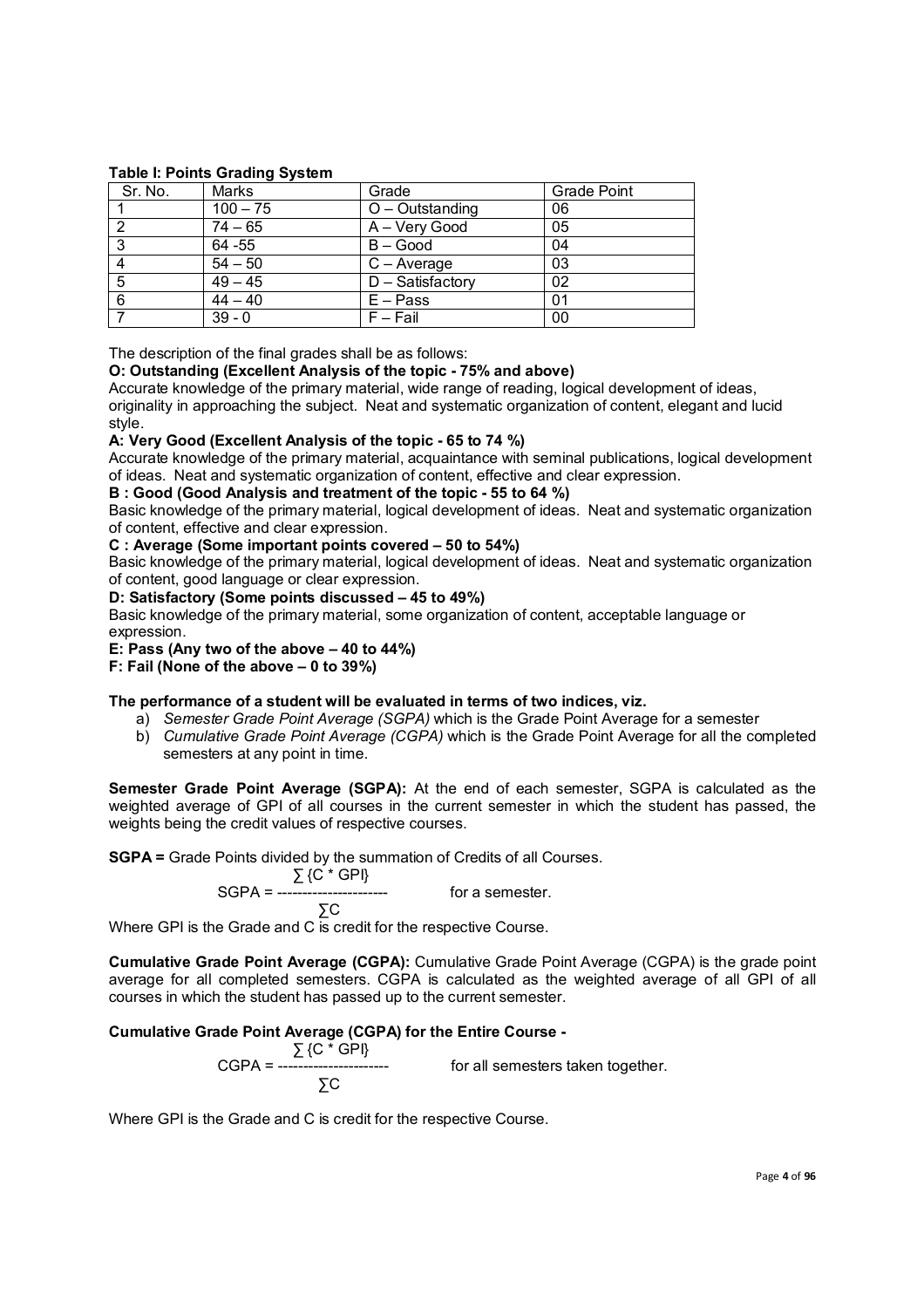IMPORTANT NOTE:

If a student secures F grade in either or both of Concurrent Evaluation or University Evaluation for a particular course his /her credits earned for that course shall be ZERO.

**5.4 Scaling Down of Concurrent Evaluation Scores:** The marks obtained by the student for the Concurrent Evaluation components conducted by the Institute, in the Full Credit Courses, in Sem I and Sem II, shall be scaled down, to the required extent, if such percentage of marks are more than 25% of the marks scored in the University Examination for the respective course.

#### **5.5 Attendance:**

The student must meet the requirement of 75% attendance per semester per course for granting the term. The Director shall have the right to withhold the student from appearing for examination of a specific course if the above requirement is not fulfilled.

Since the emphasis is on continuous learning and concurrent evaluation, it is expected that the students study all round the semester.

#### **5.6 ATKT Rules:**

A student shall earn the credits for a given course in maximum four attempts. Maximum Duration for completion of the Programme: The candidates shall complete the MBS Programme within 4 years from the date of admission, by earning the requisite credits.

**5.7 Award of Grade Cards**: The University of Pune under its seal shall issue to the students a grade card on completion of each semester. The final Grade Card issued at the end of the final semester shall contain the details of all courses taken during the entire programme for obtaining the degree.

**5.7.1 Final Grades:** After calculating the SGPA for an individual semester and the CGPA for entire programme, the value shall be matched with the grade in the Final Grade Points Table (as per Table II) and expressed as a single designated GRADE such as O, A, B, C,D,E,F.

| Sr. No.       | Grade Points   | Grade            |
|---------------|----------------|------------------|
|               | 05.00 to 6.00  | O - Outstanding  |
| $\mathcal{P}$ | 04.50 to 04.99 | A - Very Good    |
| 3             | 03.50 to 04.49 | $B - Good$       |
| 4             | 02.50 to 03.49 | $C - Average$    |
| 5             | 01.50 to 02.49 | D - Satisfactory |
| 6             | 00.50 to 01.49 | $E - Pass$       |
|               | 00.00 to 00.49 | $F - Fail$       |
|               |                |                  |

#### **Table II: Final Grade Points**

A student who secures grade E or above in a course is said to have completed /earned the credits assigned to the course. A student who has completed the minimum 30 credits required for the MBS programme shall be declared to have completed the programme.

NOTE:

The Grade Card for the final semester shall indicate the following, amongst other details:

- a) Grades for concurrent and university evaluation, separately, for all courses offered by the student during the entire programme along with the grade for the total score.
- b) SGPA for each semester.
- c) CGPA for final semester.
- d) Total Marks Scored out of Maximum Marks for the entire programme, with break-up of Marks Scored in Concurrent Evaluation and University Evaluation.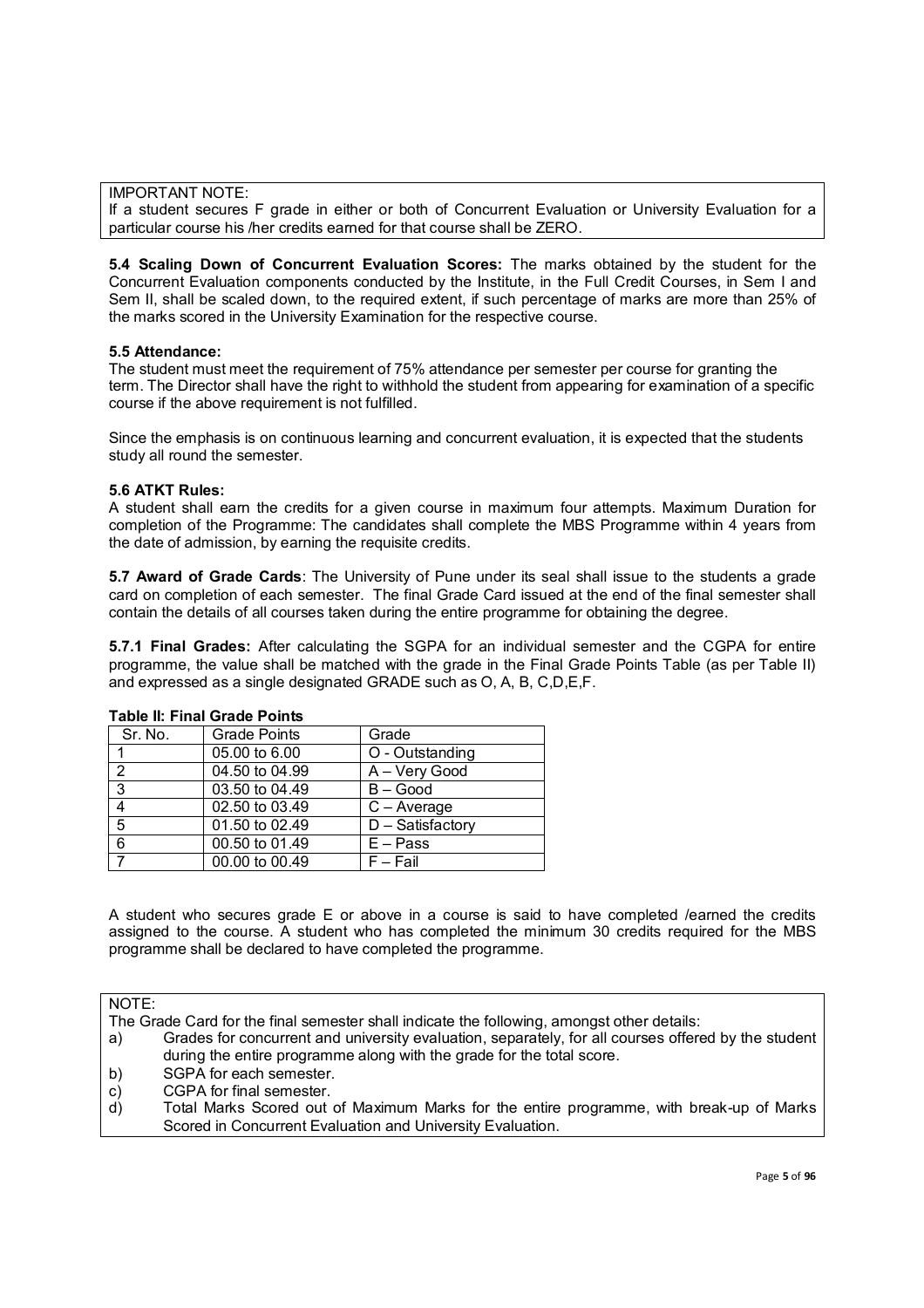- e) Marks scored shall not be recorded on the Grade Card for intermediate semesters.
- f) The grade card shall also show the 7 point scale and the formula to convert GPI, SGPA, and/or CGPA to percent marks.
- g) The final GPA shall not be printed unless the student earns the minimum 30 credits required for earning the MBS Degree.
- h) B Grade is equivalent to atleast 55% marks.
- i) If the GPA is higher than the indicated upper limit in the three decimal digit, then the student may be awarded higher final grade e.g. a student getting a GPA of 4.492 may be awarded grade A.

## **5.8 External Students:**

There is no provision of external students.

## **5.9 Verification / Revaluation:**

Students can avail the verification / revaluation facility as per the prevailing policy, guidelines and norms of the University of Pune.

#### **6. Structure of the Programme:**

The programme has 10 Full Credit Courses (100 Marks each) with 3 Credits each. Each semester has 5 full credit courses.

#### **Full Credit Courses:**

| Semester | Full Credit Courses (100 Marks) |
|----------|---------------------------------|
|          |                                 |
|          |                                 |
| Total    |                                 |

#### **Break Up of Courses:**

| Semester | Core Courses (A) | Specialization<br>Courses (B) | (100<br>Full Credits<br>Total<br>Marks) $(C = A + B)$ |
|----------|------------------|-------------------------------|-------------------------------------------------------|
|          |                  |                               |                                                       |
|          |                  |                               |                                                       |
| Total    |                  |                               | 10                                                    |

Specializations (Electives Offered):

- 1. Marketing Management (MKT)
- 2. Financial Management (FIN)
- 3. Information Technology Management (IT)
- 4. Operations Management (OPE)
- 5. Human Resources Management (HR)
- 6. International Business Management (IB)
- 7. Supply Chain Management (SCM)
- 8. Rural & Agribusiness Management (RABM)
- 9. Family Business Management (FBM)
- 10. Technology Management (TM)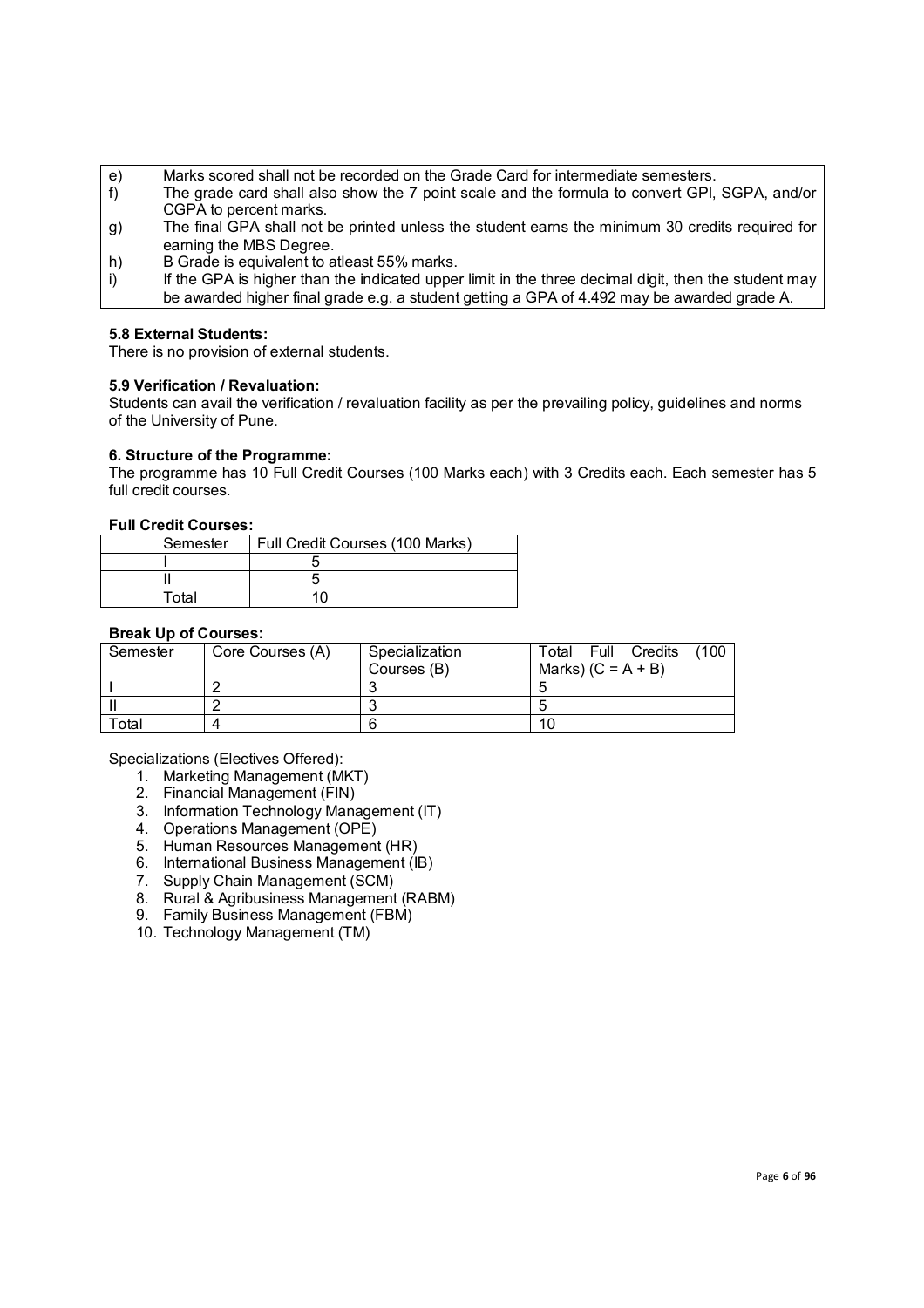# **6.1 Programme Structure for Master in Business Studies (MBS) SEMESTER I:**

| Course | Course                            | Concurrent | University | Total | Credit | No.<br>οf |
|--------|-----------------------------------|------------|------------|-------|--------|-----------|
| Code   |                                   | Evaluation | Evaluation | Marks |        | Credits   |
| 101    | <b>Strategic Management</b>       | 50         | 50         | 100   | Full   | 3         |
| 102    | Enterprise Performance Management | 50         | 50         | 100   | Full   | 3         |
| 103    | Specialization I                  | 50         | 50         | 100   | Full   | 3         |
| 104    | Specialization II                 | 50         | 50         | 100   | Full   | 3         |
| 105    | Specialization III                | 50         | 50         | 100   | Full   | 3         |
|        |                                   | 250        | 250        | 500   |        | 15        |

# **SEMESTER II:**

| Course<br>Code   | Course                             | Concurrent<br>Evaluation | University<br>Evaluation | Total<br>Marks | Credit | No.<br>οf<br>Credits |
|------------------|------------------------------------|--------------------------|--------------------------|----------------|--------|----------------------|
| 201              | Managing for Sustainability        | 50                       | 50                       | 100            | Full   | 3                    |
| $\overline{202}$ | Startup and New Venture Management | 50                       | 50                       | 100            | Full   | 3                    |
| 203              | Specialization IV                  | 50                       | 50                       | 100            | Full   | З                    |
| 204              | Specialization V                   | 50                       | 50                       | 100            | Full   | 3                    |
| 205              | Specialization VI                  | 50                       | 50                       | 100            | Full   | 3                    |
|                  |                                    | 250                      | 250                      | 250            |        | 15                   |

# Elective Courses (Specialization Courses)

|                | Marketing Management (MKT) Specialization |                                         |  |  |
|----------------|-------------------------------------------|-----------------------------------------|--|--|
|                | Semester I                                |                                         |  |  |
| <b>103 MKT</b> | Specialization I                          | <b>Services Marketing</b>               |  |  |
| <b>104 MKT</b> | Specialization II                         | Sales and Distribution Management       |  |  |
| <b>105 MKT</b> | Specialization III                        | <b>Product Management</b>               |  |  |
|                | Semester II                               |                                         |  |  |
| <b>203 MKT</b> | Specialization IV                         | International Marketing                 |  |  |
| <b>204 MKT</b> | Specialization V                          | <b>Customer Relationship Management</b> |  |  |
| <b>205 MKT</b> | Specialization VI                         | <b>Retail Marketing</b>                 |  |  |

|                | Financial Management (FIN) Specialization             |                                  |  |  |
|----------------|-------------------------------------------------------|----------------------------------|--|--|
|                | Semester I                                            |                                  |  |  |
| <b>103 FIN</b> | Specialization I                                      | <b>Indirect Taxation</b>         |  |  |
| <b>104 FIN</b> | Specialization II                                     | <b>Strategic Cost Management</b> |  |  |
| <b>105 FIN</b> | Specialization III                                    | Income Tax - Part I              |  |  |
|                |                                                       | Semester II                      |  |  |
| 203 FIN        | Specialization IV                                     | International Finance            |  |  |
| 204 FIN        | Specialization V                                      | Income Tax - Part II             |  |  |
| 205 FIN        | Specialization VI                                     | Financial risk management        |  |  |
|                |                                                       |                                  |  |  |
|                | Information Technology Management (IT) Specialization |                                  |  |  |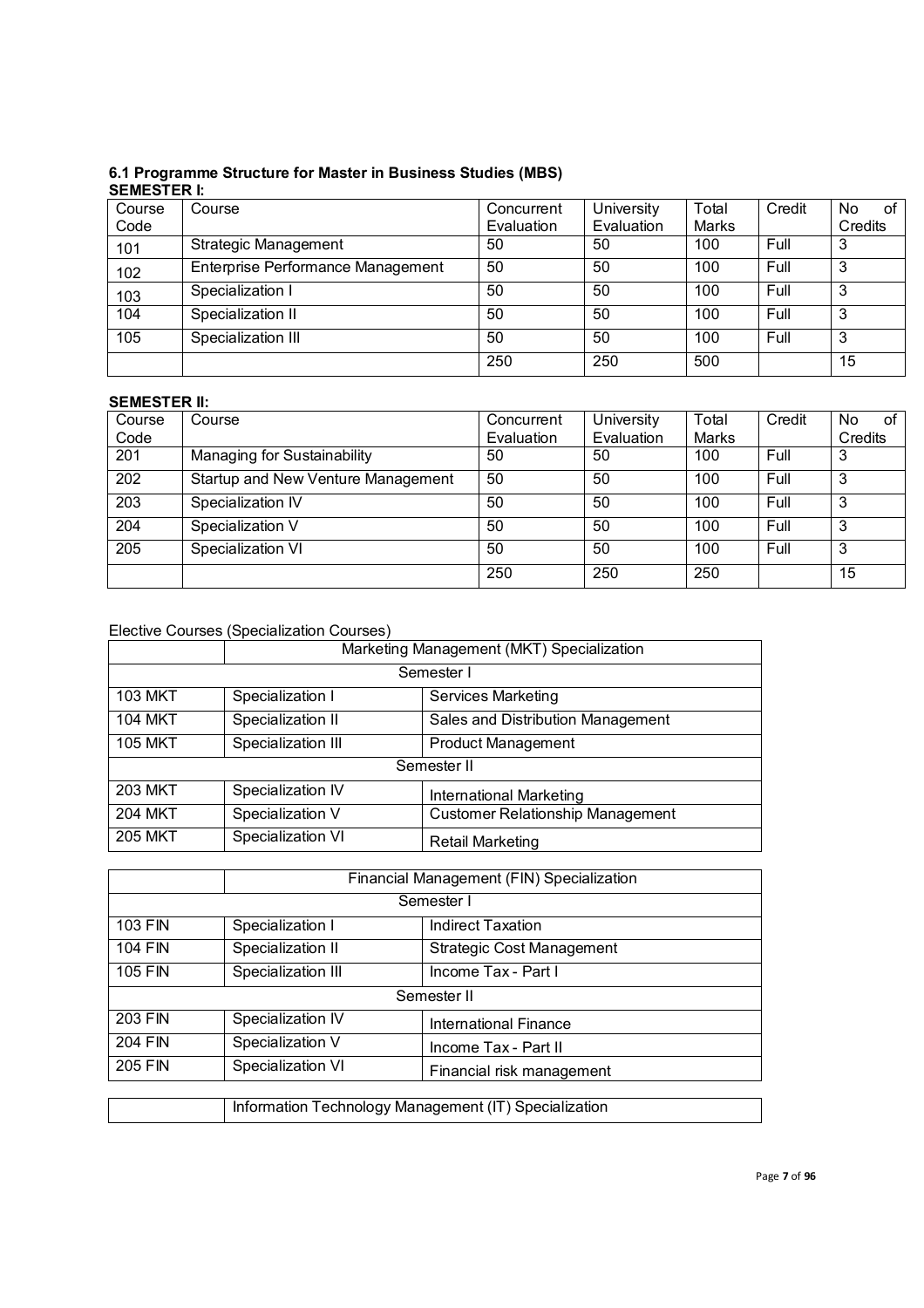| Semester I  |                    |                                    |  |
|-------------|--------------------|------------------------------------|--|
| 103 IT      | Specialization I   | Software Project Management        |  |
| 104 IT      | Specialization II  | Enterprise Resource Planning (ERP) |  |
| 105 IT      | Specialization III | <b>RDBMS</b> with Oracle           |  |
| Semester II |                    |                                    |  |
| 203 IT      | Specialization IV  | <b>Software Quality Assurance</b>  |  |
| 204 IT      | Specialization V   | Information Security and Audit     |  |
| 205 IT      | Specialization VI  | Data Warehousing and Data Mining   |  |

|             | Operations Management (OPE) Specialization |                                     |  |  |
|-------------|--------------------------------------------|-------------------------------------|--|--|
|             | Semester I                                 |                                     |  |  |
| 103 OPE     | Specialization I                           | <b>Operations Strategy</b>          |  |  |
| 104 OPE     | Specialization II                          | <b>Total Quality Management</b>     |  |  |
| 105 OPE     | Specialization III                         | <b>Productivity Management</b>      |  |  |
| Semester II |                                            |                                     |  |  |
| 203 OPE     | Specialization IV                          | <b>Toyota Production System</b>     |  |  |
| 204 OPE     | Specialization V                           | <b>Quality Management Standards</b> |  |  |
| 205 OPE     | Specialization VI                          | World Class Manufacturing           |  |  |

|        | Human Resources Management (HR) Specialization |                                       |  |  |
|--------|------------------------------------------------|---------------------------------------|--|--|
|        | Semester I                                     |                                       |  |  |
| 103 HR | Specialization I                               | Strategic Human Resource Management   |  |  |
| 104 HR | Specialization II                              | Organizational Design and Development |  |  |
| 105 HR | Specialization III                             | <b>HR Audit</b>                       |  |  |
|        | Semester II                                    |                                       |  |  |
| 203 HR | Specialization IV                              | Global HR                             |  |  |
| 204 HR | Specialization V                               | <b>Employee Reward Management</b>     |  |  |
| 205 HR | Specialization VI                              | <b>Change Management</b>              |  |  |

|             | International Business Management (IB)Specialization |                                                |  |  |
|-------------|------------------------------------------------------|------------------------------------------------|--|--|
|             | Semester I                                           |                                                |  |  |
| 103 IB      | Specialization I                                     | <b>International Business Environment</b>      |  |  |
| 104 IB      | Specialization II                                    | International Financial Management             |  |  |
| 105 IB      | Specialization III                                   | International Marketing                        |  |  |
| Semester II |                                                      |                                                |  |  |
| 203 IB      | Specialization IV                                    | Global Logistics & Supply Chains               |  |  |
| 204 IB      | Specialization V                                     | Foreign Exchange Management                    |  |  |
| 205 IB      | Specialization VI                                    | Global Competitiveness and Strategic Alliances |  |  |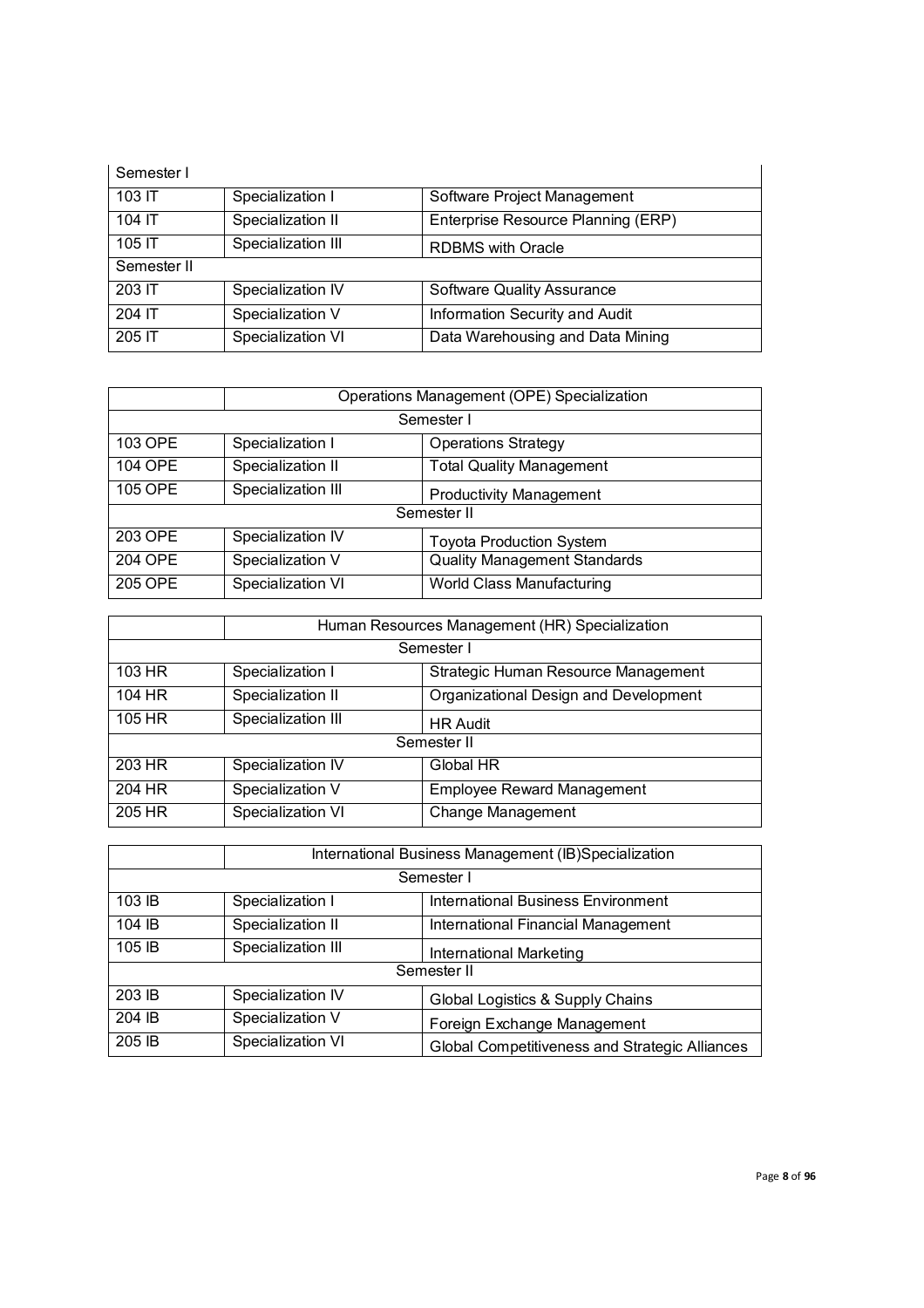|                | Supply Chain Management (SCM) Specialization          |                                                           |  |
|----------------|-------------------------------------------------------|-----------------------------------------------------------|--|
|                |                                                       | Semester I                                                |  |
| 103 SCM        | Strategic Supply Chain Management<br>Specialization I |                                                           |  |
| <b>104 SCM</b> | Specialization II                                     | Knowledge Management in Supply Chains                     |  |
| <b>105 SCM</b> | Specialization III                                    | Purchasing<br>Relationship<br>&<br>Supplier<br>Management |  |
| Semester II    |                                                       |                                                           |  |
| 203 SCM        | Specialization IV                                     | Supply Chain Planning                                     |  |
| <b>204 SCM</b> | Specialization V                                      | Supply Chain Coordination                                 |  |
| <b>205 SCM</b> | Specialization VI                                     | Supply Chain Performance Measurement                      |  |

|                 | Rural & Agribusiness Management (RABM) Specialization |                                  |  |
|-----------------|-------------------------------------------------------|----------------------------------|--|
|                 |                                                       | Semester I                       |  |
| 103 RABM        | Specialization I                                      | <b>Rural Marketing</b>           |  |
| 104 RABM        | Specialization II                                     | Agri Supply Chains Management    |  |
| 105 RABM        | Specialization III<br><b>Commodities Markets</b>      |                                  |  |
| Semester II     |                                                       |                                  |  |
| 203 RABM        | Specialization IV                                     | Special Areas in Rural Marketing |  |
| 204 RABM        | Specialization V                                      | ICT for Agriculture Management   |  |
| <b>205 RABM</b> | Specialization VI                                     | Millennium Development Goals     |  |

|                | Family Business Management (FBM) |                                                  |  |  |
|----------------|----------------------------------|--------------------------------------------------|--|--|
|                | Semester I                       |                                                  |  |  |
| 103 FBM        | Specialization I                 | Start up and New venture Management              |  |  |
| <b>104 FBM</b> | Specialization II                | <b>Project Management</b>                        |  |  |
| <b>105 FBM</b> | Specialization III               | <b>Business Plans</b>                            |  |  |
| Semester II    |                                  |                                                  |  |  |
| <b>203 FBM</b> | Specialization IV                | Intraprenuership                                 |  |  |
| <b>204 FBM</b> | Specialization V                 | Managing, Growing and Exiting The New<br>Venture |  |  |
| <b>205 FBM</b> | Specialization VI                | <b>Private Equity</b>                            |  |  |

|        |                    | Technology Management (TM) Specialization                |  |  |
|--------|--------------------|----------------------------------------------------------|--|--|
|        |                    | Semester I                                               |  |  |
| 103 TM | Specialization I   | Systems & Technologies for Knowledge<br>Management       |  |  |
| 104 TM | Specialization II  | Innovation, Product Development and<br>Commercialization |  |  |
| 105 TM | Specialization III | Managing Innovation - I                                  |  |  |
|        | Semester II        |                                                          |  |  |
| 203 TM | Specialization IV  | Technology Transfer and Commercialization                |  |  |
| 204 TM | Specialization V   | Technology Use and Assessment                            |  |  |
| 205 TM | Specialization VI  | Managing Innovation - II                                 |  |  |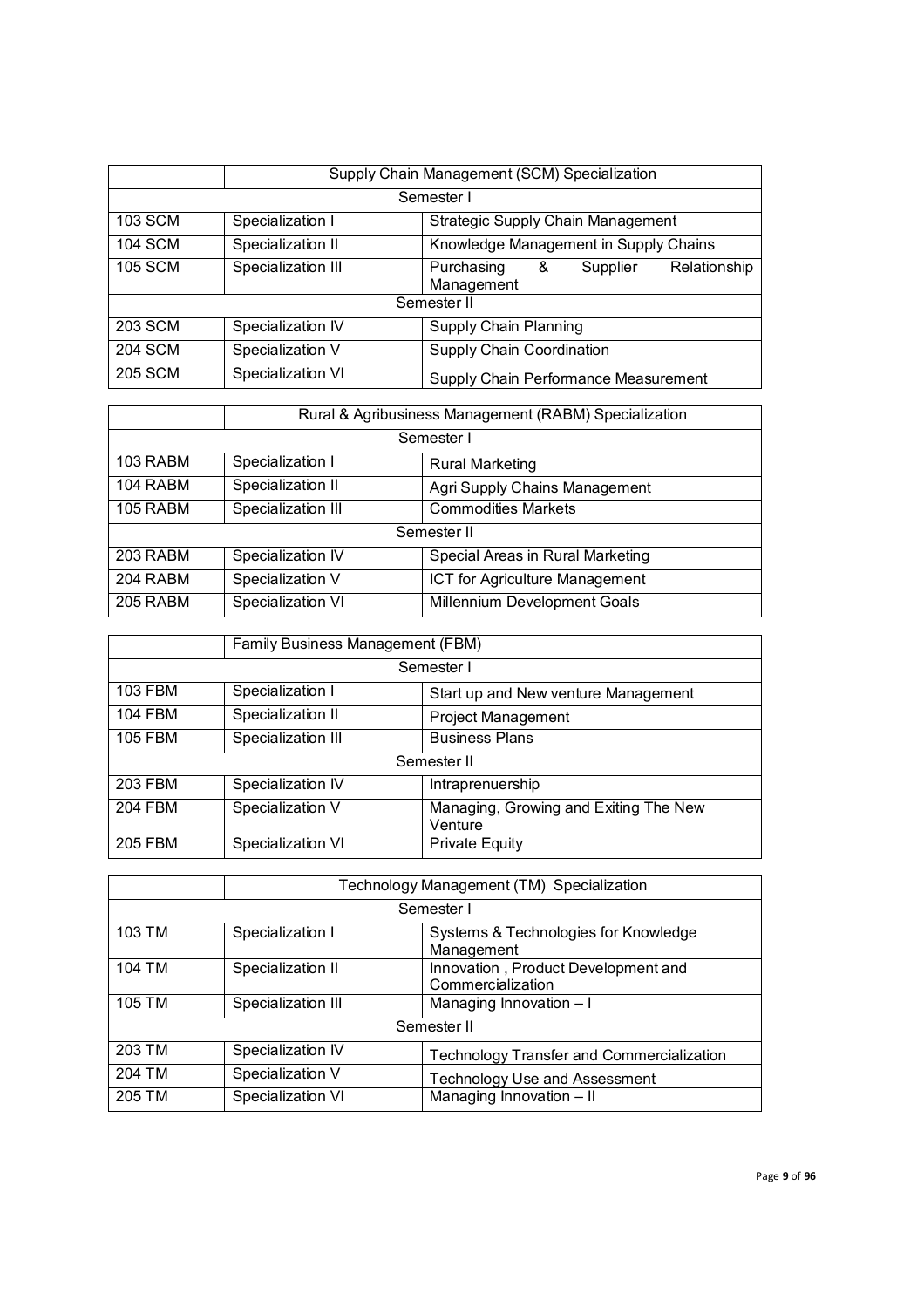## **6.2 Medium of Instruction:**

The medium of Instruction & Evaluation shall be English.

#### **7. Equivalence of previous syllabus with the proposed syllabus**

The equivalence of the previous syllabus with the proposed syllabus is provided in Annexure I.

#### **8. University Terms**

The dates for the commencement and conclusion of the first and the second terms shall be as determined by the University Authorities. The terms can be kept only by duly admitted students. The present relevant ordinances pertaining to grant of terms will be applicable.

#### **9. Course wise detailed syllabus**

Course wise detailed syllabus along with recommended text books, reference books, websites, journals, etc. is provided in Annexure II.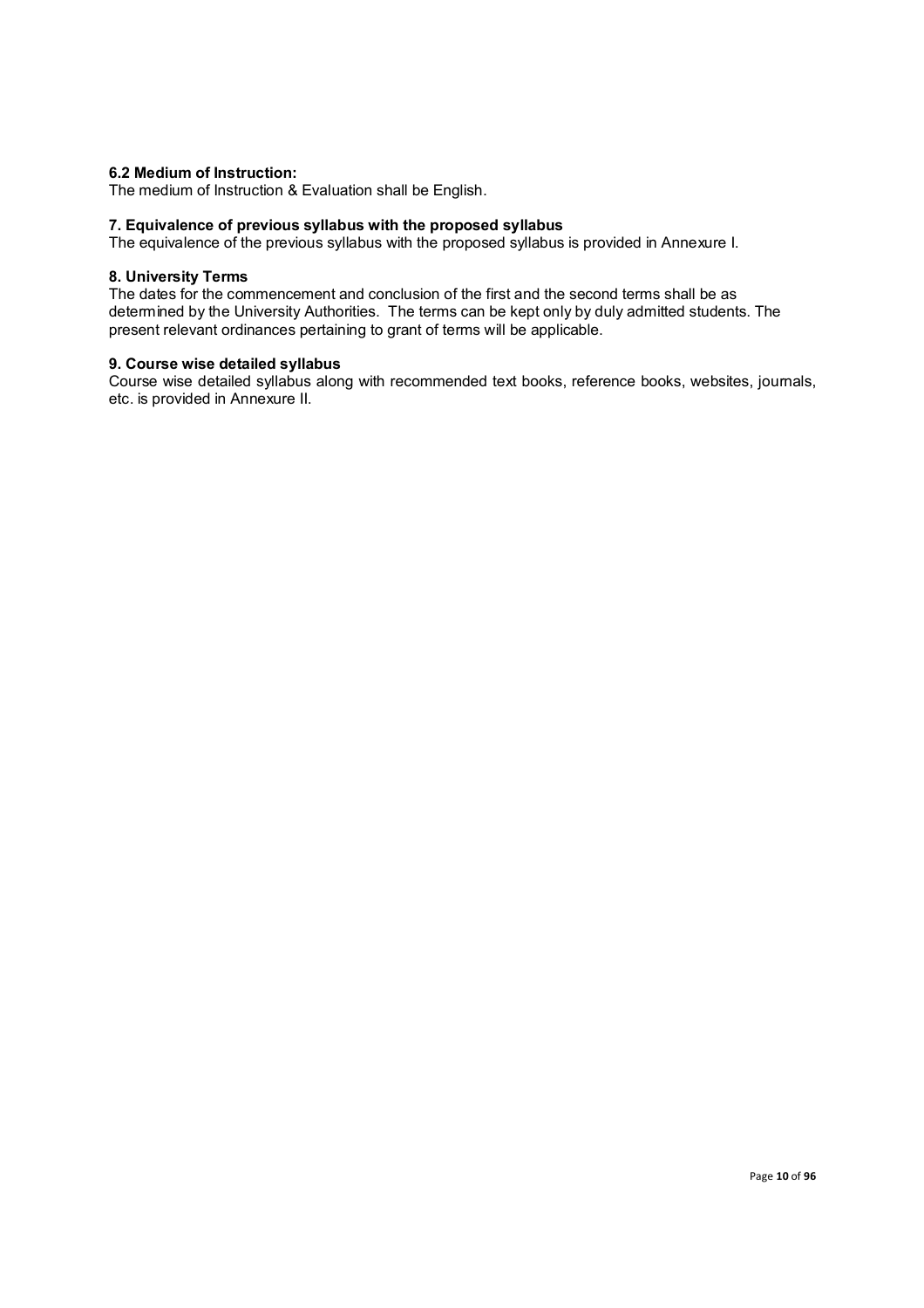| Semester      |                             | Specialization | <b>NA</b>    |
|---------------|-----------------------------|----------------|--------------|
| l Course Code | 101                         | vpe            | Generic Core |
| Course Title  | <b>Strategic Management</b> |                |              |

| Course Objectives: |                                                                                                      |  |
|--------------------|------------------------------------------------------------------------------------------------------|--|
|                    | To expose participants to various perspectives and concepts in the field of Strategic Management     |  |
|                    | To help participants develop skills for applying these concepts to the solution of business problems |  |
|                    | To help students master the analytical tools of strategic management.                                |  |

| Syllabus:      |                                                                                                                                                                                                                                                                                                                                                                                                                                                        |                              |
|----------------|--------------------------------------------------------------------------------------------------------------------------------------------------------------------------------------------------------------------------------------------------------------------------------------------------------------------------------------------------------------------------------------------------------------------------------------------------------|------------------------------|
| Unit<br>Number | Contents                                                                                                                                                                                                                                                                                                                                                                                                                                               | Number of<br><b>Sessions</b> |
| 1              | 1.1 Understanding Strategy: Concept of strategy, Corporate, Business and<br><b>Functional Levels of Strategy</b>                                                                                                                                                                                                                                                                                                                                       | $7 + 2$                      |
|                | 1.2 Introduction to Strategic Management: Meaning and Characteristics of<br>strategic management, strategic management Vs operational management                                                                                                                                                                                                                                                                                                       |                              |
|                | 1.3 Four Phases in Strategic Management Process: Stakeholders in business<br>and their roles in strategic management                                                                                                                                                                                                                                                                                                                                   |                              |
|                | 1.4 Hierarchy of Strategic Intent: Meaning & attributes of strategic intent,<br>Meaning of Vision, Process of envisioning, Meaning of mission, difference<br>between vision & mission, characteristics of good mission statements, Business<br>definition using Abell's three dimensions, objectives and goals, Linking<br>objectives to mission & vision. Critical success factors (CSF), Key Performance<br>Indicators (KPI), Key Result Areas (KRA) |                              |
|                | 1.5 Analyzing Company's External Environment: Environmental appraisal<br>Scenario planning - Preparing an Environmental Threat and Opportunity Profile<br>(ETOP)                                                                                                                                                                                                                                                                                       |                              |
|                | Analyzing Industry Environment: Industry Analysis - Porter's Five<br>Forces Model of competition, Entry & Exit Barriers, Strategic Group analysis                                                                                                                                                                                                                                                                                                      |                              |
| $\overline{2}$ | 2.1 Analyzing Company's Internal Environment: Resource based view of a firm,<br>meaning, types & sources of competitive advantage, analyzing Company's<br>Resources and Competitive Position, VRIO Framework, competitive<br>advantage, competitive parity & competitive disadvantage, Core Competence,<br>characteristics of core competencies, Distinctive competitiveness,<br>Benchmarking as a method of comparative analysis                      | $7 + 2$                      |
|                | 2.2Value Chain Analysis Using Porter's Model: primary & secondary activities                                                                                                                                                                                                                                                                                                                                                                           |                              |
|                | 2.3 Organizational Capability Profile: Strategic Advantage Profile,<br>Concepts of stretch, leverage & fit, ways of resource leveraging -concentrating,<br>accumulating, complementing, conserving, recovering                                                                                                                                                                                                                                         |                              |
|                | 2.4 Portfolio Analysis: Business Portfolio Analysis - BCG Matrix - GE 9 Cell<br>Model                                                                                                                                                                                                                                                                                                                                                                  |                              |
| 3              | 3.1 Generic Competitive Strategies: Meaning of generic competitive<br>strategies, Low cost, Differentiation, Focus - when to use which strategy                                                                                                                                                                                                                                                                                                        | $7 + 2$                      |
|                | 3.2Grand Strategies: Stability, Growth (Diversification Strategies, Vertical<br>Integration Strategies, Mergers, Acquisition & Takeover Strategies, Strategic                                                                                                                                                                                                                                                                                          |                              |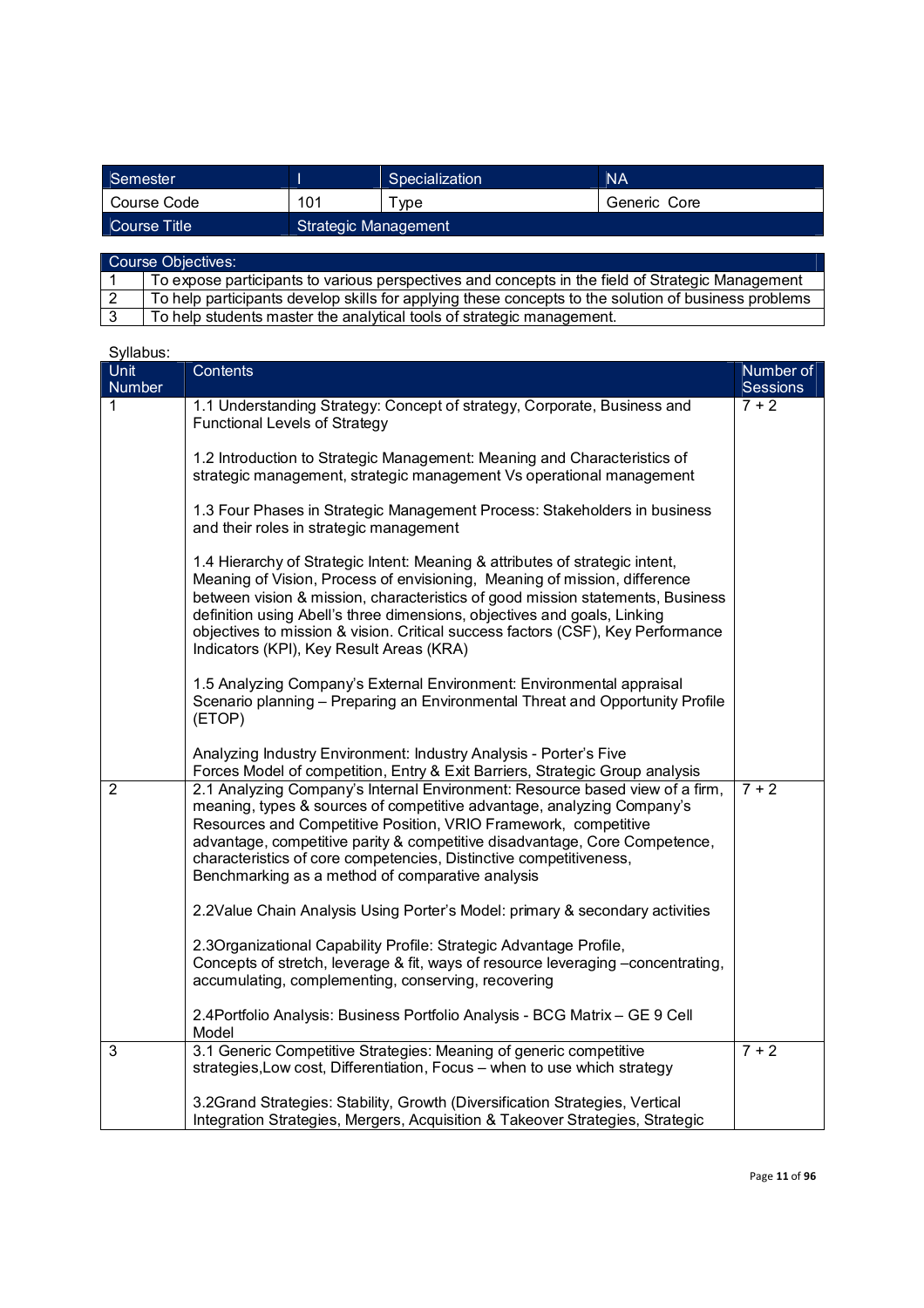|                | Alliances & Collaborative Partnerships), Retrenchment - Turnaround,<br>Divestment, Liquidation, Outsourcing Strategies                                                                                                                                                 |         |
|----------------|------------------------------------------------------------------------------------------------------------------------------------------------------------------------------------------------------------------------------------------------------------------------|---------|
| 4              | 4.1 Strategy Implementation: Components of a strategic plan, barriers to<br>implementation of strategy, Mintzberg's 5 Ps - Deliberate & Emergent<br>Strategies, Mc Kinsey's 7s Framework                                                                               | $7 + 2$ |
|                | 4.2 Organization Structures for Strategy Implementation: entrepreneurial,<br>functional, divisional, SBU, Matrix, Network structures, Cellular/ Modular<br>organization, matching structure to strategy, organizational design for stable Vs<br>turbulent environment, |         |
|                | 4.3Changing Structures & Processes: Reengineering & strategy<br>implementation - Principles of Reengineering, Six Sigma - Process consisting<br>of defining, measuring, analyzing, improving & establishing steps, Lean Six<br>Sigma (Concepts only)                   |         |
|                | 4.4 Corporate Culture: Building Learning organizations, promoting participation<br>through technique of Management by Objectives (MBO), Total Quality<br>Management (TQM)                                                                                              |         |
|                | 4.5 Strategy Evaluation: Operations Control and Strategic Control - Symptoms<br>of malfunctioning of strategy - Use of Balanced Scorecard for strategy<br>evaluation                                                                                                   |         |
| $\overline{5}$ | 5.1 Blue Ocean Strategy: Difference between blue & red ocean strategies,<br>principles of blue ocean strategy, Strategy Canvass & Value Curves, Four<br>Action framework                                                                                               | $7 + 2$ |
|                | 5.2 Business Models: Meaning & components of business models, new<br>business models for Internet Economy- E-Commerce Business Models and<br>Strategies - Internet Strategies for Traditional Business - Virtual Value Chain                                           |         |
|                | 5.3 Sustainability & Strategic Management: Threats to sustainability, Integrating<br>Social & environmental sustainability issues in strategic management, meaning<br>of triple bottom line, people-planet-profits.                                                    |         |

|                | Learning Resources:               |                                                                                                                                                                                                                                                                                                                                                                                                    |
|----------------|-----------------------------------|----------------------------------------------------------------------------------------------------------------------------------------------------------------------------------------------------------------------------------------------------------------------------------------------------------------------------------------------------------------------------------------------------|
|                | <b>Text Books</b>                 | Strategic Management and Business Policy by Azhar Kazmi, Tata McGraw-Hill,<br>Third Edition                                                                                                                                                                                                                                                                                                        |
| $\overline{2}$ | Reference Books                   | Strategic Management by Ireland, Hoskisson & Hitt, Indian Edition, Cengage<br>Learning, 2008 Edition<br>Crafting and Executing Strategy- The Quest for Competitive Advantage by<br>Thompson, Strickland, Gamble & Jain, Tata McGraw-Hill, 16 <sup>th</sup> Edition<br>Concepts in Strategic Management & Business Policy by Thomas L. Wheelen &<br>J. David Hunger, Pearson, 12 <sup>th</sup> ed., |
| 3              | Supplementary<br>Reading Material | The Essentials, Harvard Business Press, 2011 Edition<br>Competitive Strategy: Techniques for Analyzing Industries and Competitors by<br>Michael E. Porter, First Free Press Edition, 1980<br>Competing for the Future by Gary Hamel & C.K. Prahlad, TMGH.<br>Blue Ocean Strategy by Kim & Mauborgne                                                                                                |
| 4              | Websites                          | http://www.thepalladiumgroup.com<br>http://www.mckinsey.com                                                                                                                                                                                                                                                                                                                                        |
| 5              | Journals                          | Managing Core Competence of the Organization by Srivastava, Shirish C.,<br>Vikalpa: The Journal for Decision Makers, Oct-Dec2005, Vol. 30 Issue 4<br>Core Competence, Distinctive Competence, and Competitive Advantage: What<br>Is the Difference? by Mooney, Ann. Journal of Education for Business,                                                                                             |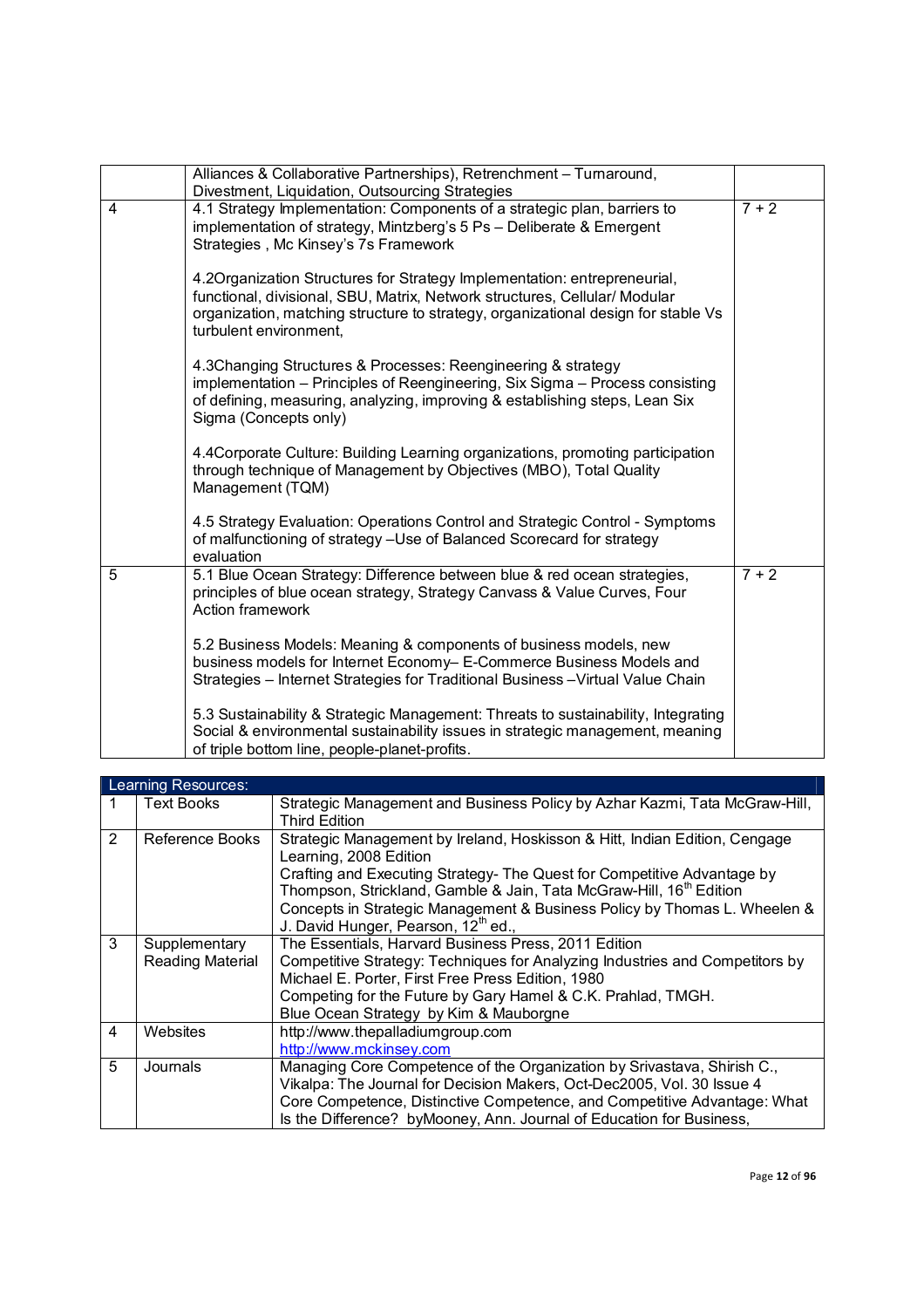| Nov/Dec2007, Vol. 83 Issue 2<br>The Five Competitive Forces That Shape Strategy by Porter, Michael E.,<br>Harvard Business Review, Jan2008, Vol. 86 Issue 1<br>Strategy & Society: The Link Between Competitive Advantage and Corporate<br>Social Responsibility by Porter, Michael E.; Kramer, Mark R., Harvard Business<br>Review, Dec2006, Vol. 84 Issue 12<br>From Competitive Advantage to Corporate Strategy by Porter, Michael E.,<br>McKinsey Quarterly, Spring88, Issue 2<br>Strategy and the Internet by Porter, Michael E., Harvard Business Review,<br>Mar2001, Vol. 79 Issue 3<br>What Is Strategy? byPorter, Michael E., Harvard Business Review, Nov/Dec96,<br>Vol. 74 Issue 6<br>The Strategy Concept I: Five Ps For Strategy by Mintzberg, Henry., California<br>Management Review, Fall1987, Vol. 30 Issue 1<br>The Strategy Concept II: Another Look at Why Organizations Need Strategies<br>by Mintzberg, Henry., California Management Review, Fall1987, Vol. 30 Issue<br>The Pitfalls of Strategic Planning by Mintzberg, Henry., California Management<br>Review, Fall1993, Vol. 36 Issue 1<br>Crafting strategy by Mintzberg, Henry; Hunsicker, J. Quincy., McKinsey<br>Quarterly, Summer88, Issue 3<br>The GE-McKinsey Nine-box Framework, McKinsey Quarterly, 2008, Issue 4<br>Reliance Telecom: Related or Unrelated Diversification? A Case Study by Sen,<br>Subir., South Asian Journal of Management, Apr-Jun2011, Vol. 18 Issue 2<br>Competing Today While Preparing for Tomorrow by Abell, Derek F., Sloan<br>Management Review, Spring99, Vol. 40 Issue 3 |  |  |
|--------------------------------------------------------------------------------------------------------------------------------------------------------------------------------------------------------------------------------------------------------------------------------------------------------------------------------------------------------------------------------------------------------------------------------------------------------------------------------------------------------------------------------------------------------------------------------------------------------------------------------------------------------------------------------------------------------------------------------------------------------------------------------------------------------------------------------------------------------------------------------------------------------------------------------------------------------------------------------------------------------------------------------------------------------------------------------------------------------------------------------------------------------------------------------------------------------------------------------------------------------------------------------------------------------------------------------------------------------------------------------------------------------------------------------------------------------------------------------------------------------------------------------------------------------------------------------------------|--|--|
|                                                                                                                                                                                                                                                                                                                                                                                                                                                                                                                                                                                                                                                                                                                                                                                                                                                                                                                                                                                                                                                                                                                                                                                                                                                                                                                                                                                                                                                                                                                                                                                            |  |  |
|                                                                                                                                                                                                                                                                                                                                                                                                                                                                                                                                                                                                                                                                                                                                                                                                                                                                                                                                                                                                                                                                                                                                                                                                                                                                                                                                                                                                                                                                                                                                                                                            |  |  |
|                                                                                                                                                                                                                                                                                                                                                                                                                                                                                                                                                                                                                                                                                                                                                                                                                                                                                                                                                                                                                                                                                                                                                                                                                                                                                                                                                                                                                                                                                                                                                                                            |  |  |
|                                                                                                                                                                                                                                                                                                                                                                                                                                                                                                                                                                                                                                                                                                                                                                                                                                                                                                                                                                                                                                                                                                                                                                                                                                                                                                                                                                                                                                                                                                                                                                                            |  |  |
|                                                                                                                                                                                                                                                                                                                                                                                                                                                                                                                                                                                                                                                                                                                                                                                                                                                                                                                                                                                                                                                                                                                                                                                                                                                                                                                                                                                                                                                                                                                                                                                            |  |  |
|                                                                                                                                                                                                                                                                                                                                                                                                                                                                                                                                                                                                                                                                                                                                                                                                                                                                                                                                                                                                                                                                                                                                                                                                                                                                                                                                                                                                                                                                                                                                                                                            |  |  |
|                                                                                                                                                                                                                                                                                                                                                                                                                                                                                                                                                                                                                                                                                                                                                                                                                                                                                                                                                                                                                                                                                                                                                                                                                                                                                                                                                                                                                                                                                                                                                                                            |  |  |
|                                                                                                                                                                                                                                                                                                                                                                                                                                                                                                                                                                                                                                                                                                                                                                                                                                                                                                                                                                                                                                                                                                                                                                                                                                                                                                                                                                                                                                                                                                                                                                                            |  |  |
|                                                                                                                                                                                                                                                                                                                                                                                                                                                                                                                                                                                                                                                                                                                                                                                                                                                                                                                                                                                                                                                                                                                                                                                                                                                                                                                                                                                                                                                                                                                                                                                            |  |  |
|                                                                                                                                                                                                                                                                                                                                                                                                                                                                                                                                                                                                                                                                                                                                                                                                                                                                                                                                                                                                                                                                                                                                                                                                                                                                                                                                                                                                                                                                                                                                                                                            |  |  |
|                                                                                                                                                                                                                                                                                                                                                                                                                                                                                                                                                                                                                                                                                                                                                                                                                                                                                                                                                                                                                                                                                                                                                                                                                                                                                                                                                                                                                                                                                                                                                                                            |  |  |
|                                                                                                                                                                                                                                                                                                                                                                                                                                                                                                                                                                                                                                                                                                                                                                                                                                                                                                                                                                                                                                                                                                                                                                                                                                                                                                                                                                                                                                                                                                                                                                                            |  |  |
|                                                                                                                                                                                                                                                                                                                                                                                                                                                                                                                                                                                                                                                                                                                                                                                                                                                                                                                                                                                                                                                                                                                                                                                                                                                                                                                                                                                                                                                                                                                                                                                            |  |  |
|                                                                                                                                                                                                                                                                                                                                                                                                                                                                                                                                                                                                                                                                                                                                                                                                                                                                                                                                                                                                                                                                                                                                                                                                                                                                                                                                                                                                                                                                                                                                                                                            |  |  |
|                                                                                                                                                                                                                                                                                                                                                                                                                                                                                                                                                                                                                                                                                                                                                                                                                                                                                                                                                                                                                                                                                                                                                                                                                                                                                                                                                                                                                                                                                                                                                                                            |  |  |
|                                                                                                                                                                                                                                                                                                                                                                                                                                                                                                                                                                                                                                                                                                                                                                                                                                                                                                                                                                                                                                                                                                                                                                                                                                                                                                                                                                                                                                                                                                                                                                                            |  |  |
|                                                                                                                                                                                                                                                                                                                                                                                                                                                                                                                                                                                                                                                                                                                                                                                                                                                                                                                                                                                                                                                                                                                                                                                                                                                                                                                                                                                                                                                                                                                                                                                            |  |  |
|                                                                                                                                                                                                                                                                                                                                                                                                                                                                                                                                                                                                                                                                                                                                                                                                                                                                                                                                                                                                                                                                                                                                                                                                                                                                                                                                                                                                                                                                                                                                                                                            |  |  |
|                                                                                                                                                                                                                                                                                                                                                                                                                                                                                                                                                                                                                                                                                                                                                                                                                                                                                                                                                                                                                                                                                                                                                                                                                                                                                                                                                                                                                                                                                                                                                                                            |  |  |
|                                                                                                                                                                                                                                                                                                                                                                                                                                                                                                                                                                                                                                                                                                                                                                                                                                                                                                                                                                                                                                                                                                                                                                                                                                                                                                                                                                                                                                                                                                                                                                                            |  |  |
|                                                                                                                                                                                                                                                                                                                                                                                                                                                                                                                                                                                                                                                                                                                                                                                                                                                                                                                                                                                                                                                                                                                                                                                                                                                                                                                                                                                                                                                                                                                                                                                            |  |  |
|                                                                                                                                                                                                                                                                                                                                                                                                                                                                                                                                                                                                                                                                                                                                                                                                                                                                                                                                                                                                                                                                                                                                                                                                                                                                                                                                                                                                                                                                                                                                                                                            |  |  |
|                                                                                                                                                                                                                                                                                                                                                                                                                                                                                                                                                                                                                                                                                                                                                                                                                                                                                                                                                                                                                                                                                                                                                                                                                                                                                                                                                                                                                                                                                                                                                                                            |  |  |
|                                                                                                                                                                                                                                                                                                                                                                                                                                                                                                                                                                                                                                                                                                                                                                                                                                                                                                                                                                                                                                                                                                                                                                                                                                                                                                                                                                                                                                                                                                                                                                                            |  |  |
|                                                                                                                                                                                                                                                                                                                                                                                                                                                                                                                                                                                                                                                                                                                                                                                                                                                                                                                                                                                                                                                                                                                                                                                                                                                                                                                                                                                                                                                                                                                                                                                            |  |  |
|                                                                                                                                                                                                                                                                                                                                                                                                                                                                                                                                                                                                                                                                                                                                                                                                                                                                                                                                                                                                                                                                                                                                                                                                                                                                                                                                                                                                                                                                                                                                                                                            |  |  |

| Semester     |     | Specialization                    | <b>NA</b>    |
|--------------|-----|-----------------------------------|--------------|
| Course Code  | 102 | vpe                               | Generic Core |
| Course Title |     | Enterprise Performance Management |              |

|   | Course Objectives:                                                                               |
|---|--------------------------------------------------------------------------------------------------|
|   | To acquaint the students with a perspective of different facets of management of an enterprise   |
| 2 | To provide inputs with reference to the Investment Decisions along with the techniques for those |
|   | decisions                                                                                        |
| 3 | To inculcate the evaluation parameters of enterprise in terms of expenses, control systems and   |
|   | pricing                                                                                          |
|   | To develop the knowledge of the concept of auditing and its applicability as performance         |
|   | management tool                                                                                  |

| Syllabus:             |                                                                                                                                                                                                                                                                                                                                                                                                                                                                                                                                                                                          |                              |
|-----------------------|------------------------------------------------------------------------------------------------------------------------------------------------------------------------------------------------------------------------------------------------------------------------------------------------------------------------------------------------------------------------------------------------------------------------------------------------------------------------------------------------------------------------------------------------------------------------------------------|------------------------------|
| Unit<br><b>Number</b> | <b>Contents</b>                                                                                                                                                                                                                                                                                                                                                                                                                                                                                                                                                                          | Number of<br><b>Sessions</b> |
|                       | 1.1 Performance Management: Concept, Need, Linkages with Strategic<br>Planning, Management Control and Operational Control<br>1.2Performance Evaluation Parameters: Financial - Responsibility Accounting<br>-Concept of Responsibility Centers, Revenue Centre, Expense Centre -<br>Engineered and Discretionary costs - Committed costs, Profit Centre,<br>Investment Centres. ROI, ROA, MVA, EVA - DuPont analysis. (Numericals Not<br>expected – Interpretation only) Limitations of Financial Measures<br>1.3 Performance Evaluation Parameters: Non-Financial Performance measures | $7 + 2$                      |
|                       |                                                                                                                                                                                                                                                                                                                                                                                                                                                                                                                                                                                          |                              |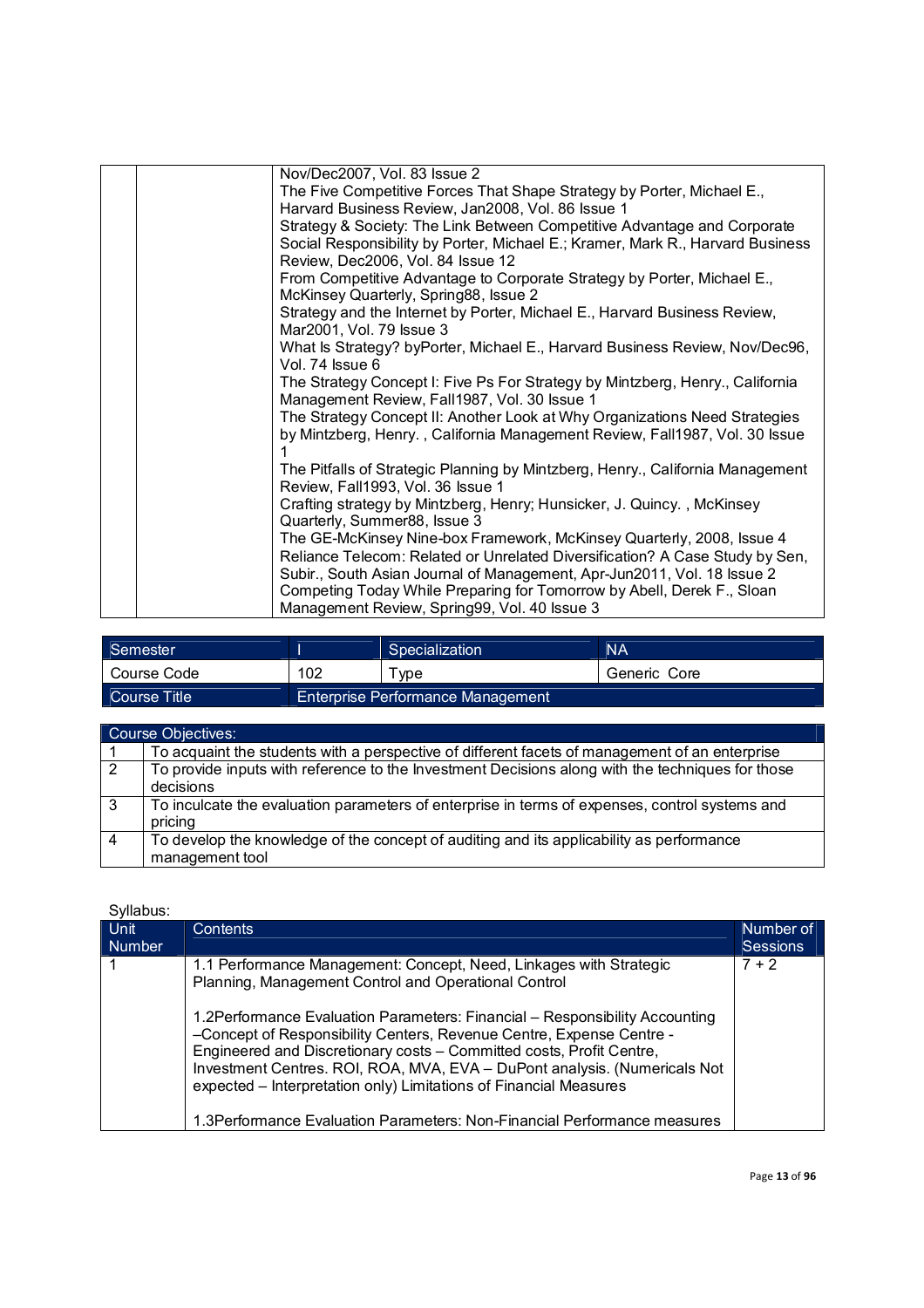|                | - Balanced Scorecard, Malcolm Baldrige Framework.                                                                                                               |         |
|----------------|-----------------------------------------------------------------------------------------------------------------------------------------------------------------|---------|
|                |                                                                                                                                                                 |         |
|                | 1.4Measuring SBU Level Performance: Concept, Need, Linkages with                                                                                                |         |
|                | Enterprise Performance Management - Goal Congruence. Transfer Pricing -                                                                                         |         |
|                | Objective, Concept, Methods - Cost based, Market price based & Negotiated,                                                                                      |         |
|                | Applicability of Transfer Pricing.                                                                                                                              |         |
| 2              | 2.1 Capital Expenditure Control: Concept, Need, Process of Capital Budgeting,                                                                                   | $7 + 2$ |
|                | Types of capital expendituredecisions - pre-sanction, operational and post-                                                                                     |         |
|                | sanction control of capital expenditure.                                                                                                                        |         |
|                |                                                                                                                                                                 |         |
|                | 2.2Tools & Techniques of Capital Expenditure Control: Performance Index,                                                                                        |         |
|                | Technical Performance Measurement, Post completion audit                                                                                                        |         |
| 3              | 3.1 Performance Evaluation Parameters for Banks: Customer Base, NPAs,                                                                                           | $7 + 2$ |
|                | Deposits, Rol, Financial Inclusion, Spread, Credit Appraisal, Investments.                                                                                      |         |
|                |                                                                                                                                                                 |         |
|                | 3.2 Performance Evaluation Parameters for Retail: ABC analysis, Sell Through                                                                                    |         |
|                | Analysis, Multiple Attribute Method, Gross Margin Return on Investment                                                                                          |         |
|                | (GMROI), GMROI as Gross Margin/Average Inventory at Cost                                                                                                        |         |
| 4              | 4.1 Performance Evaluation Parameters for Projects: Project Control Process:                                                                                    | $7 + 2$ |
|                | Setting base line plan, Measuring progress and performance, comparing plan                                                                                      |         |
|                | against action, Taking action, Schedule variance (time overruns), Project Cost                                                                                  |         |
|                | Variance (cost overruns)                                                                                                                                        |         |
|                |                                                                                                                                                                 |         |
|                | 4.2 Performance Evaluation Parameters for Non-Profit: Features of Non-profit<br>organizations, fund accounting, governance, product pricing, strategic planning |         |
|                | & budget preparations, social audit.                                                                                                                            |         |
| $\overline{5}$ | 5.1 Audit Function as a Performance Measurement Tool: Financial Audit,                                                                                          | $7 + 2$ |
|                | Internal Audit, Cost Audit, Management Audit - Principles and Objectives                                                                                        |         |
|                | (Audit Reports / Formats are expected to be discussed in the class from a                                                                                       |         |
|                | performance measurement perspective).                                                                                                                           |         |
|                |                                                                                                                                                                 |         |

|   | Learning Resources:                      |                                                                                                                                                                                                                                                                                                                                                                            |
|---|------------------------------------------|----------------------------------------------------------------------------------------------------------------------------------------------------------------------------------------------------------------------------------------------------------------------------------------------------------------------------------------------------------------------------|
|   | <b>Text Books</b>                        | Management Control System by Robert Anthony & Vijay Govindrajan, Tata<br>McGraw Hill Publishing Co. Ltd., 12 <sup>th</sup> Edition<br>Management Control in Non Profit Organizations by Robert Anthony & David<br>Young, McGraw Hill International Publication, 7 <sup>th</sup> Edition<br>Retailing Management by Swapna Pradhan, TMGH, 3rd Edition                       |
| 2 | Reference Books                          | Project Management by K.Nagarajan, New Age International Publications, 2 <sup>nd</sup><br>Edition<br>Principles and Practices of Auditing by Ravindar Kumar & Virendar Sharma,<br>PHI.<br>Principles and Practices of Banking by Indian Institute of Banking &<br>Finance, MacMillan India Ltd.<br>Financial Management by Prasanna Chandra, TMGH, 7 <sup>th</sup> edition |
| 3 | Supplementary<br><b>Reading Material</b> | Management Control Systems by R.C. Sekhar, TMGH                                                                                                                                                                                                                                                                                                                            |
| 4 | Websites                                 |                                                                                                                                                                                                                                                                                                                                                                            |
| 5 | Journals                                 | IUP journal of Business strategy- by ICWFI<br>Enterprise and Society- International journal of business history by Oxford<br>University.                                                                                                                                                                                                                                   |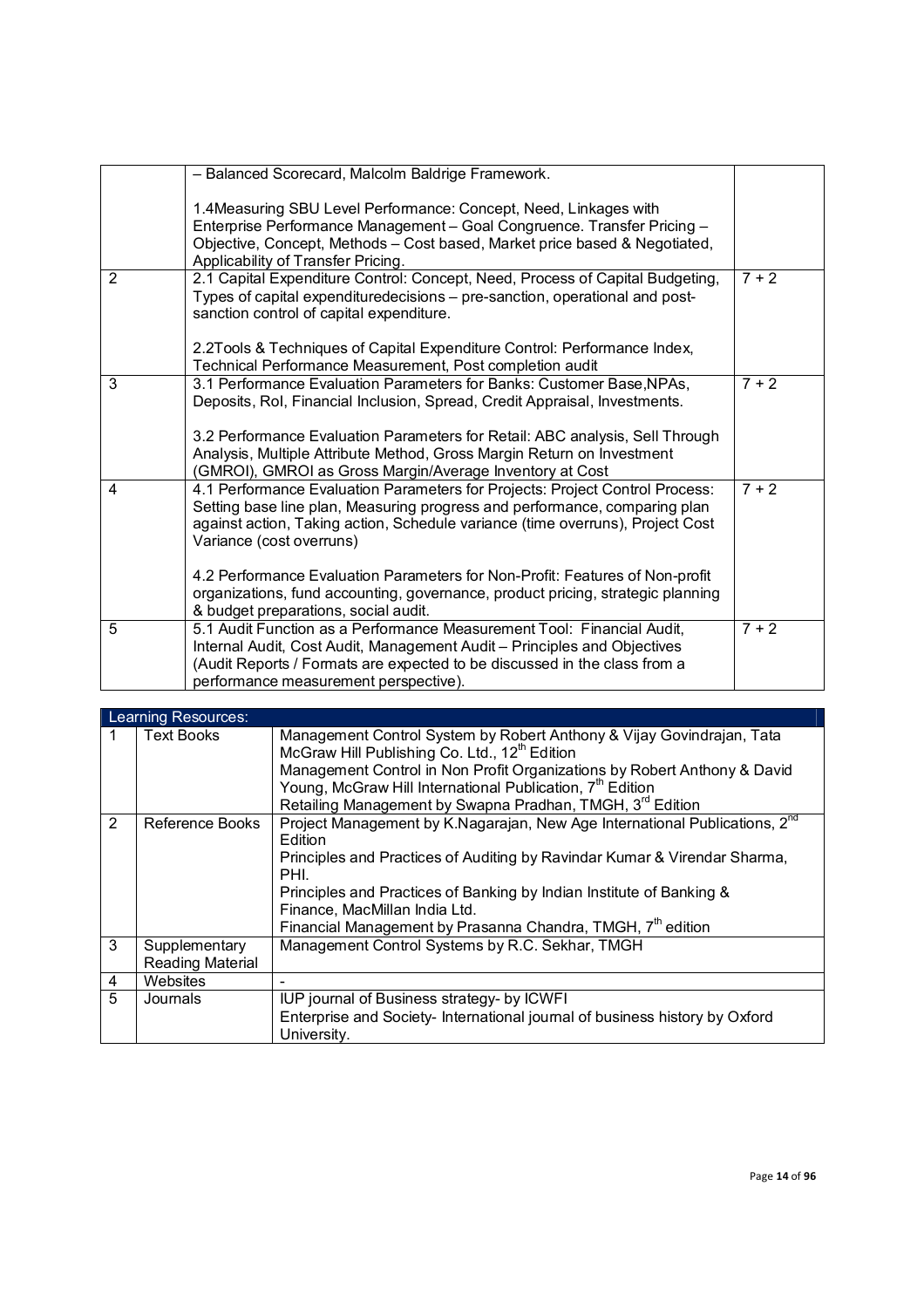# Marketing Management (MKT) Specialization

| Semester     |                           | Specialization | Marketing     |
|--------------|---------------------------|----------------|---------------|
| Course Code  | 103MKT                    | vpe            | Elective Core |
| Course Title | <b>Services Marketing</b> |                |               |
|              |                           |                |               |

| Course Objectives: |                                                                                      |  |
|--------------------|--------------------------------------------------------------------------------------|--|
|                    | To emphasize the significance of services marketing in the global economy.           |  |
|                    | To make the students understand the deeper aspects of successful services marketing. |  |
|                    | To provide insights to the challenges and opportunities in services marketing.       |  |

| Unit           | Contents                                                                                                                                                                                                                                                                                                                                                                                                                                                                                                                                                                                                                                                                                                                                                                                                                      | Number of       |
|----------------|-------------------------------------------------------------------------------------------------------------------------------------------------------------------------------------------------------------------------------------------------------------------------------------------------------------------------------------------------------------------------------------------------------------------------------------------------------------------------------------------------------------------------------------------------------------------------------------------------------------------------------------------------------------------------------------------------------------------------------------------------------------------------------------------------------------------------------|-----------------|
| Number         |                                                                                                                                                                                                                                                                                                                                                                                                                                                                                                                                                                                                                                                                                                                                                                                                                               | <b>Sessions</b> |
| 1              | Introduction to Services marketing:<br>Definition, Significance, Characteristics of Services: Intangibility, Inconsistency,<br>Inseparability and Inventory. Classification of Services.<br>Consumer Behavior in Services: Search, experience and credence attributes,<br>Pre & post experience evaluation, factors influencing customer expectation of<br>service, Moment of truth<br>Extended Marketing Mix for Services: Need for additional three marketing mix<br>elements in Services<br>Financial & economic impact of service                                                                                                                                                                                                                                                                                         | $7 + 2$         |
| 2              | Traditional Marketing Mix Elements in Services:<br>Service Product: Customer perception, Customer satisfaction, Tolerance zone,<br>Service quality - ServQual, GAP model and Critical incident model, Concept of<br>loyalty & creation of a loyalty programme, Service recovery, Impact of service<br>failures versus product failures, Nature of complaining behavior-Complaint<br>Resolution, Service Recovery Process.<br>Service Pricing: Costs of service delivery, Customer Profitability Measurement,<br>Revenue management Techniques, Price Discrimination and Segmented<br>Pricing.<br>Service Place: Delivering services through intermediaries & electronic<br>channels.<br>Service Promotion: Integrated service marketing communication, Visual<br>merchandising, Referrals, Challenge of Service communication | $7 + 2$         |
| 3              | Service Process:<br>Service design & standards - Process service blue print<br>Demand & capacity management,<br>Quality function deployment (QFD), Standardization ( hard / soft measures),<br>Service delivery, self-service technologies                                                                                                                                                                                                                                                                                                                                                                                                                                                                                                                                                                                    | $7 + 2$         |
| $\overline{4}$ | People & Physical Evidence:<br>Employees' Role in Service Delivery, Service Culture: Internal Marketing,<br>Service-Profit Chain, Emotional labor<br>Customers' role in service delivery, Customer as a co-producer<br>Physical Evidence: Experience Servicescape elements (to include architectural<br>design), Virtual Servicescape                                                                                                                                                                                                                                                                                                                                                                                                                                                                                         | $7 + 2$         |
| 5              | Applications of Service Marketing: Marketing in Tourism, Hospitality, Airlines,<br>Telecom, IT & ITES, Sports & Entertainment, Logistics, Healthcaresectors<br>(Examples/Case studies on these applications are expected)                                                                                                                                                                                                                                                                                                                                                                                                                                                                                                                                                                                                     | $7 + 2$         |

| Learning Resources: |            |                                                                                                                                                                  |
|---------------------|------------|------------------------------------------------------------------------------------------------------------------------------------------------------------------|
|                     | Text Books | Services Marketing by Zeithaml, Bitner, Gremler& Pandit, TMGH, 4th Edition<br>Services Marketing by Christopher Lovelock<br>Services Marketing by Rampal & Gupta |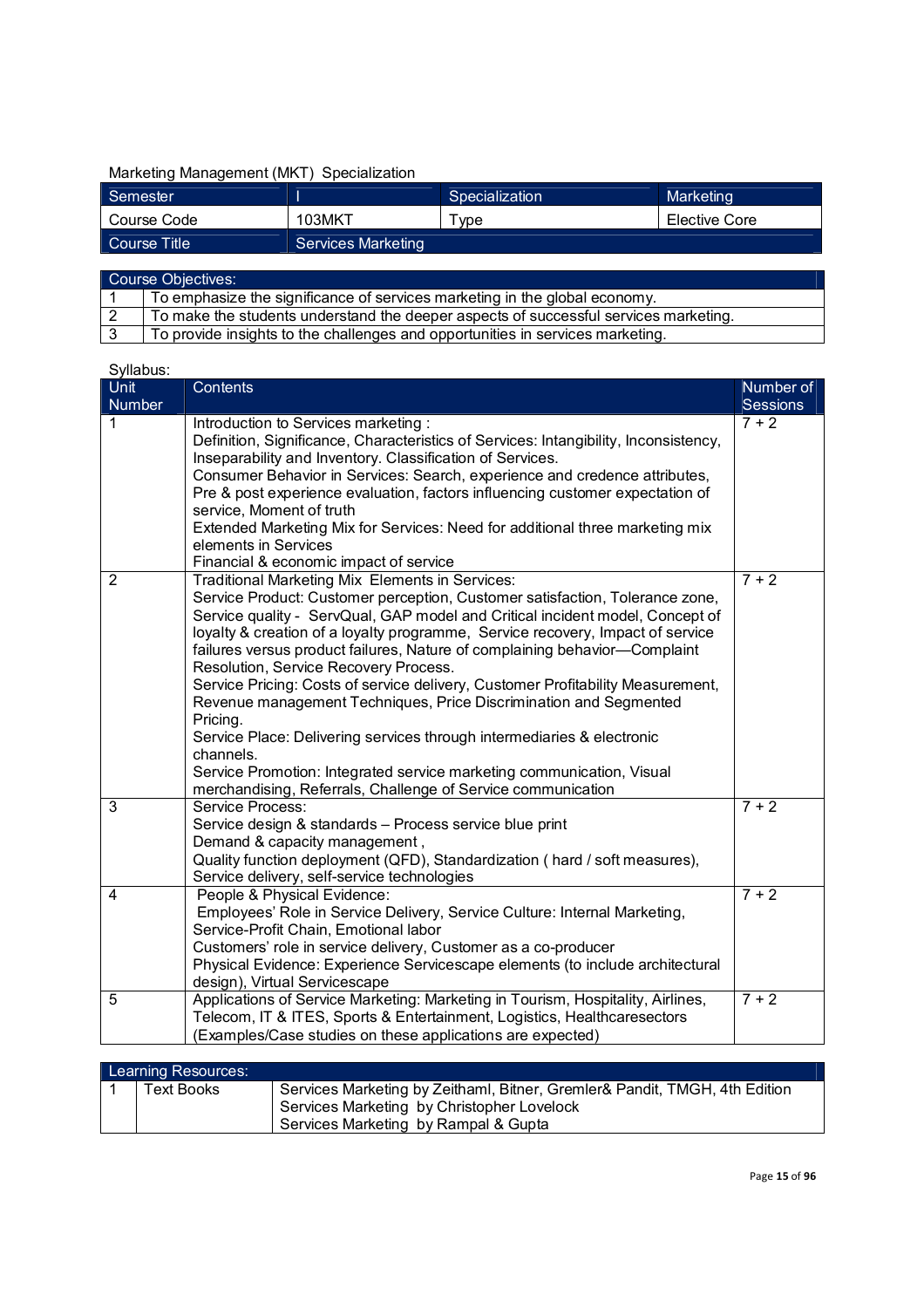|                |                                   | Services Marketing by Helen Woodruff                                                                                                                                                                                                                                                                                                                                                                                                                                                                                                                                                                                                                                                                                                                                                                                                                                                                                                                                                                                                                                                                                                                                                                                                                                                                                    |
|----------------|-----------------------------------|-------------------------------------------------------------------------------------------------------------------------------------------------------------------------------------------------------------------------------------------------------------------------------------------------------------------------------------------------------------------------------------------------------------------------------------------------------------------------------------------------------------------------------------------------------------------------------------------------------------------------------------------------------------------------------------------------------------------------------------------------------------------------------------------------------------------------------------------------------------------------------------------------------------------------------------------------------------------------------------------------------------------------------------------------------------------------------------------------------------------------------------------------------------------------------------------------------------------------------------------------------------------------------------------------------------------------|
| 2              | Reference Books                   | Services Marketing: Concepts and Practices by Ramneek Kapoor, Justin Paul &<br>Biplab Halder, McGraw Hill<br>Services Marketing by Rajendra Nargundkar, McGraw-Hill, 3 <sup>rd</sup> Edition                                                                                                                                                                                                                                                                                                                                                                                                                                                                                                                                                                                                                                                                                                                                                                                                                                                                                                                                                                                                                                                                                                                            |
|                |                                   |                                                                                                                                                                                                                                                                                                                                                                                                                                                                                                                                                                                                                                                                                                                                                                                                                                                                                                                                                                                                                                                                                                                                                                                                                                                                                                                         |
| 3              | Supplementary<br>Reading Material | C H Lovelock, Journal of Marketing Vol. 4 Summer 1983, pages 9-20                                                                                                                                                                                                                                                                                                                                                                                                                                                                                                                                                                                                                                                                                                                                                                                                                                                                                                                                                                                                                                                                                                                                                                                                                                                       |
| 4              | Websites                          | www.itsma.com/                                                                                                                                                                                                                                                                                                                                                                                                                                                                                                                                                                                                                                                                                                                                                                                                                                                                                                                                                                                                                                                                                                                                                                                                                                                                                                          |
| $\overline{5}$ | Journals                          | The service encounter: diagnosing favorable & unfavorable incidents by Bitner<br>M. J., Booms B. H. & Tetreaualt M. S., Journal of marketing, Jan 1990, Vol. 54,<br>pp. 71-84.<br>Marketing intangible products & product intangibles by Levitt T., Harvard<br>Business Review, 1981, Vol. 59, pp. 95-102<br>The services marketing: an approach by Blois K. J., European journal of<br>marketing, Vol. 8, Issue 2, 1974, pp. 137-145<br>Services marketing is different by Berry L.L., Business, May-June, 1980,pp. 24-<br>30 <sub>1</sub><br>Putting the Service Profit Chain to Work by Heskett, James L., Jones, Thomas<br>O., Loveman, Gary W., Sasser, W. Earl, and Schelsinger, Leonard A. Harvard<br>Business Review, (March-April 1994) pp. 164-174<br>The customer as co-producer by Solveig Wikström, European Journal of<br>Marketing, 1996, Vol. 30, Issue 4<br>Customer contributions & roles in service delivery by Bitner, Faranda, Hubbert &<br>Zeithmal, International Journal of Services and Industrial Marketing, Vol. 8, Issue<br>3, pp. 193-205<br>Delivering Quality Service; Balancing Customer Perceptions and Expectations<br>by Zeithaml, Parasuraman & Berry. Free Press, 1990.<br>Service quality models: A review by Sheth, Deshmukh & Vrat IJQRM, 2005, Vol.<br>22, Issue 9, pp. 913-49 |

| Semester         |                                 | Specialization | Marketing     |
|------------------|---------------------------------|----------------|---------------|
| Course Code      | 104MKT                          | ™vpe           | Elective Core |
| L Course Title ! | Sales & Distribution Management |                |               |

| Course Objectives: |                                                                                               |  |
|--------------------|-----------------------------------------------------------------------------------------------|--|
|                    | To provide foundations in components of sales and distribution management.                    |  |
|                    | To introduce various facets of the job of a sales manager.                                    |  |
|                    | To focus on decision making aspects and implementation of decisions in sales and distribution |  |
|                    | management.                                                                                   |  |

| Unit<br><b>Number</b> | Contents                                                                                                                                                                                                                                                                                                                                                                                                                                                                                                                                                                                                                                                                                                                                           | Number of<br><b>Sessions</b> |
|-----------------------|----------------------------------------------------------------------------------------------------------------------------------------------------------------------------------------------------------------------------------------------------------------------------------------------------------------------------------------------------------------------------------------------------------------------------------------------------------------------------------------------------------------------------------------------------------------------------------------------------------------------------------------------------------------------------------------------------------------------------------------------------|------------------------------|
|                       | Introduction to Sales and Distribution Management:<br>1.1 Sales Management: Objectives, Nature & Scope, Sales Environment, Sales<br>Planning, Strategic role of sales management<br>1.2 Marketing Channels: Functions and Significance, Structure - Vertical and<br>Horizontal, Symbiotic, Role of marketing channels in the dynamic market place,<br>Designing the Market Channel system, Channels for Consumer goods,<br>Industrial goods, Inter Dependency of Sales & Distribution<br>1.3 Managing Marketing Channels: Channel Policies, Choice of the channel,<br>Organizational Pattern in the Channel, Assessing Channel Performance,<br>Causes for Channel Conflict & Techniques to overcome conflict, Channel<br><b>Information System</b> | $8 + 2$                      |
|                       | Organizing the Sales Force:                                                                                                                                                                                                                                                                                                                                                                                                                                                                                                                                                                                                                                                                                                                        | $4 + 2$                      |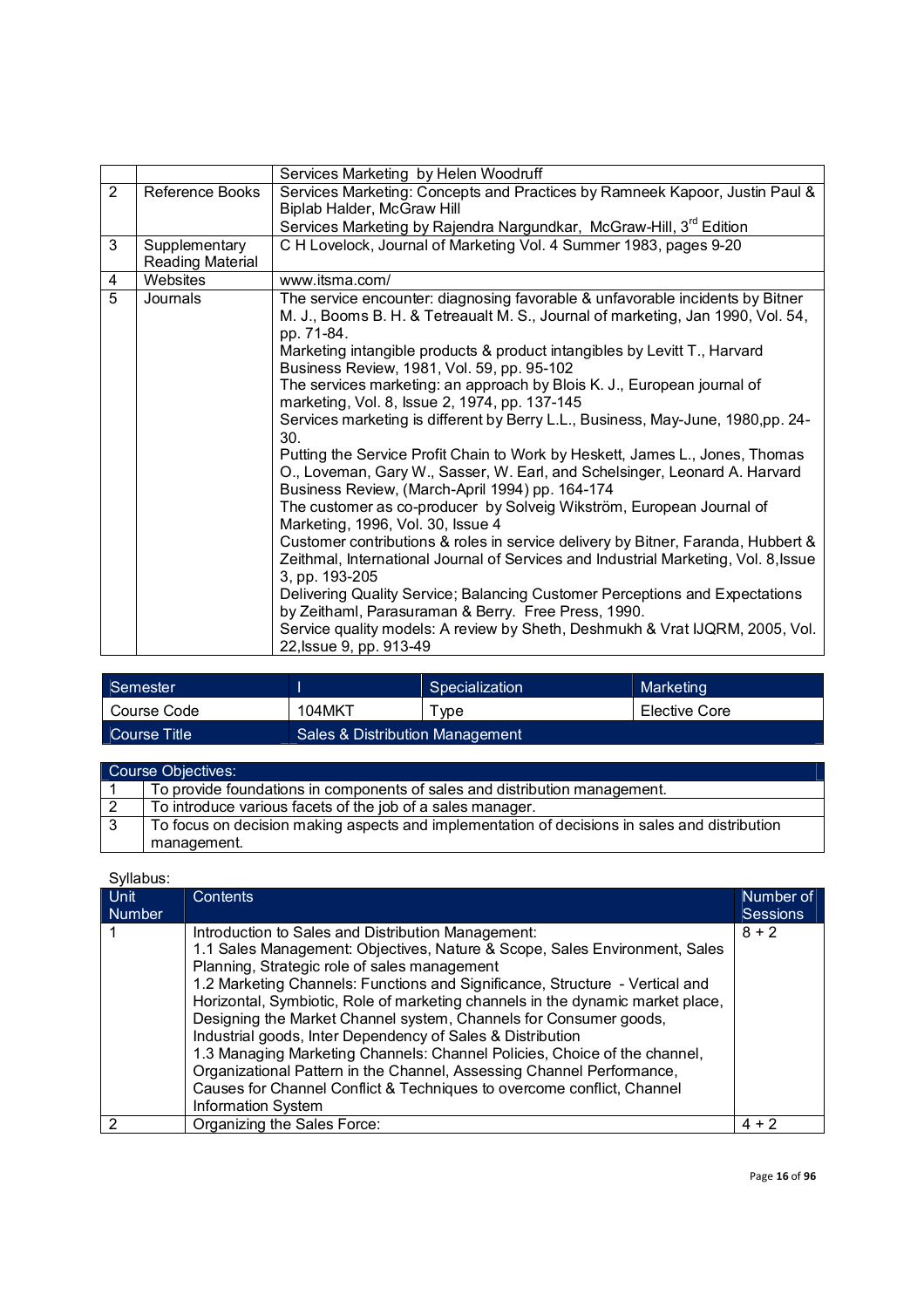|   | 2.1 Objectives & Structure of Sales Organization,                             |         |
|---|-------------------------------------------------------------------------------|---------|
|   | 2.2 Organizing the Sales Force, Recruitment, selection and training the sales |         |
|   | force,                                                                        |         |
|   | 2.3 Field Sales Planning, Compensation and Evaluation of Sales Force          |         |
| 3 | Sales Planning & Control:                                                     | $8 + 2$ |
|   | 3.1 Sales Planning: Sales Forecasting & Budgeting, Sales Quotas and Targets   |         |
|   | 3.2 Sales Control: Reporting Formats for Primary and Secondary Sales,         |         |
|   | Monthly Sales Plan, Territory Sales and Coverage Plan, Daily Sales Call       |         |
|   | Report, Expired Goods and Breakage Return Report, Fortnightly Sales Review    |         |
|   | Report, Order Booking Report, Monthly and Quarterly Sales Report.             |         |
|   | 3.3 Sales Audit: Sales Force Productivity Indicators (Value and Volume) -     |         |
|   | Territory Productivity, Per Person per Month Productivity, Sales to Marketing |         |
|   | Expenses Ratio.                                                               |         |
|   | 3.4 Specialized Techniques in Selling: Tele / Mobile Marketing, Online        |         |
|   | Marketing, E Commerce                                                         |         |
| 4 | <b>Marketing Channels</b>                                                     | $7 + 2$ |
|   | 4.1 Significance and role of channels, C&F Agents, Types of the Wholesalers   |         |
|   | 4.2 Franchising: Significance and importance of Franchisee in Channel         |         |
|   | Decision - Advantages of Franchisee - Process of appointment of Franchisee-   |         |
|   | Franchiser Franchisee relationship. Rol calculation at Dealer Level.          |         |
| 5 | Retailing:                                                                    | $9 + 2$ |
|   | 5.1 Nature and Importance of Retailing, Types of Retailers, Organized         |         |
|   | &unorganized Retailing Formats, Retail Merchandising, Retail Decision         |         |
|   | Location and Size,                                                            |         |
|   | 5.2 Retailer Promotion: Advertising, Sales Promotion and POP Promotion,       |         |
|   | Shelf Management, Communicating with the retailer customer, Economic cost     |         |
|   | of retailing, New Trends in Retailing, Role and Significance of Multi-level   |         |
|   | Marketing                                                                     |         |

|   | Learning Resources: |                                                                                    |  |  |
|---|---------------------|------------------------------------------------------------------------------------|--|--|
| 1 | <b>Text Books</b>   | Sales and Distribution Management by Havaldar & Cavale, TMGH                       |  |  |
|   |                     | Sales Management by Still, Cundiff & Govani, Pearson Education                     |  |  |
| 2 | Reference Books     | Retailing Management by Michael Levy & Barton Weitz, TMGH, 5 <sup>th</sup> Edition |  |  |
| 3 | Supplementary       | Retail Management by Gibson Vedamani, Jaico Books                                  |  |  |
|   | Reading Material    | Retailing Management by Swapna Pradhan, TMGH                                       |  |  |
| 4 | Websites            | http://www.franchiseindia.com/                                                     |  |  |
|   |                     | http://www.franchising.com/                                                        |  |  |
| 5 | Journals            | How Potential Conflict Drives Channel Structure: Concurrent (Direct and            |  |  |
|   |                     | Indirect) Channels by Sa Vinhas, Alberto; Anderson, Erin., Journal of Marketing    |  |  |
|   |                     | Research, Nov2005, Vol. 42 Issue 4                                                 |  |  |
|   |                     | Channel Structure and Strategic Choice in Distribution Channels byWren, Brent      |  |  |
|   |                     | M., Journal of Management Research, Aug2007, Vol. 7 Issue 2,                       |  |  |
|   |                     | Effects Of Sales Force Automation Use On Sales Force Activities And                |  |  |
|   |                     | Customer Relationship Management Processes by Moutot, Jean-Michel;                 |  |  |
|   |                     | Bascoul, Ganaël., Journal of Personal Selling & Sales Management,                  |  |  |
|   |                     | Spring2008, Vol. 28 Issue 2                                                        |  |  |
|   |                     | Using your sales force to jump-start growth by Hancock, Maryanne; Hatami,          |  |  |
|   |                     | Homayoun; Rayan, Sunil. McKinsey Quarterly, 2011, Issue 2                          |  |  |
|   |                     | Franchising: An Overview by Windeshausen H. Nicholas; Joyce, Mary L.,              |  |  |
|   |                     | American Journal of Small Business, Jan77, Vol. 1 Issue 3                          |  |  |
|   |                     | Sales Employees Compensation: An Optimal Balance Between Fixed and                 |  |  |
|   |                     | Variable Pay by Madhani, Pankaj M., Compensation & Benefits Review.,               |  |  |
|   |                     | Jul/Aug2009, Vol. 41 Issue 4, p44-51.                                              |  |  |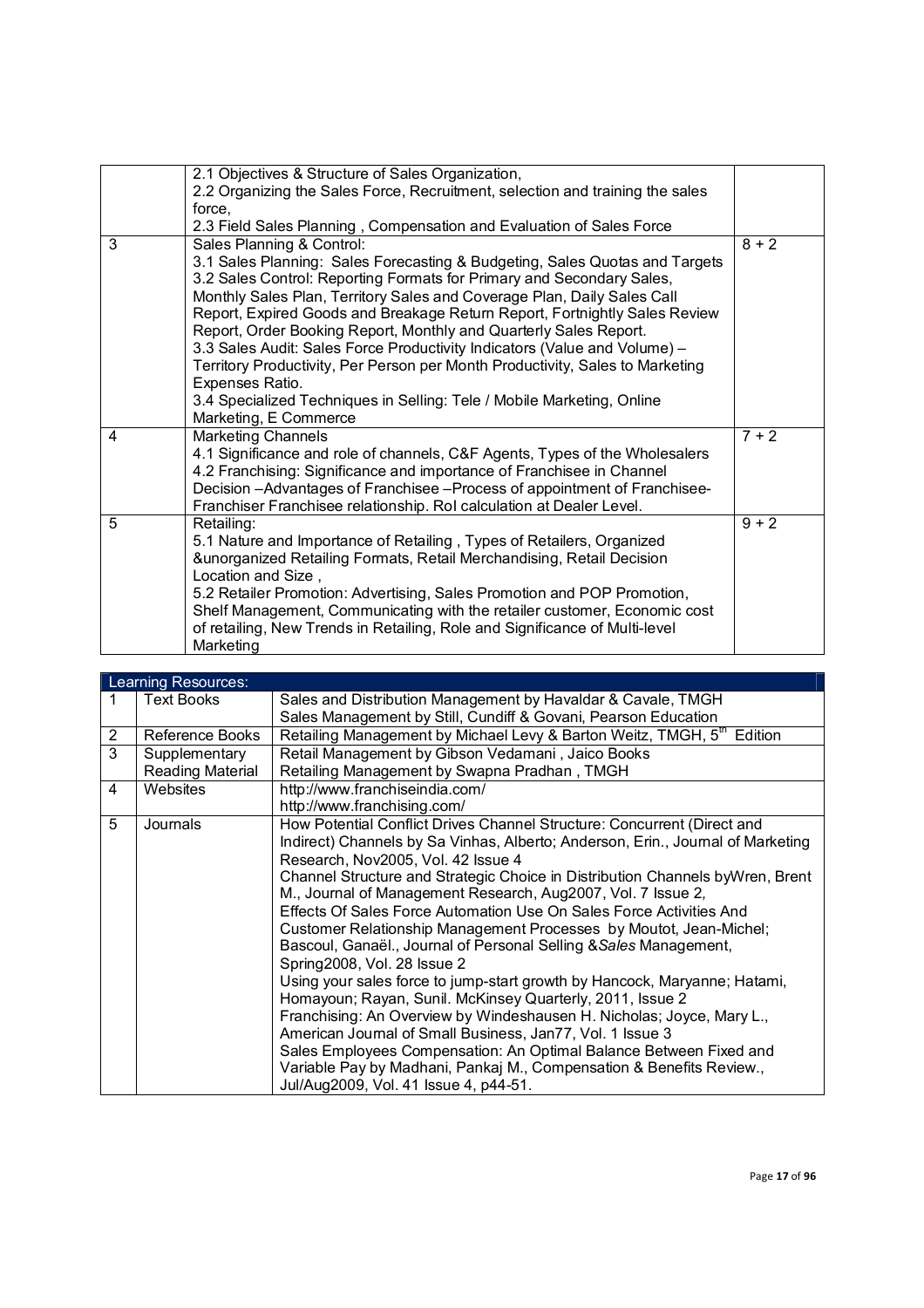| Semester     |                           | Specialization | Marketing     |  |
|--------------|---------------------------|----------------|---------------|--|
| Course Code  | 105MKT                    | vpe            | Elective Core |  |
| Course Title | <b>Product Management</b> |                |               |  |
|              |                           |                |               |  |

| Course Objectives: |                                                                                                 |  |  |
|--------------------|-------------------------------------------------------------------------------------------------|--|--|
|                    | To make the students appreciate the various facets of the job of a product manager.             |  |  |
|                    | To highlight the strategic role of product management in organizational and functional context. |  |  |
|                    | To emphasize the financial and other metrics of effective product management.                   |  |  |

| Unit<br>Number | Contents                                                                                                              | Number of<br><b>Sessions</b> |
|----------------|-----------------------------------------------------------------------------------------------------------------------|------------------------------|
| 1              | Introduction to Product Management:                                                                                   | $7 + 2$                      |
|                | Product management as a basis of marketing organization structure.                                                    |                              |
|                | Role of product manager, skills required for product management.                                                      |                              |
|                | Product management in consumer product industry Vs industrial product                                                 |                              |
|                | industry.                                                                                                             |                              |
|                | Overview of product level marketing plans                                                                             |                              |
| $\overline{2}$ | Defining Competitive Set & Category Attractiveness Analysis                                                           | $7 + 2$                      |
|                | Levels of Market Competition & Its Product Strategy Implications: product form                                        |                              |
|                | level, product category level, generic level, budget competition                                                      |                              |
|                | Methods of Determining Competitors: managerial judgment & customer based                                              |                              |
|                | measures, competitor selection, sources of competitor information – primary &<br>secondary sources                    |                              |
|                | Assessing competitors' current objectives & strategies, differential advantage                                        |                              |
|                | analysis, Predicting competitors' future strategies.                                                                  |                              |
|                | Category attractiveness analysis through aggregate market factors & category                                          |                              |
|                | factors                                                                                                               |                              |
| $\overline{3}$ | Understanding Consumer Needs & Converting into Products                                                               | $7 + 2$                      |
|                | 3.1 Capturing consumer voice, converting it into ideas, concepts & products,                                          |                              |
|                | Using QFD & Kano diagram for new product development, Selecting product -                                             |                              |
|                | price performance levels,                                                                                             |                              |
|                | 3.2 New Product Failure                                                                                               |                              |
| 4              | Developing Product Strategy:                                                                                          | $7 + 2$                      |
|                | 4.1 Elements of a product strategy, setting objectives, selection of strategic                                        |                              |
|                | alternatives - increasing sales, market share, profitability                                                          |                              |
|                | 4.2Packaging & Labeling design                                                                                        |                              |
|                | 4.3 Positioning: Choice of customer targets, competitor targets & core strategy                                       |                              |
|                | - cost/price, non-price strategies<br>4.4 Product strategy over the life cycle - strategies for introduction, growth, |                              |
|                | maturity & decline stages                                                                                             |                              |
| 5              | Financial Analysis & Performance Appraisal for Product Management                                                     | $7 + 2$                      |
|                | 5.1 Sales Analysis: Overview, Value of sales analysis, roadblocks.                                                    |                              |
|                | 5.2 Profitability Analysis: Conventional product profit accounting, Contribution                                      |                              |
|                | oriented systems, Using the contribution margin rate.                                                                 |                              |
|                | 5.3 Strategic Framework for Control: Price-quantity decomposition, penetration                                        |                              |
|                | - Market size decomposition                                                                                           |                              |
|                | 5.4 Capital Budgeting for Product Strategy: Overview and Basics                                                       |                              |
|                | 5.5 Marketing Metrics: Customer Based Metrics, Product-Market Based                                                   |                              |
|                | Metrics, Marketing Mix Metrics, Web Metrics.                                                                          |                              |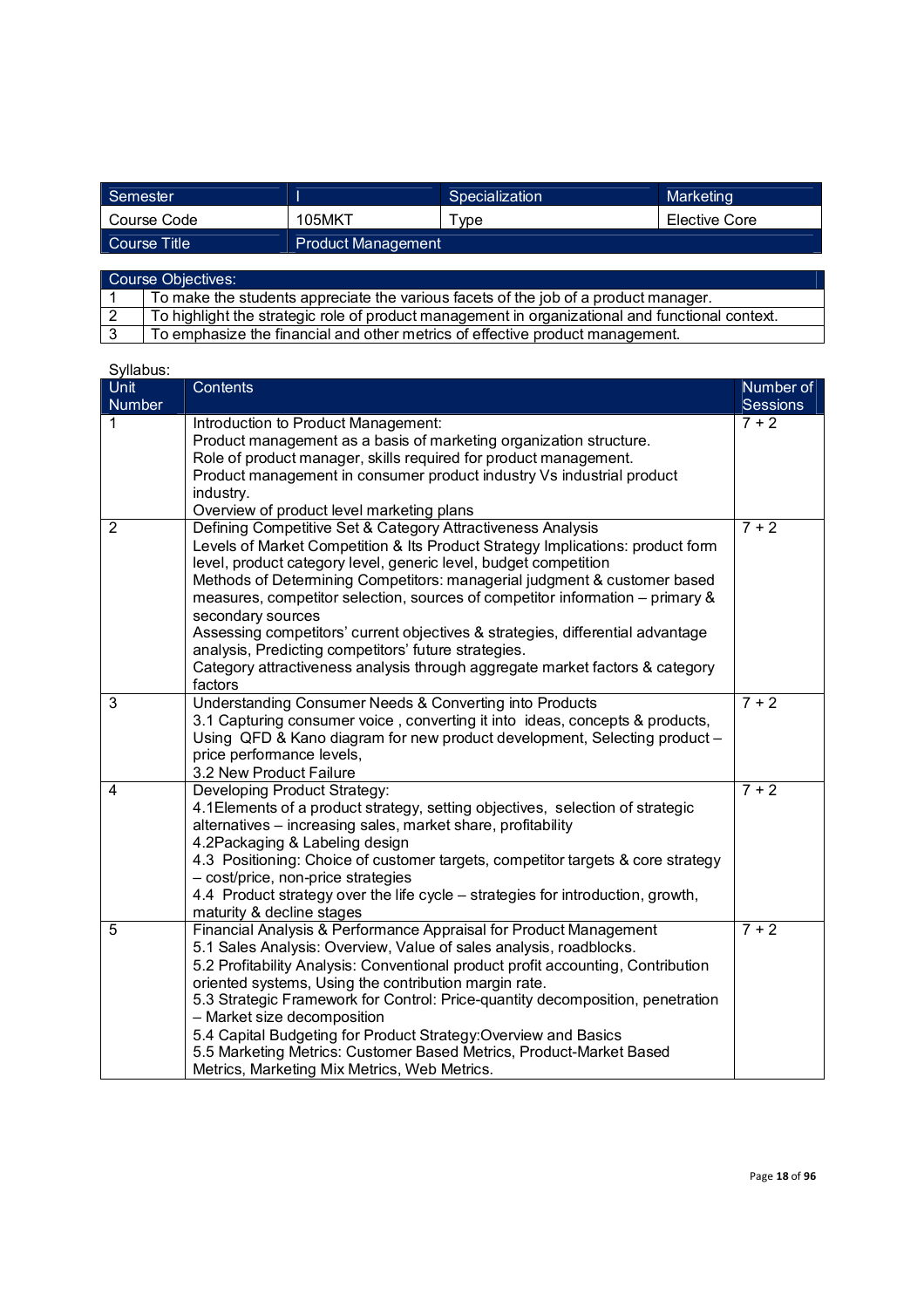|                | Learning Resources:     |                                                                                                               |  |  |
|----------------|-------------------------|---------------------------------------------------------------------------------------------------------------|--|--|
| 1              | <b>Text Books</b>       | Product Management by Lehmann & Winer, TMGH, 4 <sup>th</sup> Edition                                          |  |  |
| $\overline{2}$ | Reference Books         | Product Management by Dr. C. Anandan, TMGH                                                                    |  |  |
| 3              | Supplementary           | Selling Blue Elephants by Moskowitz and Gofman, Wharton School Publishing,                                    |  |  |
|                | <b>Reading Material</b> | Pearson Power.                                                                                                |  |  |
|                |                         | Twenty-one Immutable Laws of Marketing by Ries & Trout                                                        |  |  |
| 4              | Websites                | http://www.entrepreuner.com/                                                                                  |  |  |
|                |                         | http://www.ibef.org/                                                                                          |  |  |
| 5              | Journals                | A Combined QFD and Integer Programming Framework to Determine Attribute                                       |  |  |
|                |                         | Levels for Conjoint Study by Chaudhuri, Atanu; Bhattacharyya, Malay.,                                         |  |  |
|                |                         | International Journal of Production Research. Dec2009, Vol. 47 Issue 23,                                      |  |  |
|                |                         | p6633-6649.                                                                                                   |  |  |
|                |                         | The Application of Quality Function Deployment (QFD) in Product Development                                   |  |  |
|                |                         | - The Case Study of Taiwan Hypermarket Building by Shih-Shue Sher., Journal                                   |  |  |
|                |                         | of American Academy of Business, Cambridge. Mar2006, Vol. 8 Issue 2, p292-                                    |  |  |
|                |                         | 295.                                                                                                          |  |  |
|                |                         | QFD Analysis: From Customer Needs to Design Specs by Gould, Lawrence S.,                                      |  |  |
|                |                         | Automotive Design & Production. Jun2006, Vol. 118 Issue 6, p56-57.                                            |  |  |
|                |                         | Virtual Product Experience and Customer Participation-A Chance for                                            |  |  |
|                |                         | Customer-centred, Really New Products by Füller, Johann; Matzler, Kurt.,                                      |  |  |
|                |                         | Technovation. Jun/Jul2007, Vol. 27 Issue 6/7, p378-387.                                                       |  |  |
|                |                         | Developing New-to-the-Firm Products: The Role of Micro-political Strategies by                                |  |  |
|                |                         | Sethi, Rajesh; Iqbal, Zafar; Sethi, Anju., Journal of Marketing. Mar2012, Vol. 76<br>Issue 2, p99-115. 17p. 1 |  |  |
|                |                         | The Impact of Product Market Strategy-Organizational Culture Fit on Business                                  |  |  |
|                |                         | Performance by Yarbrough, Larry; Morgan, Neil; Vorhies, Douglas., Journal of                                  |  |  |
|                |                         | the Academy of Marketing Science. Aug2011, Vol. 39 Issue 4, p555-573                                          |  |  |
|                |                         | Transforming the Nature and Scope of New Product Development by Pitta,                                        |  |  |
|                |                         | Dennis; Pitta, Elizabeth., Journal of Product & Brand Management. 2012, Vol.                                  |  |  |
|                |                         | 21 Issue 1, p35-46. 12p                                                                                       |  |  |
|                |                         | Why Most Product Launches Fail? by Schneider, Joan; Hall, Julie. Harvard                                      |  |  |
|                |                         | Business Review. Apr2011, Vol. 89 Issue 4, p21-23.                                                            |  |  |
|                |                         | Do You Need a New Product-Development Strategy? by MacCormack, Alan;                                          |  |  |
|                |                         | Crandall, William; Henderson, Paul; Toft, Peter., Research Technology                                         |  |  |
|                |                         | Management. Jan/Feb2012, Vol. 55 Issue 1, p34-43.                                                             |  |  |
|                |                         | The Impact of the Corporate Mind-set on New Product Launch Strategy and                                       |  |  |
|                |                         | Market Performance by Talke, Katrin; Hultink, Erik Jan., Journal of Product                                   |  |  |
|                |                         | Innovation Management. Mar2010, Vol. 27 Issue 2, p220-237.                                                    |  |  |
|                |                         | Evolution of Firms' Product Strategy Over the Lifecycle of Technology-Based                                   |  |  |
|                |                         | Industries: A Case Study of the Global Mobile Phone Industry, 1980-2009 by                                    |  |  |
|                |                         | Giachetti, Claudio; Marchi, Gianluca., Business History. Dec 2010, Vol. 52                                    |  |  |
|                |                         | Issue 7, p1123-1150.                                                                                          |  |  |
|                |                         | Competitive Strategies For NewProduct Marketing Over The Life Cycle by                                        |  |  |
|                |                         | Kotler, Philip., Management Science. Dec1965, Vol. 12 Issue 4, pB-104-B-119.                                  |  |  |
|                |                         | Assessing Marketing Performance: Don't Settle for a Silver Metric by Ambler,                                  |  |  |
|                |                         | Tim; Roberts, John H. Journal of Marketing Management. Sep2008, Vol. 24                                       |  |  |
|                |                         | Issue 7/8, p733-750.                                                                                          |  |  |
|                |                         | Marketing and Firm Value: Metrics, Methods, Findings, and Future Directions                                   |  |  |
|                |                         | by Srinivasan, Shuba; Hanssens, Dominique M. Journal of Marketing Research                                    |  |  |
|                |                         | (JMR). Jun2009, Vol. 46 Issue 3, p293-312. 20p.                                                               |  |  |
|                |                         | Taking on the Metrics Challenge by Patterson, Laura. Journal of Targeting,                                    |  |  |
|                |                         | Measurement & Analysis for Marketing. Sep2007, Vol. 15 Issue 4, p270-276.                                     |  |  |
|                |                         | 7p. 1                                                                                                         |  |  |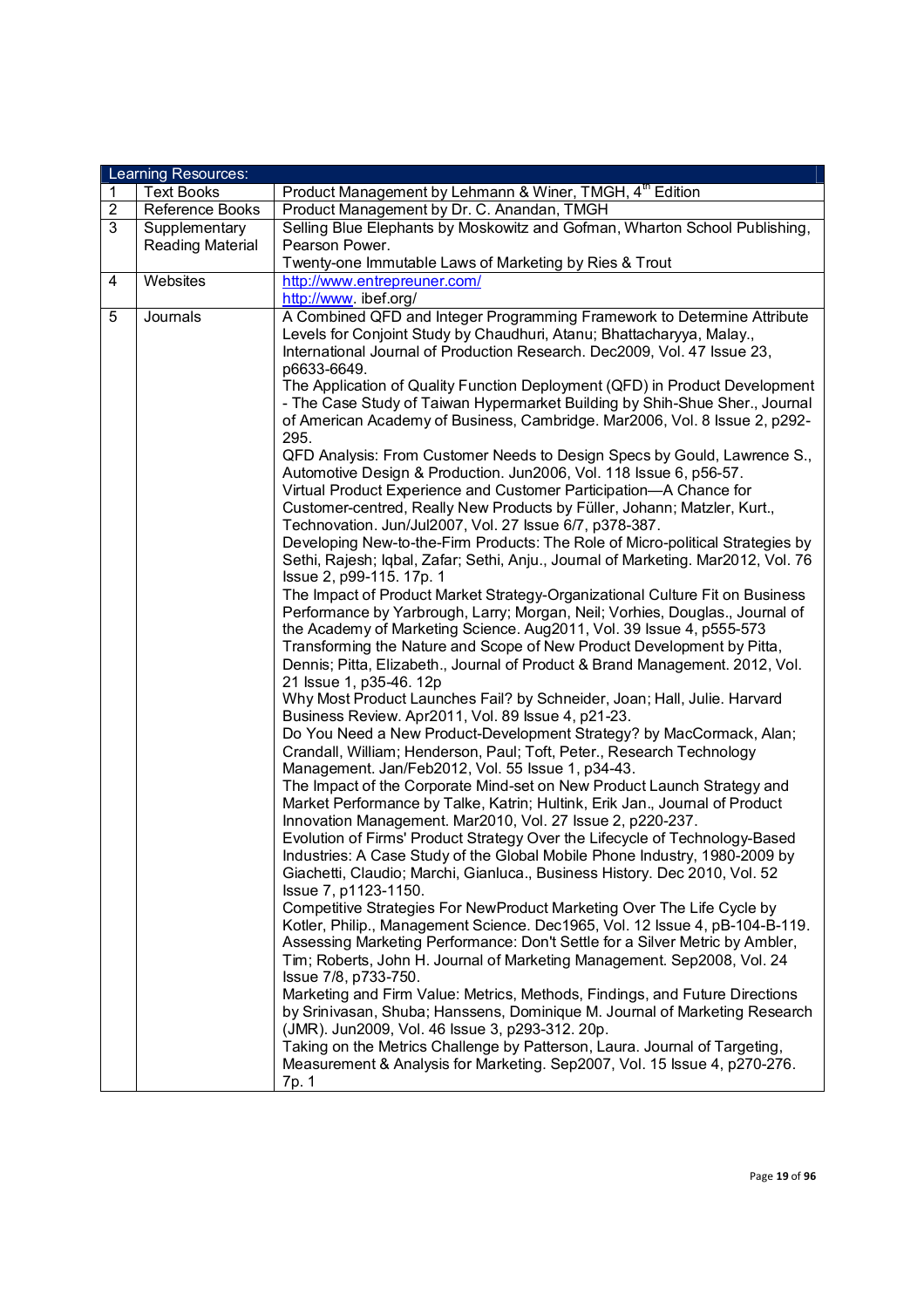# Financial Management (FIN) Specialization

| Semester     |                   | Specialization | Finance       |
|--------------|-------------------|----------------|---------------|
| Course Code  | 103 FIN           | vpe            | Elective Core |
| Course Title | Indirect Taxation |                |               |

| Course Objectives: |                                                                           |  |
|--------------------|---------------------------------------------------------------------------|--|
|                    | To make students familiar with various indirect tax laws in India         |  |
|                    | To create awareness about the tax planning in the field of indirect taxes |  |

| o y naoao.<br>Unit<br><b>Number</b> | Contents                                                                                                                                                                                                                                                                                                                                                                                                                                                                                                                                                 | Number of<br><b>Sessions</b> |
|-------------------------------------|----------------------------------------------------------------------------------------------------------------------------------------------------------------------------------------------------------------------------------------------------------------------------------------------------------------------------------------------------------------------------------------------------------------------------------------------------------------------------------------------------------------------------------------------------------|------------------------------|
| 1                                   | Canons of Taxation - Indirect Taxes, Features of Indirect Tax.Constitutional<br>validity. Indirect Tax Laws, administration and relevant procedures                                                                                                                                                                                                                                                                                                                                                                                                      | $7 + 2$                      |
| $\overline{2}$                      | Central Excise: The Central Excise Law, Goods, Excisable goods,<br>Manufacture and manufacturer, Classification, Valuation, Related Person,<br>Captive Consumption, CAS 4, CENVAT. Basic procedures, Export, SSI, Job<br>Work.Assessment, Demands, Refund, Exemptions; Powers of<br>Officers.Adjudication, Appeals, Settlement Commission, Penalties. Central<br>Excise Audit and Special Audit under 14A and 14AA of Central Excise Act,<br>Impact of tax on GATT 94, WTO, Anti- Dumping processing; Tariff Commission<br>and other Tariff authorities. | $7 + 2$                      |
| 3                                   | Customs laws: Basic concepts of customs law; Territorial waters, high seas;<br>Types of custom duties., Anti-Dumping Duty, Safeguard Duty;<br>Valuation; Customs Procedures, Import and Export Procedures, Baggage,<br>Exemptions, Warehousing, Demurrage; Project Imports and Re-Imports;<br>Penalties and Offences. Export Promotion Schemes. EOU, Duty<br>Drawback, Special Economic Zones.                                                                                                                                                           | $7 + 2$                      |
| $\overline{4}$                      | Service Tax: Introduction, Nature of Service Tax, Service Provider and Service<br>Receiver, Registration procedure, Records to be maintained, Classification of<br>taxable services, Valuation of taxable services, Exemptions and Abatements,<br>Payment of service tax Return, CENVAT Credit Rules, Export and import of<br>services, Other Procedural aspects of Service Tax, Taxable Services.                                                                                                                                                       | $7 + 2$                      |
| 5                                   | Central Sales Tax Act & VAT Act:<br>CST: Introduction, definition of sale under CST; Stock transfer, branch transfer<br>under CST; Interstate sale, Various forms for filing of sales tax returns under<br>CST; Sales outside territorial waters under CST; Procedures. Practical<br>examples on CST<br>VAT: Salient feature of State VAT Acts, Definitions, Treatment of stock & branch<br>transfer under State VAT Acts, Filing & Return under State VAT Acts,<br>Accounting & Auditing VAT.                                                           | $7 + 2$                      |

|   | Learning Resources: |                                                         |  |  |
|---|---------------------|---------------------------------------------------------|--|--|
|   | <b>Text Books</b>   | Systematic Approach to Indirect Taxes - Kumar, Sanjeev. |  |  |
|   |                     | Text Book of Indirect Tax - Sinha P.K.                  |  |  |
| 2 | Reference           | Indirect Taxes: V.S.Datey-Taxmann Publication           |  |  |
|   | <b>Books</b>        | M VAT- Subramanian- Snow-white Publications             |  |  |
| 3 | Supplementary       | Various Bare Acts                                       |  |  |
|   | Reading             |                                                         |  |  |
|   | Material            |                                                         |  |  |
| 4 | Websites            | <b>Websites of Customs Department</b>                   |  |  |
|   |                     | Websites of Excise Department                           |  |  |
| 5 | Journals            | The Chartered Accountant                                |  |  |
|   |                     | The Management Accountant                               |  |  |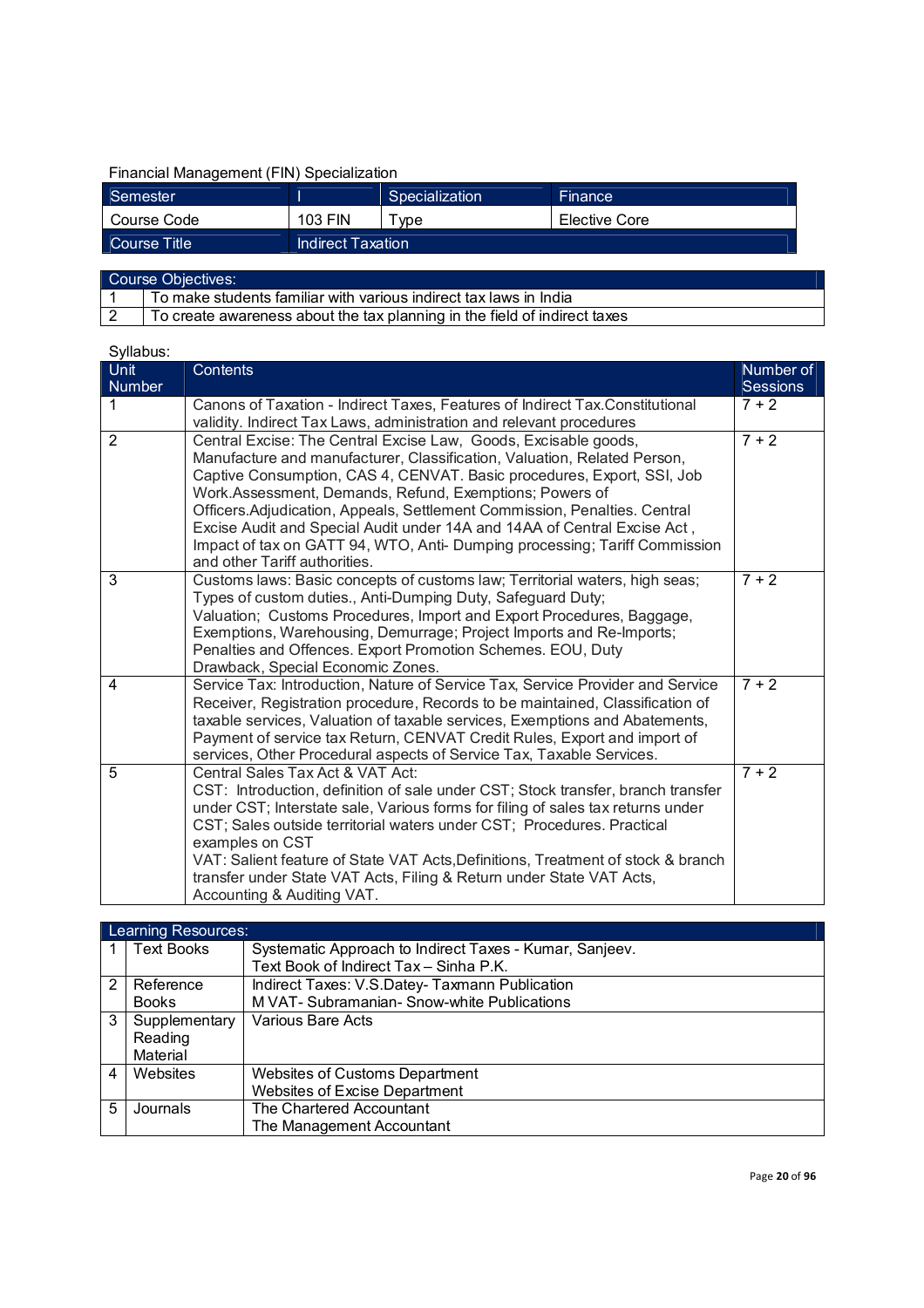| Semester     |                           | Specialization | <b>Finance</b> |  |
|--------------|---------------------------|----------------|----------------|--|
| Course Code  | 104FIN                    | vpe            | Elective Core  |  |
| Course Title | Strategic Cost Management |                |                |  |

| Course Objectives:                                                                             |  |  |  |
|------------------------------------------------------------------------------------------------|--|--|--|
| To acquaint students with various techniques used for Strategic Cost Management                |  |  |  |
| To develop an understanding of the adoption of various techniques of Strategic Cost Management |  |  |  |
| for obtaining sustainable competitive advantage                                                |  |  |  |
| To make the student familiar with the integration of various techniques in decision making.    |  |  |  |

Syllabus:

| <b>Unit</b><br><b>Number</b> | Contents                                                                                                                                                                                                          | <b>Number</b><br>lof<br>Sessions |
|------------------------------|-------------------------------------------------------------------------------------------------------------------------------------------------------------------------------------------------------------------|----------------------------------|
|                              | Meaning And Scope: Strategic Cost Management – meaning and importance –<br>difference between cost reduction and cost management – objectives of strategic<br>cost management. Strategic positioning and SCM.     | $7 + 2$                          |
| 2                            | Techniques Of SCM: Various techniques of strategic cost management - life<br>cycle costing – kaizen costing – target costing.                                                                                     | $7 + 2$                          |
| 3                            | Activity Based Costing: Activity Based Costing - Activity Based Management -<br>utility and importance – role of activity based costing and activity based<br>management in decision making.                      | $7 + 2$                          |
| 4                            | Value Based Organisation: Value based management - Value chain costing -<br>meaning and application – throughput costing and theory of constraints –<br>Balanced Scorecard and its application in cost management | $7 + 2$                          |
| 5                            | Learning Curve Theory: Concept, phases and application<br>Lean Management: Lean cost management - utility and application                                                                                         | $7 + 2$                          |

Note:<br>1

Case study approach is recommended.

|   | <b>Learning Resources:</b> |                                                                      |  |
|---|----------------------------|----------------------------------------------------------------------|--|
|   | Text Books                 | Cost Management- Ravi Kishor                                         |  |
| 2 | Reference Books            | Cost and Management Accounting: Colin Drurry                         |  |
|   |                            | Cost Accounting - A Managerial Emphasis: Horngreen, Datar and Foster |  |
| 3 | Supplementary              | Cost Management - A strategic Emphasis - Blocher, Chen, Cokins, Lin  |  |
|   | <b>Reading Material</b>    |                                                                      |  |
|   | Websites                   | Institute of Cost Accountants of India                               |  |
| 5 | Journals                   | The Management Accountant - Journal of ICAI (formerly ICWAI)         |  |

| Semester     |                     | Specialization      | <b>Finance</b> |
|--------------|---------------------|---------------------|----------------|
| Course Code  | <b>105FIN</b>       | $^{\mathsf{T}}$ vpe | Elective Core  |
| Course Title | LIncome Tax Part I' |                     |                |

| Course Objectives: |                                                                                                 |  |
|--------------------|-------------------------------------------------------------------------------------------------|--|
|                    | To understand the basic concepts of income tax.                                                 |  |
|                    | To be able to practice tax planning and management for individuals and HUF.                     |  |
|                    | To calculate Gross Total Income and tax liability in a limited scope with two sources of income |  |
|                    | i.e. salary and house property                                                                  |  |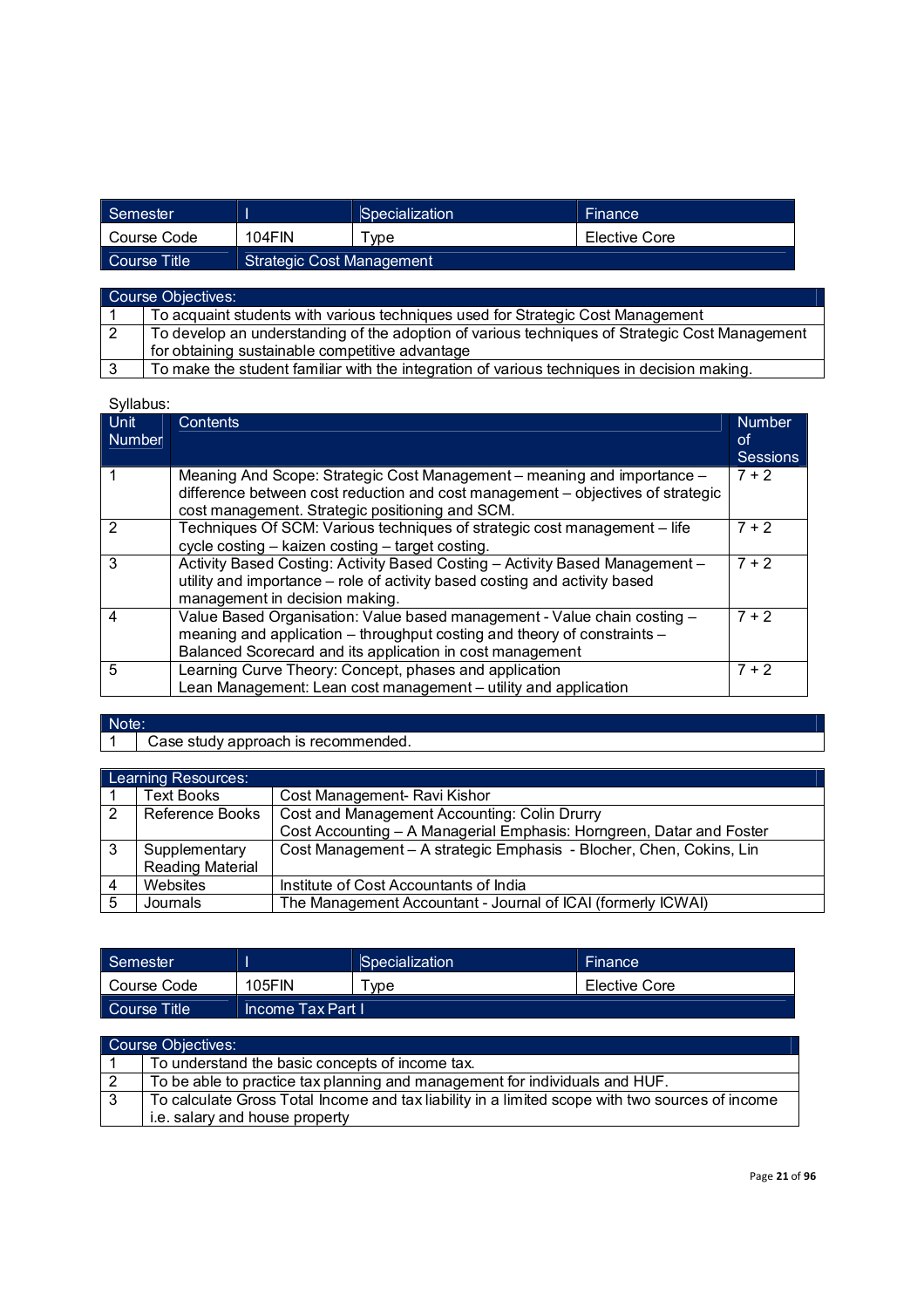| Syllabus:      |                                                                                                                                                                                                                                                                                                                                                                                                                                                        |                                               |  |
|----------------|--------------------------------------------------------------------------------------------------------------------------------------------------------------------------------------------------------------------------------------------------------------------------------------------------------------------------------------------------------------------------------------------------------------------------------------------------------|-----------------------------------------------|--|
| Unit<br>Number | <b>Contents</b>                                                                                                                                                                                                                                                                                                                                                                                                                                        | <b>Number</b><br><b>of</b><br><b>Sessions</b> |  |
| 1              | Income Tax Act 1961- Meaning Scope & Definitions: Income Tax Act 1961,<br>Definitions - Assessee, Assessment Year, Previous year, person, income, gross<br>total income, Total income and tax liability, Difference between direct tax and<br>indirect tax, Difference between exemption and deduction, capital and revenue,<br>rebate and deduction, Concept of Residential status and incidence of tax<br>incidence, Concept of Agricultural Income. | $7 + 2$                                       |  |
| 2              | Income From Salary: Definition and meaning of salary, Allowances- fully exempt,<br>fully taxable, partially taxable, Perquisites - meaning, valuation and taxability,<br>Concept and taxability of Gratuity, Provident Fund, Calculation of income from<br>salary                                                                                                                                                                                      | $7 + 2$                                       |  |
|                | Income From House Property: Chargeability, exemption, Computation of let out<br>property, Computation of self-occupied property,<br>Income From Capital Gains: Definition of Capital Asset, Transfer, Capital<br>Gain, FMV, Indexation. Types of Capital Gain. Exemptions available for<br>Individuals and HUF's<br>Income From Other Sources: Concept of Residual Income, TDS Provisions,<br>Computation                                              | $7 + 2$                                       |  |
| 4              | Set Off, Carry Forward, Deductions: Set off and carry forward of losses,<br>Deductions applicable to Individual and HUF                                                                                                                                                                                                                                                                                                                                | $7 + 2$                                       |  |
| 5              | Calculation Of Gross Total Income, Tax And Tax Liability: Calculation of Gross<br>Total Income considering salary, house property and other income. Cases on<br>calculation of net taxable income, application of tax rates and calculation tax<br>liability, Tax Planning for Income, Tax Credits, Advance Tax and Self-<br><b>Assessment Tax</b>                                                                                                     | $7 + 2$                                       |  |

| Note: |             |
|-------|-------------|
|       | The problen |

1 The problems will be asked only on income from salary , house property andGTI consisting of these two sources only

2 Assessment year will be assessment year applicable for running financial year. For example if exams are in November 2014, then A.Y.2015-16 would be applicable.

|                | <b>Learning Resources:</b>           |                                                                                                                                                                            |  |
|----------------|--------------------------------------|----------------------------------------------------------------------------------------------------------------------------------------------------------------------------|--|
|                | <b>Text Books</b>                    | Direct Taxes - Ravi Kishore<br>Direct Taxed - J.P. Jakhotiya<br>Direct Taxes - Ahuja<br>Direct and Indirect tax Planning & Management - Bangar yogendra, Bangar<br>Vandana |  |
| $\mathcal{P}$  | Reference<br><b>Books</b>            | Students guide to Income Tax - Dr. Vinod and KapilSinghania<br>Students guide to Income Tax - Dr. T.N. Manoharan<br>Students guide to Income Tax - Gupta & Ahuja           |  |
| 3              | Supplementary<br>Reading<br>Material | Direct Taxes - Law and Practice - Dr. Vinod and KapilSinghania                                                                                                             |  |
| $\overline{4}$ | Websites                             | www.incometaxindia.gov.in, www.tin.gov.in, www.aaykarsamparkkendra.gov.in                                                                                                  |  |
| 5              | Journals                             | The Chartered Accountant<br>Taxmann Journal, AIR, Supreme Court hearings                                                                                                   |  |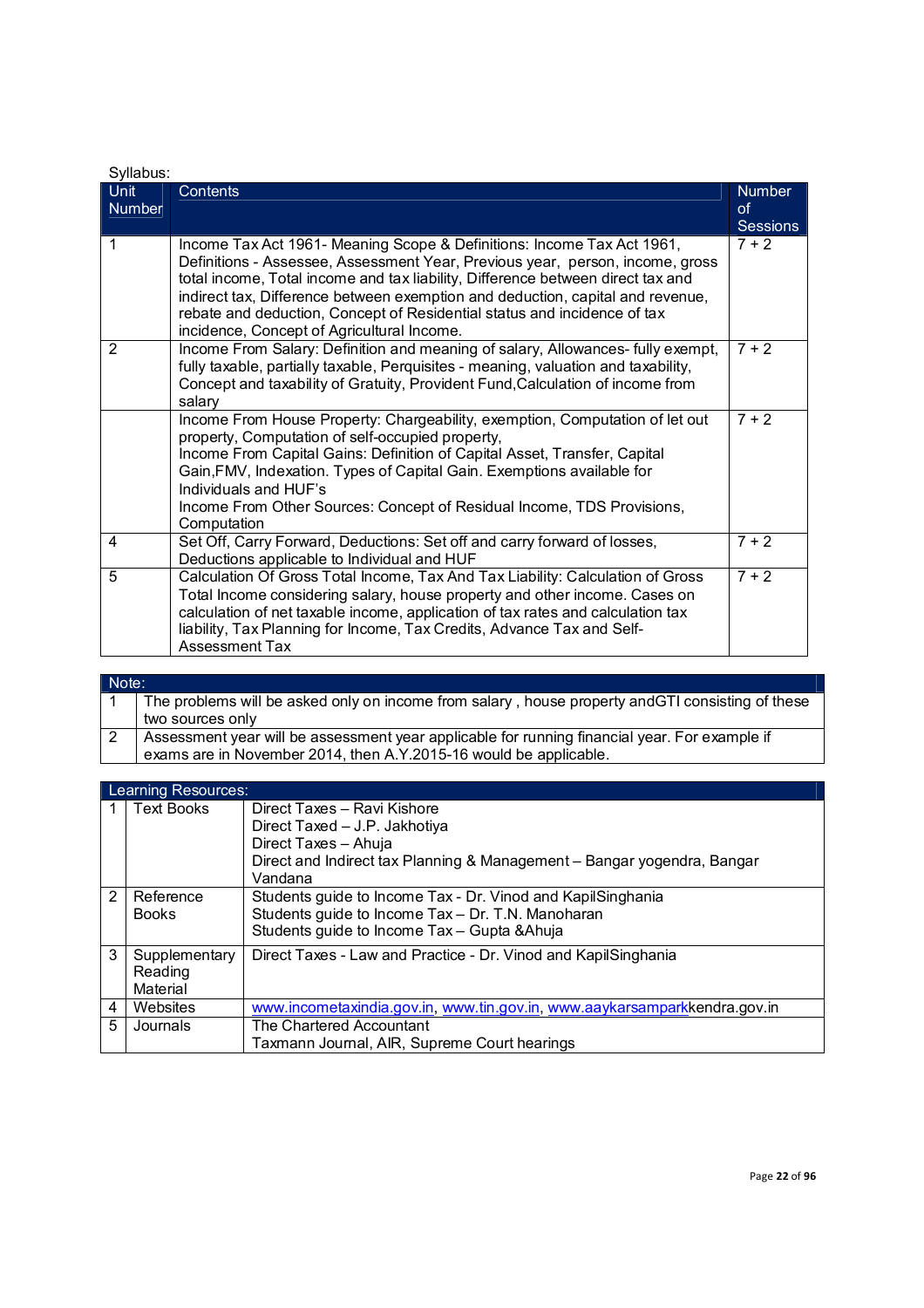# Information Technology Specialization (IT)

| Semester     |                             | Specialization | Information Technology |
|--------------|-----------------------------|----------------|------------------------|
| Course Code  | 103 IT                      | TwoE           | Elective Core          |
| Course Title | Software Project Management |                |                        |

|                | Course Objectives:                                                                                                      |  |  |
|----------------|-------------------------------------------------------------------------------------------------------------------------|--|--|
|                | To understand different aspects of Software Project Management as an important field of practice<br>under IT Management |  |  |
| $\overline{2}$ | To learn tools and techniques of Software Project Management                                                            |  |  |
| 3              | To understand importance of, and learning techniques to ensure, software quality                                        |  |  |
| $\overline{4}$ | To learn to use a Software Package for Software Project Management                                                      |  |  |

| -,<br>Unit<br>Number | Contents                                                                                                                                                                                                                                                                                                                                                                                                                                                                                                                                                                                                                                                                             | Number of<br><b>Sessions</b> |
|----------------------|--------------------------------------------------------------------------------------------------------------------------------------------------------------------------------------------------------------------------------------------------------------------------------------------------------------------------------------------------------------------------------------------------------------------------------------------------------------------------------------------------------------------------------------------------------------------------------------------------------------------------------------------------------------------------------------|------------------------------|
| 1                    | Introduction to Software Project Management - Software Projects Vs Other<br>Projects - Contract Management and Technical Project Management -<br>Activities under technical project management - Plans, Methods and<br>Methodology - Stakeholders - Business Case                                                                                                                                                                                                                                                                                                                                                                                                                    | $7 + 1$                      |
| 2                    | Project Planning, Evaluation and Program Management - Steps in Project<br>Planning and Project Evaluation - Strategic Assessment - Technical<br>Assessment - Cost Benefit Analysis - Cash Flow Forecasting - Process<br>Models - Prototyping - Dynamic Systems Development - Extreme<br>Programming - Managing Iterative Processes                                                                                                                                                                                                                                                                                                                                                   | $7 + 2$                      |
| 3                    | Software Effort Estimation - Estimation Techniques - Expert Judgment -<br>Analogy - Function Point Analysis - Object Points - Procedural Codes -<br><b>COCOMO Model</b><br>Activity Planning - Project Schedules - Sequencing and Scheduling - Network<br>Planning - Using PERT and CPM for activity planning - Forward Pass -<br>Backward Pass - Activity-on-arrow networks<br>Managing Contracts - Types of contracts - Stages in contract placement -<br><b>Contract Management and Acceptance</b><br>Software Quality Management - Defining Software Quality - Requisite ISO<br>Standards - Product Vs Process Quality - Enhancing Software Quality -<br><b>Quality Planning</b> | $9 + 2$                      |
| 4                    | Risk Management in Software Projects - Nature and Types of risk - Managing<br>risks - Risk Analysis, Planning and Control - Strategies for risk reduction -<br>PERT as a tool of Risk Management<br>Resource Monitoring and Control-Creating Control Framework - Reporting for<br>Control - Visualizing Progress - Cost Monitoring - Change Control                                                                                                                                                                                                                                                                                                                                  | $7 + 2$                      |
| 5                    | Using Project Management Software - Introduction to either of Microsoft<br>Project 2010, Prince2 and Primavera and learning to use any one of these<br>products                                                                                                                                                                                                                                                                                                                                                                                                                                                                                                                      | $5 + 3$                      |

|   | Learning Resources:     |                                                                                          |  |  |
|---|-------------------------|------------------------------------------------------------------------------------------|--|--|
|   | <b>Text Books</b>       | Software Project Management, 5 <sup>th</sup> Edition, Hughes, Cotterel, Rajib Mall, Tata |  |  |
|   |                         | <b>McGraw Hill</b>                                                                       |  |  |
| 2 | Reference Books         | Software Project management in practice by Pankaj Jalote                                 |  |  |
|   |                         | Software project management by Rajendra Mishra                                           |  |  |
| 3 | Supplementary           |                                                                                          |  |  |
|   | <b>Reading Material</b> |                                                                                          |  |  |
| 4 | Websites                | www.projectbubble.com                                                                    |  |  |
|   |                         | www.sei.cmu.edu                                                                          |  |  |
| 5 | Journals                | International Journal of Software Project management                                     |  |  |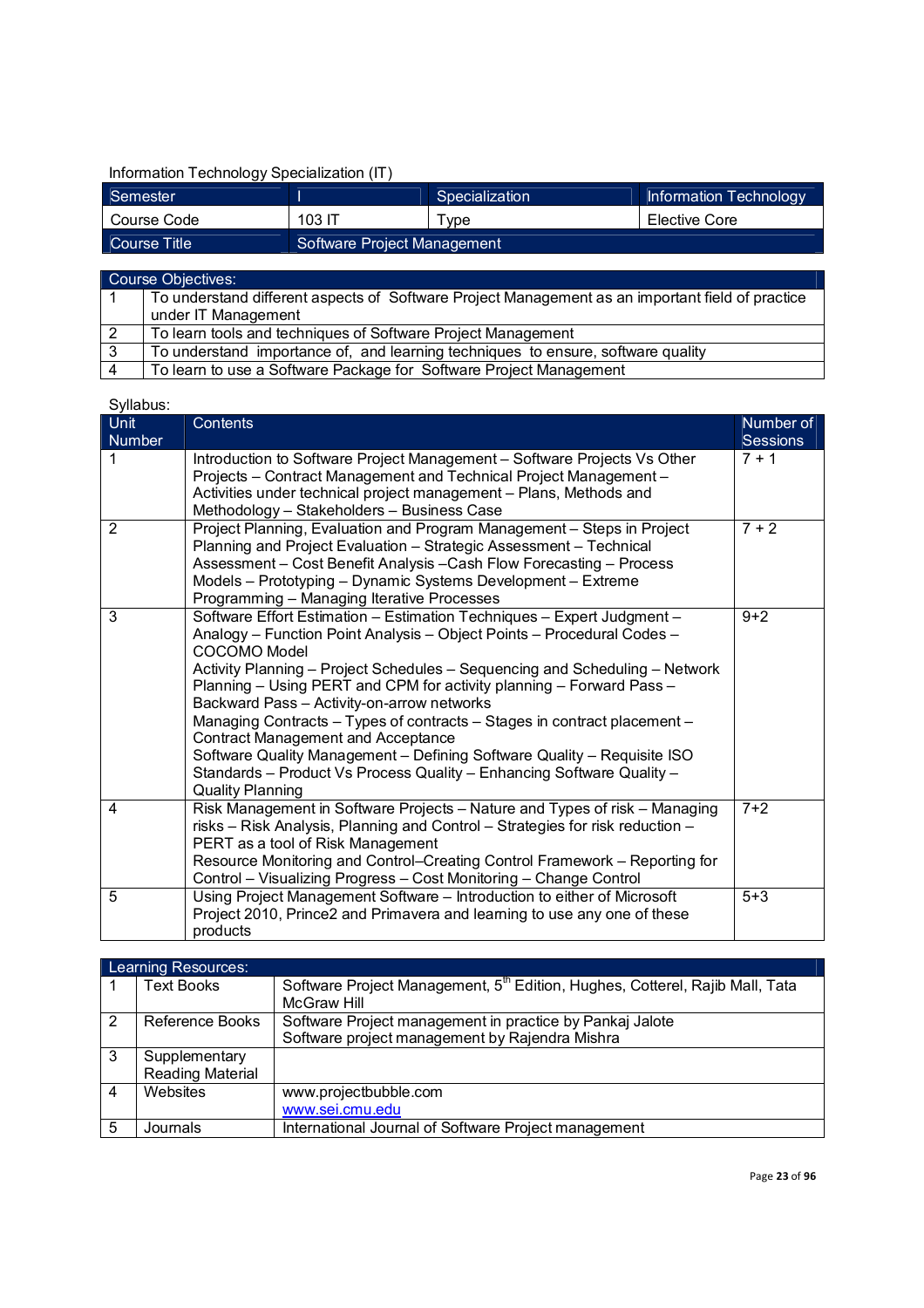| Semester     |                                      | Specialization | Information Technology |
|--------------|--------------------------------------|----------------|------------------------|
| Course Code  | 104IT                                | Tvpe           | Elective Core          |
| Course Title | <b>Enterprise Resources Planning</b> |                |                        |

| Course Objectives: |                                                                                |  |
|--------------------|--------------------------------------------------------------------------------|--|
|                    | To acquire in-depth knowledge of ERP as a prime Application Software product   |  |
|                    | To learn operational aspects of ERP implementation and support                 |  |
|                    | To know features of important ERP modules                                      |  |
|                    | To learn, through case studies, practical aspects of ERP in various industries |  |

| <u>Unit</u><br><b>Number</b> | Contents                                                                   | Number of<br><b>Sessions</b> |
|------------------------------|----------------------------------------------------------------------------|------------------------------|
|                              | Enterprise Resource Planning                                               | $7+2$                        |
|                              | What is ERP? - Features of ERP (Basic and Advanced) – ERP Architecture –   |                              |
|                              | ERP Need Analysis - Return on Investment for ERP                           |                              |
| 2                            | ERP Implementation and Support                                             | $5+2$                        |
|                              | ERP Life Cycle, Methodologies and Strategy - Vendor and Software Selection |                              |
|                              | -Business Process Re-engineering related to ERP - Implementation Process   |                              |
|                              | - Change Management - Post Implementation Support, Maintenance, Security   |                              |
| 3                            | <b>ERP Functional Modules</b>                                              | $9 + 2$                      |
|                              | Human Resource Management                                                  |                              |
|                              | <b>Accounting and Finance</b>                                              |                              |
|                              | Procurement, Inventory Control                                             |                              |
|                              | Production Planning, Operations                                            |                              |
|                              | Sales, Customer Relationship Management                                    |                              |
|                              | e-Commerce                                                                 |                              |
| 4                            | ERP Technology Areas, Enterprise Applications                              | $7+2$                        |
|                              | Portal and Content Management, Data Warehousing and Data Mining,           |                              |
|                              | Business Intelligence and Analytics - Emerging Trends in ERP Applications  |                              |
| 5                            | <b>ERP Case Studies</b>                                                    | $7+2$                        |
|                              | Case Studies of ERP Implementation in Manufacturing and Service Sectors    |                              |

|   | Learning Resources:     |                                                                            |  |  |  |
|---|-------------------------|----------------------------------------------------------------------------|--|--|--|
|   | <b>Text Books</b>       | Enterprise Resource Planning, Ray, Tata McGraw Hill                        |  |  |  |
| 2 | Reference Books         | ERP Demystified, Alexis Leon, Tata McGraw Hill                             |  |  |  |
|   |                         | Enterprise Resource Planning, A Managerial Perspective, Goyal, Tata McGraw |  |  |  |
|   |                         | Hill                                                                       |  |  |  |
| 3 | Supplementary           | Enterprise Resource Planning (ERP): A review of the literature by Young B. |  |  |  |
|   | <b>Reading Material</b> | Moon, International Journal of Management and Enterprise Development, Vol. |  |  |  |
|   |                         | 4, No. 3                                                                   |  |  |  |
| 4 | Websites                | www.sap.com                                                                |  |  |  |
|   |                         | erp.iitkgp.ernet.in                                                        |  |  |  |
| 5 | Journals                | Journal of Enterprise Resource Planning Studies                            |  |  |  |

| Semester     |                          | Specialization | Information Technology |
|--------------|--------------------------|----------------|------------------------|
| Course Code  | 105 דו                   | Tvpe           | Elective Core          |
| Course Title | <b>RDBMS With Oracle</b> |                |                        |

| Course Objectives: |                                                                       |  |
|--------------------|-----------------------------------------------------------------------|--|
|                    | To understand theoretical concepts in Relational Data Base Management |  |
|                    | To develop working level proficiency for writing SQL commands         |  |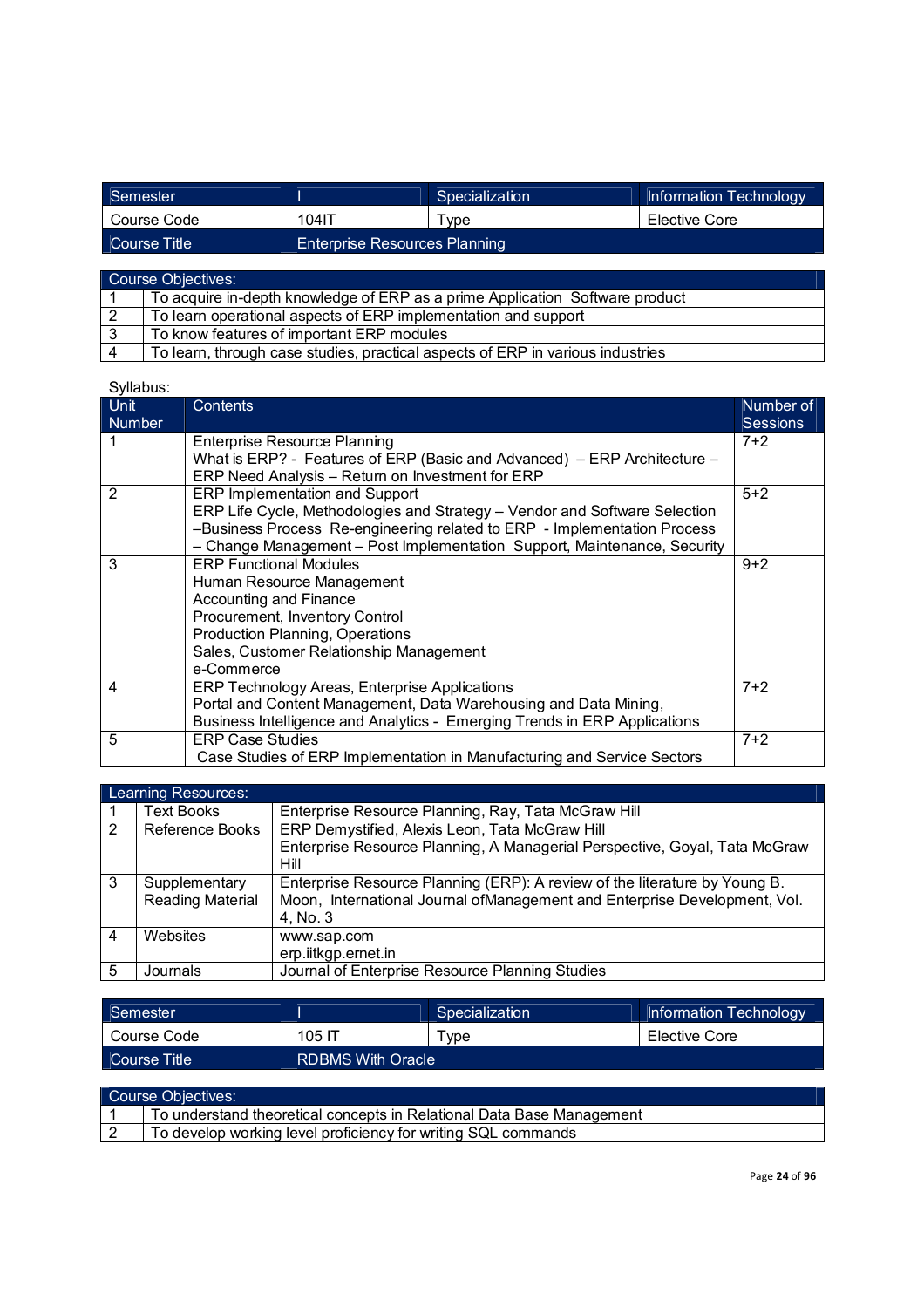# 3 To develop capability to design applications for a real life DBMS problem

| Syllabus:      |                                                                                                                                                                                                                                                             |                       |
|----------------|-------------------------------------------------------------------------------------------------------------------------------------------------------------------------------------------------------------------------------------------------------------|-----------------------|
| Unit<br>Number | Contents                                                                                                                                                                                                                                                    | Number of<br>Sessions |
| 1              | Overview of DBMS: Architecture, Data models, constraints                                                                                                                                                                                                    | $7 + 2$               |
| $\overline{2}$ | Relational model concept: Relational model constraints , relational Algebra,<br>Relational database language, Data definition in SQL, Views and Queries in<br>SQL, Specifying constraints and Indexes in SQL, Specifying constraints<br>management systems, | $7 + 2$               |
| 3              | <b>SQL Functions:</b><br>Date - Sys_date, next_day, Add_months, last_day, months_between.                                                                                                                                                                   | $7 + 2$               |
|                | Numeric - round, trunc, abs, ceil, cos, exp, floor.                                                                                                                                                                                                         |                       |
|                | Character - initcap, lower, upper, Itrim, rtrim, translate, length, Ipad.<br>rpad, replace. Conversion - to char, to date, to number.                                                                                                                       |                       |
|                | Miscellaneous - Uid, User, nvl, vsize, decode, rownum.                                                                                                                                                                                                      |                       |
|                | Group function - avg, max, min, sum, count, with Group by and Having Clause.                                                                                                                                                                                |                       |
|                | Nested functions.                                                                                                                                                                                                                                           |                       |
| 4              | Joins:                                                                                                                                                                                                                                                      | $7 + 2$               |
|                | Simple join Equi join Non equi join Self join Outer join                                                                                                                                                                                                    |                       |
|                | Set operators (Union, union all, intersect, minus)                                                                                                                                                                                                          |                       |
|                | Sub queries and Correlated query                                                                                                                                                                                                                            |                       |
|                | DML statements (Insert, Update, Delete with whereclause)                                                                                                                                                                                                    |                       |
|                | TCL (Commit, Rollback, Savepoint)                                                                                                                                                                                                                           |                       |
| 5              | <b>Tables</b>                                                                                                                                                                                                                                               | $7 + 2$               |
|                | Create, Alter, Drop, Truncate, Rename                                                                                                                                                                                                                       |                       |
|                | Constraints (Primary key, Foreign Key, Unique Key, Check,                                                                                                                                                                                                   |                       |
|                | Default, Not Null, On delete, Cascade) Column level and Table level constraints                                                                                                                                                                             |                       |
|                | Oracle Objects                                                                                                                                                                                                                                              |                       |
|                | Views, Sequences, Synonyms, Index (Define, Alter and Drop)                                                                                                                                                                                                  |                       |

|   | Learning Resources: |                                                                                   |  |  |  |
|---|---------------------|-----------------------------------------------------------------------------------|--|--|--|
|   | <b>Text Books</b>   | Data Base System Concept by Korth, TMH, 5 <sup>th</sup> Edition                   |  |  |  |
|   |                     | Oracle by Ivan Bayros                                                             |  |  |  |
| 2 | Reference Books     | Introduction To Database Systems By C.J.Date, Pearson.                            |  |  |  |
|   |                     | Data Management Systems by Alexis Leon, Mathew Leon                               |  |  |  |
|   |                     | Principles of Database Management by James Martin, PHI.                           |  |  |  |
|   |                     | SQL - The complete Reference by Groff James & Weinberg Paul., TMH,2 <sup>nd</sup> |  |  |  |
|   |                     | Edition.                                                                          |  |  |  |
| 3 | Supplementary       | Oracle 7 by Ivan Bayross, BPB Pub.                                                |  |  |  |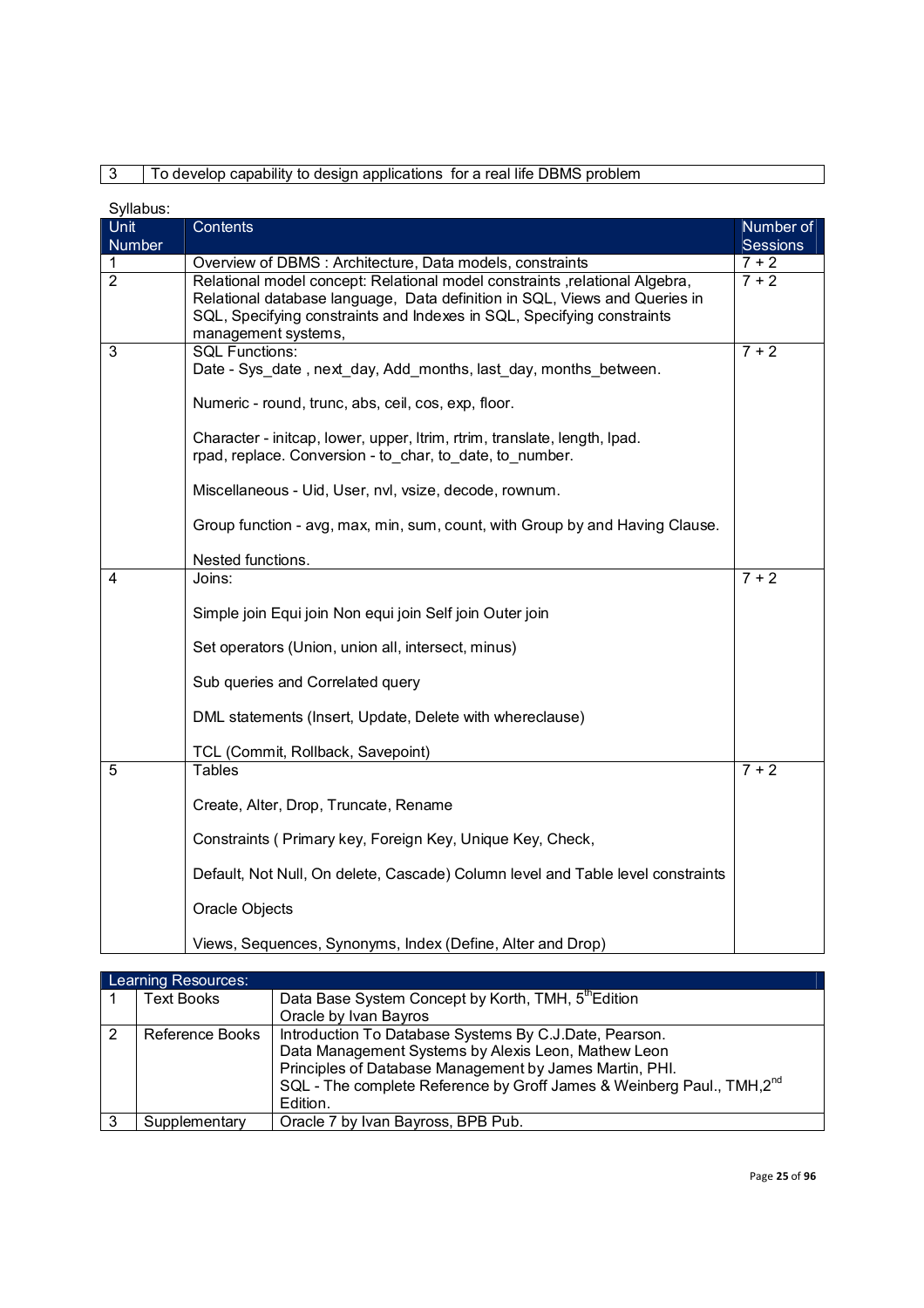| Reading Material |                                                        |
|------------------|--------------------------------------------------------|
| Websites         | www.thinkoracle.in                                     |
| Journals         | Development of a Relational Database Management System |

# Operations Management (OPE) Specialization

| Semester      |                     | Specialization | <b>Operations Management</b> |
|---------------|---------------------|----------------|------------------------------|
| l Course Code | 103OPE              | vpe            | Elective Core                |
| Course Title  | Operations Strategy |                |                              |

| Course Objectives: |                                                                                           |  |
|--------------------|-------------------------------------------------------------------------------------------|--|
|                    | To emphasize the key role of operations in bringing about the growth and profitability of |  |
|                    | organizations.                                                                            |  |
|                    | To impart ideas, concepts and principles in operations strategy.                          |  |

| o y navao.<br>Unit<br><b>Number</b> | Contents                                                                                                                                                                                                                                                                                                                                                                                                                                                                                                                                                                                          | <b>Number</b><br><sub>of</sub><br>Session<br>s. |
|-------------------------------------|---------------------------------------------------------------------------------------------------------------------------------------------------------------------------------------------------------------------------------------------------------------------------------------------------------------------------------------------------------------------------------------------------------------------------------------------------------------------------------------------------------------------------------------------------------------------------------------------------|-------------------------------------------------|
| 1                                   | Introduction: Importance and Linkage with Corporate strategy, Strategies and<br>values, Competing through operations. Operation strategy in global economy-<br>Strategic alliances and production sharing, fluctuations of international financial<br>conditions and international companies. Changing nature of world business.<br>Quality, Customer service and cost challenges and social responsibility, Current<br>perspective-Strategic fit                                                                                                                                                 | $7 + 2$                                         |
| $\overline{2}$                      | Methodology for Developing Operations Strategy: Value as business concept -<br>strategic issues in manufacturing - Value Chain concept Focus, core competence<br>and distinctive capabilities - stake holders & strategy, Checking markets,<br>Outcome of Market debate - Linking manufacturing to Markets - strategic<br>integration - why products sell in the markets - Order Winners, Order Qualifiers.<br>Lean systems-Eliminating waste.                                                                                                                                                    | $7 + 2$                                         |
| 3                                   | Operation Strategy Implementation: Technology strategy Issues in New Product<br>development Time to market – strategic nature of process– Business implication<br>of Process choice - Hybrid Process. Change management and Sustainability<br>Procedure – company or plant based profiles – decisions for product reallocation<br>- downsizing - Capacity decisions Progression & Regression. Evaluating various<br>tradeoffs alternatives - Focused manufacturing - Product or process focus -<br>Make or Buy - merits / demerits - value chain approach - just in time - lean<br>manufacturing. | $7 + 2$                                         |
| 4                                   | Strategic Resource Management: Importance, issues involved - organizational<br>issues operational approaches to improving, delivery system, controlling<br>operations - key performance Indicators, PQCDSM (Productivity, Quality, Cost,<br>Delivery Time, Safety, Morale)                                                                                                                                                                                                                                                                                                                        | $7 + 2$                                         |
| 5                                   | Role of Technology in Operations Strategy: Automated production system with<br>Robotic systems. Use of IT and ITES enabling the effective strategy and resource<br>implementation. ERP/SAP for decision making.                                                                                                                                                                                                                                                                                                                                                                                   | $7 + 2$                                         |

| Learning Resources: |                                                                                       |  |
|---------------------|---------------------------------------------------------------------------------------|--|
| Гехt Books          | Operations Management by Terry Hill, Palgrave, 2 <sup>nd</sup> Edition.               |  |
|                     | Operations Now by Byron Finch, TMGH, 3 <sup>rd</sup> Edition.                         |  |
|                     | Operations Management by Norman Gaither, Greg Frazier, Cengage Learning,<br>India Ed. |  |
|                     |                                                                                       |  |
| Reference Books     | Operations Management - An Integrated Approach by Samson and Singh,                   |  |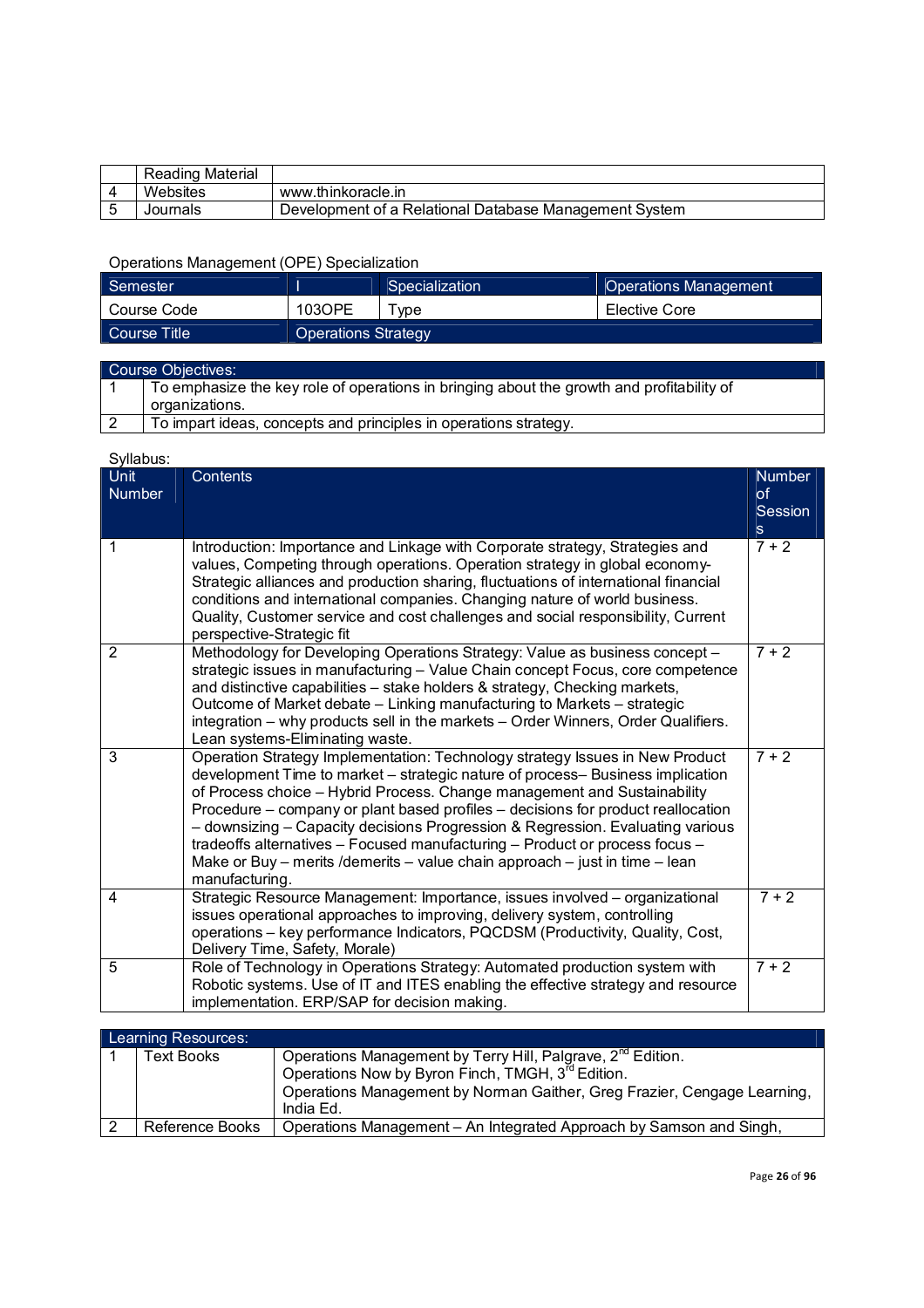| 3              | Supplementary    | Cambridge.<br>Operations Management for Competitive Advantage by Chase, Jacobs,<br>Aquilano and Agarwal, TMGH, 11 <sup>th</sup> Edition.<br>Strategic Operations Management by Brown, Lamming, Bessant and Jones,                                                                                                                                                                                                                                                                                                                                                                                                                                                                                                                                                                                                                                                                                                                                                                                                                                                                                                                                                                      |
|----------------|------------------|----------------------------------------------------------------------------------------------------------------------------------------------------------------------------------------------------------------------------------------------------------------------------------------------------------------------------------------------------------------------------------------------------------------------------------------------------------------------------------------------------------------------------------------------------------------------------------------------------------------------------------------------------------------------------------------------------------------------------------------------------------------------------------------------------------------------------------------------------------------------------------------------------------------------------------------------------------------------------------------------------------------------------------------------------------------------------------------------------------------------------------------------------------------------------------------|
|                | Reading Material | Butterworth Heinemann, 2 <sup>nd</sup> Edition.                                                                                                                                                                                                                                                                                                                                                                                                                                                                                                                                                                                                                                                                                                                                                                                                                                                                                                                                                                                                                                                                                                                                        |
| 4              | Websites         | http://www.enotes.com/operations-strategy-reference/operations-strategy                                                                                                                                                                                                                                                                                                                                                                                                                                                                                                                                                                                                                                                                                                                                                                                                                                                                                                                                                                                                                                                                                                                |
| $\overline{5}$ | Journals         | Setting manufacturing strategy for a company's international manufacturing<br>network by Miltenburg, John. International Journal of Production Research,<br>Nov2009, Vol. 47 Issue 22<br>Breaking The Trade-Off Between Efficiency and Service by Frei, Frances X.,<br>Harvard Business Review, Nov2006, Vol. 84 Issue 11<br>Agile MPC system linkingmanufacturing and market strategies by Deif, Ahmed<br>M.; ElMaraghy, Waguih H. Journal of Manufacturing Systems. Apr2007, Vol. 26<br>Issue 2, p99-107.<br>Linking of manufacturing strategy, market requirements and manufacturing<br>attributes in technology choice: An expert system approach by Cil, Ibrahim;<br>Evren, Ramazan., Engineering Economist. Spring98, Vol. 43 Issue 3, p183.<br>Differentiating manufacturing focus by Hallgren, Mattias; Olhager, Jan.<br>International Journal of Production Research. 9/15/2006, Vol. 44 Issue 18/19,<br>p3863-3878.<br>One more time: How do you win orders?: A critical reappraisal of the Hill<br>manufacturing strategy framework by Spring, Martin; Boaden, Ruth.,<br>International Journal of Operations & Production Management. 1997, Vol. 17<br>Issue 7/8, p757-779. |

| Semester     |        | Specialization                  | <b>Operations Management</b> |
|--------------|--------|---------------------------------|------------------------------|
| Course Code  | 104OPE | vpe                             | Elective Core                |
| Course Title |        | <b>Total Quality Management</b> |                              |

| Course Objectives: |                                                                              |  |  |
|--------------------|------------------------------------------------------------------------------|--|--|
|                    | To give various perspectives on Quality and various contributors to Quality. |  |  |
| $\sqrt{2}$         | To provide an in-depth understanding of the various QC tools.                |  |  |
|                    | To introduce the frameworks of Global Quality Awards.                        |  |  |

| Syllabus:                    |                                                                                                                                                                                                                                                                                                                                                                                                                                                                                                                                                                                                                                                                                                                                                                                                                                   |                                             |
|------------------------------|-----------------------------------------------------------------------------------------------------------------------------------------------------------------------------------------------------------------------------------------------------------------------------------------------------------------------------------------------------------------------------------------------------------------------------------------------------------------------------------------------------------------------------------------------------------------------------------------------------------------------------------------------------------------------------------------------------------------------------------------------------------------------------------------------------------------------------------|---------------------------------------------|
| <b>Unit</b><br><b>Number</b> | <b>Contents</b>                                                                                                                                                                                                                                                                                                                                                                                                                                                                                                                                                                                                                                                                                                                                                                                                                   | <b>Number</b><br>οf<br><b>Session</b><br>s. |
|                              | Quality Concepts : Defined, Quality Cost perspective, Cost of Quality<br>Quality Function, Spiral of Progress in quality, Little q and Big Q, Juran Trilogy,<br>Internal and external quality perspective. Goods and service quality. Cost of poor<br>quality, internal failure cost and external failure cost, appraisal cost, Prevention<br>cost, Analysis of quality cost, hidden quality cost, Discovering the optimum,<br>economic models of quality of conformance-Zone of improvement, zone of high<br>appraisal, zone of indifference.<br>Strategic Quality management: Companywide quality culture, Organizational<br>vision, Mission and quality policy, formulation of quality goals, competitive<br>benchmarking, Steps in implementing Total quality-Decide, Prepare, Start,<br>Expand and Integrate. Quality Circle | $7 + 2$                                     |
| 2                            | Quality Gurus: Demings 14 point philosophy, Juran, Crosby philosophy, Ishikawa,<br>Taguchi, Feigenbaum. Comparison of quality philosophy.                                                                                                                                                                                                                                                                                                                                                                                                                                                                                                                                                                                                                                                                                         | $7 + 2$                                     |
| 3                            | QC Tools: Problem Solving Methodology - Check list, Flow Chart, Tally charts                                                                                                                                                                                                                                                                                                                                                                                                                                                                                                                                                                                                                                                                                                                                                      | $7 + 2$                                     |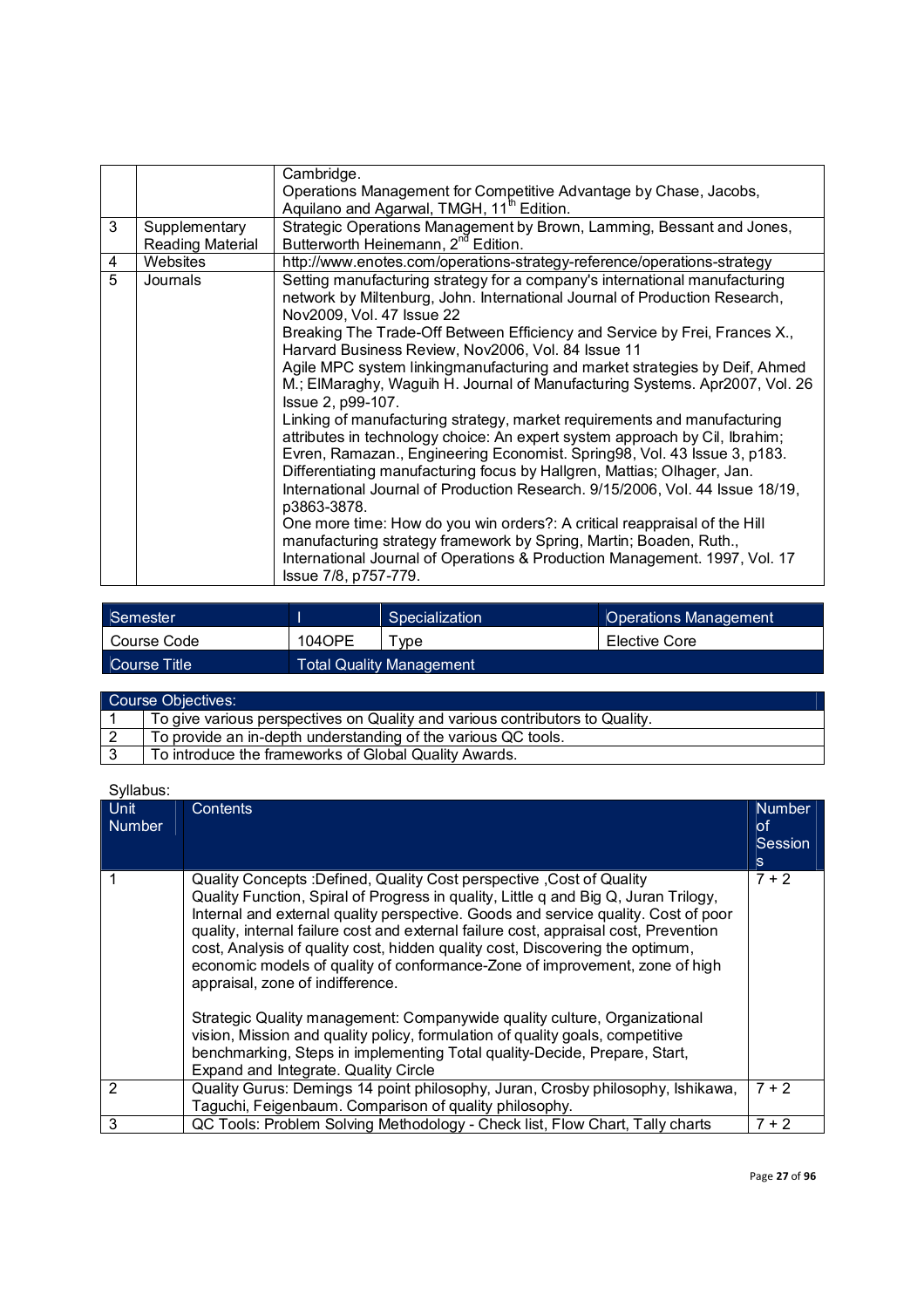|                | and Histograms, Graphs, Pareto Analysis, Cause and Effect Diagram,<br>Brainstorming, Scatter diagram and regression analysis. Quality Function<br>Deployment - Introduction, Customer needs, Customer priorities and competitive<br>comparisons and planned improvements, Design features or requirements,<br>Central relationship matrix-What's versus the How's, relative weights of<br>importance. Design features interactions, target values, Technical comparison<br>, service information and special requirements-Difficulties associated with QFD,<br>Implementation of QFD |         |
|----------------|--------------------------------------------------------------------------------------------------------------------------------------------------------------------------------------------------------------------------------------------------------------------------------------------------------------------------------------------------------------------------------------------------------------------------------------------------------------------------------------------------------------------------------------------------------------------------------------|---------|
| $\overline{4}$ | Statistical Quality Control: Necessity and Importance of SQC, Process capability,<br>Six Sigma quality, Process control, Process control for attributes, p charts and c<br>charts, Process control for variables, X bar R chart, acceptance sampling, OC<br>curves, Average Outgoing Quality Limit (AOQL), Sampling plans                                                                                                                                                                                                                                                            | $7 + 2$ |
| 5              | Quality Management Awards and frameworks: Malcolm Baldrige National quality<br>award, Deming prize, ISO 9000-2000, CII, Ramkrishna Bajaj Awards, Tata<br><b>Business Excellence Model (TBEM)</b>                                                                                                                                                                                                                                                                                                                                                                                     | $7 + 2$ |

|   | Learning Resources:               |                                                                                                                                                                                                                                                                                                                                        |  |  |
|---|-----------------------------------|----------------------------------------------------------------------------------------------------------------------------------------------------------------------------------------------------------------------------------------------------------------------------------------------------------------------------------------|--|--|
| 1 | <b>Text Books</b>                 | Operations Management: Theory and Practice by B Mahadevan, Pearson, 2 <sup>nd</sup><br>Edition<br>Production and Operations Mangement by RB Khanna, PHI<br>Managing Quality by Dale, Blackwell Publication.<br>Quality Management by Howard Gitlow, Alan Oppenheim, Rosa Oppenheim<br>and David Levine, TMGH, 3 <sup>rd</sup> Edition. |  |  |
| 2 | Reference Books                   | Operations Management: An Integrated Approach by Danny Samson and<br>Prakash Singh, Cambridge University Press.                                                                                                                                                                                                                        |  |  |
| 3 | Supplementary<br>Reading Material | Managing Quality Edited by Barrie G Dale, Ton van der Wiele and Jos van<br>Iwaarden, Blackwell Publishing, 5 <sup>th</sup> Edition.                                                                                                                                                                                                    |  |  |
| 4 | Websites                          | http://managementhelp.org/quality/total-quality-management.htm<br>www.isixsigma.com<br>www.asg.org                                                                                                                                                                                                                                     |  |  |
| 5 | Journals                          | Journal of Operations Management<br><b>Total Quality Management &amp; Business Excellence</b><br><b>Quality Assurance</b><br>International Journal of Reliability, Quality & Safety Engineering<br>Journal of Quality Management                                                                                                       |  |  |

| Semester<br>Specialization |        |                                | <b>Operations Management</b> |
|----------------------------|--------|--------------------------------|------------------------------|
| Course Code                | 105OPE | ™vpe                           | Elective Core                |
| Course Title               |        | <b>Productivity Management</b> |                              |

# Course Objectives:

|               | To understand and appreciate significance of productivity management |                                                                                                                                                                                                                                                                                              |                 |  |  |
|---------------|----------------------------------------------------------------------|----------------------------------------------------------------------------------------------------------------------------------------------------------------------------------------------------------------------------------------------------------------------------------------------|-----------------|--|--|
| $\mathcal{P}$ |                                                                      | To study various productivity management methods                                                                                                                                                                                                                                             |                 |  |  |
| 3             |                                                                      | To learn applicability of popular productivity management tools                                                                                                                                                                                                                              |                 |  |  |
| Syllabus:     |                                                                      |                                                                                                                                                                                                                                                                                              |                 |  |  |
| <b>Unit</b>   |                                                                      | Contents                                                                                                                                                                                                                                                                                     | Number of       |  |  |
| <b>Number</b> |                                                                      |                                                                                                                                                                                                                                                                                              | <b>Sessions</b> |  |  |
|               |                                                                      | Introduction: Importance and significance of productivity, Productivity concepts<br>- Macro and Micro factors of productivity, productivity from product and service<br>perspective, different inputs and productivity measures, Various ratios related<br>to finance, material and service. | $7 + 2$         |  |  |
|               |                                                                      | Value Analysis and Value Engineering: Concept of Cost, Price and Value, Role<br>in Productivity, Procedure – Application and productivity benefit model.                                                                                                                                     | $7 + 2$         |  |  |
| 3             |                                                                      | Work Study: Importance of work study – Method Study and Work Measurement                                                                                                                                                                                                                     | $7 + 2$         |  |  |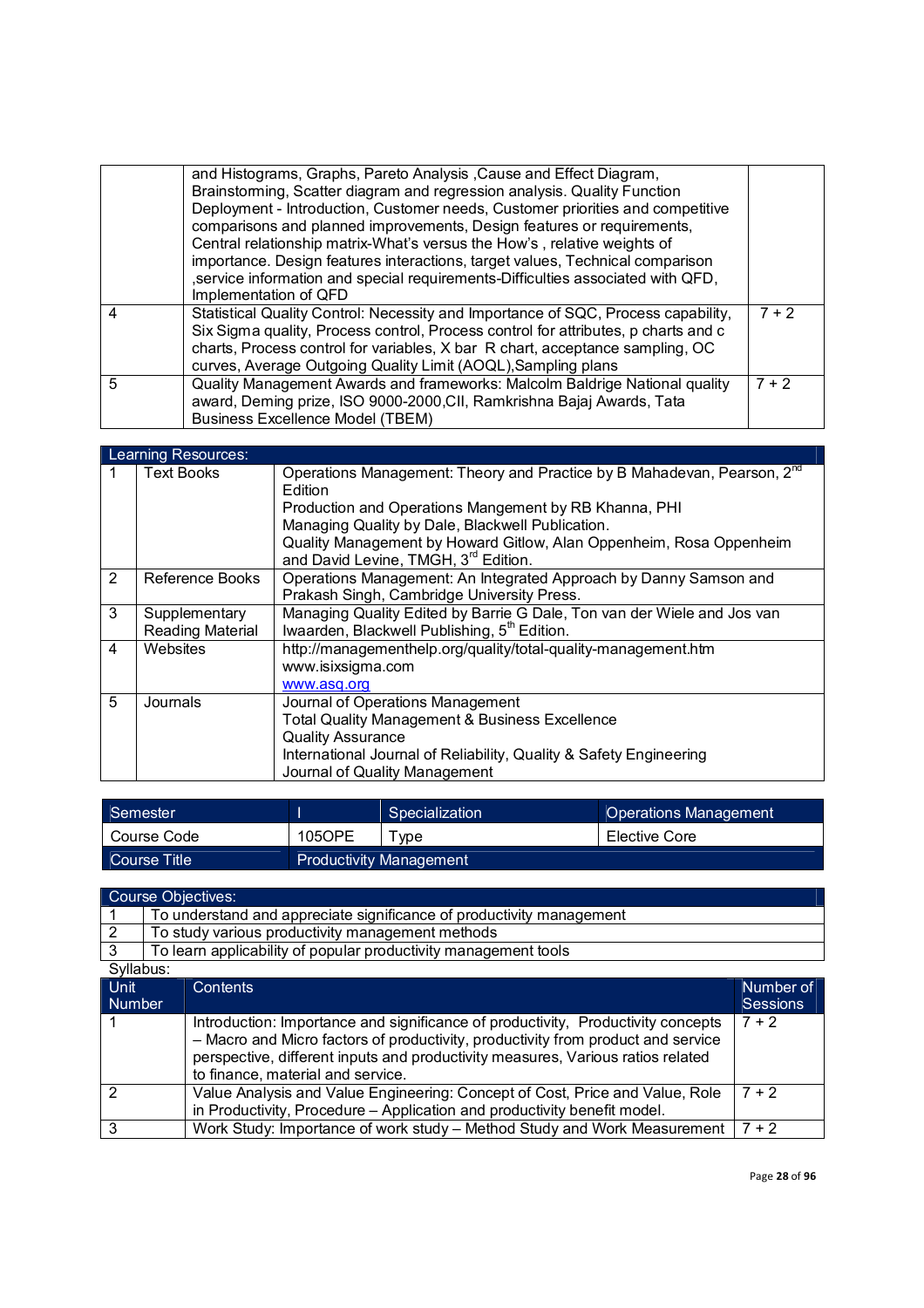|   | - Pioneers of Performance Measurement<br>Method Study: Need for Method Study - Procedure of Method Study - Process<br>Flow charts, Man machine diagrams, Principles of Motion Economy                                                                                                                                                   |         |
|---|-----------------------------------------------------------------------------------------------------------------------------------------------------------------------------------------------------------------------------------------------------------------------------------------------------------------------------------------|---------|
| 4 | Work Measurement: Techniques of Work Measurement including Estimating,<br>Stopwatch Time Study, Predetermined Time Standards, Synthetic Estimates of<br>Work, Times, Activity Sampling. Computation of Standard Time - Elements -<br>Types of Elements - Performance Rating - Allowances - Need for Allowances<br>- Types of Allowances | $7 + 2$ |
| 5 | Advanced Methods of Productivity and service level enhancements: Overview<br>of JIT, Lean, 5S, TPM, BPR, Six Sigma, World Class manufacturing, Use of<br>Technology in productivity and service enhancements: ITeS, CAD, CAM, CIM,<br>CMMI.                                                                                             | $7 + 2$ |

|                | Learning Resources:                      |                                                                                                                                                                                                                                                           |  |  |
|----------------|------------------------------------------|-----------------------------------------------------------------------------------------------------------------------------------------------------------------------------------------------------------------------------------------------------------|--|--|
|                | <b>Text Books</b>                        | Productivity Measurement for Business Excellence by Prem Vrat, G.D.<br>Sardana, B.S. Sahay, Narosa Publishing House.<br>Operations Management for Competitive Advantage by Richard B Chase,<br>Jacobs, Aquilano, Agarwal, TMGH, 11 <sup>th</sup> Edition. |  |  |
| $\mathcal{P}$  | Reference Books                          | Introduction to Work Study Edited by Geirge Kanawaty, Universal Publishing,<br>4th Edition.                                                                                                                                                               |  |  |
| 3              | Supplementary<br><b>Reading Material</b> | Production and Operations Management by S.N.Chary, TMGH, 4th Edition                                                                                                                                                                                      |  |  |
| $\overline{4}$ | Websites                                 | www.npcindia.org                                                                                                                                                                                                                                          |  |  |
| $\overline{5}$ | Journals                                 | International Journal of Operations & Production Management<br>International Journal of Business Performance Management<br>Journal of Applied Economics<br>International Journal of Management<br>Journal of Management Information Systems               |  |  |

Human Resource Management (HR)-Specialization

| Semester                                            |       | Specialization | <b>HRM</b>    |
|-----------------------------------------------------|-------|----------------|---------------|
| Course Code                                         | 103HR | $\tau$ vpe     | Elective Core |
| Strategic Human Resource Management<br>Course Title |       |                |               |

| Course Objectives: |                                                                          |  |  |
|--------------------|--------------------------------------------------------------------------|--|--|
|                    | To make students understand HR implications of organizational strategies |  |  |
|                    | Understand the various terms used to define strategy & its process       |  |  |
|                    | Understand HR strategies in Indian & global perspective                  |  |  |

| <b>Unit</b><br><b>Number</b> | Contents                                                                                                                                                                                                                                                                                                         | Number of<br><b>Sessions</b> |
|------------------------------|------------------------------------------------------------------------------------------------------------------------------------------------------------------------------------------------------------------------------------------------------------------------------------------------------------------|------------------------------|
|                              | Strategic Human Resource Management: Introduction, HRM Defined/SHRM<br>Defined, Strategic HRM- Definition, Meaning of SHRM, Aims, approaches,<br>challenges                                                                                                                                                      | $3 + 1$                      |
|                              | <b>HR Strategies:</b><br>Definition, Types of HR strategies, criteria for an effective HR strategy<br>Formulation of HR Strategies, conducting a strategic review, implementing HR<br>strategies<br>Impact on Organizational Performance, strategic role of top management,<br>strategic role of line management | $7 + 2$                      |
| 3                            | <b>Talent Management</b><br>Career Planning and Succession Planning: Evolution of careers, career<br>planning perspectives organization-centered career planning, Individual-                                                                                                                                    | $7 + 2$                      |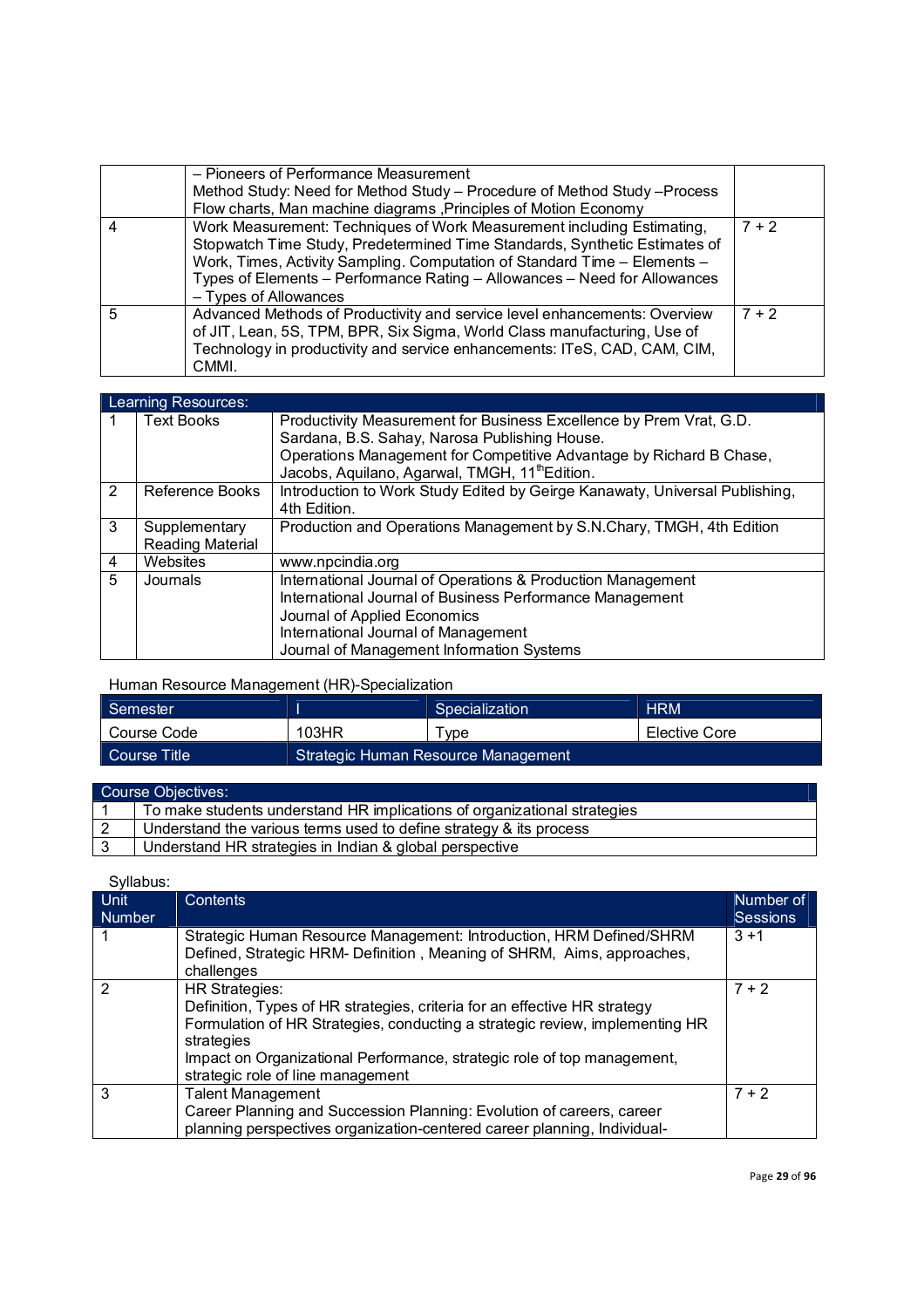|   | centered career planning<br>Succession Planning: Definition, Elements of Succession planning, Relation<br>between career planning and succession planning, challenges of succession<br>planning<br>Competency and Potential Development: What are competencies, How do<br>competencies differ from skills and knowledge, Integrated HR practices through<br>competency development, benefits from competency-based on HR practices,<br>Desired outcomes for organizations, competency based HR practices :<br>outcomes for employees, developing a skill matrix<br><b>Retention strategies</b> |          |
|---|------------------------------------------------------------------------------------------------------------------------------------------------------------------------------------------------------------------------------------------------------------------------------------------------------------------------------------------------------------------------------------------------------------------------------------------------------------------------------------------------------------------------------------------------------------------------------------------------|----------|
| 4 | Strategies for Improving organizational effectiveness<br>Strategies for improving organizational effectiveness<br>Strategies of organizational transformations-Cross border Mergers &<br>Acquisitions<br>Strategies for culture management, quality in strategies<br>Strategies for learning organization<br>Employee engagement strategy                                                                                                                                                                                                                                                      | $10 + 3$ |
| 5 | <b>Global Dimensions</b><br>HR strategy in International Context, converting global presence into global<br>competitive advantage<br>Developing cross cultural sensitivity<br>Training & development of International staff<br><b>Compensation issues</b><br>Performance management issues                                                                                                                                                                                                                                                                                                     | $8 + 2$  |

|   | Learning Resources:                      |                                                                                                                                                                                      |  |  |
|---|------------------------------------------|--------------------------------------------------------------------------------------------------------------------------------------------------------------------------------------|--|--|
|   | <b>Text Books</b>                        | Strategic Human Resource Management by Jeffrey Mello, Thomson South<br>Western                                                                                                       |  |  |
| 2 | Reference Books                          | International HRM by Peter Dowling, Denice Welch, Thomson Learning, 4 <sup>th</sup><br>Edition.<br>HRM in Global Scenario by S.K. Bhatia, Deep & Deep Publications Pvt. Ltd,<br>2010 |  |  |
| 3 | Supplementary<br><b>Reading Material</b> | Creating Wealth through Strategic HR & Entrepreneurship<br>Gopalkrishnan by Upinder Dhar, Excel Books                                                                                |  |  |
| 4 | Websites                                 | www.shrmindia.org<br>www.shrm.org<br>www.peoplematters.com                                                                                                                           |  |  |
| 5 | Journals                                 | Journal of Strategic Human Resource Management<br>International Journal of Human Resource Management<br>Human Resource Management Journal<br>Human Resource Management               |  |  |

| Semester     |                                     | Specialization | <b>HRM</b>    |
|--------------|-------------------------------------|----------------|---------------|
| Course Code  | 104HR                               | $\tau$ vpe     | Elective Core |
| Course Title | Organizational Design & Development |                |               |

|   | Course Objectives:                                                                                                |
|---|-------------------------------------------------------------------------------------------------------------------|
|   | To develop an understanding of the nature, functioning and design of organization                                 |
|   | Be able to understand the theory and practice relating to the processes of organization<br>development and change |
| 3 | Develop insight and competence in diagnostic and intervention processes and skills for initiating                 |
|   | and facilitating organizational processes and change in organizations                                             |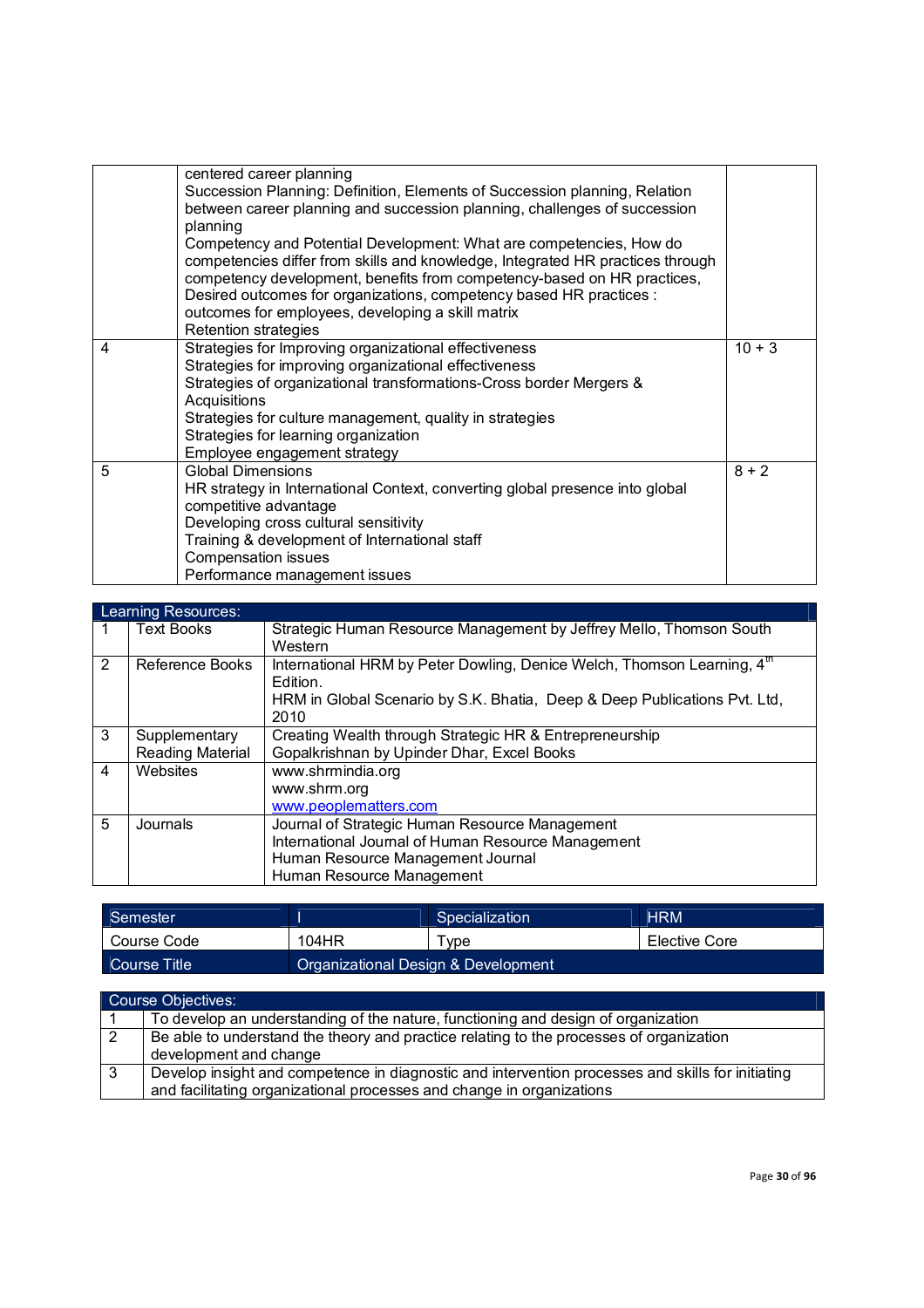| Syllabus:             |                                                                                                                                                                                                        |                              |  |
|-----------------------|--------------------------------------------------------------------------------------------------------------------------------------------------------------------------------------------------------|------------------------------|--|
| Unit<br><b>Number</b> | Contents                                                                                                                                                                                               | Number of<br><b>Sessions</b> |  |
|                       | Organizations and Organizational Theory: Definition, Prospective Dimensions,<br>Strategy, Organization design & effectiveness                                                                          | $7 + 2$                      |  |
|                       | Organizational Purpose & Structural Design: Basic challenges of organizational<br>Design - Fundamentals of Organizational structure, Internal Design Elements.<br>Organization size & life cycle       | $7 + 2$                      |  |
| 3                     | Organizational Culture & Ethics : Innovation & change, Decision making<br>processes & organizational learning                                                                                          | $7 + 2$                      |  |
| 4                     | Managing Innovation & Change: Process of OD, Individual and Interpersonal<br>Interventions, Team / Group Interventions, Intergroup Interventions, Techno<br>structural Interventions, Strategic Change | $7 + 2$                      |  |
| 5                     | Organizational Transformation - Desk Research: Students need to study<br>organizational culture & design of 2 organizations each & present a report on<br>the same.                                    | $7 + 2$                      |  |

|                | Learning Resources:                      |                                                                                                                                                                                                                                                                                                                                                                      |
|----------------|------------------------------------------|----------------------------------------------------------------------------------------------------------------------------------------------------------------------------------------------------------------------------------------------------------------------------------------------------------------------------------------------------------------------|
| 1              | <b>Text Books</b>                        | Organizational Development & Transformation by French, Bell, Zawacki-TMGH<br>Organization theory & Design by Richard L. Daft, Thomson Press.                                                                                                                                                                                                                         |
| 2              | Reference Books                          | Organization Development & Change by Cummings & Worely Cengage<br>Learning's India Ltd, 8 <sup>th</sup> Edition.<br>Managing Organizational Change by Nilkant & Ramnarayan, Response Books<br>Organization Change & Development by Kavita Singh, Excel Books<br>The Oxford Handbook of Organizational Theory by Tsoukas & Knudsen, Oxford<br><b>University Press</b> |
| 3              | Supplementary<br><b>Reading Material</b> | Creating Performing Organization by Pattanayak & Gupta, Response Books<br>Organizational Effectiveness & Change Management by Kondalkar, PHI<br>learning<br>Organizational Theory Text & Cases by Garetn Jones, Pearson Publishing                                                                                                                                   |
| $\overline{4}$ | Websites                                 | www.codhyd.org/<br>www.humancapitalonline.com<br>www.shrmindia.org                                                                                                                                                                                                                                                                                                   |
| 5              | Journals                                 | International Journal of Human Resource Management<br>Human Resource Management Journal<br>Human Resource Management                                                                                                                                                                                                                                                 |

| Semester     |                 | <b>Specialization</b> | <b>HRM</b>    |
|--------------|-----------------|-----------------------|---------------|
| Course Code  | 105HR           | ™vpe                  | Elective Core |
| Course Title | <b>HR Audit</b> |                       |               |

| Course Objectives:    |                                                                                |  |  |
|-----------------------|--------------------------------------------------------------------------------|--|--|
|                       | To provide a balanced and comprehensive exposition of the concept of HRD Audit |  |  |
|                       | To learn the tools and techniques required for its implementation              |  |  |
|                       | To provide a balanced and comprehensive exposition of the concept of HRD Audit |  |  |
| Syllahue <sup>.</sup> |                                                                                |  |  |

| Syllabus:      |                                                                    |                 |
|----------------|--------------------------------------------------------------------|-----------------|
| <b>Unit</b>    | <b>Contents</b>                                                    | Number of       |
| Number         |                                                                    | <b>Sessions</b> |
|                | Introduction: Origins of HR Audit, HRD Audit Basic Concepts and    | $5 + 1$         |
|                | Components, Elements of Good HRD                                   |                 |
| $\overline{2}$ | HRD and HR Audit: HRD Strategies, HRD Structure, HRD Systems, HRD  | $5 + 1$         |
|                | Competencies                                                       |                 |
| - 3            | HRD Audit Methodology: HRD Audit Methodology-Interview-Individual, | 7 + 2           |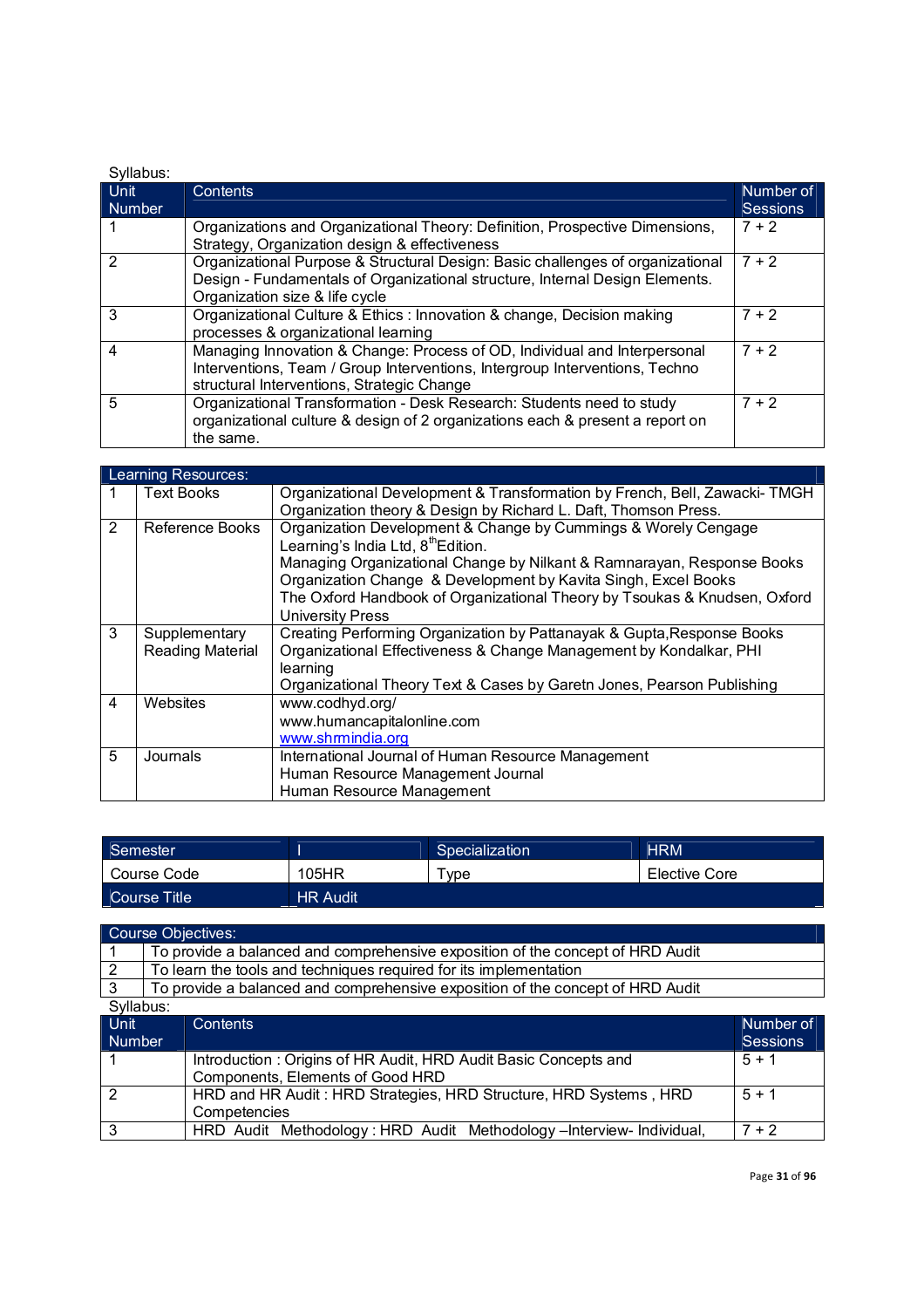| Group, HRD Audit Methodology-Observation-Physical facilities, Meetings,<br>Discussions, and Transaction, Celebration and Events, HRD Score Card:<br>Designing and Using HRD Audit for Business Improvement |         |
|------------------------------------------------------------------------------------------------------------------------------------------------------------------------------------------------------------|---------|
| Effectiveness of HRD Audit as an Intervention : Objective, Variables Used,                                                                                                                                 | $8 + 1$ |
| Instruments Used, Tools of Data Collection, Major Findings and Conclusion                                                                                                                                  |         |

|               | <b>Learning Resources:</b> |                                                                              |
|---------------|----------------------------|------------------------------------------------------------------------------|
|               | <b>Text Books</b>          | HRD Audit – Evaluating the Human Resource Functions for Business Improvement |
|               |                            | by T.V. Rao, Response Books                                                  |
| $\mathcal{P}$ | Reference                  | Human Resource Management by Gary Dessler, Pearson Publications              |
|               | <b>Books</b>               |                                                                              |
| 3             | Supplementary              |                                                                              |
|               | Reading                    |                                                                              |
|               | Material                   |                                                                              |
| 4             | Websites                   | http://www.expressindia.com/fe/daily/19980719/20055424.html                  |
|               |                            | http://strengthbasedstrategies.com/PAPERS/24%20TVRaoFormatted.pdf            |
| 5             | Journals                   | International Journal of Human Resource Management                           |
|               |                            | Human Resource Management Journal                                            |
|               |                            | Human Resource Management                                                    |

International Business Management (IB) Specialization

| Semester      |                                    | Specialization | <b>IB</b>     |
|---------------|------------------------------------|----------------|---------------|
| l Course Code | 103IB                              | vpe            | Elective Core |
| Course Title  | International Business Environment |                |               |

| Course Objectives:                                                                         |  |  |
|--------------------------------------------------------------------------------------------|--|--|
| To help students understand the nature scope and structure of International Business       |  |  |
| To explore students to various policy perspective in international regulatory environment. |  |  |
| To enable students to understand understand the influence of various                       |  |  |
| environmental factors on international business operations                                 |  |  |

|        | vı |
|--------|----|
| בו<br> |    |

| <b>Unit</b><br><b>Number</b> | <b>Contents</b>                                                                                                                                                                                                                                                                                                                                                                                            | Number of<br><b>Sessions</b> |
|------------------------------|------------------------------------------------------------------------------------------------------------------------------------------------------------------------------------------------------------------------------------------------------------------------------------------------------------------------------------------------------------------------------------------------------------|------------------------------|
|                              | Environmental Context of International Business: Framework for analyzing<br>international business environment - Domestic, foreign and global<br>environments and their impact on international business decisions.<br>Global Trading Environment: World trade in goods and services - Major trends<br>and developments; World trade and protectionism - Tariff and non-tariff<br>barriers; Counter trade. | $7 + 2$                      |
| 2                            | International Financial Environment: Foreign investments -Pattern, Structure<br>and effects; Movements in foreign exchange and interest rates and then impact<br>on trade and investment flows.                                                                                                                                                                                                            | $7 + 2$                      |
| 3                            | International Economic Institutions and Agreements: WTO, IMF, World Bank<br>UNCTAD, Agreement on Textiles and Clothing (ATC), GSP, GSTP and other<br>International agreements; International commodity trading and agreements.                                                                                                                                                                             | $7 + 2$                      |
| 4                            | Multinational Corporations and their involvement in International Business:<br>Issues in foreign investments, technology transfer, pricing and regulations;<br>International collaborative arrangements and strategic alliances.                                                                                                                                                                           | $7 + 2$                      |
| 5                            | Regional Economic Groupings in Practice: Regionalism vs. multilaterallism,<br>Structure and functioning of EC and NAFTA; Regional economic cooperation.<br>Emerging Developments and Other Issues: Growing concern for ecology;<br>Counter trade; IT and international business.                                                                                                                           | $7 + 2$                      |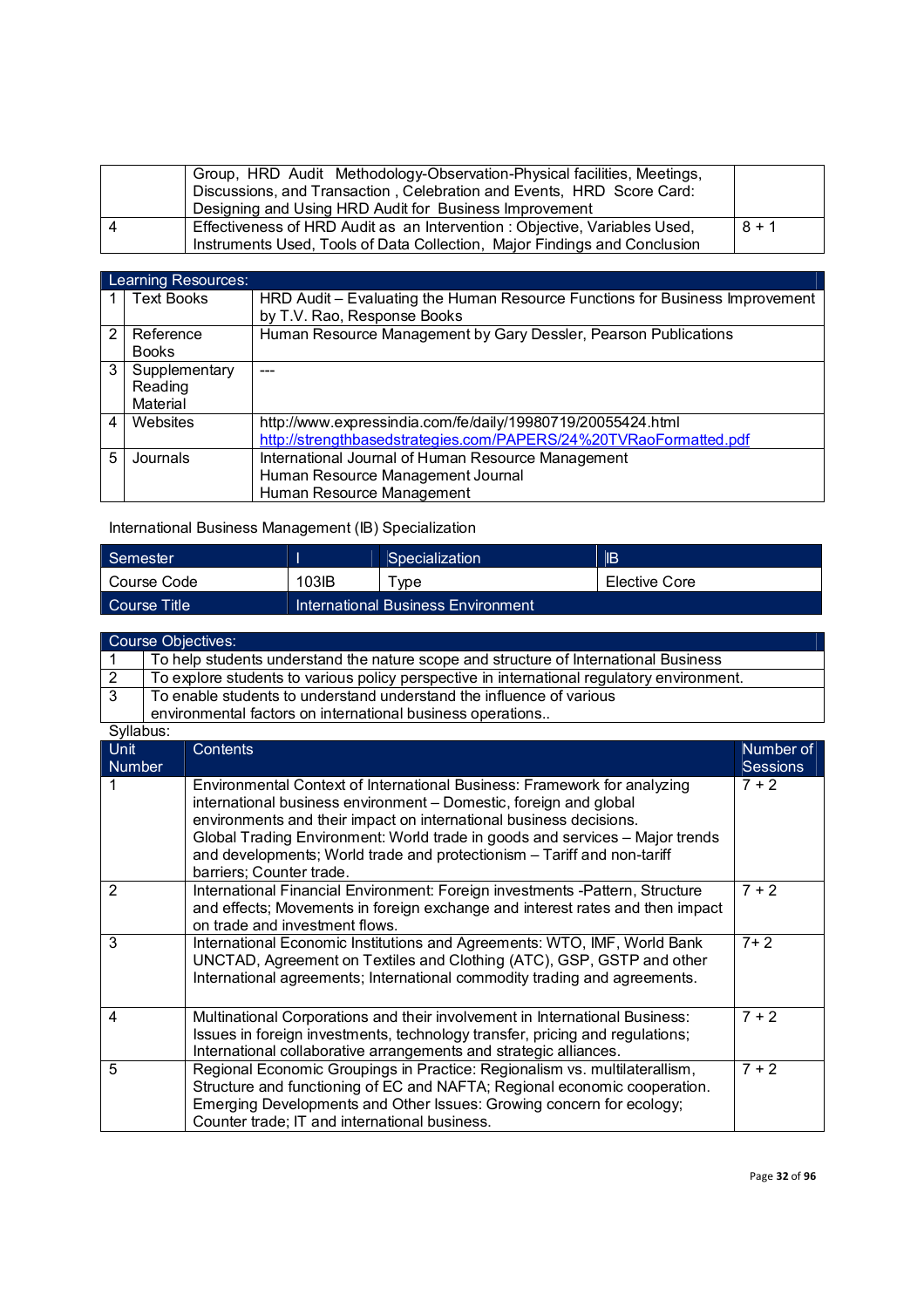|   | Learning Resources:    |                                                                                                                                        |  |  |  |  |
|---|------------------------|----------------------------------------------------------------------------------------------------------------------------------------|--|--|--|--|
| 1 | <b>Text Books</b>      | Bennet, Roger, International Business, Financial Times, Pitman Publishing,<br>London, 1999.                                            |  |  |  |  |
|   |                        | Bhattacharya, B., Going International: Respon se Strategies of the Indian<br>Sector, Wheeler Publishing, New Delhi, 1996.              |  |  |  |  |
|   |                        | Czinkota, Michael R., et. al., International Business, the Dryden Press,<br>Fortworth, 1999.                                           |  |  |  |  |
| 2 | <b>Reference Books</b> | Danoes, John D. and Radebaugh, Lee H., International Business: Environment<br>and Operations, 8th ed., Addison Wesley, Readings, 1998. |  |  |  |  |
|   |                        | Griffin, Ricky W. and Pustay, Michael W, International Business: A Managerial<br>Perspective, Addison Wesley, Readings, 1999.          |  |  |  |  |
|   |                        | Hill, Charles W. L., International Business, McGraw Hill, New York, 2000.                                                              |  |  |  |  |
| 3 | Supplementary          | Economic Times Daily                                                                                                                   |  |  |  |  |
|   | Reading Material       | <b>Business Standard Daily</b>                                                                                                         |  |  |  |  |
|   |                        | The Hindu Business Line                                                                                                                |  |  |  |  |
| 4 | Websites               | http://www.wto.org/                                                                                                                    |  |  |  |  |
|   |                        | http://www.imf.org/external/index.htm                                                                                                  |  |  |  |  |
| 5 | Journals               | Asian Economic Bulletin                                                                                                                |  |  |  |  |
|   |                        | Asian Journal of Management Cases                                                                                                      |  |  |  |  |
|   |                        | Economic and Political Weekly                                                                                                          |  |  |  |  |
|   |                        | Enterprise and Society: The International Journal of Business History<br><b>Global Business Review</b>                                 |  |  |  |  |
|   |                        | International Business & Economics Research Journal                                                                                    |  |  |  |  |
|   |                        | International Business and Management                                                                                                  |  |  |  |  |
|   |                        | International Business Research                                                                                                        |  |  |  |  |
|   |                        | Journal of Economic Perspectives                                                                                                       |  |  |  |  |
|   |                        | Journal of International Business                                                                                                      |  |  |  |  |
|   |                        | Journal of International Business and Economy                                                                                          |  |  |  |  |
|   |                        | World Affairs: the Journal of International Issues                                                                                     |  |  |  |  |

| Semester        |       | Specialization                     | International Business Management |
|-----------------|-------|------------------------------------|-----------------------------------|
| Course Code     | 104IB | Type                               | Elective Core                     |
| ∟Course Title ' |       | International Financial Management |                                   |

|               | <b>Course Objectives:</b>                                                                                                                                                                                                                                                           |                 |
|---------------|-------------------------------------------------------------------------------------------------------------------------------------------------------------------------------------------------------------------------------------------------------------------------------------|-----------------|
|               | To make the students aware about the operations in foreign exchange market                                                                                                                                                                                                          |                 |
| 2             | To sensitize the student with complexities of managing finance of multinational firm                                                                                                                                                                                                |                 |
| $\mathbf{3}$  | To understand the regulatory framework within which the operations can take place                                                                                                                                                                                                   |                 |
| Syllabus:     |                                                                                                                                                                                                                                                                                     |                 |
| Unit          | Contents                                                                                                                                                                                                                                                                            | Number of       |
| <b>Number</b> |                                                                                                                                                                                                                                                                                     | <b>Sessions</b> |
|               | Introduction: Complexities and issues in financial decisions of a multinational<br>firm: Foreign investment decisions: Exchange rate movement and decision to<br>invest: Foreign direct investment theories and strategies: Green field<br>investment vs. acquisitions and mergers. | $7 + 2$         |
| 2             | International Capital Budgeting: Multinational considerations and calculation of<br>cash flows; Adjusted present value approach: Cost capital: Assessment and<br>management of political risks.                                                                                     | $7 + 2$         |
| 3             | International Working Capital Management: Cash management; Receivables<br>and inventory management. Dividend Policy for Multinational Corporations                                                                                                                                  | $7 + 2$         |
| 4             | Currency and Interest Rate Risk Management: Exposure and risk; Transaction,<br>translation and real operating exposure; Exposure management contractual                                                                                                                             | $7 + 2$         |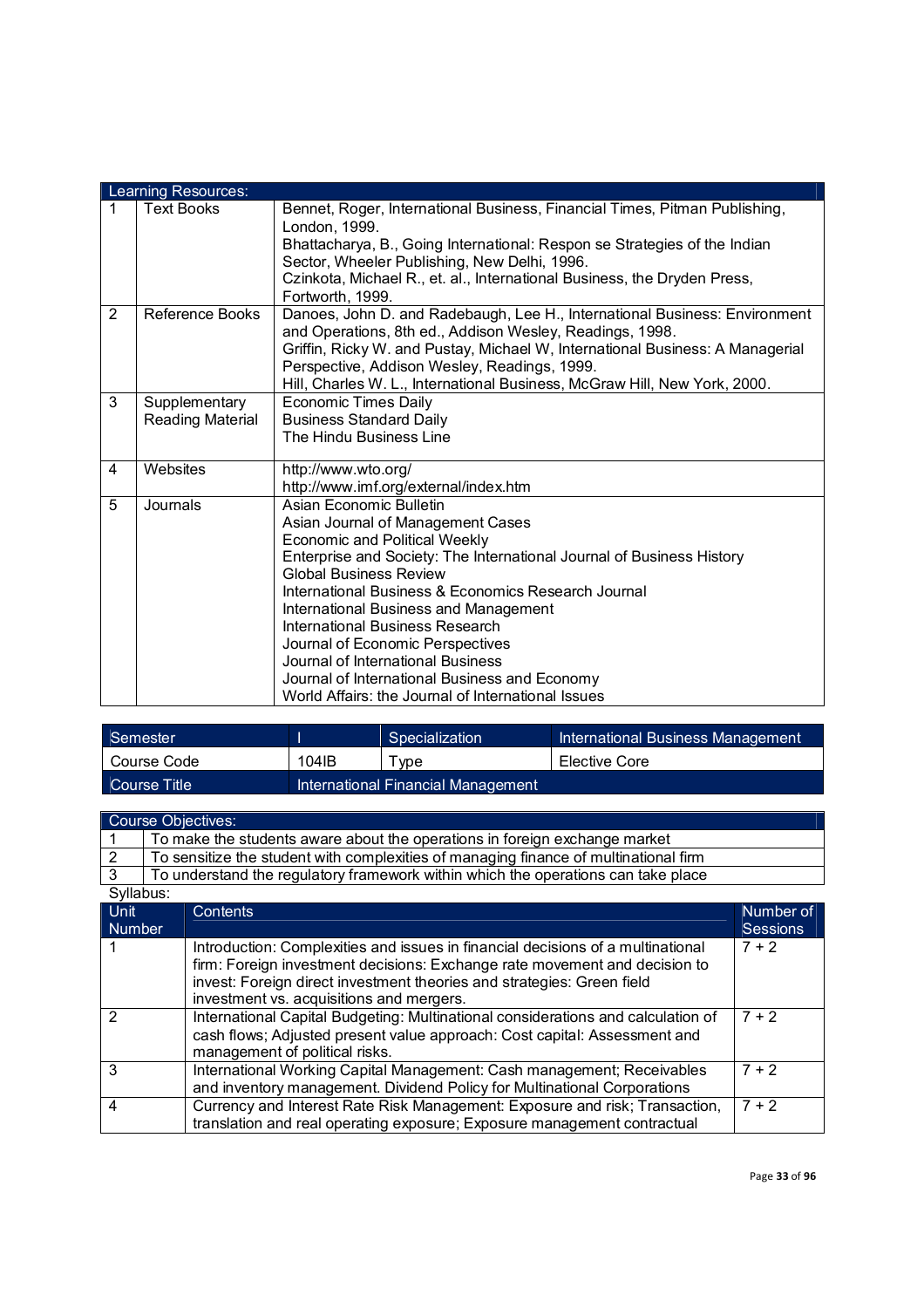| and natural hedging; interest rate risk assessment and management.                                                                                                                                                                                                                                                                     |         |
|----------------------------------------------------------------------------------------------------------------------------------------------------------------------------------------------------------------------------------------------------------------------------------------------------------------------------------------|---------|
| International Accounting: Foreign currency translation; Multinational transfer<br>pricing and performance measurement; Consolidated financial reporting<br>international accounting standards and practices.<br>International Taxation: Key elements and issues; International tax environment;<br>Bilateral treaties and tax heavens. | $7 + 2$ |

|                | Learning Resources:               |                                                                                                                                                                                                                                                                                                                                                                                                                                                                                                                                                                     |
|----------------|-----------------------------------|---------------------------------------------------------------------------------------------------------------------------------------------------------------------------------------------------------------------------------------------------------------------------------------------------------------------------------------------------------------------------------------------------------------------------------------------------------------------------------------------------------------------------------------------------------------------|
| 1              | Text Books                        | Apte P.G., Multinational Financial Management, Tata -McGraw Hill, New Delhi.<br>Baker J.C., International Finance: Management, Markets and Institutions,<br>Prentice Hall, Englewood Cliffs.<br>Eiteman, David K., Arthur Stonehill and Micheal H. Moffett, Multinational<br>Business Finance, Addison-Wesley Publishing Company, Readings Mass.                                                                                                                                                                                                                    |
| 2              | Reference Books                   | Rathore, Shirin, International Accounting, Prentice Hall of India Pvt. Ltd., New<br>Delhi.<br>Seth, A.K., International Financial management, Galgotia Publishing.<br>Shapiro, Allen C., Multinational Financial Management, John Wiley & Sons,<br>2001.                                                                                                                                                                                                                                                                                                            |
| 3              | Supplementary<br>Reading Material | Eun, Cheol and Bruce Resnick, International Financial Management, McGraw<br>Hill, NewYork.<br>Levi, Maurice, International Finance, McGraw Hill Inc., New York.<br>Madura, Jeff, International Financial Management South Western Publishing<br>Company, Cincinnati.                                                                                                                                                                                                                                                                                                |
| 4              | Websites                          | International Monetary Fund                                                                                                                                                                                                                                                                                                                                                                                                                                                                                                                                         |
| $\overline{5}$ | Journals                          | Indian Journal of International Business and Finances<br>Asian Economic Bulletin<br>Asian Journal of Management Cases<br><b>Economic and Political Weekly</b><br>Global Journal of International Business Research<br><b>Harvard Business Review</b><br>International Business & Economics Research Journal<br>International Business and Management<br>International Trade Journal<br>Journal of Economic Perspectives<br>Journal of International Business<br>Journal of International Business and Economy<br>World Affairs: the Journal of International Issues |

| Semester        |                         | Specialization | International Business Management |  |
|-----------------|-------------------------|----------------|-----------------------------------|--|
| Course Code     | 105IB                   | vpe            | Elective Core                     |  |
| LCourse Title ! | International Marketing |                |                                   |  |

# Course Objectives:

|             | To help the students understand the peculiarities of international marketing |                                                                                      |                 |
|-------------|------------------------------------------------------------------------------|--------------------------------------------------------------------------------------|-----------------|
|             |                                                                              | To develop the students' ability to devise marketing mix for international marketing |                 |
| Syllabus:   |                                                                              |                                                                                      |                 |
| <b>Unit</b> |                                                                              | <b>Contents</b>                                                                      | Number of       |
| Number      |                                                                              |                                                                                      | <b>Sessions</b> |
|             |                                                                              | Introduction: Nature, importance and scope of international marketing                | $7 + 2$         |
|             |                                                                              | International market orientation and involvement, International marketing            |                 |
|             |                                                                              | management process - an overview. Scanning and monitoring global                     |                 |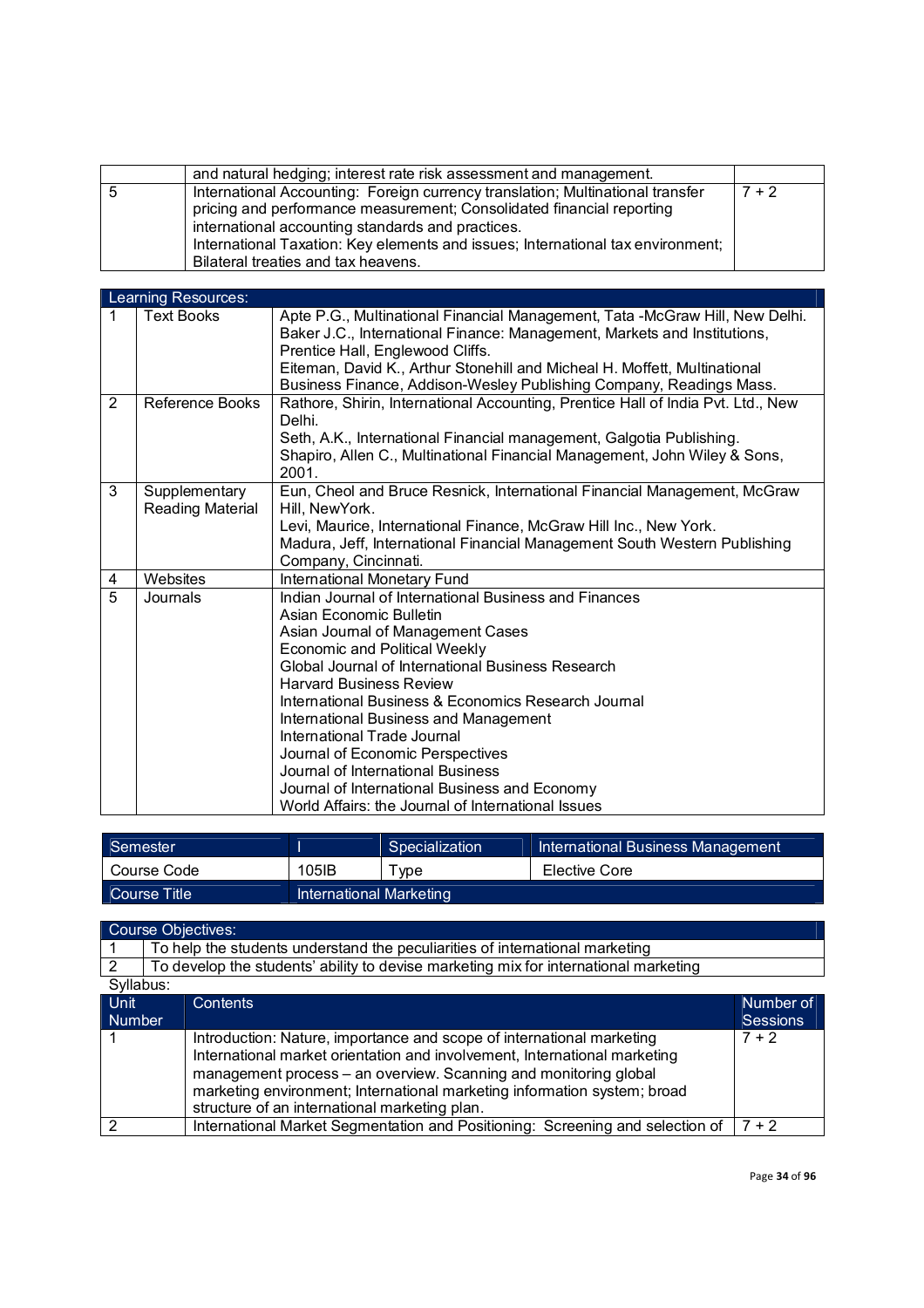| markets; International market entry strategies - Exporting licensing contract<br>manufacturing, joint venture, setting -up of wholly owned subsidiaries aboard.                                                                                                                                                                                                                                                                                                                                                 |         |
|-----------------------------------------------------------------------------------------------------------------------------------------------------------------------------------------------------------------------------------------------------------------------------------------------------------------------------------------------------------------------------------------------------------------------------------------------------------------------------------------------------------------|---------|
| International Product Planning: Major Product decisions-Product features and<br>quality, Product design, labeling, packaging, branding and product support<br>services; Product standardization vs. adaptation; Managing product line;<br>International trade product life cycle; New product development.                                                                                                                                                                                                      |         |
| Pricing for International Markets: Pricing strategies; Factors affecting<br>international price determination; environment factors affecting international<br>prices; International pricing process and policies; Delivery terms and currency<br>for export price quotations; Transfer pricing. International dumping; financing<br>marketing transactions                                                                                                                                                      | $7 + 2$ |
| International Distribution Decisions: The structure of international distribution<br>systems; Distribution channel strategy-International distribution channels, their<br>roles and functions; Selection and management of overseas agents; Aspects of<br>international supply chain management; International distribution logistics<br>inventory management transportation, warehousing and insurance.<br>International direct marketing; leveraging international distribution for<br>competitive advantage. | $7 + 2$ |
| International Promotion Strategies : International promotion mix; push and pull<br>strategies; Communications across countries-complexities and issues;<br>International promotion tools and planning - Advertising, personal selling,<br>publicity and sales promotion; challenges of international advertising; global<br>media strategy; Developing international promotion campaign; Standardistion<br>vs. adaptation issue; Planning for direct mail, sales literature, trade fairs and<br>exhibitions.    | $7 + 2$ |
|                                                                                                                                                                                                                                                                                                                                                                                                                                                                                                                 |         |

| Learning Resources: |                                   |                                                                                                                                                                                                                                                                                                                                                                                                                                                                                                   |  |  |
|---------------------|-----------------------------------|---------------------------------------------------------------------------------------------------------------------------------------------------------------------------------------------------------------------------------------------------------------------------------------------------------------------------------------------------------------------------------------------------------------------------------------------------------------------------------------------------|--|--|
|                     | <b>Text Books</b>                 | Onkvisit Sak and John J Shaw, International Marketing - Analysis and Strategy,<br>PHI, New Delhi<br>Joshi, Rakesh Mohan, International Marketing, Oxford University Press, New<br>Delhi<br>Rajgopal, International Marketing, Vikas Publication, New Delhi                                                                                                                                                                                                                                        |  |  |
| 2                   | Reference Books                   | Doole Isobel and Robin Lawe, International Marketing Strategy, Thomson<br>Learning<br>Keegan Warren J, Global Marketing Management, Pearson Education, New<br>Delhi                                                                                                                                                                                                                                                                                                                               |  |  |
| 3                   | Supplementary<br>Reading Material | Bhattacharya, B., Export Marketing Strategies for Success, Global Business<br>Press, New Delhi, 1991.<br>Cateora, Phillip R. and John L. Grahm, International Marketing, 10 th ed., Irwin<br>McGraw Hill, Boston, 1999.<br>Jain, Subash C., Internatiional Marketing Mana gement, 6th ed., South Western<br>College Publishing - International Thompson Publishing Company. Cincinnati,<br>2004.<br>Fair-weather, John International Marketing, Prentice Hall of India Private Ltd.,<br>New Delhi |  |  |
| 4                   | Websites                          |                                                                                                                                                                                                                                                                                                                                                                                                                                                                                                   |  |  |
| 5                   | Journals                          | Asian Economic Bulletin<br>Asian Journal of Management Cases<br><b>Global Business Review</b><br>Global Journal of International Business Research<br><b>Harvard Business Review</b>                                                                                                                                                                                                                                                                                                              |  |  |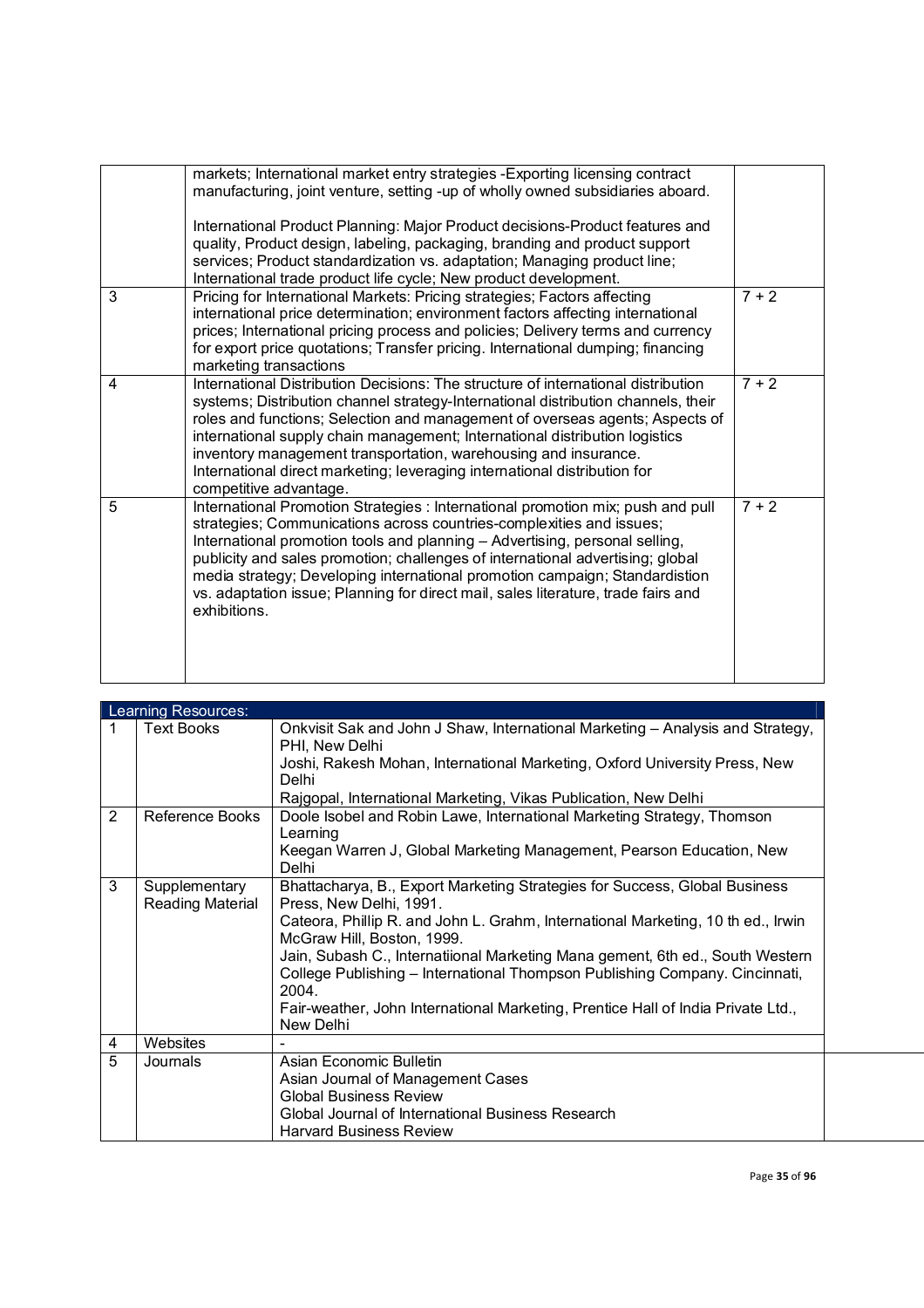| International Business and Management               |  |
|-----------------------------------------------------|--|
| International Business Research                     |  |
| International Journal of Marketing and Trade Policy |  |
| Journal of Economic Perspectives                    |  |
| Journal of International Business                   |  |
| Journal of International Business and Economy       |  |
| Journal of International Consumer Research          |  |
| Journal of Asian Business                           |  |

Supply Chain Management (SCM) Specialization

| Semester     |                                   | Specialization | Supply Chain Management |
|--------------|-----------------------------------|----------------|-------------------------|
| Course Code  | 103SCM                            | vpe            | Elective Core           |
| Course Title | Strategic Supply Chain Management |                |                         |

| Course Objectives: |                                                                                              |  |  |
|--------------------|----------------------------------------------------------------------------------------------|--|--|
|                    | To understand the role and objectives of Strategic Supply Chain Management                   |  |  |
| l 2                | To recognize the role and importance of strategic partnerships and alliances in Supply Chain |  |  |
|                    | Management                                                                                   |  |  |
| 3                  | To appreciate the increasing scope of Supply Chain Management and its future challenges      |  |  |

| Syllabus:             |                                                                                                                                                                                                                                             |                              |  |  |  |
|-----------------------|---------------------------------------------------------------------------------------------------------------------------------------------------------------------------------------------------------------------------------------------|------------------------------|--|--|--|
| Unit<br><b>Number</b> | <b>Contents</b>                                                                                                                                                                                                                             | Number of<br><b>Sessions</b> |  |  |  |
|                       | Supply Chain Strategy: Strategic objectives of SCM - customer focus, product<br>development, market development, diversification, learning & organizational<br>capability, sustainable competitive advantage through SC                     | $7 + 2$                      |  |  |  |
| 2                     | Managing SC for Strategic Fit: concept of strategic fit, steps in achieving<br>strategic fit, impact of customer needs, impact of uncertainty, multiple products<br>& customer segments, PLC, globalization & competitive changes over time | $7 + 2$                      |  |  |  |
| 3                     | Expanding Strategic Scope: Minimize local cost perspective, Minimize<br>functional Cost perspective, Maximize Company Profit perspective, Maximize<br>SC Surplus perspective, Agile intercompany inter functional scope                     | $7 + 2$                      |  |  |  |
| 4                     | Strategic Partnerships & Alliances: Collaborative Advantages, Framework for<br>Strategic Alliances, Core Competence - 3PL, 4PL & Outsourcing: Advantages<br>& Disadvantages, Prerequisites, Implementation Issues                           | $7 + 2$                      |  |  |  |
| 5                     | Supply Chain Challenges - Strategies for the future: Mass customization,<br>Globalization, Greening, Ethical SC, Intelligent System, Implications for<br>managers, organizations & policy makers                                            | $7 + 2$                      |  |  |  |

| Learning Resources: |                                          |                                                                                                                                                                                                                                                                                                                                                                   |  |  |  |  |
|---------------------|------------------------------------------|-------------------------------------------------------------------------------------------------------------------------------------------------------------------------------------------------------------------------------------------------------------------------------------------------------------------------------------------------------------------|--|--|--|--|
|                     | <b>Text Books</b>                        | Supply Chain Management: Strategy Planning & Operation by Sunil Chopra,<br>Peter Meindl, Kalra, Pearson, 3rd Edition.<br>Supply Chain Strategies - Customer Driven & Customer Focused by Tony<br>Hines, Elsevier, 1 <sup>st</sup> Edition                                                                                                                         |  |  |  |  |
| 2                   | <b>Reference Books</b>                   | Managing the SC-A Strategic Perspective by Gattorna Walters, Palgrave<br>Macmillan, 1 <sup>st</sup> Edition<br>New Directions in Supply Chain Management: Technology & Strategy<br>Implementation by Tonya Boone and Ram Ganeshan, Jaico Publishing, 2007<br>Extending the Supply Chain by Boyer, Forhlich and Hult, PHI, 3 <sup>rd</sup> Indian<br>Reprint, 2009 |  |  |  |  |
| 3                   | Supplementary<br><b>Reading Material</b> | Designing & Managing the SC – Concepts, Strategies & Case studies – by<br>Levi, Kaminskyet. al., TMGH, 3 <sup>rd</sup> Edition<br>Manufacturing Operations and Supply Chain Management: The Lean Approach<br>by Taylor and Brunt, Thomson Learning.                                                                                                               |  |  |  |  |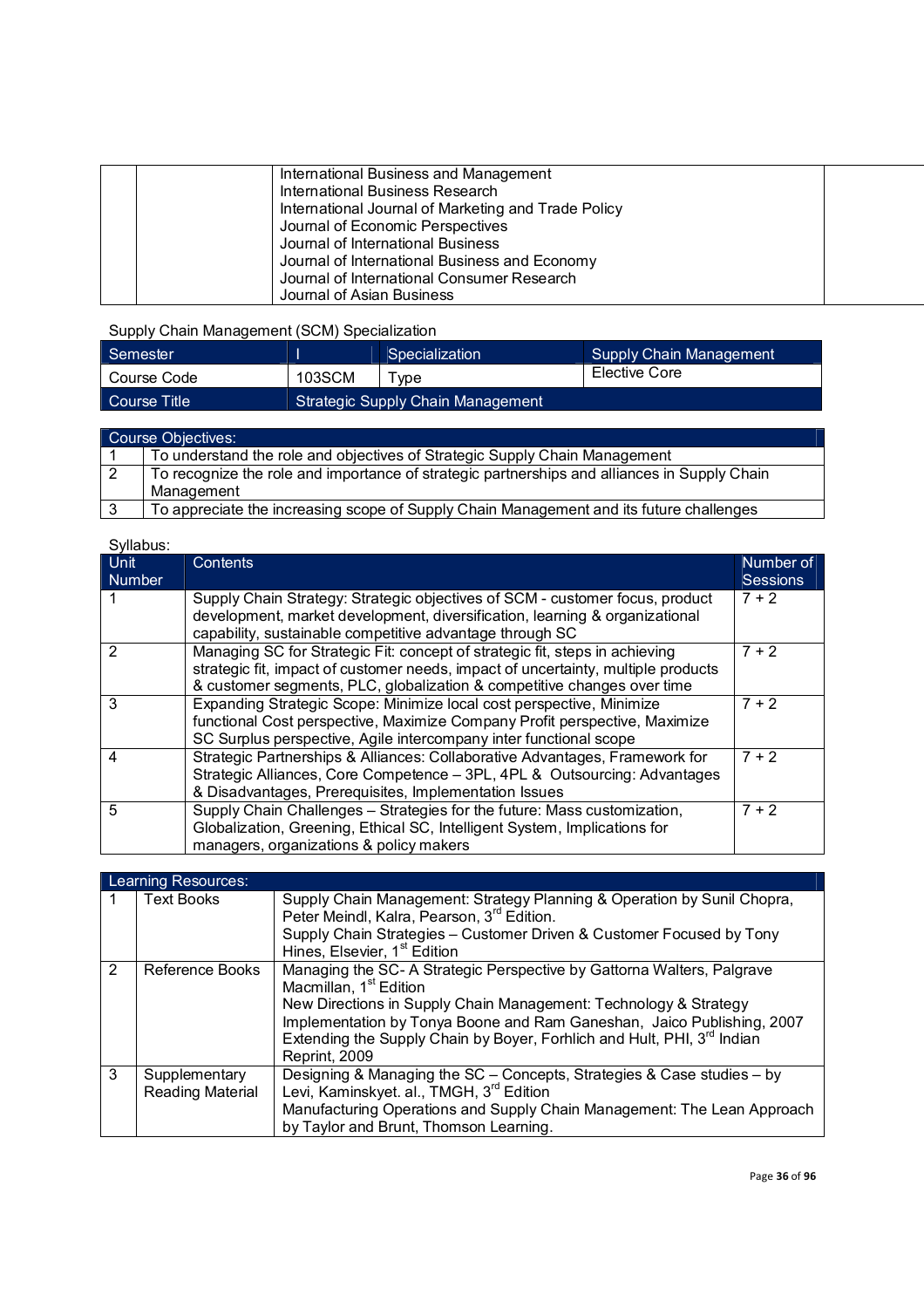|   |          | Supply Chain Management by Mentzer, Response Books, 2007                                                                                                                                                                                                                                                                                                                                                                                                                                                                                                                                                                                                                                                                                                                                                                                                                                                                                                                                                                                                                                                                                                                                                                                                                                                                                             |
|---|----------|------------------------------------------------------------------------------------------------------------------------------------------------------------------------------------------------------------------------------------------------------------------------------------------------------------------------------------------------------------------------------------------------------------------------------------------------------------------------------------------------------------------------------------------------------------------------------------------------------------------------------------------------------------------------------------------------------------------------------------------------------------------------------------------------------------------------------------------------------------------------------------------------------------------------------------------------------------------------------------------------------------------------------------------------------------------------------------------------------------------------------------------------------------------------------------------------------------------------------------------------------------------------------------------------------------------------------------------------------|
| 4 | Websites | http://csmp.org/                                                                                                                                                                                                                                                                                                                                                                                                                                                                                                                                                                                                                                                                                                                                                                                                                                                                                                                                                                                                                                                                                                                                                                                                                                                                                                                                     |
|   |          | www.supplychain.org                                                                                                                                                                                                                                                                                                                                                                                                                                                                                                                                                                                                                                                                                                                                                                                                                                                                                                                                                                                                                                                                                                                                                                                                                                                                                                                                  |
| 5 | Journals | An adaptive framework for aligning (re)planning decisions on supply chain<br>strategy, design, tactics, and operations by Ivanov, Dmitry., International<br>Journal of Production Research, Jul2010, Vol. 48 Issue 13<br>The Impact of Competitive Strategy and Supply Chain Strategy on Business<br>Performance: The Role of Environmental Uncertainty by Yinan Qi; Xiande<br>Zhao; Chwen Sheu., Decision Sciences, May2011, Vol. 42 Issue 2<br>An Exploration of Fisher's Framework for the Alignment of Supply Chain<br>Strategy With Product Characteristics by Harris, Gregory A.; Componation,<br>Paul J.; Farrington, Phillip A., Engineering Management Journal, Dec2010, Vol.<br>22 Issue 4<br>Alignment of Supply Chain Strategy with Business Strategy by Mitra, Amarnath;<br>Bhardwaj, Sunil., IUP Journal of Supply Chain Management, Sep2010, Vol. 7<br><b>Issue 3</b><br>What's the buzz about moving from 'lean' to 'agile' integrated supplychains? A<br>fuzzy intelligent agent-based approach by Jain, Vipul; Benyoucef, Lyes;<br>Deshmukh, S. G., International Journal of Production Research, Dec2008, Vol.<br>46 Issue 23<br>Improving supply-chain collaboration by linking intelligent agents to CPFR by<br>Caridi, M.; Cigolini, R.; De Marco, D., International Journal of Production<br>Research, 2005, Vol. 43 Issue 20 |

| Semester      |        | Specialization                        | Supply Chain Management |
|---------------|--------|---------------------------------------|-------------------------|
| l Course Code | 104SCM | ' vpe                                 | Elective Core           |
| Course Title  |        | Knowledge Management in Supply Chains |                         |

|                | <b>Course Objectives:</b>                                                                    |                 |  |  |  |
|----------------|----------------------------------------------------------------------------------------------|-----------------|--|--|--|
|                | To know Supply Chain Systems Classification                                                  |                 |  |  |  |
| 2              | To understand the role of IT as an enabler of Supply Chain Management for today's businesses |                 |  |  |  |
| Syllabus:      |                                                                                              |                 |  |  |  |
| Unit           | Contents                                                                                     | Number of       |  |  |  |
| <b>Number</b>  |                                                                                              | <b>Sessions</b> |  |  |  |
|                | Supply Chain IT Framework: Supplier Relationship Management, Internal                        | $7 + 2$         |  |  |  |
|                | Supply Chain Management, Customer Relationship Management, Transaction                       |                 |  |  |  |
|                | Management Foundation                                                                        |                 |  |  |  |
| $\overline{2}$ | Supply Chain Information Systems: SC Information System classification,                      | $7 + 2$         |  |  |  |
|                | Requirement Analysis for Information Systems in SC, Information for Strategic                |                 |  |  |  |
|                | SC decisions, Risks & Challenges in implementing SC Information Systems,                     |                 |  |  |  |
|                | Benefits of SC Information Systems                                                           |                 |  |  |  |
| 3              | Digital Markets & Efficient Supply Chains: Web enabled Supply Chains,                        | $7 + 2$         |  |  |  |
|                | Technological impact of SC disintermediation, Reconfiguration of SC, Pure                    |                 |  |  |  |
|                | technology applications in SC, Process Improvements - technology adoption                    |                 |  |  |  |
| 4              | E-Supply Chain Opportunities: E business & SCM - Upstream Perspective, B-                    | $7 + 2$         |  |  |  |
|                | 2-B Perspective, E supply chain opportunities - e procurement, e fulfillment,                |                 |  |  |  |
|                | auctions & reverse auctions, collaborative demand planning, intranets,                       |                 |  |  |  |
|                | extranets & VPN, Benefits to SMEs & MSMEs                                                    |                 |  |  |  |
| 5              | Technology Standards: Overview of Information Technology infrastructure -                    | $7 + 2$         |  |  |  |
|                | interface devices, system architecture, e-commerce. Service oriented                         |                 |  |  |  |
|                | architecture – Introduction to ERP. Applications of Bar coding & scanning,                   |                 |  |  |  |
|                | RFID, EPOS, Global data synchronization, Image Processing, GPRS                              |                 |  |  |  |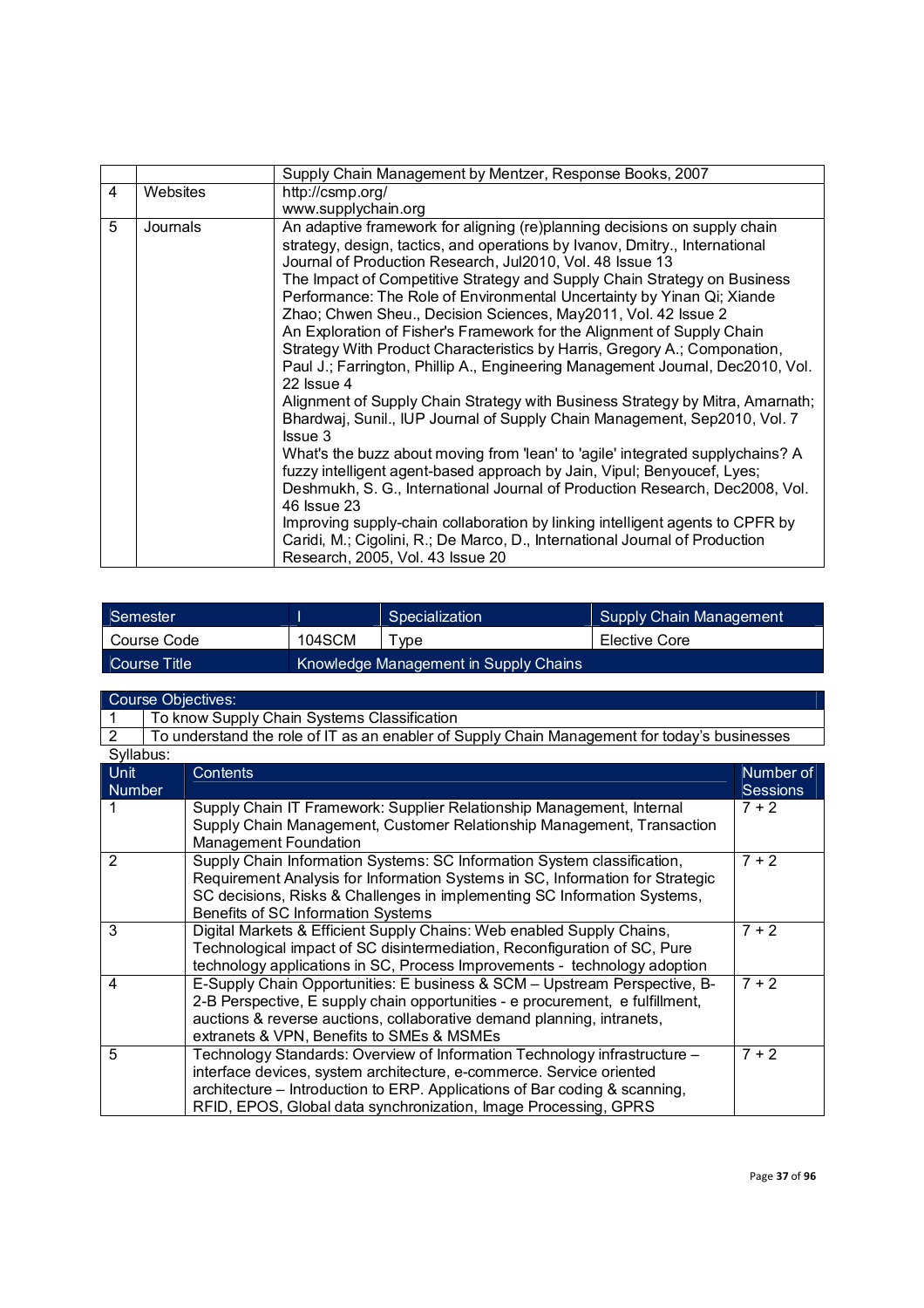|                | Learning Resources:               |                                                                                                                                                                                                                                                                                                                                     |  |  |
|----------------|-----------------------------------|-------------------------------------------------------------------------------------------------------------------------------------------------------------------------------------------------------------------------------------------------------------------------------------------------------------------------------------|--|--|
| 1              | <b>Text Books</b>                 | Supply Chain & Logistics Management by Bowersox, Closs & Cooper, TMGH,<br>$2^{nd}$ Edition.<br>Supply Chain Management - Strategy, Planning and Execution by Sunil<br>Chopra, Peter Meindl, D V Kalra, Pearson Education, 3 <sup>rd</sup> Edition<br>Supply Chain Management Process, System & Practice by N.Chadrasekaran,         |  |  |
|                |                                   | Oxford, 1 <sup>st</sup> Edition<br>Supply Chain Strategies: Customer Driven and Customer Focused by Tony<br>Hines, Elsevier, 2008                                                                                                                                                                                                   |  |  |
| $\overline{2}$ | Reference Books                   | Designing & Managing the SC - Concepts, Strategies & Case studies by Levi,<br>Kaminsky et. al., TMGH, 3 <sup>rd</sup> Edition.                                                                                                                                                                                                      |  |  |
| 3              | Supplementary<br>Reading Material | New Directions in Supply Chain Management: Technology & Strategy<br>Implementation by Tonya Boone and Ram Ganeshan, Jaico Publishing, 2007                                                                                                                                                                                          |  |  |
| 4              | Websites                          | www.supplychainmanagement.in                                                                                                                                                                                                                                                                                                        |  |  |
| 5              | Journals                          | Explicating the Mediating Role of Integrative Supply Management Practices in<br>Strategic Outsourcing: A case study analysis by Narasimhan, Ram; Narayanan,<br>Sriram; Srinivasan, Ravi., International Journal of Production Research,<br>Jan2010, Vol. 48 Issue 2                                                                 |  |  |
|                |                                   | Intra-Organizational Perspectives On IT-Enabled Supply Chains by Singh, Nitin;<br>Kee-hung Lai; Chen, T. C. E Communications of the ACM, Jan2007, Vol. 50<br>Issue 1                                                                                                                                                                |  |  |
|                |                                   | E-Enabled Closed-Loop Supply Chains by van Nunen, Jo A. E. E.; Zuidwijk,<br>Rob A. California Management Review, Winter2004, Vol. 46 Issue 2<br>The Role of Trust and Collaboration in the Internet-enabled Supply Chain by<br>Grossman, Martin., Journal of American Academy of Business, Cambridge, Sep<br>2004, Vol. 5 Issue 1/2 |  |  |

| <sup><i>Semester</i></sup> |        | Specialization                                | Supply Chain Management |
|----------------------------|--------|-----------------------------------------------|-------------------------|
| Course Code                | 105SCM | vne                                           | Elective Core           |
| Course Title               |        | Purchasing & Supplier Relationship Management |                         |

|    | <b>Course Objectives:</b>                                                                                                                                              |
|----|------------------------------------------------------------------------------------------------------------------------------------------------------------------------|
|    | To emphasize the managerial perspective of core tasks and challenges in effectively managing the<br>purchasing function within the context of integrated supply chain. |
| 2  | To make the students aware of the different demands placed on the purchasing and supply chain                                                                          |
|    | managers by business stakeholders.                                                                                                                                     |
| -3 | To help the students understand the impact of purchasing on competitive success and profitability<br>of modern day organizations.                                      |
| -4 | To provide an in-depth understanding of the fundamentals surrounding the operational aspects of                                                                        |
|    | purchasing.                                                                                                                                                            |

| <b>Unit</b><br><b>Number</b> | Contents                                                                                                                                                                                                                                                                                                                                                                                                                | Number of<br><b>Sessions</b> |
|------------------------------|-------------------------------------------------------------------------------------------------------------------------------------------------------------------------------------------------------------------------------------------------------------------------------------------------------------------------------------------------------------------------------------------------------------------------|------------------------------|
|                              | Purchasing Process, Policy & Procedures: Purchasing Objectives,<br>Responsibilities of Purchasing, Types of Purchases, Improving Purchase<br>Process, Purchasing Procedures, Policy Overview - What makes an effective<br>Policy? Advantages & Disadvantages of Policies, Policies defining - Role &<br>conduct of Purchasing, Buyer-Supplier Relationship, Operational Issues,<br>Ethical considerations in Purchasing | $7 + 2$                      |
|                              | Organizing the Purchasing Function: Purchase Function Position Within the<br>Organization Structure, Factors affecting Purchasing's Position, Reporting of<br>Purchasing function, Organizing of Purchasing, Separating Operational &<br>Strategic Purchasing, Advantages & disadvantages of centralized,                                                                                                               | $7 + 2$                      |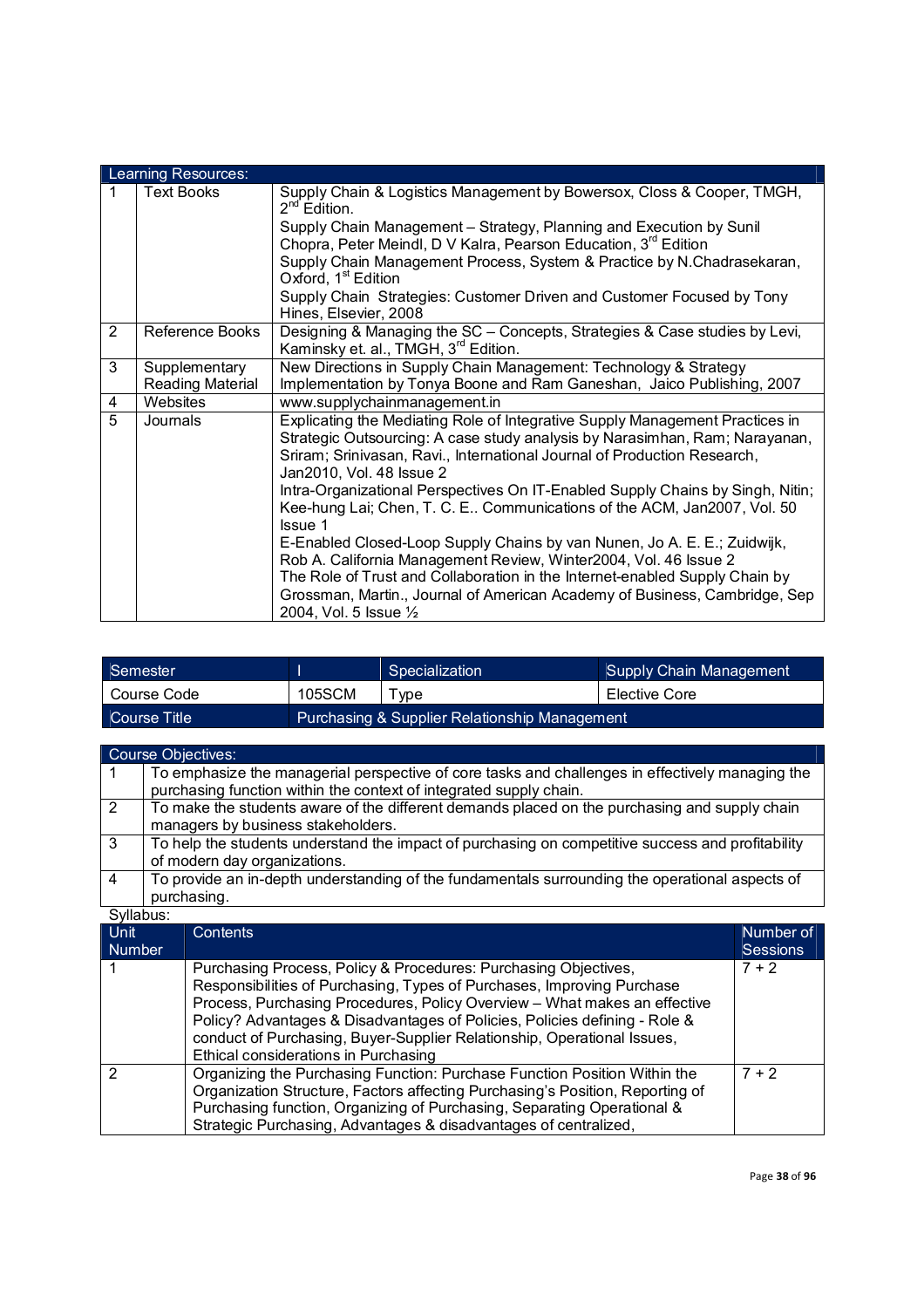|   | decentralized Purchasing, Hybrid Purchasing Structure                                                                                                                                                                                                                                                                                                                                                                                                                                                                                                                                                                        |         |
|---|------------------------------------------------------------------------------------------------------------------------------------------------------------------------------------------------------------------------------------------------------------------------------------------------------------------------------------------------------------------------------------------------------------------------------------------------------------------------------------------------------------------------------------------------------------------------------------------------------------------------------|---------|
| 3 | Strategic Sourcing - Supplier Evaluation & Selection: Linking Purchasing and<br>Corporate Strategy, Translating Corporate Objectives into Purchasing Goals,<br>Translating Purchasing Objectives into Purchasing Goals, Purchasing Strategy<br>Development Process, Types of Purchasing Strategies, Supply Base<br>Optimization, Critical Role of In-sourcing / Outsourcing, The In-sourcing /<br>Outsourcing Decision Process, Make or Buy, Supplier Evaluation and Selection<br>Process, Need for Supplier Selection, Identifying key sourcing requirements,<br>Evaluation and Selection, Key Supplier Evaluation Criteria | $7 + 2$ |
| 4 | Supplier Quality Management: Overview of Supplier Quality Management -<br>What is Supplier Quality? Why be Concerned with Supply Quality? Factors<br>Affecting Purchasing's Role in Managing Supplier Quality, Supplier Quality<br>Management using Total Quality Perspective, Defining Quality in Terms of<br>Customers and their Requirements, Pursuing Quality at the Source,                                                                                                                                                                                                                                             | $7 + 2$ |
| 5 | Negotiation & Contracts Management: Objectives of negotiation, when to<br>negotiate, The negotiation Process, Preparation, Establishing the Objectives,<br>Dynamics of Negotiation, Phases in face-to-face negotiation, Negotiation<br>Techniques - traditional, collaborative, price analysis, cost analysis. Types of<br>Contracts - Fixed Price, Cost based / Indexation, Long term, Short term.<br>Consideration when selecting contract types, How to write a Contract. Essential<br>elements of Contract, Purchase Order (P.O), Difference between P.O &<br>Contract                                                   | $7 + 2$ |

|                | Learning Resources:               |                                                                                                                                                                                                                                                                                                                                                                                                                                                                                                                                                                                                                                                                                                                                                                                                                                                                                                                                                                                                                 |  |  |
|----------------|-----------------------------------|-----------------------------------------------------------------------------------------------------------------------------------------------------------------------------------------------------------------------------------------------------------------------------------------------------------------------------------------------------------------------------------------------------------------------------------------------------------------------------------------------------------------------------------------------------------------------------------------------------------------------------------------------------------------------------------------------------------------------------------------------------------------------------------------------------------------------------------------------------------------------------------------------------------------------------------------------------------------------------------------------------------------|--|--|
| 1              | <b>Text Books</b>                 | Purchasing & Supply Chain Management by Monczka, Trent, Handfield,<br>Thomson South Western, 3rd Edition.<br>Purchasing & Supply Chain Management by Lysons and Farrington, Pearson<br>Education, 2010.                                                                                                                                                                                                                                                                                                                                                                                                                                                                                                                                                                                                                                                                                                                                                                                                         |  |  |
| $\overline{2}$ | Reference Books                   | Purchasing & Supply Chain Management by Dobler, Burt, TMGH, 6 <sup>th</sup> Edition.<br>New Directions in Supply Chain Management: Technology & Strategy<br>Implementation by Tonya Boone and Ram Ganeshan, Jaico Publishing, 2007<br>Extending the Supply Chain by Boyer, Forhlich and Hult, PHI, 3 <sup>rd</sup> Indian Reprint,<br>2009                                                                                                                                                                                                                                                                                                                                                                                                                                                                                                                                                                                                                                                                      |  |  |
| 3              | Supplementary<br>Reading Material | Organizational Buying Behaviour by Webster and Wind, Prentice Hall, 1972<br>Category Management in Purchasing: A Strategic Approach to maximize<br>business profitability by Jonathan O Brien Kogan Page.                                                                                                                                                                                                                                                                                                                                                                                                                                                                                                                                                                                                                                                                                                                                                                                                       |  |  |
| 4              | Websites                          | www.cips.org<br>www.eipm.org                                                                                                                                                                                                                                                                                                                                                                                                                                                                                                                                                                                                                                                                                                                                                                                                                                                                                                                                                                                    |  |  |
| $\overline{5}$ | Journals                          | Purchasing Competence: A Stakeholder-Based Framework for Chief<br>Purchasing Officers by Kern, Daniel; Moser, Roger; Sundaresan, Naveen;<br>Hartmann, Evi., Journal of Business Logistics, 2011, Vol. 32 Issue 2<br>Understanding how Formal and Informal Communication Affect Purchasing,<br>Manufacturing and Logistics Integration by Andrea, Furlan; Arnaldo, Camuffo;<br>Romano, Pietro., Advances in Management, Jul2011, Vol. 4 Issue 7<br>An Empirical Study of the Relationships among Purchasing Skills and Strategic<br>Purchasing, Financial Performance, and Supplier Responsiveness by Carr,<br>Amelia S.; Smeltzer, Larry R., Journal of Supply Chain Management,<br>Summer2000, Vol. 36 Issue 3<br>World-Class Purchasing Skills: An Empirical Investigation by Giunipero, Larry<br>C.; Pearcy, Dawn H., Journal of Supply Chain Management, Fall2000, Vol. 36<br>Issue 4<br>The Seven Cs of Effective Supplier Evaluation by Carter R, Purchasing and<br>Supply Chain Management, April, 1995. |  |  |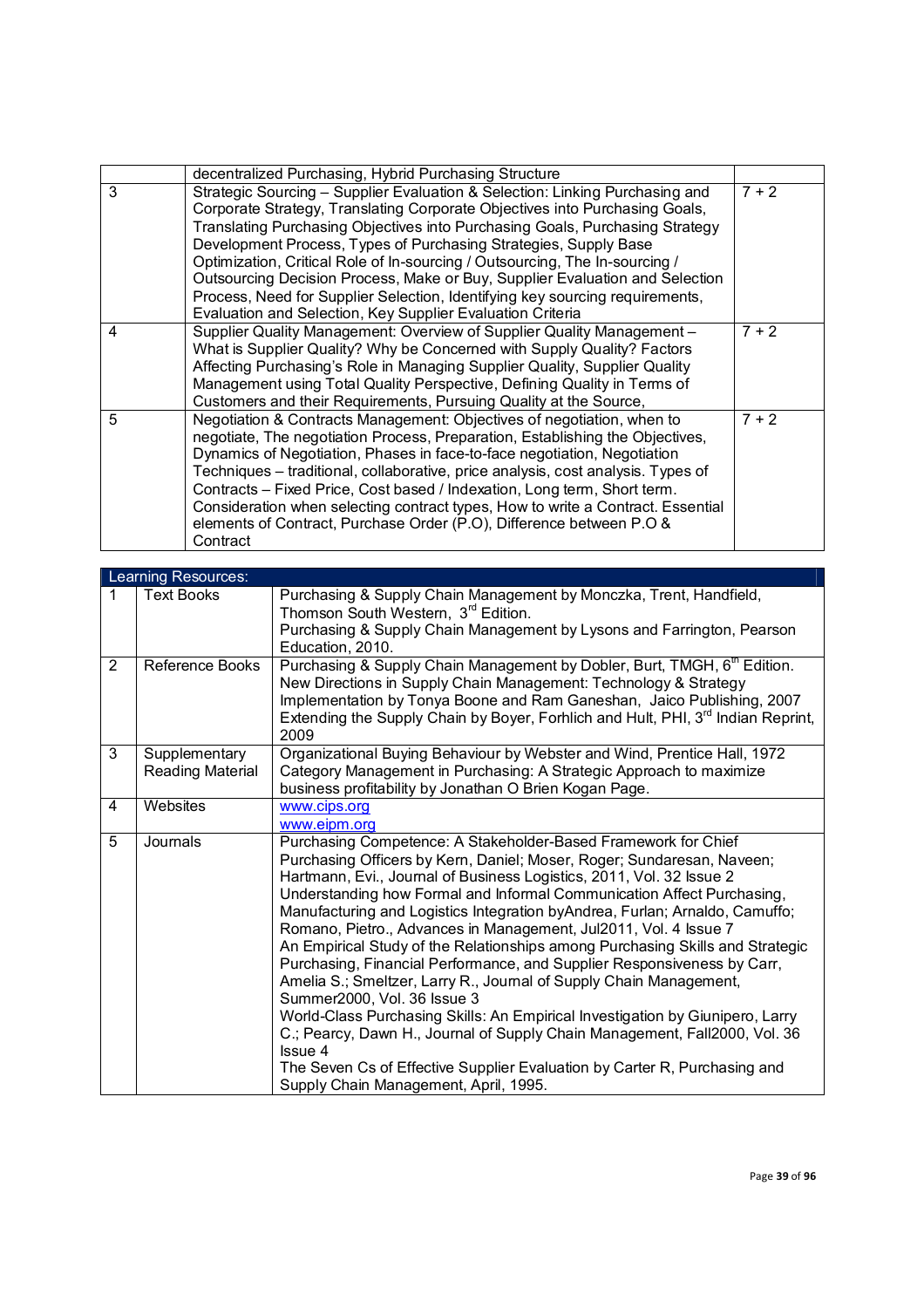### Rural & Agribusiness Management (RABM) Specialization

| Semester     |                        | Specialization | Rural & Agribusiness Management |
|--------------|------------------------|----------------|---------------------------------|
| Course Code  | 103RABM                | Type           | Elective Core                   |
| Course Title | <b>Rural Marketing</b> |                |                                 |

#### Course Objectives:

1 To objective of this course is to develop understanding regarding issues in rural marketing mix.

| Syllabus:      |                                                                                                                                                               |                 |
|----------------|---------------------------------------------------------------------------------------------------------------------------------------------------------------|-----------------|
| Unit           | Contents                                                                                                                                                      | Number of       |
| <b>Number</b>  |                                                                                                                                                               | <b>Sessions</b> |
|                | Product Strategy: Product decisions, product classifications, product strategy                                                                                | $7 + 2$         |
|                | levels, significance of product strategy, product strategies : assessment of<br>acceptability, product design decisions, types of product strategies, product |                 |
|                | innovation strategies, customer value strategies, product identity strategies -                                                                               |                 |
|                | branding, product identity strategies - packaging, brand building strategies,                                                                                 |                 |
|                | product lifecycle strategies, fighting fakes.                                                                                                                 |                 |
| $\overline{2}$ | Pricing Strategy: Concept and significance, pricing objectives, pricing policy,                                                                               | $7 + 2$         |
|                | pricing strategy – the affordability challenge, rural versus urban, needs                                                                                     |                 |
|                | integrated approach, pricing for the quality conscious segment, value conscious                                                                               |                 |
|                | segment and price conscious segment, Pricing and environmental factors,<br>pricing for competition, pricing by retailers, pricing and product lifecycle.      |                 |
| 3              | Distribution Strategy: Distribution - The Availability Challenge, Distribution                                                                                | $7 + 2$         |
|                | Practices, Distribution Trends, Rural Logistics, Rural Coverage Decision,                                                                                     |                 |
|                | Geographical Information System for Planning Rural Coverage, Distribution                                                                                     |                 |
|                | decision - Direct Versus Indirect, Direct Marketing, Indirect Marketing.                                                                                      |                 |
| 4              | Rural Retailing: The rise of organized retailing, types of retail outlets, role of                                                                            | $7 + 2$         |
|                | retailers, rural malls, Government initiated retail outlets, entrepreneur founded                                                                             |                 |
|                | malls, agri company retail outlets, retail outlets of petro chemical companies,                                                                               |                 |
|                | retailing by urban players, PPP models, E Tailing, Training Retailers.                                                                                        |                 |
| 5              | Promotion Strategy: IMC - Concept and Management Awareness and                                                                                                | $7 + 2$         |
|                | Motivation Challenge, Objectives and Framework of IMC, Promotional Mix,                                                                                       |                 |
|                | Communication Process, Communication Media, Designing the Communication                                                                                       |                 |
|                | Strategy, IMC Strategy, Rural Advertising.                                                                                                                    |                 |

|   | Learning Resources:                      |                                                                                                                                                                                                                                                                                                                                                                                                                                                                                                                                                                                                                                                                               |  |  |  |
|---|------------------------------------------|-------------------------------------------------------------------------------------------------------------------------------------------------------------------------------------------------------------------------------------------------------------------------------------------------------------------------------------------------------------------------------------------------------------------------------------------------------------------------------------------------------------------------------------------------------------------------------------------------------------------------------------------------------------------------------|--|--|--|
|   | <b>Text Books</b>                        | Rural Marketing - Text and Cases, Krishnamacharyulu and<br>1.<br>Ramakrishnan, Pearson<br>Rural Marketing - Concept and Practices, Dogra and Ghuman, TMGH<br>2.                                                                                                                                                                                                                                                                                                                                                                                                                                                                                                               |  |  |  |
| 2 | <b>Reference Books</b>                   | Rural Marketing, Velayudhan, Sage<br>1.<br>Rural Marketing, Gopalaswamy, Vikas Publishing house<br>2.<br>Rural Marketing, Badi and Badi, Himalaya Publishing House<br>З.                                                                                                                                                                                                                                                                                                                                                                                                                                                                                                      |  |  |  |
| 3 | Supplementary<br><b>Reading Material</b> | Rural Marketing in India, Habeeb - ur - Rahman, Himalaya Publishing<br>1.<br>House<br>Rural Marketing Text and Cases, S L Gupta, Wisdom Publications<br>2.<br>Cases in Rural Marketing, Krishnamacharyulu, Pearson<br>3.<br>Indian Rural Markets and Marketing Practices - Recent Developments,<br>4.<br>Gopalan and Mueen, ICFAI University Press<br>Rural Marketing, Bir Singh, Anmol Publication<br>5.<br>Rural Marketing - Concept and Cases, Edited by ParthaSarathy, ICFAI<br>6.<br><b>University Press</b><br>A new approach to rural marketing, Sircar, Himalaya Publishing House<br>7.<br>Rural Marketing - focus on agricultural inputs, Sukhpal Singh, Vikas<br>8. |  |  |  |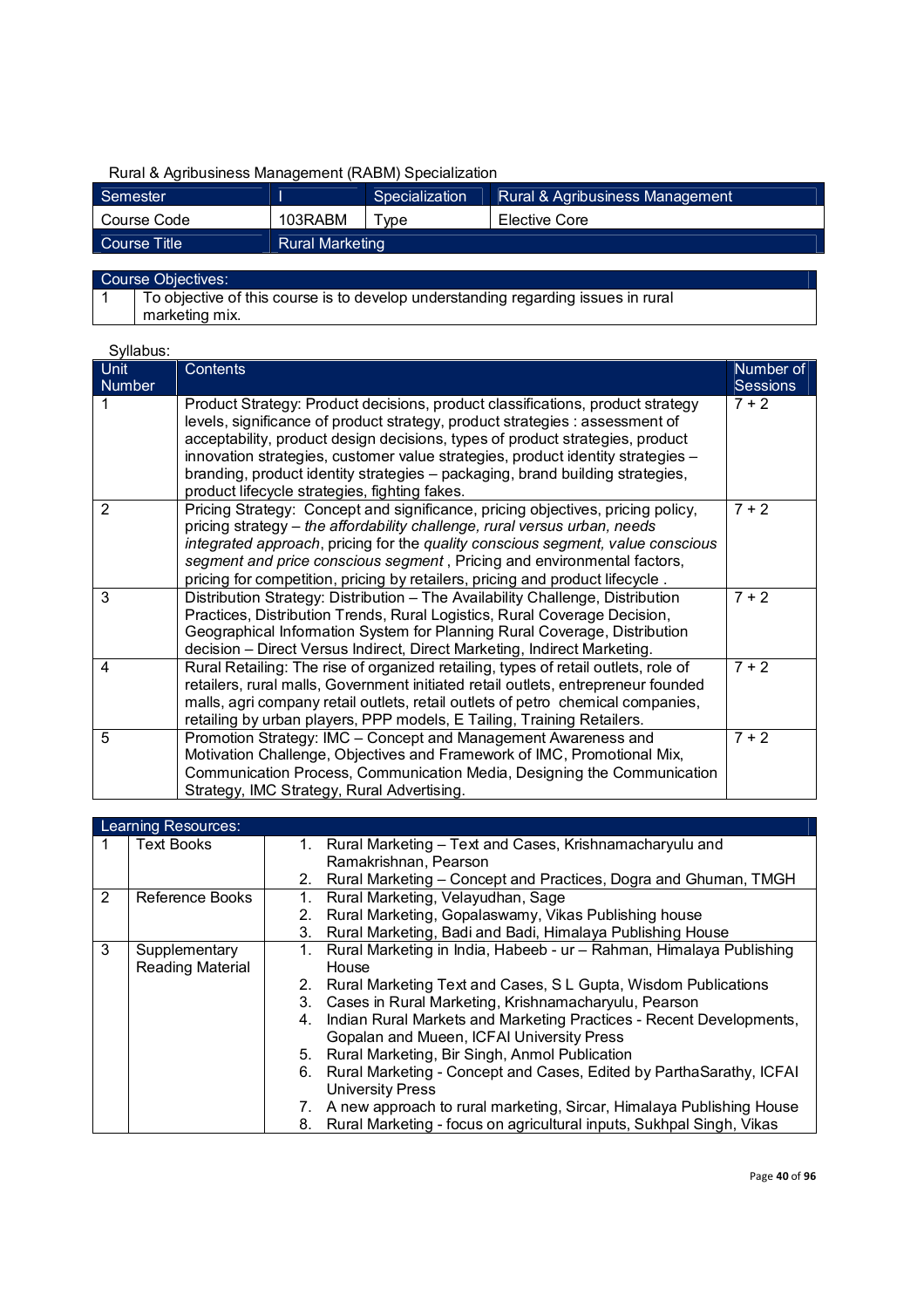|   |          | Publishing house<br>9. Agricultural Communications, Boone, Meisenbach and Tucker, Surjeet<br>Publications.<br>10. Agricultural Marketing in India, Acharya and Agarwal, Oxford and IBH<br>Publishing<br>11. New Perspectives in Rural Agricultural Marketing, Ramkishen, Jaico<br>12. Rural Agriculture and Marketing, Verma, Jiloka and Mandal, Deep and                                              |
|---|----------|--------------------------------------------------------------------------------------------------------------------------------------------------------------------------------------------------------------------------------------------------------------------------------------------------------------------------------------------------------------------------------------------------------|
|   |          | <b>Deep Publications</b>                                                                                                                                                                                                                                                                                                                                                                               |
| 4 | Websites | http://market.ap.nic.in/<br>1.<br>2.<br>agmarknet.nic.in/<br>3.<br>http://www.rbi.org.in/home.aspx                                                                                                                                                                                                                                                                                                     |
| 5 | Journals | Agribusiness - An International Journal<br>1.<br>Decision<br>2.<br>Indian Journal of Agricultural Marketing<br>3.<br>4. Indian Journal of Marketing<br>Indian Management Studies Journal<br>5.<br>Journal of Agri-business<br>6.<br>7. Journal of Marketing Management<br>8. Journal of Marketing Research<br>9. Journal of Sales Management<br>10. Management Review<br>11. Prabandhan<br>12. Vikalpa |

| Semester     |         | Specialization                | Rural & Agribusiness Management |
|--------------|---------|-------------------------------|---------------------------------|
| Course Code  | 104RABM | $\tau$ vpe                    | Elective Core                   |
| Course Title |         | Agri Supply Chains Management |                                 |

|   | Course Objectives:                                                                               |
|---|--------------------------------------------------------------------------------------------------|
|   | To introduce students to the concepts and processes of agricultural supply chain management      |
|   | To provide a framework for structuring supply chain drivers; network designs,                    |
| 3 | To develop an understanding of demand forecasting, inventory planning, sourcing decisions and IT |
|   | enablement of supply chain.                                                                      |

| Syllabus:             |                                                                                                                                                                                                                                                                                                                                       |                              |
|-----------------------|---------------------------------------------------------------------------------------------------------------------------------------------------------------------------------------------------------------------------------------------------------------------------------------------------------------------------------------|------------------------------|
| Unit<br><b>Number</b> | Contents                                                                                                                                                                                                                                                                                                                              | Number of<br><b>Sessions</b> |
|                       | Supply Chain: Changing Business Environment; SCM: Present Need;<br>Conceptual Model of Supply Chain Management; Evolution of SCM; SCM<br>Approach; Traditional Agri. Supply Chain Management Approach; Modern<br>Supply Chain Management Approach; Elements in SCM.                                                                   | $7 + 2$                      |
| 2                     | Demand Management in Supply Chain: Types of Demand, Demand Planning<br>and Forecasting; Operations Management in Supply Chain, Basic Principles of<br>Manufacturing Management.                                                                                                                                                       | $7 + 2$                      |
| 3                     | Procurement Management in Agriculture Supply chain: Purchasing Cycle,<br>Types of Purchases, Contract/Corporate Farming, Classification of Purchases<br>Goods or Services, Traditional Inventory Management, Material Requirements<br>Planning, Just in Time (JIT), Vendor Managed Inventory (VMI).                                   | $7 + 2$                      |
| 4                     | Logistics Management: History and Evolution of Logistics; Elements of<br>Logistics; Management; Distribution Management, Distribution Strategies; Pool<br>Distribution; Transportation Management; Fleet Management; Service<br>Innovation; Warehousing; Packaging for Logistics, Third-Party Logistics<br>(TPL/3PL); GPS Technology. | $7 + 2$                      |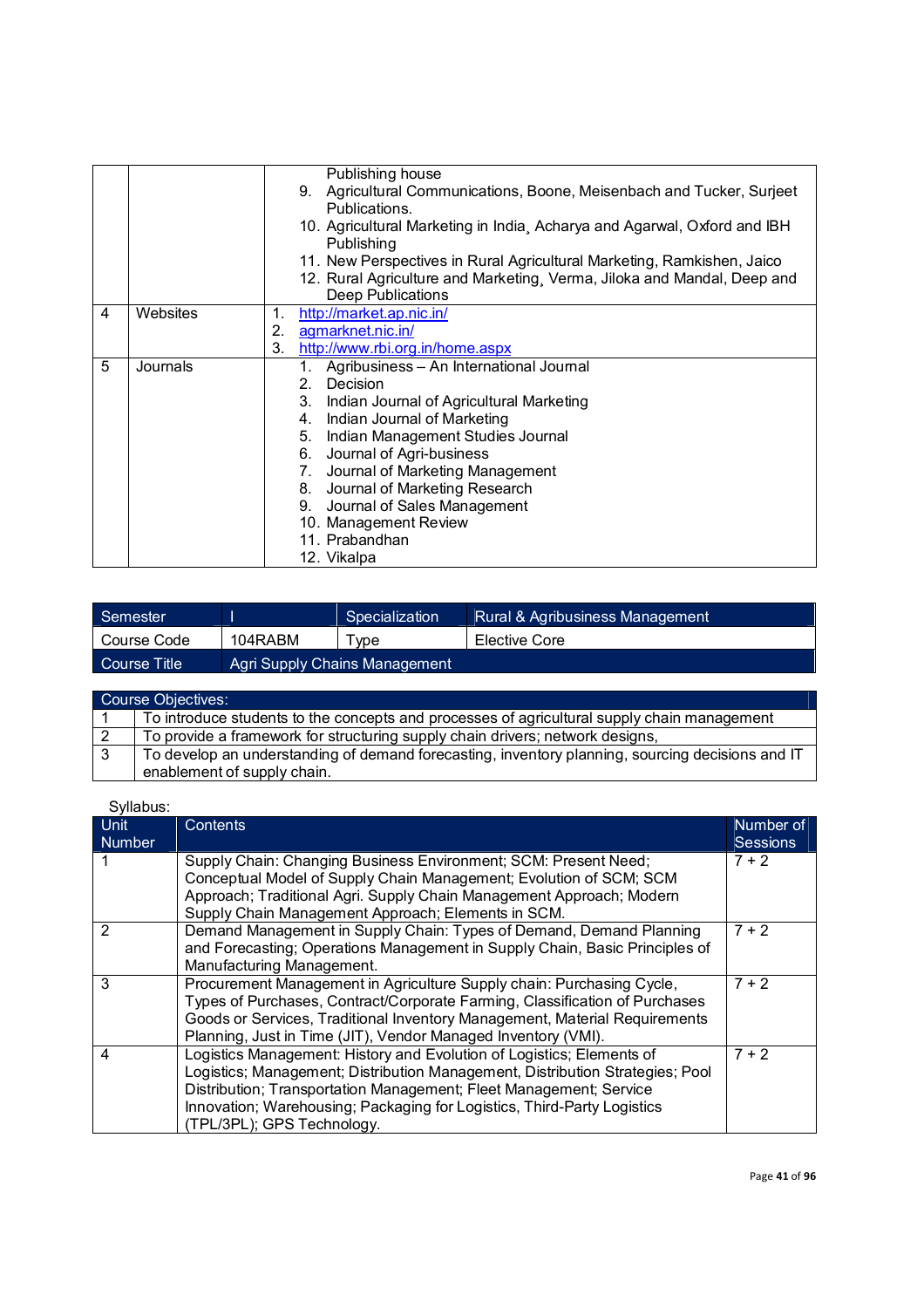| -5 | Information Technology in SCM: IT Application in SCM; Advanced Planning | $7 + 2$ |
|----|-------------------------------------------------------------------------|---------|
|    | and Scheduling; SCM in Electronic Business; Role of Knowledge in SCM;   |         |
|    | Performance Measurement and Controls in Agri. Supply Chain Management-  |         |
|    | Benchmarking: introduction, concept and forms of Benchmarking.          |         |

|   | Learning Resources:                      |                                                                                                                                                                                                                                     |
|---|------------------------------------------|-------------------------------------------------------------------------------------------------------------------------------------------------------------------------------------------------------------------------------------|
|   | <b>Text Books</b>                        | Altekar RV. 2006. Supply Chain Management: Concepts and Cases. Prentice<br>Hall of India.<br>Monczka R, Trent R & Handfield R. 2002. Purchasing and Supply Chain<br>Management. Thomson Asia.                                       |
| 2 | Reference Books                          | van Weele AJ. 2000. Purchasing and Supply Chain Management Analysis,<br>Planning and Practice. Vikas Publ. House                                                                                                                    |
| 3 | Supplementary<br><b>Reading Material</b> | Building Agri Supply Chains: Issues and Guidelines - World Bank                                                                                                                                                                     |
| 4 | Websites                                 | http://indiagovernance.gov.in/bestpractices.php?id=627<br>planningcommission.nic.in/reports/genrep/rep logis.pdf                                                                                                                    |
| 5 | Journals                                 | Indian Journal of Agricultural Economics<br>Indian Journal of Agricultural Marketing<br>Indian Journal of Marketing<br>Journal of Agri-business<br>Journal of Marketing Management<br>Journal of Supply Chain Management<br>Vikalpa |

| Semester       |                          | Specialization | Rural & Agribusiness Management |
|----------------|--------------------------|----------------|---------------------------------|
| Course Code    | 105RABM                  | Tvpe -         | Elective Core                   |
| Course Title 1 | <b>Commodity Markets</b> |                |                                 |

| <b>Course Objectives:</b>                                                                          |  |  |
|----------------------------------------------------------------------------------------------------|--|--|
| To help students understand what commodity means and how commodities are traded                    |  |  |
| To make students identify significant areas of risk associated with buying and selling commodities |  |  |
| To update students about the regulatory framework for commodity markets in India                   |  |  |

| <b>Unit</b>   | Contents                                                                            | Number of       |
|---------------|-------------------------------------------------------------------------------------|-----------------|
| <b>Number</b> |                                                                                     | <b>Sessions</b> |
|               | Commodity Markets: An Overview - What is a Commodity?, Commodity                    | $7 + 2$         |
|               | Markets, Marketing of agricultural commodities, physical market operations.         |                 |
| 2             | Commodity Risk - Understanding risk, managing risk, evolution of commodity          | $7 + 2$         |
|               | derivatives, evolution of commodity derivatives in India.                           |                 |
| 3             | Commodity Derivatives - What is Derivatives?, types of derivatives, other           | $7 + 2$         |
|               | classification of derivatives, Pricing derivatives, derivatives markets and         |                 |
|               | participants, economic importance.                                                  |                 |
| 4             | Commodity exchanges – What is commodity exchanges?, commodity                       | $7 + 2$         |
|               | exchanges around the world, commodity exchanges in India, electronic spot           |                 |
|               | exchanges regulation of commodity markets.                                          |                 |
| 5             | Variety in commodity markets - designing commodity contracts, weather               | $7 + 2$         |
|               | derivatives, freight derivatives, electricity derivatives, catastrophe derivatives, |                 |
|               | carbon derivatives, currency derivatives, property derivatives.                     |                 |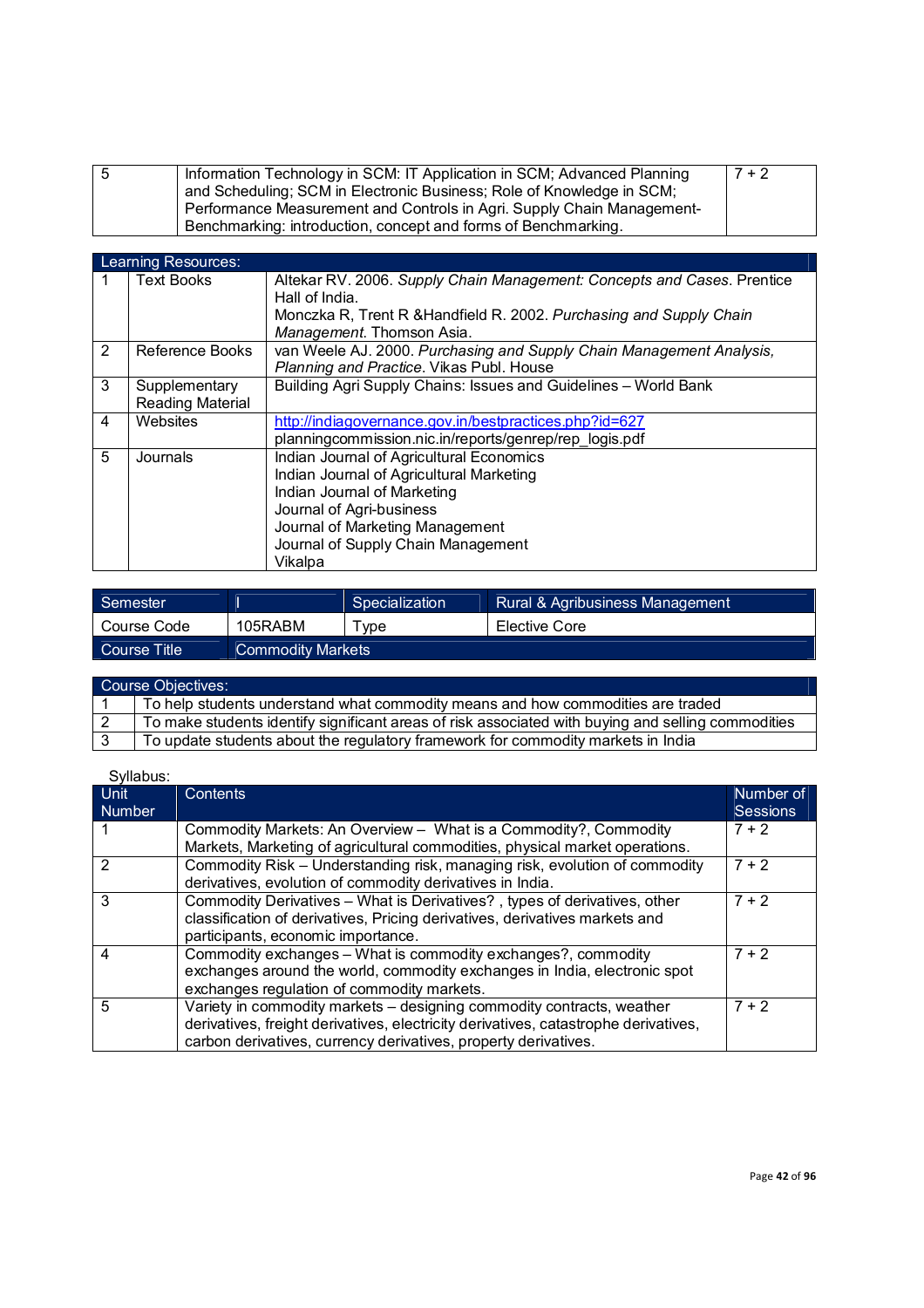|   | Learning Resources:               |                                                                                                                                                                                                                                                                                          |
|---|-----------------------------------|------------------------------------------------------------------------------------------------------------------------------------------------------------------------------------------------------------------------------------------------------------------------------------------|
| 1 | <b>Text Books</b>                 | Purcell WD. 1991. Agricultural Futures and Options: Principles and Strategies.<br><b>Macmillan Publications</b>                                                                                                                                                                          |
| 2 | Reference Books                   | Kaufman PJ. 1986. The Concise Handbook of Futures Markets. John Wiley &<br>Sons.<br>Wasendorf RR & McCafferty 1993. All about Commodities from the Inside Out.<br>McGraw-Hill                                                                                                            |
| 3 | Supplementary<br>Reading Material | Understanding Agricultural Commodity Markets - EPW - December 29, 2012,<br>Vol xivil no 52<br>Leuthold RM, Junkus JC & Cordier JE. 1989. The Theory and Practice of<br>Futures Markets. Lexington Books.<br>Lofton T. 1993. Getting Started in Futures. 3rd Ed. John Wiley & Sons, 1993. |
| 4 | Websites                          | www.indiabudget.nic.in/<br>www.commodityonline.com/<br>in.reuters.com/finance/commodities                                                                                                                                                                                                |
| 5 | Journals                          | Agribusiness - An International Journal<br>Decision<br>Indian Journal of Agricultural Economics<br>Indian Journal of Agricultural Marketing<br>Indian Journal of Finance<br>Journal of Agri-business<br><b>Management Review</b><br>Prabandhan<br>Vikalpa                                |

Family Business Management (FBM) Specialization

| Semester      |        | Specialization                     | <b>Family Business Management</b> |
|---------------|--------|------------------------------------|-----------------------------------|
| l Course Code | 103FBM | vpe                                | Elective Core                     |
| Course Title  |        | Startup and New Venture Management |                                   |

| Course Objectives: |                                                                            |  |
|--------------------|----------------------------------------------------------------------------|--|
|                    | To instill a spirit of entrepreneurship among the student participants.    |  |
|                    | To provide an overview of the competences needed to become an entrepreneur |  |
|                    | To give insights into the Management of Small Family Business              |  |

| <b>Unit</b><br>Number | <b>Contents</b>                                                                                                                                                                                                                           | Number of<br><b>Sessions</b> |
|-----------------------|-------------------------------------------------------------------------------------------------------------------------------------------------------------------------------------------------------------------------------------------|------------------------------|
|                       | 1.1 Concept and Definitions: Entrepreneur & Entrepreneurship,<br>Entrepreneurship and Economic Development; A Typology of Entrepreneurs;                                                                                                  | 7 + 2                        |
|                       | 1.2 Entrepreneurial Competencies: The Entrepreneur's Role, Task and<br>Personality -                                                                                                                                                      |                              |
|                       | Entrepreneurial Skills: creativity, problem solving, decision making,<br>communication, leadership quality; McClelland's N-Ach theory, self – analysis,<br>personal efficacy, culture & values, risk-taking behaviour, technology backup. |                              |
|                       | 1.3 Factor Affecting Entrepreneurial Growth: Economic, Non-Economic Factors;<br>EDP Programmes; Entrepreneurial Training;                                                                                                                 |                              |
|                       | 1.4 Traits/Qualities of an Entrepreneurs: Entrepreneur; Manager Vs.<br>Entrepreneur, The Early Career Dilemmas of an Entrepreneur, Defining<br>Survival and Success, Entrepreneurship as a Style of Management, The                       |                              |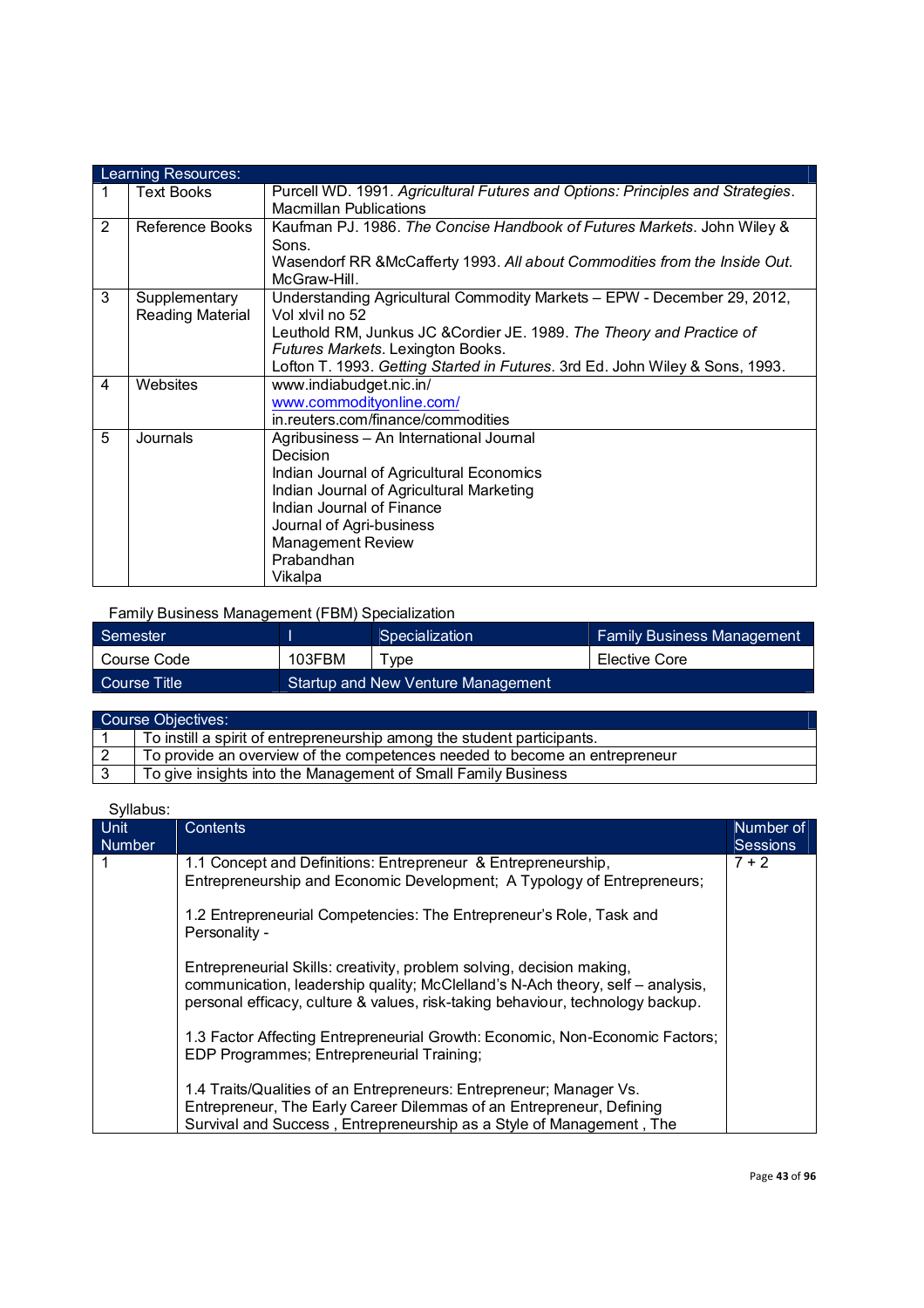|   | Entrepreneurial Venture and the Entrepreneurial Organization. Entrepreneurial<br>Process                                                                                                                                                                                                                 |         |
|---|----------------------------------------------------------------------------------------------------------------------------------------------------------------------------------------------------------------------------------------------------------------------------------------------------------|---------|
|   | 1.5 Steps of entrepreneurial process: Deciding - Developing - Moving -<br>Managing - Recognizing                                                                                                                                                                                                         |         |
| 2 | 2.1 Opportunity / Identification and Product Selection: Entrepreneurial<br>Opportunity Search and Identification;                                                                                                                                                                                        | $7 + 2$ |
|   | 2.2 Product Selection: Criteria to Select a Product                                                                                                                                                                                                                                                      |         |
|   | 2.3 Conducting Feasibility Studies: Project Finalization; Sources of Information.                                                                                                                                                                                                                        |         |
|   | 2.4 Entry strategies: New product, Franchising, Partial Momentum,<br>Sponsorship and Acquisition                                                                                                                                                                                                         |         |
|   | 2.5 Intellectual Property: Creation and Protection                                                                                                                                                                                                                                                       |         |
| 3 | Small Enterprises and Enterprise Launching Formalities: Definition of Small<br>Scale; Rationale; Objective; Scope; Role of SME in Economic Development of<br>India; SME; Registration; NOC from Pollution Board; Machinery and Equipment<br>Selection                                                    | $7 + 2$ |
|   | Project Report Preparation: Specimen of Project Report; Project Planning and<br>Scheduling using Networking Techniques of PERT / CPM; Methods of Project<br>Appraisal - economic viability and market feasibility, requirements of financial<br>institutions, projected financial statement preparation. |         |
| 4 | 4.1 Role of Support Institutions and Management of Small Business: Director of<br>Industries; DIC; SIDO; SIDBI; Small Industries Development Corporation<br>(SIDC); SISI; NSIC; NISBUED; State Financial Corporation SFC;                                                                                | $7 + 2$ |
|   | Information: assistance from different organizations in setting up a new<br>venture, technology parks, industrial corporations, directorate of industries /<br>cottage and small scale industries, SISI, Khadi & Village Industries Corporation<br>/ Board.                                              |         |
|   | DGS & DNSIC, export & import, how to apply for assistance – procedure,<br>forms, procedures for obtaining contract from Railways, Defence, P & T etc.,<br>SIDBI.                                                                                                                                         |         |
|   | 4.2 Laws: Liabilities under the Factories Act, Shops & Establishment Act,<br>Industrial Employment (Standing Orders) Act, Environment Protection Act, Sale<br>of Goods Act, maintenance & submission of statutory records & returns,<br>understanding labour - management relationship                   |         |
| 5 | Case Studies : Diagnostic case studies of successful / unsuccessful<br>entrepreneurs, key variables explaining success /failures, industrial sickness,<br>industrial reconstruction, technology obsolescence, technology, transfer.                                                                      | $7 + 2$ |

| Learning Resources: |                                                                                                                                                                                                                                                                                                                                                                                                                                                                |
|---------------------|----------------------------------------------------------------------------------------------------------------------------------------------------------------------------------------------------------------------------------------------------------------------------------------------------------------------------------------------------------------------------------------------------------------------------------------------------------------|
| <b>Text Books</b>   | The Dynamics of Entrepreneurial Development & Management by Desai,<br>Vasant, Himalaya Publishing House, Delhi<br>Managing Small Business by Longenecker, Moore, Petty and Palich, Cengage<br>Learning, India Edition.<br>Cases in Entrepreneurship by Morse and Mitchell, Sage South Asia Edition.<br>Entrepreneurship – Indian Cases on Change Agents by K Ramchandran,<br>TMGH.<br>Entrepreneurship – The engine of growth, edited by Mark Rice and Timothy |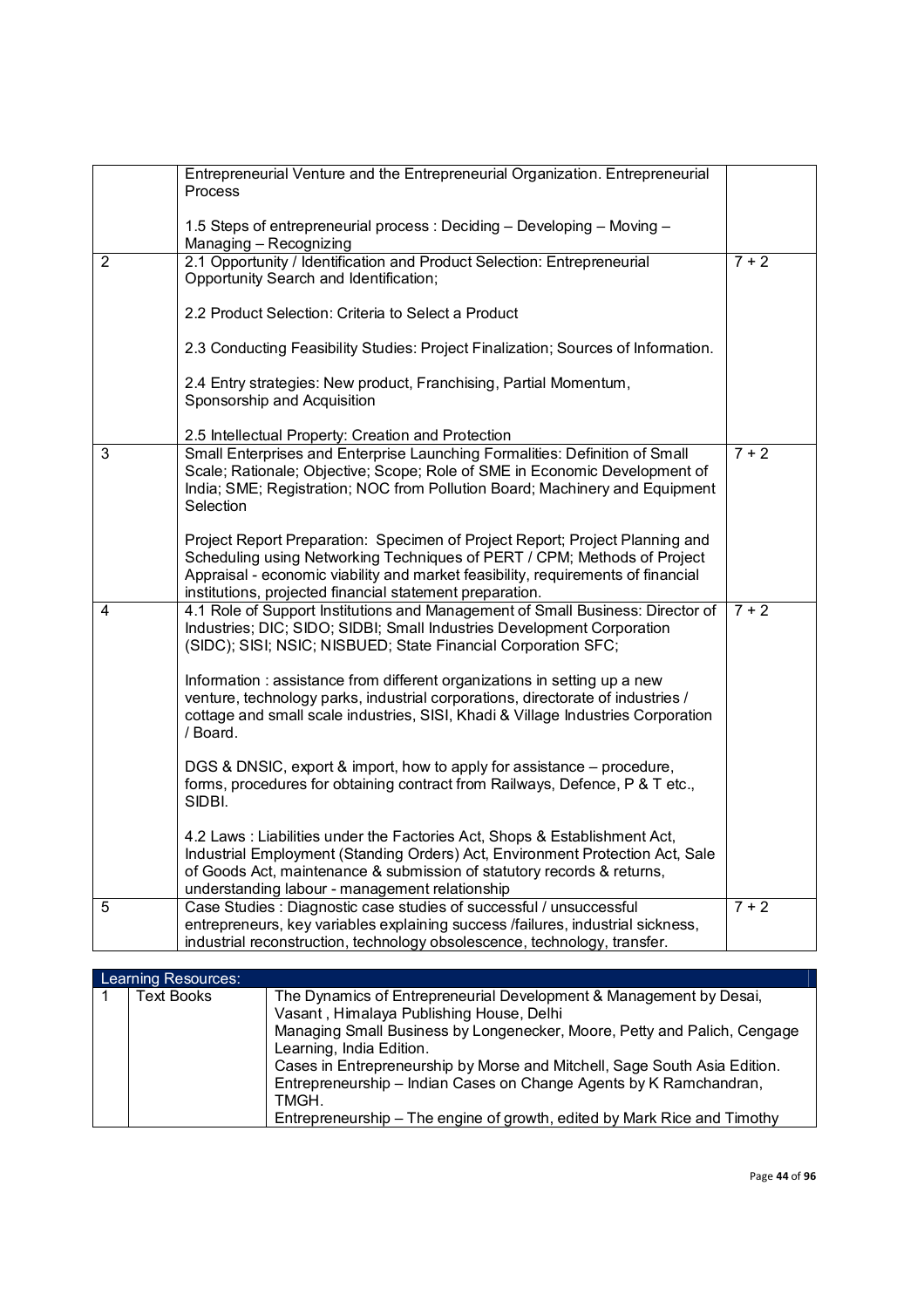|   |                  | Habbershon, Published by Praeger Perspectives.                                                                                                      |
|---|------------------|-----------------------------------------------------------------------------------------------------------------------------------------------------|
|   |                  | Entrepreneurship: Theory, Process and Practice by Kuratko, D.F. & Hodgetts,                                                                         |
|   |                  | R.M. Thomson Press.                                                                                                                                 |
|   |                  | Entrepreneurship Development: Small Business Enterprises by Charantimath,                                                                           |
|   |                  | P., Pearson.                                                                                                                                        |
|   |                  | A Guide to Entrepreneurship by David, Otes, Jaico Books Publishing House,<br>Delhi.                                                                 |
|   |                  | Indian Entrepreneurial Culture by A Gupta, New Age International.                                                                                   |
| 2 | Reference Books  | Entrepreneurship: New Venture Creation by David H. Holt                                                                                             |
|   |                  | Entrepreneurship Development New Venture Creation by Satish Taneja,                                                                                 |
|   |                  | S.L.Gupta                                                                                                                                           |
|   |                  | Project management by K. Nagarajan.                                                                                                                 |
|   |                  | Entrepreneurship: Strategies and Resources by Marc J. Dollinger<br>The Culture of Entrepreneurship by Brigitte Berger.                              |
|   |                  | Entrepreneurship by Robert D. Hisrich, Michael P. Peters, Dean A. Shepherd                                                                          |
|   |                  | Entrepreneurship As Strategy by G. Dale Meyer, Kurt A. Heppard                                                                                      |
|   |                  | New Vistas of Entrepreneurship: Challenges & Opportunities by A. Sahay,                                                                             |
|   |                  | M.S.Chhikara                                                                                                                                        |
|   |                  | Entrepreneurship and Small Business Management by Siropolis                                                                                         |
|   |                  | Lead like an Entrepreneur by Neal Thornberry<br>Make The Move: Demystifying Entrepreneurship by Ishan Gupta, Rajat Khare                            |
| 3 | Supplementary    | The Creation of Wealth - A Tata Story by R M Lala, IBM Publishing                                                                                   |
|   | Reading Material | B K Birla : A Rare Legacy, Image Inc.                                                                                                               |
|   |                  | Family Business in India by Sudipta Dutta                                                                                                           |
|   |                  | Innovation and Entrepreneurship by Peter F. Drucker                                                                                                 |
|   |                  | You Too Can Become an Entrepreneur by Nalinaksha Mutsuddi                                                                                           |
|   |                  | Intrapreneurship by Gifford Pinchot III                                                                                                             |
|   |                  | The Entrepreneurial Connection by Gurmeet Naroola<br>Thought Leaders by Steven Brandt.                                                              |
|   |                  | Corporate Entrepreneurship by Vijay Sathe                                                                                                           |
|   |                  | Corporate Entrepreneurship: Entrepreneurial Development Inside                                                                                      |
|   |                  | Organizations by Michael H.Morris, Donald F.Kuratko                                                                                                 |
| 4 | Websites         | www.nenonline.org/                                                                                                                                  |
|   |                  | www.tie.org/                                                                                                                                        |
| 5 | Journals         | Who is an entrepreneur? Is the wrong question, Gartner, W. (1988), American<br>Journal of Small Business, 12(4), 11-32.                             |
|   |                  | Becoming an entrepreneur - a question of personality structure?; Hermann B.;                                                                        |
|   |                  | Journal of Economic Psychology 18 (1997) Pg 157                                                                                                     |
|   |                  | Entrepreneurial Folklore; Brockhaus, Robert H.; Journal of Small Business                                                                           |
|   |                  | Management. Milwaukee: Jul 1987. Vol. 25, lss. 3; p. 1<br>Do You Want to Keep Your Customers Forever?, B. J. Pine II, D. Peppers, and               |
|   |                  | M. Rogers (1995), HBR (Reprint No. 95209)                                                                                                           |
|   |                  | The Spirit of Entrepreneurship; Abdnor, James; Journal of Small Business                                                                            |
|   |                  | Management. Milwaukee: Jan 1988. Vol. 26, lss. 1; p. 1                                                                                              |
|   |                  | Opportunities and Entrepreneurship, Eckhardt, J., & Shane, S. (2003), Journal                                                                       |
|   |                  | of Management, 29: 333-349.                                                                                                                         |
|   |                  | Why Entrepreneurship? A Worldwide Perspective; Shapero, Albert; Journal of<br>Small Business Management. Milwaukee: Oct 1985. Vol. 23, Iss. 4; p. 1 |
|   |                  | Creating entrepreneurs in India; Leo Paul Dana; Journal of Small Business                                                                           |
|   |                  | Management. Milwaukee: Jan 2000. Vol. 38, lss. 1; p. 86                                                                                             |
|   |                  | Some Empirical Aspects of Entrepreneurship; Evans, David S.; Leighton, Linda                                                                        |
|   |                  | S.; American Economic Review, Jun 89, Vol. 79 Issue 3, p519                                                                                         |
|   |                  | Survival Chances of Newly Founded Business Organizations; Bruderl, Josef,                                                                           |
|   |                  | Preisendorfer, Peter, Ziegler, Rolf.; American Sociological Review. Albany: Apr                                                                     |
|   |                  | 1992. Vol. 57, lss. 2; p. 227.<br>A Conceptual Framework for Describing the Phenomenon of New Venture                                               |
|   |                  |                                                                                                                                                     |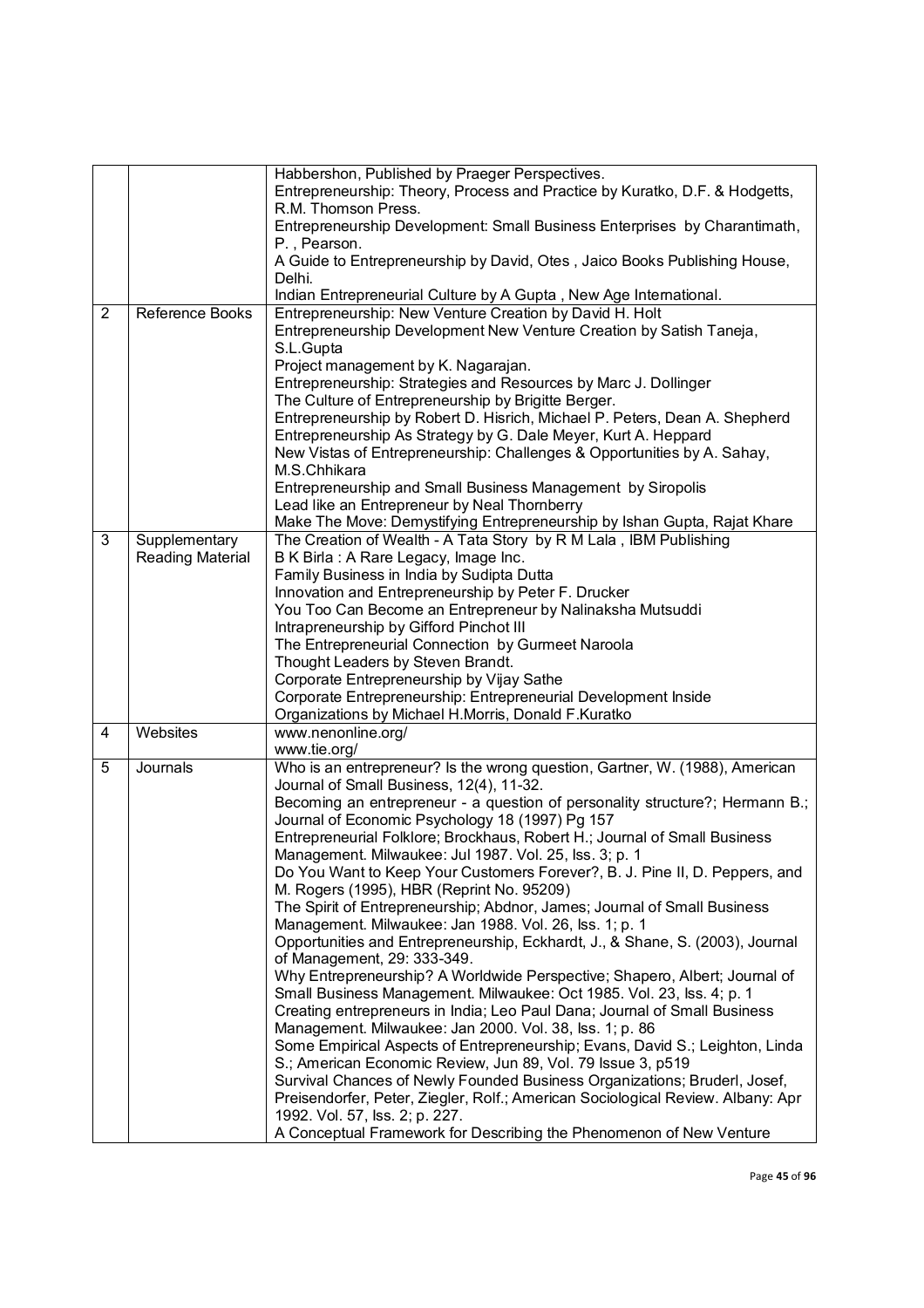|  | Creation; Gartner, William B.; The Academy of Management Review. Briarcliff     |
|--|---------------------------------------------------------------------------------|
|  | Manor: Oct 1985. Vol. 10, lss. 4; p. 696                                        |
|  | Some Thoughts on Business Plans, William A. Sahlman, HBS Note# 897101           |
|  | The Five Stages of Small Business Growth, Neil C. Churchill, Virginia L. Lewis, |
|  | HBR #83301                                                                      |

| <sup>'</sup> Semester |                           | Specialization | <b>Family Business Management</b> |
|-----------------------|---------------------------|----------------|-----------------------------------|
| Course Code           | 104FBM                    | vpe            | Elective Core                     |
| Course Title          | <b>Project Management</b> |                |                                   |

|   | <b>Course Objectives:</b>                                                                        |
|---|--------------------------------------------------------------------------------------------------|
|   | To make the students understand the complex issues in Project Management                         |
|   | To increase the understanding of project management tools and techniques                         |
| 3 | To teach the students the concepts and skills that are used by managers to plan projects, secure |
|   | resources, budget, lead project teams to successful completion of projects.                      |

| Syllabus:             |                                                                                                                                                                                                                                                                                                                                                                                 |                       |
|-----------------------|---------------------------------------------------------------------------------------------------------------------------------------------------------------------------------------------------------------------------------------------------------------------------------------------------------------------------------------------------------------------------------|-----------------------|
| <b>Unit</b><br>Number | Contents                                                                                                                                                                                                                                                                                                                                                                        | Number of<br>Sessions |
| 1                     | Introduction to Project Management:<br>Definition, functions, evolution of Project Management, classification of<br>projects, Project management in different environments.                                                                                                                                                                                                     | $7 + 2$               |
|                       | The Project Management Systems, Methodologies & Systems Development<br>Cycle:<br>Systems approach, systems analysis, systems development, project feasibility,                                                                                                                                                                                                                  |                       |
|                       | Project life cycle, project appraisal, project contracting, the phases of system<br>development life cycle.                                                                                                                                                                                                                                                                     |                       |
| $\overline{2}$        | Project Feasibility Study:<br>Developing a project plan, market and technical analysis, financial analysis<br>evaluation of project proposals, risk analysis, sensitivity analysis, and social<br>cost benefit analysis.                                                                                                                                                        | $7 + 2$               |
|                       | Project Planning:<br>Planning fundamentals, project master plan, work breakdown structure & other<br>tools of project planning, work packages project organization structures &<br>responsibilities, responsibility matrix.                                                                                                                                                     |                       |
| 3                     | PERT, CPM, Resource allocation:<br>Tools & techniques for scheduling development, crashing of networks, time-<br>cost relationship, and resource leveling multiple project scheduling.<br><b>Cost Estimating Budgeting:</b><br>Cost estimating process elements of budgeting, project cost accounting<br>&management information systems, cost schedules & forecasts.           | $7 + 2$               |
| 4                     | Managing Risks in Projects:<br>Risk concept & identification, risk assessment, risk priority, risk response<br>planning, risk management methods.<br>Project Control:<br>Information monitoring, internal & external project control, cost accounting<br>systems for project control, control process, performance analysis, variance<br>limits, and issues in project control. | $7 + 2$               |
| 5                     | Project Management Information System:                                                                                                                                                                                                                                                                                                                                          | $7 + 2$               |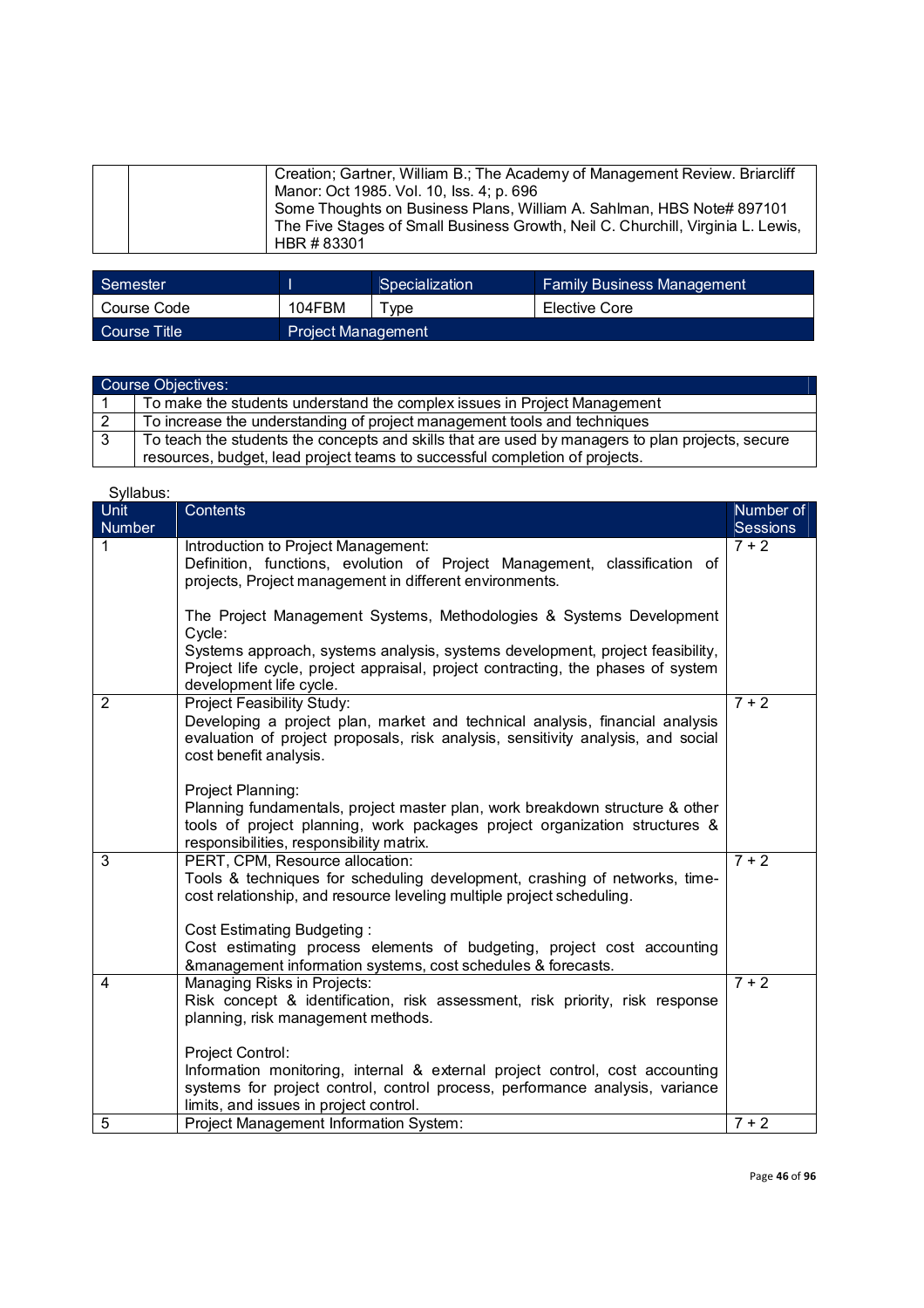| Computer based tools, features of PMIS, using project management software,<br>(MS Projects)        |  |
|----------------------------------------------------------------------------------------------------|--|
| Project Evaluation, Reporting & Termination:<br>Project reviews & reporting, closing the contract. |  |

|                | Learning Resources:               |                                                                                                                                                                                                |
|----------------|-----------------------------------|------------------------------------------------------------------------------------------------------------------------------------------------------------------------------------------------|
| $\mathbf 1$    | <b>Text Books</b>                 | Effective Project Management by Clements and Gido, Thomson India Edition,<br>2007.                                                                                                             |
|                |                                   | Project Management: The Managerial Process by Gray and Larson, MGH,<br>Special Indian Edition, 3rd Edition                                                                                     |
|                |                                   | Project Management for Business and Technology: Principles and Practice by<br>John Nicholas, PHI - Eastern Economy Edition, 2 <sup>nd</sup> Edition                                            |
|                |                                   | Project Management-by Mantel, Meredith, Shafer, Sutton and Gopalan, 1st<br><b>Indian Edition</b>                                                                                               |
| 2              | Reference Books                   | Project Management by Dennis Lock, Coles Publishing Co., Ltd.<br>Project Management - a systems approach and planning, scheduling and<br>controlling by Harold Kerzner, CBS Publishers         |
|                |                                   | Project Management for 21st Century by Bennet P Lientz and Cathryn P Rea,<br>Academic Press, Latest Edition                                                                                    |
|                |                                   | A management guide to PERT/CPM by Jerome D Weist and Sertinand K Levy<br>Prentice Hall India                                                                                                   |
|                |                                   | Appraisal & Control of Project costs by Roy. Pilchar, McGraw Hill, Latest Edition.<br>Project Management by Gary R Heerkens & Roger A Formisano, McGraw Hill.                                  |
| 3              | Supplementary<br>Reading Material | Project Management: A Managerial Approach by Meredith, Mantel Wiley India,<br>6 <sup>th</sup> Edition.                                                                                         |
|                |                                   | The Practice of Project Management by Freigenti and Comninos, Kogan Page                                                                                                                       |
| 4              | Websites                          | www.pmi.org.in/                                                                                                                                                                                |
| $\overline{5}$ | Journals                          | Risk Analysis of Infrastructure Projects: A Case Study on Build-Operate-<br>Transfer Projects in India by Maniar, Hiren., IUP Journal of Financial Risk<br>Management, Dec2010, Vol. 7 Issue 4 |
|                |                                   | Enercon India: Project Planning by Mukherjee, Saral; Raghuram, G., Vikalpa:<br>The Journal for Decision Makers, Jan-Mar2007, Vol. 32 Issue 1                                                   |
|                |                                   | Critical Factors Affecting Schedule Performance: Evidence from Indian                                                                                                                          |
|                |                                   | Construction Projects by Iyer, K. C.; Jha, K. N., Journal of Construction<br>Engineering & Management, Aug2006, Vol. 132, Issue 8                                                              |
|                |                                   | What attributes should a project coordinator possess? by Jha, Kumar Neeraj;                                                                                                                    |
|                |                                   | Iyer, Chandrashekhar K., Construction Management & Economics, Sep2006,<br>Vol. 24 Issue 9                                                                                                      |
|                |                                   | A Study of Critical Project Success Parameters in Different Organizational                                                                                                                     |
|                |                                   | Conditions by Piyush, Mishra; Dangayach, G. S.; Mittal, M. L., Advances in<br>Management, Aug2011, Vol. 4 Issue 8                                                                              |

| Semester         |                       | Specialization | <b>Family Business Management</b> |
|------------------|-----------------------|----------------|-----------------------------------|
| Course Code      | <b>105 FBM</b>        | <b>Tvpe</b>    | Elective Core                     |
| L Course Title ! | <b>Business Plans</b> |                |                                   |

|    | <b>Course Objectives:</b>                                                                           |
|----|-----------------------------------------------------------------------------------------------------|
|    | To help students appreciate the purposes and audiences for business plans.                          |
| 2  | To help students understand the structure and content of a business plan, including the reasons for |
|    | the structure and content.                                                                          |
| -3 | To guide students in preparing a first draft of their own business plan                             |
|    | To train students in critical evaluation of business plans                                          |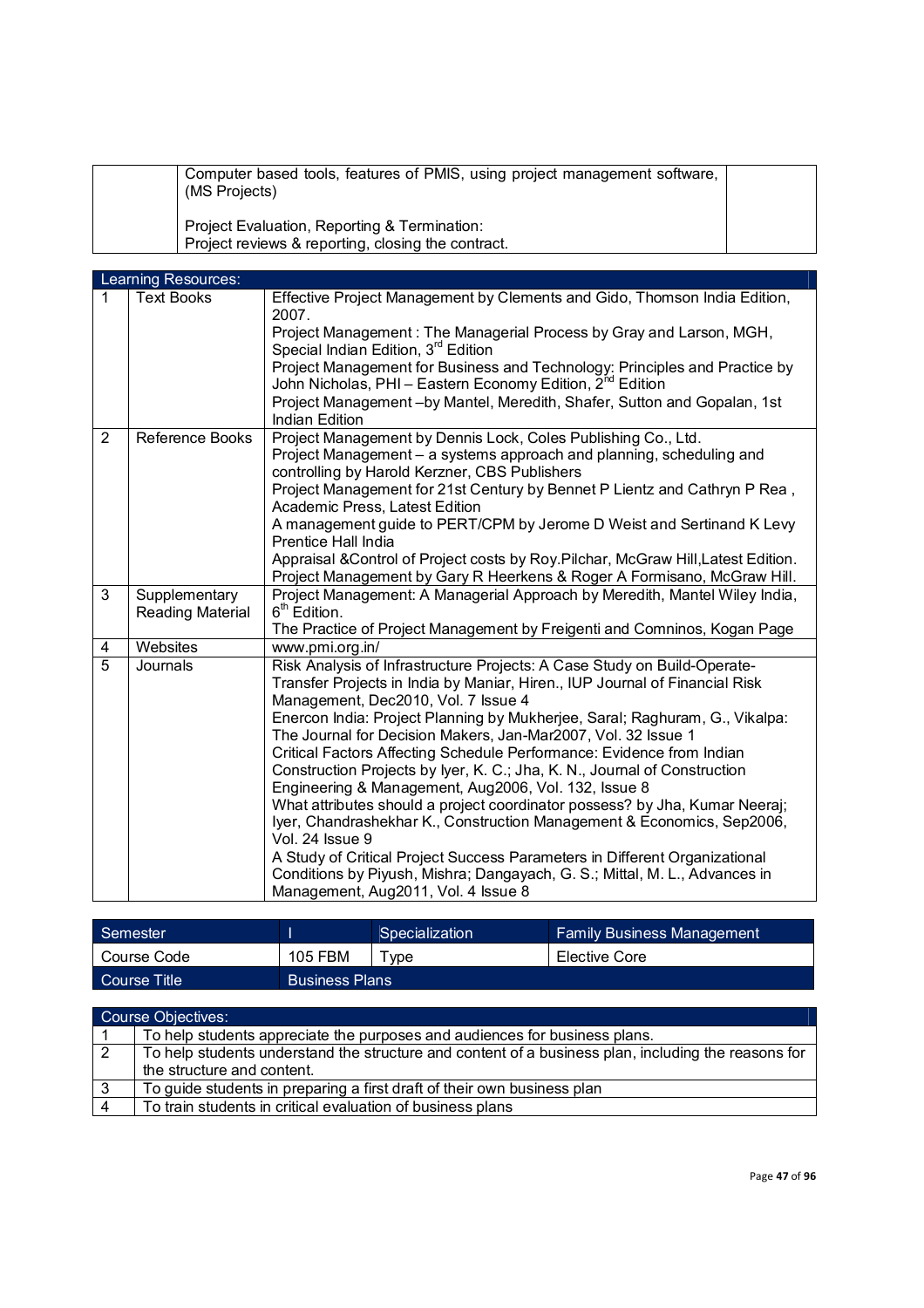| Syllabus:      |                                                                                                                                                                |           |
|----------------|----------------------------------------------------------------------------------------------------------------------------------------------------------------|-----------|
| <b>Unit</b>    | Contents                                                                                                                                                       | Number of |
| Number         |                                                                                                                                                                | Sessions  |
| 1              | Introduction to Business Plan: Business Plan - Concept, need, use. Business<br>planning overview - Business planning as a change agent - Idea brainstoming     | $7 + 2$   |
|                | session - Understanding your motivations for preparing a plan - Raising money                                                                                  |           |
|                | , Clarifying the company's future, Launching a new venture, Searching for                                                                                      |           |
|                | partners, Plotting against the competition, Recruiting.                                                                                                        |           |
| $\overline{2}$ | Key elements of a Business Plan: Executive summary - Business description -                                                                                    | $7 + 2$   |
|                | Industry analysis and trends - Competitive analysis - Target market - strategic                                                                                |           |
|                | position - risk assessment - Market strategies - Design and development plan -                                                                                 |           |
|                | Technology plan -management and organization - Financial factors - Financial                                                                                   |           |
|                | features - sales, profits, cash flows and return on investment - Financial<br>requirements - Ioan, equity source of collateral - Current business position-    |           |
|                | Relevant information about the company, its legal form of operation, when it                                                                                   |           |
|                | was formed, the principal owners and key personnel - Major achievements -                                                                                      |           |
|                | developments within the company that are essential to the success of the                                                                                       |           |
|                | business.                                                                                                                                                      |           |
| 3              | Writing a Business plan: Decide why you're writing your plan - Research other                                                                                  | $7 + 2$   |
|                | business plans - Collect Information - press releases, related articles, Trade                                                                                 |           |
|                | and industries associations - industry journals, Internet, government sources                                                                                  |           |
|                | and statistics - offline research resources - library - historical financials,                                                                                 |           |
|                | important web sites. Evaluating data- benefits of market study -coverage of<br>market study. Put it down on paper - brainstorming - Prepare your rough draft - |           |
|                | Compile information and research to support the claims and assertions you                                                                                      |           |
|                | make in your plan - Start thinking about the numbers- Write a final draft and                                                                                  |           |
|                | finish the numbers - Set a deadline.                                                                                                                           |           |
| 4              | Evaluating a B Plan from the Investor's Perspective:                                                                                                           | $7 + 2$   |
|                | (O) Opportunity: Is this a positive present value opportunity?                                                                                                 |           |
|                | (I) What is the idea / industry?                                                                                                                               |           |
|                | (M) Is the target market large enough to support substantial growth / valuation?<br>(P) Why does the opportunity generate a positive present value? What is    |           |
|                | unique?                                                                                                                                                        |           |
|                | (A) Acceptance: Will customers in that market accept / buy this new product /                                                                                  |           |
|                | service?                                                                                                                                                       |           |
|                | (C) Why won't the value be competed away?                                                                                                                      |           |
|                | (T) Why is this a good time to enter?<br>(S) Speed? How quickly can this be implemented?                                                                       |           |
| 5              | Risk Assessment: Possible uncertainties: Market size, Customer acceptance,                                                                                     | $7 + 2$   |
|                | Customer approach, Competition, Management team, Potential real options,                                                                                       |           |
|                | Which uncertainties can be managed so that outcome is more likely to be                                                                                        |           |
|                | favorable? Choice of initial customers? Choice of investors?                                                                                                   |           |
|                | Team Evaluation: Can management team implement opportunity? How does                                                                                           |           |
|                | previous experience relate to opportunity? How "hungry" is the management                                                                                      |           |
|                | team? If management pieces are missing: What pieces are missing? What type                                                                                     |           |
|                | of person will you look for to fill them? How will you find that person?<br>Importance of a good team and a good opportunity are for VCs.                      |           |
|                | Strategy: Is strategy consistent with opportunity, uncertainty, team, and exit?                                                                                |           |
|                | Investment requirements / cash flows: Is the amount of money required                                                                                          |           |
|                | reasonable? Do the cash flows / forecasts make sense? Bottom-up, Top-down.                                                                                     |           |
|                | Deal: Does deal structure provide appropriate incentives? Is the deal priced                                                                                   |           |
|                | attractively? Do key individuals have incentives to do deal? Do key individuals                                                                                |           |
|                | have incentives to make deal work? Does deal structure provide / ensure                                                                                        |           |
|                | appropriate governance? Does deal structure help manage the uncertainties?                                                                                     |           |
|                | Exit: Is the deal excitable? How?                                                                                                                              |           |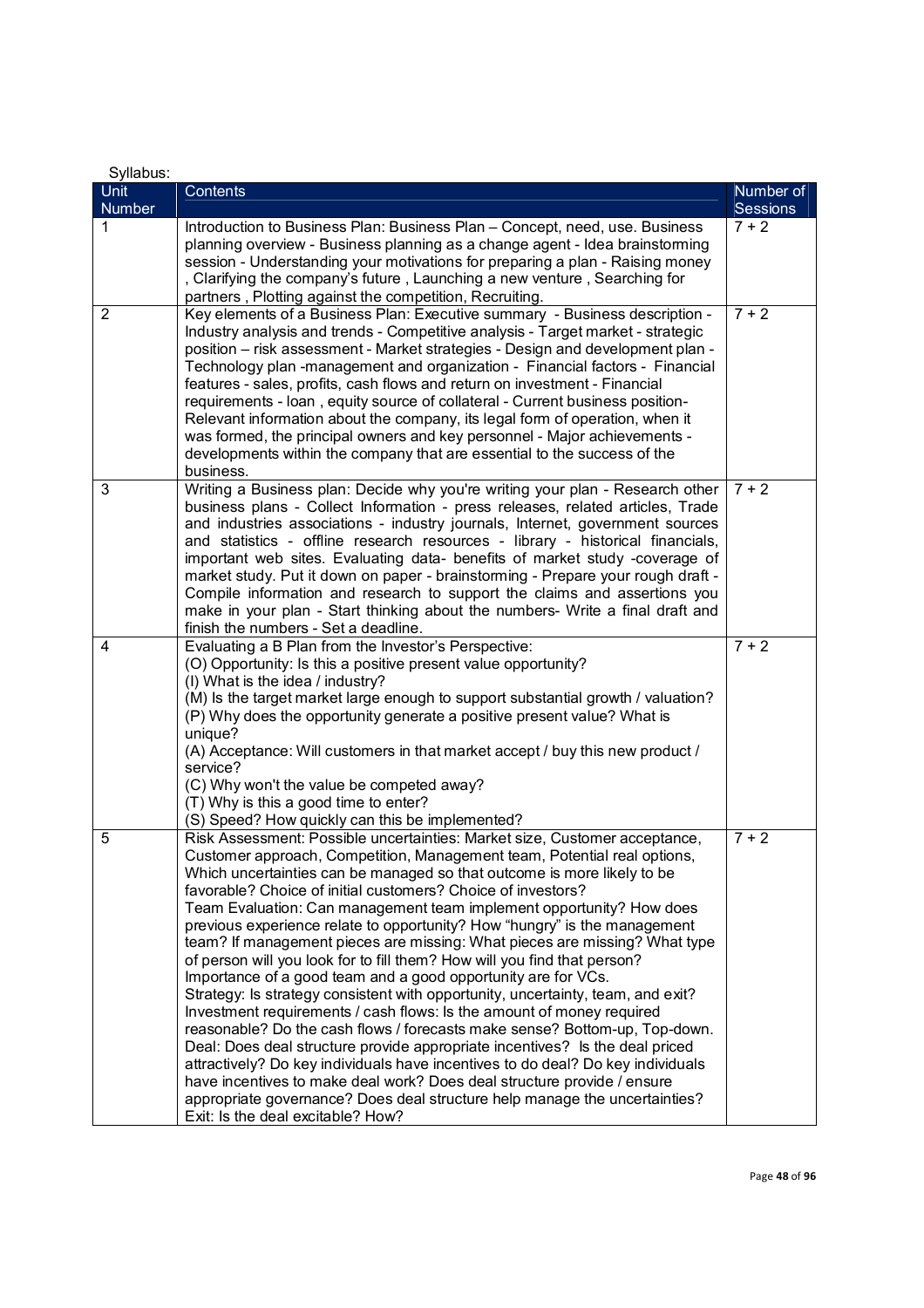|               | Learning Resources:                      |                                                                                                                                                                                                                                                                                                                                                                           |  |  |  |
|---------------|------------------------------------------|---------------------------------------------------------------------------------------------------------------------------------------------------------------------------------------------------------------------------------------------------------------------------------------------------------------------------------------------------------------------------|--|--|--|
|               | <b>Text Books</b>                        | Entrepreneurial Small Business, Katz J A, Green II R P, McGraw Hill/Irwin,<br>New York, NY, 2008. 3rd Ed.<br>Getting to Plan B, Mullins J and Komisar R, Harvard Business Press, Boston,<br>Massachusetts, 2009.<br>Business Planning: A guide to Business Start-up. By - David Butler. Thompson.<br>Butterworth-Heinemann, MA. 2008. ISBN: 978-81-312-1432-9             |  |  |  |
| $\mathcal{P}$ | Reference Books                          | The Successful business Plan Secret Strategies by Rhonda Abrams PH<br>The business plan in a day by Rhonda Abrams, PH.<br>Business plan preparation - Entrepreneurship Development Institute of India                                                                                                                                                                     |  |  |  |
| 3             | Supplementary<br><b>Reading Material</b> | How Much Money Does Your New Venture Need?, James M. Stancill, HBR,<br>1986.                                                                                                                                                                                                                                                                                              |  |  |  |
| 4             | Websites                                 |                                                                                                                                                                                                                                                                                                                                                                           |  |  |  |
| 5             | Journals                                 | Business Plans: Two Major Types; Fry, Fred L., Stoner, Charles R.; Journal of<br>Small Business Management. Milwaukee: Jan 1985. Vol. 23, lss. 1; p. 1<br>How to Write a Great Business Plan, William A. Sahlman, HBR, July 01, 1997,<br>11 pgs.<br>How to Write a Winning Business Plan, S. R. Rich and D. E. Gumpert (1985),<br>HBR, May-June, 1985 (Reprint No. 85314) |  |  |  |

### Technology Management (TM) Specialization

| Semester                                                        |       | <b>Elective</b> | Technology Management |
|-----------------------------------------------------------------|-------|-----------------|-----------------------|
| Course Code                                                     | 103TM | Course Type     | Elective Core         |
| Systems & Technologies for Knowledge Management<br>Course Title |       |                 |                       |

| <b>Course Objectives:</b>                                                                                                    |
|------------------------------------------------------------------------------------------------------------------------------|
| To familiarize the participants with systems & technologies used for knowledge capture, discovery,<br>sharing & application. |
| To highlight role of artificial intelligence, knowledge based systems & data mining in knowledge<br>Management.              |

| <b>Unit</b>   | Contents                                                                                                                                                                                                                                                                                                                                                                                                                                                                                                                                                   | Number of       |
|---------------|------------------------------------------------------------------------------------------------------------------------------------------------------------------------------------------------------------------------------------------------------------------------------------------------------------------------------------------------------------------------------------------------------------------------------------------------------------------------------------------------------------------------------------------------------------|-----------------|
| <b>Number</b> |                                                                                                                                                                                                                                                                                                                                                                                                                                                                                                                                                            | <b>Sessions</b> |
|               | Artificial Intelligence<br>1.1 Artificial Intelligence - Meaning, Knowledge Vs Intelligence, Concept of<br>Expertise, state space search methods comprising early AI Work,<br>1.2 Modern knowledge-based systems (KBS), Heuristic Search, Kinds of<br>Knowledge in Knowledge Based Systems, Expert Systems, Advantages &<br>Disadvantages of KBS<br>1.3 Al Based Reasoning - Model-based reasoning, Constraint-based                                                                                                                                       | $7 + 2$         |
|               | reasoning, Diagramatic Reasoning, Fuzzy logic, Evolutionary algorithms                                                                                                                                                                                                                                                                                                                                                                                                                                                                                     |                 |
| 2             | Knowledge Based Systems (KBS)<br>2.1 User's & Developer's Views of KBS, Components of KBS - Inference<br>engine, The knowledge base<br>The user interface, The fact base<br>2.2 Means of Representing Knowledge - Rules & Frames, Inference Chains,<br>Attributes, Inheritance<br>2.3 Rule based reasoning, Frame based reasoning, Forward & Backward<br>Chaining, Weaknesses of Rule based reasoning, Knowledge Engineering,<br>Tools available for KBS<br>2.4 Case Based Reasoning (CBR), CBR Systems, Using CB Libraries,<br>Advantages & Disadvantages | $7 + 2$         |
| 3             | Knowledge Elicitation & Capture                                                                                                                                                                                                                                                                                                                                                                                                                                                                                                                            | $7 + 2$         |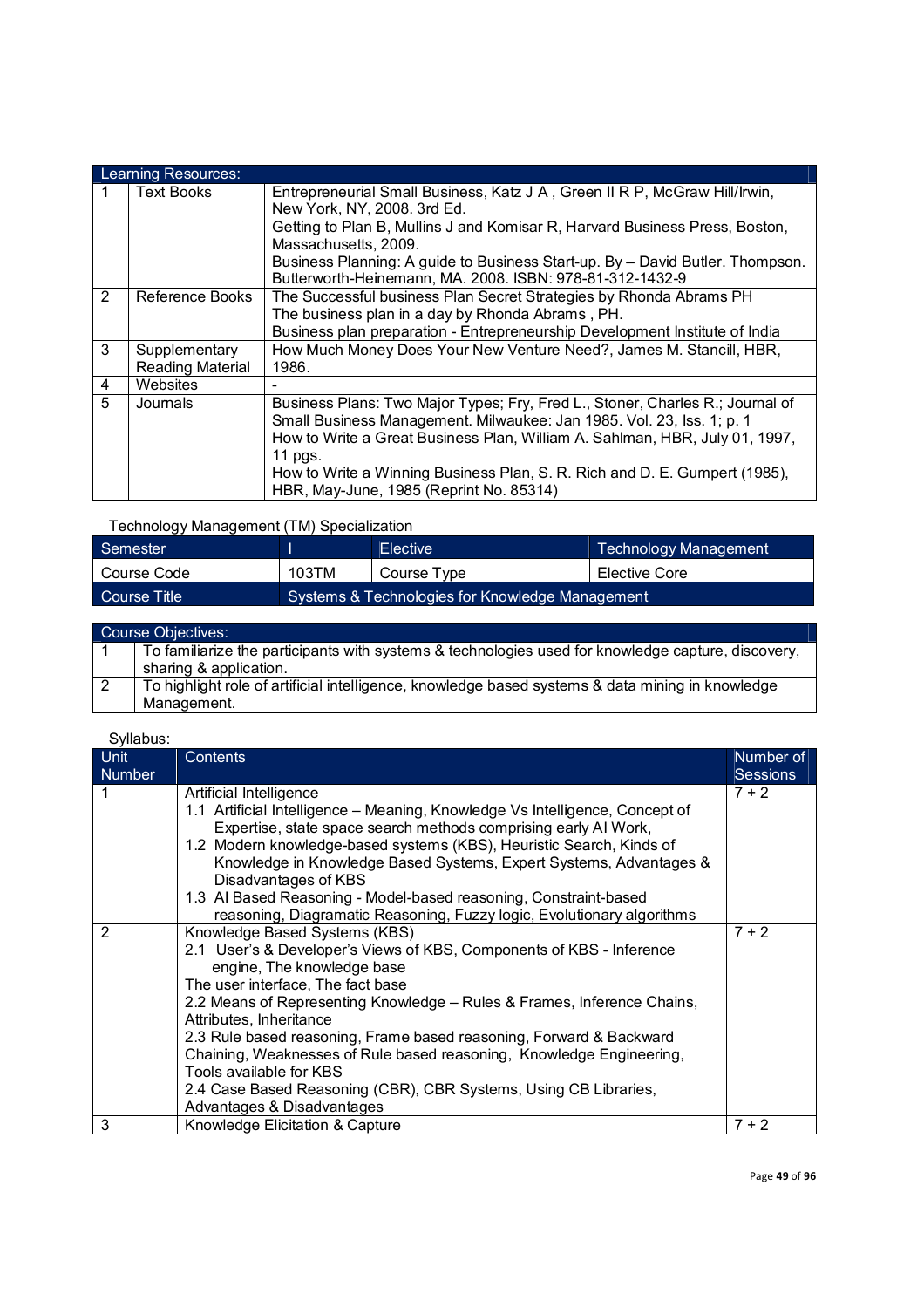|   | 3.1 Repertory Grid as Knowledge Elicitation Tool, Techniques to automate       |         |
|---|--------------------------------------------------------------------------------|---------|
|   | knowledge acquisition,                                                         |         |
|   | 3.2 Knowledge Capture System - Techniques for Using                            |         |
|   | &OrganisingOrganisational Stories,                                             |         |
|   | 3.3 Concept Maps, Cmap Tools, Context Based Reasoning                          |         |
| 4 | Data Mining                                                                    | $7 + 2$ |
|   | 4.1 Concept of Data Mining, Objectives of Data Mining, Data Mining             |         |
|   | Techniques - Predictive & Descriptive                                          |         |
|   | 3.3 Statistical pattern Recognition, Statistical Clustering,                   |         |
|   | 3.4 Decision Trees, Induction Trees                                            |         |
|   | 3.5 Artificial Neural Networks, Basic feed forward neural networks with        |         |
|   | supervised learning, Unsupervised learning, Clustering techniques and the      |         |
|   | Kohonennetworks.CRISP DM Methodology                                           |         |
| 5 | Knowledge Sharing & Application Systems                                        | $7 + 2$ |
|   | 5.1 Organisational Memory                                                      |         |
|   | 5.2 Requirements & barriers to Knowledge Sharing Systems                       |         |
|   | 5.3 Types of Knowledge Sharing Systems, Repositories, Incident report          |         |
|   | databases, Alert systems, Best practices databases, Lessons-learned systems,   |         |
|   | Expertise locator systems                                                      |         |
|   | 5.4 Knowledge Application Systems, Design Considerations, Case Method          |         |
|   | Cycle, Technologies                                                            |         |
|   | 5.5 Types of Systems- Expert systems, decision support, advisor systems, fault |         |
|   | diagnosis (troubleshooting) systems, help desk systems                         |         |
|   |                                                                                |         |

|   | Learning Resources: |                                                                                                                                              |  |  |  |  |
|---|---------------------|----------------------------------------------------------------------------------------------------------------------------------------------|--|--|--|--|
| 1 | <b>Text Books</b>   | Irma Becerra-Fernandez, Avelino Gonzalez, Rajiv Sabherwal                                                                                    |  |  |  |  |
|   |                     | (2004). Knowledge Management Challenges, Solutions, and Technologies.                                                                        |  |  |  |  |
|   |                     | Prentice Hall. ISBN: 0-13-109931-0.                                                                                                          |  |  |  |  |
| 2 | Reference Books     | Elias M. Awad, Hassan M. Ghaziri (2004). Knowledge Management. Prentice                                                                      |  |  |  |  |
|   |                     | Hall. ISBN: 0-13-034820-1.                                                                                                                   |  |  |  |  |
|   |                     | Donald Hislop, Knowledge Management in Organizations, Oxford 2nd Edition.                                                                    |  |  |  |  |
|   |                     | AmritTiwana (2002). The Knowledge Management Toolkit: Orchestrating IT,                                                                      |  |  |  |  |
|   |                     | Strategy, and Knowledge Platforms (2nd Edition). Prentice Hall. ISBN:                                                                        |  |  |  |  |
|   |                     | 013009224X.                                                                                                                                  |  |  |  |  |
|   |                     | Stuart Russell, Peter Norvig (2003). Artificial Intelligence: A Modern                                                                       |  |  |  |  |
|   |                     | Approach (2nd Edition). ISBN: 0-13-790395-2.lan Watson (2002). Applying                                                                      |  |  |  |  |
|   |                     | Knowledge Management: Techniques for Building Corporate Memories.                                                                            |  |  |  |  |
|   |                     | Morgan Kaufmann. ISBN: 1558607609.                                                                                                           |  |  |  |  |
|   |                     | Madanmohan Rao (2004). Knowledge Management Tools and Techniques:<br>Practitioners and Experts Evaluate KM Solutions. Butterworth-Heinemann. |  |  |  |  |
|   |                     | ISBN: 0750678186.                                                                                                                            |  |  |  |  |
|   |                     | Stuart Barnes (ed) (2002). Knowledge Management Systems Theory and                                                                           |  |  |  |  |
|   |                     | Practice. Thomson Learning.                                                                                                                  |  |  |  |  |
|   |                     | KimizDalkir, Knowledge Management in Theory and Practice, Elsevier,                                                                          |  |  |  |  |
|   |                     | Butterworth-Hinemann.                                                                                                                        |  |  |  |  |
|   |                     | SheldaDebowski, Knowledge Management, Wiley India Edition.                                                                                   |  |  |  |  |
| 3 | Supplementary       | Chris Collison, Geoff Parcll (2001). Learning to Fly: Practical Lessons from one                                                             |  |  |  |  |
|   | Reading Material    | of the World's Leading Knowledge Companies. Capstone. ISBN: 1-84112-124-                                                                     |  |  |  |  |
|   |                     | Х.                                                                                                                                           |  |  |  |  |
|   |                     | Helen N Rothberg and G Scott Erickson, From Knowledge to Intelligence -                                                                      |  |  |  |  |
|   |                     | Creating Competitive Advantage in the Next Economy, Elsevier, Butterworth-                                                                   |  |  |  |  |
|   |                     | Hinemann.                                                                                                                                    |  |  |  |  |
|   |                     | Peter F. Drucker, David Garvin, Leonard Dorothy, Straus Susan, John Seely                                                                    |  |  |  |  |
|   |                     | Brown (1998). Harvard Business Review on Knowledge Management. Harvard                                                                       |  |  |  |  |
|   |                     | Business School Press, ISBN: 0875848818.                                                                                                     |  |  |  |  |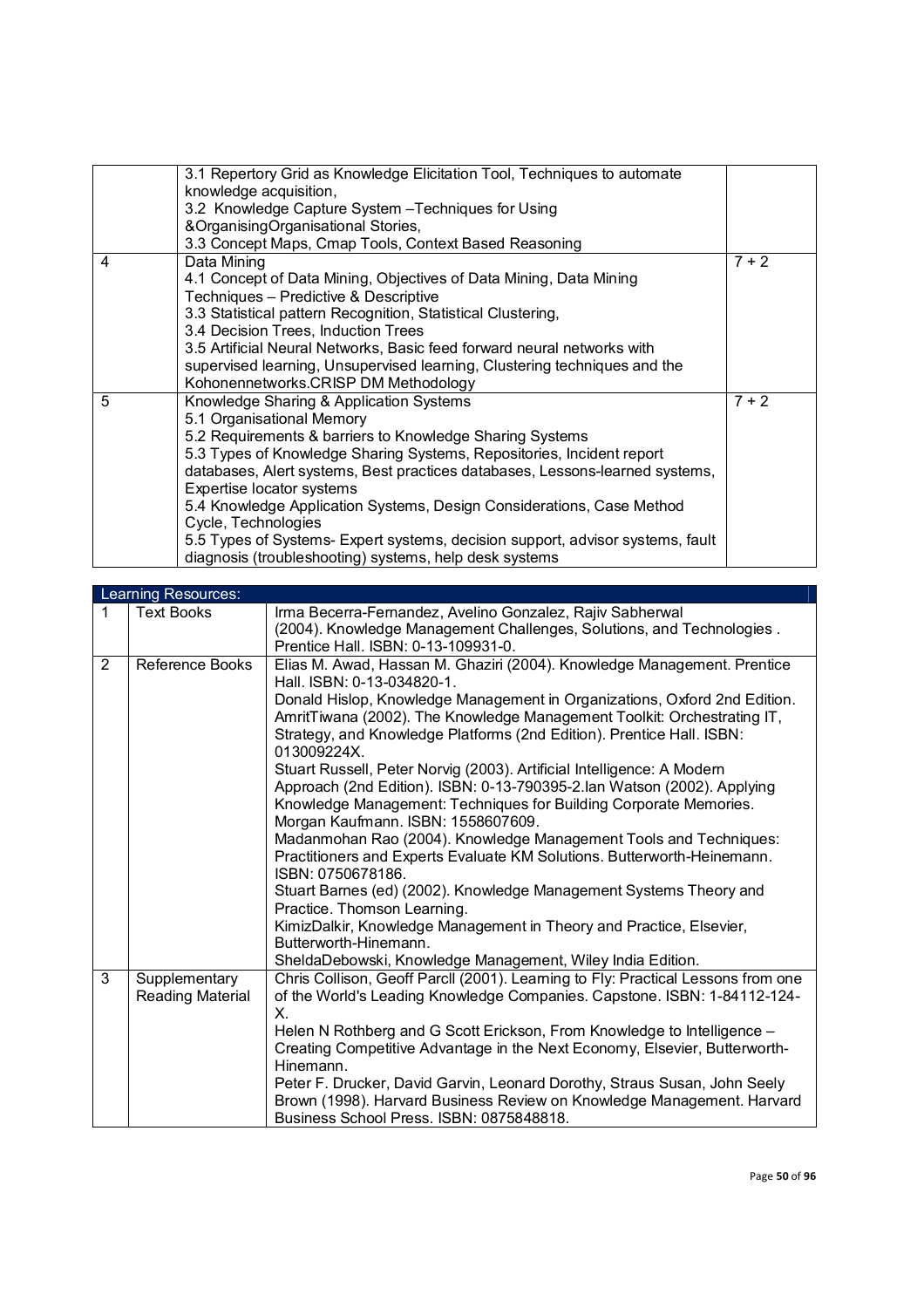|   |          | Madanmohan Rao, Leading with Knowledge - Knowledge Management               |
|---|----------|-----------------------------------------------------------------------------|
|   |          | Practices in Global Infotech Companies, TMGH.                               |
| 4 | Websites | http://www.research.ibm.com/journal                                         |
|   |          | http://hbswk.hbs.edu/                                                       |
|   |          | http://knowledge.wharton.upenn.edu/                                         |
|   |          | http://www.technologymanagementchicago.org/                                 |
| 5 | Journals | Dueck, G. (2001) Views of knowledge are human views. IBM Systems Journal,   |
|   |          | 40(4), 885-888.                                                             |
|   |          | http://www.research.ibm.com/journal/sj/404/du eck.html.                     |
|   |          | Lesser, E.L. & Storck, J. (2001) Communities of practice and organizational |
|   |          | performance. IBM Systems Journal, 40(4), 831-841.                           |
|   |          | http://www.research.ibm.com/journal/sj/404/le sser.html.                    |
|   |          | Avram, G (2006). "At the Crossroads of Knowledge Management and Social      |
|   |          | Software" The Electronic Journal of KnowledgeManagement 4 (1), 1-10.        |
|   |          | http://www.ejkm.com/volume-4/v4-1/Avram.pdf.                                |
|   |          | Marwick, A.D. (2001) Knowledge management technology. IBM Systems           |
|   |          | Journal, 40(4), 814-830.                                                    |
|   |          | http://www.research.ibm.com/journal/sj/404/marwick.html.                    |

| <b>Semester</b> |                                                       | <b>Specialization</b> | Technology Management |  |
|-----------------|-------------------------------------------------------|-----------------------|-----------------------|--|
| Course Code     | 104TM                                                 | <b>Type</b>           | Elective Core         |  |
| Course Title    | Innovation, Product Development and Commercialization |                       |                       |  |

|   | <b>Course Objectives:</b>                                                                         |
|---|---------------------------------------------------------------------------------------------------|
|   | To offer a holistic framework for new product development and commercialization especially in the |
|   | context of high technology products.                                                              |
|   | To highlight critical role of leadership in management of new product development &               |
|   | commercialisation.                                                                                |
| 3 | To illustrate how to integrate business, market, technology and resource strategies for optimal   |
|   | product development decisions and global commercialization success.                               |

| <b>Unit</b><br><b>Number</b> | <b>Contents</b>                                                                                                                                                                                                                                                                                                                                                                                                                                                                                                                                                                                                                                   | Number of<br><b>Sessions</b> |
|------------------------------|---------------------------------------------------------------------------------------------------------------------------------------------------------------------------------------------------------------------------------------------------------------------------------------------------------------------------------------------------------------------------------------------------------------------------------------------------------------------------------------------------------------------------------------------------------------------------------------------------------------------------------------------------|------------------------------|
|                              | Product Platform and Knowledge Integration: Product Development Goals,<br>Knowledge - Generation, Retention, Reuse and Integration. Dimensions of<br>Knowledge integration, Knowledge integration across the value chain and<br>virtual teams, Time Value of Knowledge and Short time to Market, Types of<br>Products and Product Development Projects, Product and Process Platforms -<br>Definitions, Defining a Product platform. Modularity in System Design, Strategic<br>Outsourcing and Product Architecture, Product Life Cycle, Continous<br>Improvement of a Product, Baseline and Derivative products.                                 | $7 + 2$                      |
| 2                            | Product Development Process: Product Development framework, product<br>Development process at leading corporations, New Product Development and<br>Commercialization Process, Scaling the process and dynamic nature of<br>Product Development, Knowledge generation and Integration in the PDCP,<br>Flexibility in Product Development, Market Requirement Specifications, Phases<br>of the PDCP, Product Launch, Cross-functional responsibilities and<br>deliverables in the Product Development. Process Development Methodology,<br>Software Product Development, Product Release and Post release<br>Management, Product Change Management. | $7 + 2$                      |
| 3                            | Excellence in Design and Product Reliability: Product Design, Design for                                                                                                                                                                                                                                                                                                                                                                                                                                                                                                                                                                          | $7 + 2$                      |
|                              | Excellence - Design for Manufacturability, Serviceability, Maintainability,                                                                                                                                                                                                                                                                                                                                                                                                                                                                                                                                                                       |                              |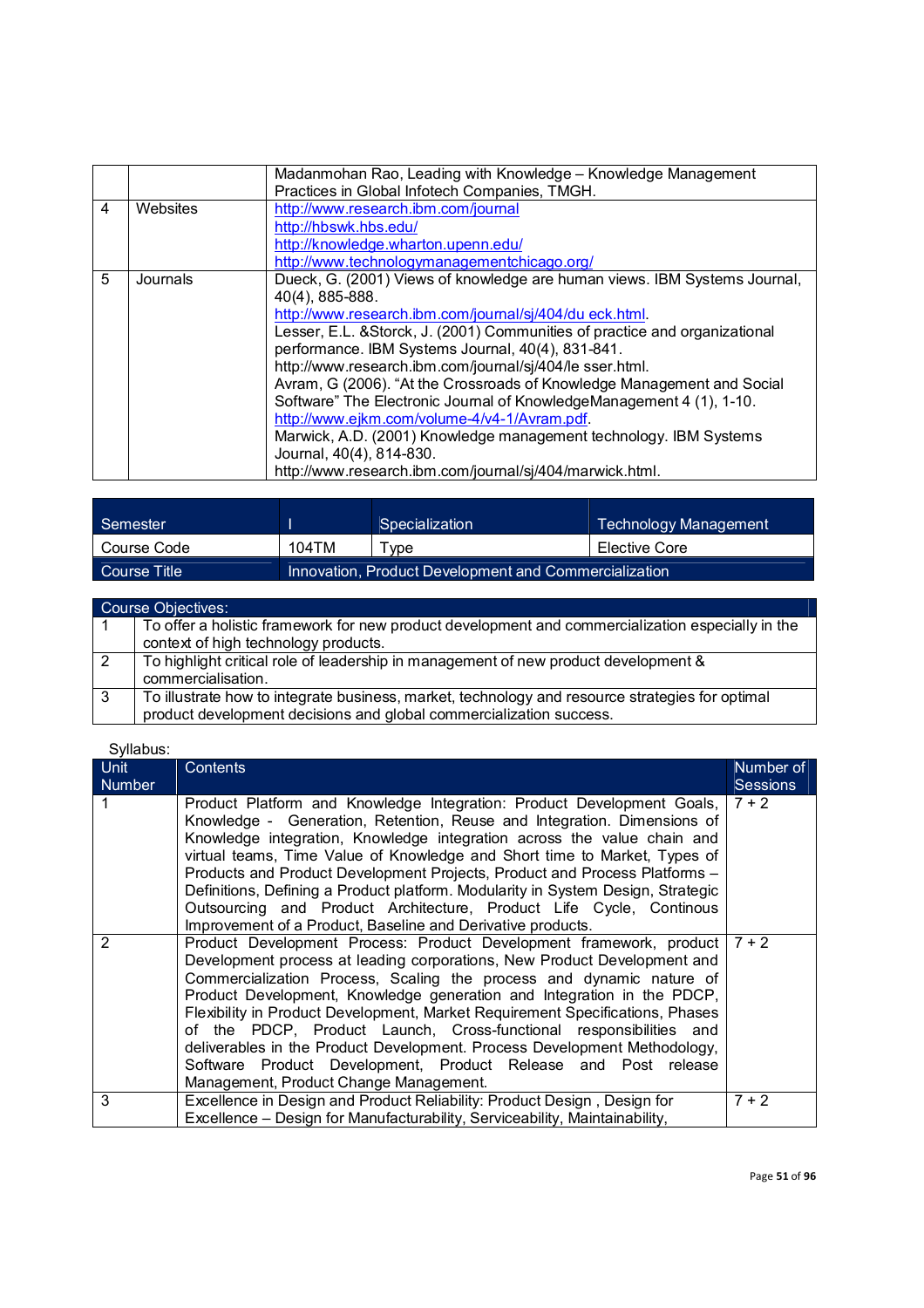|   | Safety, Environment Sustainability. Design for Reliability, Predictability and<br>Robustness. Reliability profile over the Life Cycle, Reliability Assurance beyond<br>the design phase, Reliability design and reliability modeling, Fault Tree<br>Analysis, Failure Modes, Effects and Criticality Analysis, Design of<br>Experiments, Passive Data Collection, Accelerated Testing and Screening,<br>Weibull Analysis, Duane Growth Model, Terminology in Product Design and<br>Development, Product Documentation, Prototyping, Product Characterization<br>Testing, Customer Participation in Product Development, Quality.                                                                |         |
|---|-------------------------------------------------------------------------------------------------------------------------------------------------------------------------------------------------------------------------------------------------------------------------------------------------------------------------------------------------------------------------------------------------------------------------------------------------------------------------------------------------------------------------------------------------------------------------------------------------------------------------------------------------------------------------------------------------|---------|
| 4 | Commercialization of High Tech Products: Challenges in the development and<br>commercialization of high tech products, Strategies for flawless execution,<br>process orientation, Kaizen in PDCP, Managing critical interfaces, Systems<br>analysis, Systems Engineering and Life Cycle Thinking, Product Development<br>- A Systems Analysis Perspective, A Global Perspective. Managing<br>Constraints. Common innovation problems in large companies, Engineering<br>Excellence and Team Productivity, Lean Product Development, Virtual teams<br>through strategic alliances and sourcing to external and internal suppliers, core<br>competency, core activities, leveraging resources.    | $7 + 2$ |
| 5 | Managing New Product Development Teams: Overview, Constructing New<br>Product Development teams, Team Size and Composition, Structure of the<br>New Product Development team, Functional teams, Lightweight teams,<br>Heavyweight teams, Autonomous teams. Team Leadership,<br>Team<br>Administration. Managing Virtual teams.<br>Managing Product and Technology Portfolios for Shareholder Value: Factors<br>affecting long term growth of shareholder value - RoA, RoE, RoI models,<br>Product and Technology Portfolio Planning, A framework for Product Portfolio<br>Planning, Steps in Product Portfolio Planning, Resource Distribution, Assessing<br>Market and Business Opportunities. | $7 + 2$ |

|   | Learning Resources:               |                                                                                                                                                                                                                                                                                                                                                                                                                                                                                                                                                                                                                                 |
|---|-----------------------------------|---------------------------------------------------------------------------------------------------------------------------------------------------------------------------------------------------------------------------------------------------------------------------------------------------------------------------------------------------------------------------------------------------------------------------------------------------------------------------------------------------------------------------------------------------------------------------------------------------------------------------------|
| 1 | <b>Text Books</b>                 | Innovation, Product Development and Commercialization - Case Studies and<br>Key Practices for Market Leadership, Dariush Rafinejad, Cengage Learning,<br>India Edition.<br>Strategic Management of Technological Innovation, Melissa A Schilling, TMGH,<br>Special Indian Edition, 2nd Edition.                                                                                                                                                                                                                                                                                                                                 |
| 2 | Reference Books                   | Strategic Management of Technology & Innovation, Robert A Burgelman,<br>Modesto A Maidique, Steven C Wheelwright, MGH International Edition.<br>Managing Technology and Innovation for Competitive Advantage, V K<br>Narayanan, Pearson Education, 2009 Edition.                                                                                                                                                                                                                                                                                                                                                                |
| 3 | Supplementary<br>Reading Material | Management of Technology and Innovation - Competing through Technological<br>Excellence, P N Rastogi, Response Books, 2 <sup>nd</sup> Edition.                                                                                                                                                                                                                                                                                                                                                                                                                                                                                  |
| 4 | Websites                          | http://www.jfm.eng.cam.ac.uk/research/ctm/<br>http://hbswk.hbs.edu/<br>http://knowledge.wharton.upenn.edu/<br>http://www.technologymanagementchicago.org/                                                                                                                                                                                                                                                                                                                                                                                                                                                                       |
| 5 | Journals                          | Cooper R. G. "Third Generation New Product Processes", Journal of Product<br>Innovation Management, 11, 1994, 3-14.<br>Griffin A., and Hauser J. R. 1993. "The Voice of the Customer", Marketing<br>Science, 12 (1), pp. 1-27<br>Lynn G. S., J. G. Morone, and A. S. Paulson, "Marketing and Discontinuous"<br>Innovation: The Probe-and-Learn Process" California Management Review 38,<br>Spring 1996, 8-37<br>Von Hippel E. "Creating Breakthroughs at 3M", Harvard Business Review,<br>September-October 1999.<br>"The Ultimate Creativity Machine: How BMW Turns Art into Profit" Harvard<br>Business Review, Jan/Feb 2001 |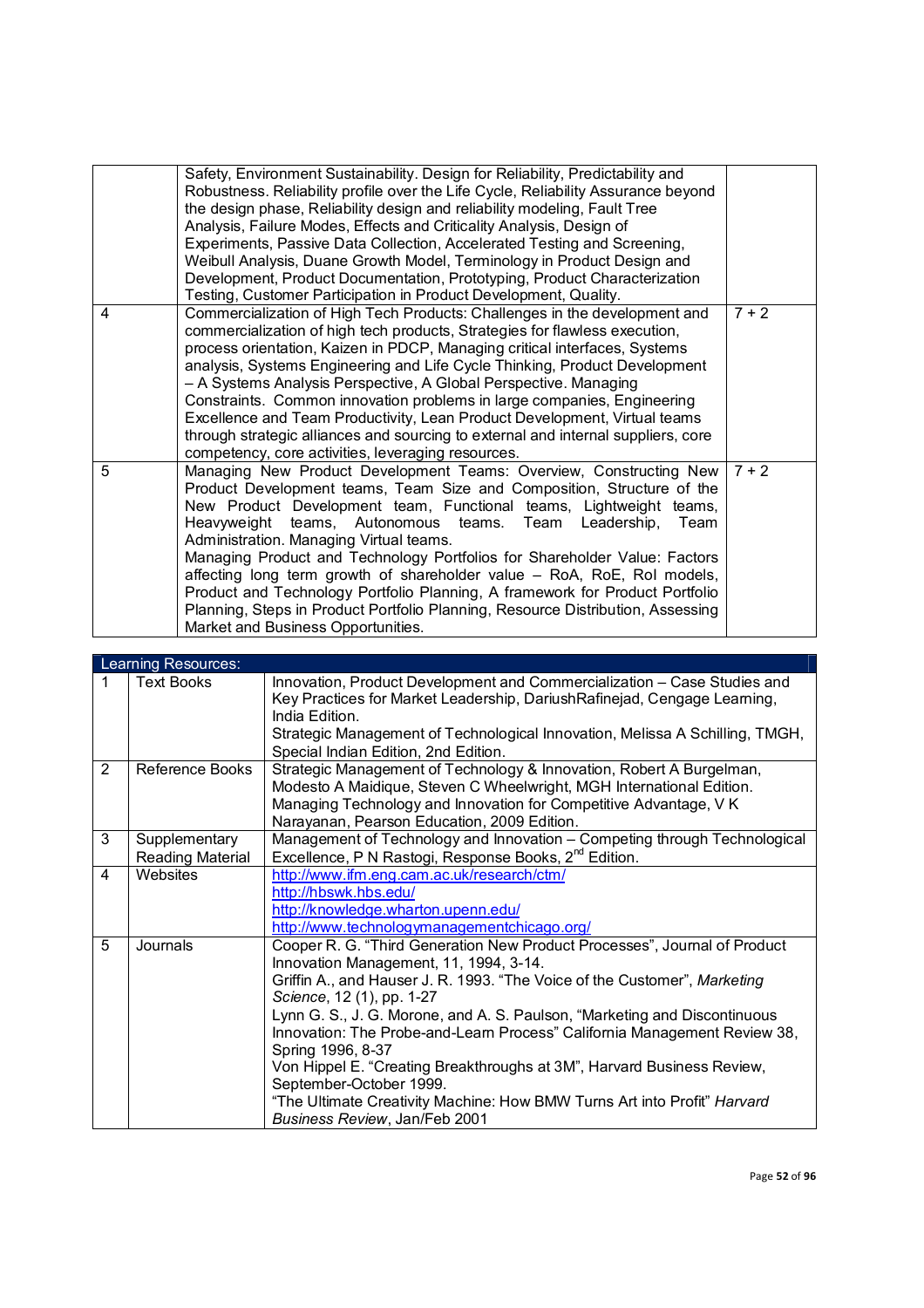| Semester     |                          | <b>Elective</b> | <b>Technology Management</b> |
|--------------|--------------------------|-----------------|------------------------------|
| Course Code  | 105TM                    | vpe             | Elective Core                |
| Course Title | Managing Innovation $-1$ |                 |                              |

| Course Objectives: |                                                                                            |  |
|--------------------|--------------------------------------------------------------------------------------------|--|
|                    | To highlight the importance of innovation in competitive world of business                 |  |
|                    | To describe various models of innovation and corresponding assets & knowledge requirements |  |
|                    | To highlight the threat of disruptive technologies and its managerial implications         |  |

| Syllabus:                    |                                                                                                                                                                                                                                                                                                                                                                                                                                                                                                                                                                                                                                                                                                                                 |                       |
|------------------------------|---------------------------------------------------------------------------------------------------------------------------------------------------------------------------------------------------------------------------------------------------------------------------------------------------------------------------------------------------------------------------------------------------------------------------------------------------------------------------------------------------------------------------------------------------------------------------------------------------------------------------------------------------------------------------------------------------------------------------------|-----------------------|
| <b>Unit</b><br><b>Number</b> | Contents                                                                                                                                                                                                                                                                                                                                                                                                                                                                                                                                                                                                                                                                                                                        | Number of<br>Sessions |
| $\mathbf{1}$                 | The Innovation Imperative:- Why innovate? The changing world of business,<br>Key Definitions - Creativity, Invention, Innovation, Business Design, Innovation<br>to Energize, Innovate for Growth, Profit, Innovate for Survival, Managing<br>Change, Creativity & innovation. Myths Surrounding Creativity, Difference<br>between innovation and creativity.<br>Sources of Innovation: Functional Sources of Innovation - Internal Value Chain,<br>Spillovers from Competitors, Suppliers, Customers and Complimentary<br>Innovators, University, Government & Private Laboratories, International<br>Sources. Circumstantial Sources of Innovation - Planned Firm Activities,<br>Unexpected Occurences, Creative Destruction. | $7 + 2$               |
| $\overline{2}$               | Models of Innovation:- Static Models : Incremental versus Radical Innovation,<br>Abernathy-Clark Model, Henderson - Clark Model, Disruptive Technological<br>Change Model, Innovation Value - Added Chain, Strategic Leadership View,<br>Familiarity Matrix, Imitability & Complementary Assets - Teece Model. Dynamic<br>Models: Utterback - Abernathy Model, Tushman - Rosenkopf technology Life<br>Cycle Model, Foster's S Curve.                                                                                                                                                                                                                                                                                            | $7 + 2$               |
| 3                            | Competencies, Assets and Knowledge: Profit Chain, Value Configurations -<br>Value Chain, Value Network, Value Shop. Assets and Competencies. Assets -<br>Coreness, Imitability, Profits. Competencies - Coreness, Imitability, Profits.<br>Relationship between Competencies and Assets. Knowledge - Newness,<br>Quantity, Tacitness. Sources of Assets and Competencies. Implications for<br>Competition. Innovation and Competencies.                                                                                                                                                                                                                                                                                         | $7 + 2$               |
| $\overline{4}$               | The Innovation Portfolio:- What to innovate? Vision - Portfolios and Feelings,<br>What is the right question? Identifying Feelings and Needs, Innovating<br>Experiences, Battling Commoditization, Technology & Psychology, Innovation,<br>Feelings, Needs: Creating Emotional Appeal, Searching for Innovation<br>Opportunities. Process Innovation, Innovation Portfolios for Established<br>Organizations. Pioneers, Migrators & Settlers.                                                                                                                                                                                                                                                                                   | $7 + 2$               |
| $\overline{5}$               | Innovator's Dilemma: Sustaining versus disruptive technologies, trajectories of<br>market need versus technology improvement, Value Networks, Implications of<br>the Value Network for Innovation, Managerial Decision Making & Disruptive<br>Technological Change, Vlaue Networks and Characteristic Cost Structures,<br>Resource Allocation & Upward Migration, Case Studies on Management of<br>Disruptive Technological Change                                                                                                                                                                                                                                                                                              | $7 + 2$               |

| Learning Resources: |                                                                         |  |  |
|---------------------|-------------------------------------------------------------------------|--|--|
| <b>Text Books</b>   | Innovation Management, Allan Afuah, Oxford Indian Edition.              |  |  |
|                     | Innovation Management, ShlomoMaital and D V R Seshadri, Response Books, |  |  |
|                     | Sage Publications, New Delhi.                                           |  |  |
|                     | Moore, G. Crossing the Chasm. Revised ed. New York, NY: Harper Collins, |  |  |
|                     | 1999. ISBN: 9780066620022.                                              |  |  |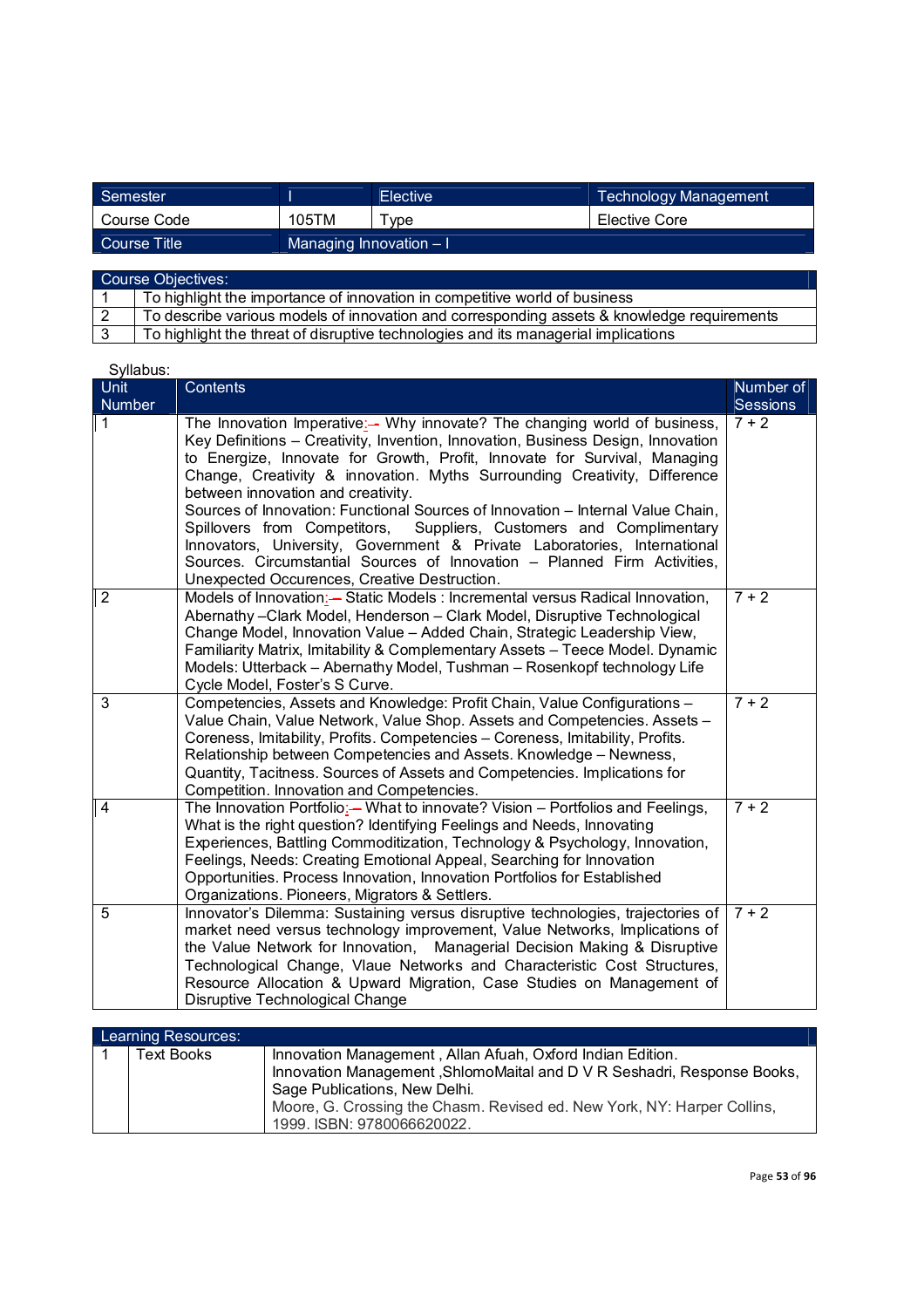|                |                         | lansiti, M., Levien, R.: The Keystone Advantage - What the New Dynamics of<br>Business Ecosystems Mean for Strategy, Innovation, and Sustainability,<br>Harvard Business School Press, Boston, 2004 |
|----------------|-------------------------|-----------------------------------------------------------------------------------------------------------------------------------------------------------------------------------------------------|
|                |                         | Miller, W.L., Morris, L.: 4th Generation R&D: Managing Knowledge,                                                                                                                                   |
|                |                         | Technology, and Innovation, John Wiley, New York, 1999                                                                                                                                              |
|                |                         | Matheson, D., Matheson, J.: The Smart Organization: Creating Value Through                                                                                                                          |
|                |                         | Smart R&D, Harvard Business School Press, Cambridge, 1998                                                                                                                                           |
| $\overline{2}$ | Reference Books         | The Innovator's Dilemma. Cambridge, MA: Harvard Business School Press,<br>1997, pp. 3-28.                                                                                                           |
|                |                         | Diffusion of innovations Rogers, E. M. New York: The Free Press. 1995, 4th ed.                                                                                                                      |
|                |                         | Adair on Creativity and Innovation, Edited by Neil Thomas, Viva Books.                                                                                                                              |
|                |                         |                                                                                                                                                                                                     |
|                |                         | The Innovator's Dilemma, Clayton M. Christensen, Harper Business Essentials                                                                                                                         |
| 3              | Supplementary           | Innovating at the Edge - How organizations Evolve and Embed Innovation                                                                                                                              |
|                | <b>Reading Material</b> | Capability, Tim Jones, Butterworth-Hienemann, South Asian Edition.                                                                                                                                  |
|                |                         | Managing Creativity & innovation, Harvard Business Essentials, Harvard                                                                                                                              |
|                |                         | <b>Business School Press.</b>                                                                                                                                                                       |
|                |                         | The Innovator's ToolKit, Harvard Business Press.                                                                                                                                                    |
|                |                         | Fastrack to Success Innovation, Andy Bruce and David Birchall, Prentice Hall -<br><b>Financial Times.</b>                                                                                           |
|                |                         | Getting to Innovation, Arthur B VanGundy, PHI - Eastern Economy Edition.                                                                                                                            |
|                |                         | Teaching with technology. Hooper, S., & Rieber, L.P. (1995). In A. Ornstein                                                                                                                         |
|                |                         | (Ed.), Teaching: Theory into practice. Boston, MA: Allyn and Bacon.                                                                                                                                 |
| 4              | Websites                | http://www.ifm.eng.cam.ac.uk/research/ctm/                                                                                                                                                          |
|                |                         | http://hbswk.hbs.edu/                                                                                                                                                                               |
|                |                         | http://knowledge.wharton.upenn.edu/                                                                                                                                                                 |
|                |                         | http://www.technologymanagementchicago.org/                                                                                                                                                         |
| 5              | Journals                | Eisenhardt, Kathleen, and Charles Galunic. "Coevolving: At Last, A Way to                                                                                                                           |
|                |                         | Make Synergies Work." Harvard Business Review, January 1, 2000.                                                                                                                                     |
|                |                         | Eisenhardt, Kathleen, and Shona Brown. "Patching: Restitching Business                                                                                                                              |
|                |                         | Portfolios in Dynamic Markets." Harvard Business Review, May 1, 1999.                                                                                                                               |
|                |                         | Brown, Shona, and Kathleen Eisenhardt. "The Art of Continuous Change:                                                                                                                               |
|                |                         | Linking Complexity Theory and Time-paced Evolution in Relentlessly Shifting                                                                                                                         |
|                |                         | Organizations." Administrative Science Quarterly 42 (1997): 1-34.                                                                                                                                   |
|                |                         | Eisenhardt, Kathleen and Shona Brown. "Time Pacing: Competing in Markets                                                                                                                            |
|                |                         | that Won't Stand Still." Harvard Business Review, March 1, 1998.                                                                                                                                    |

## SEMESTER II

| Semester           |     | Specialization              | <b>NA</b>    |
|--------------------|-----|-----------------------------|--------------|
| Course Code        | 201 | <b>vpe</b>                  | Generic Core |
| LCourse Title !    |     | Managing for Sustainability |              |
|                    |     |                             |              |
| Course Objectives: |     |                             |              |

|   | Course Objectives:                                                                 |
|---|------------------------------------------------------------------------------------|
|   | Apply general ethical principles to particular cases or practices in business.     |
|   | Think independently and rationally about contemporary moral problems.              |
| 3 | Recognize the complexity of problems in practical ethics.                          |
| 4 | Demonstrate how general concepts of governance apply in a given situation or given |
|   | circumstances.                                                                     |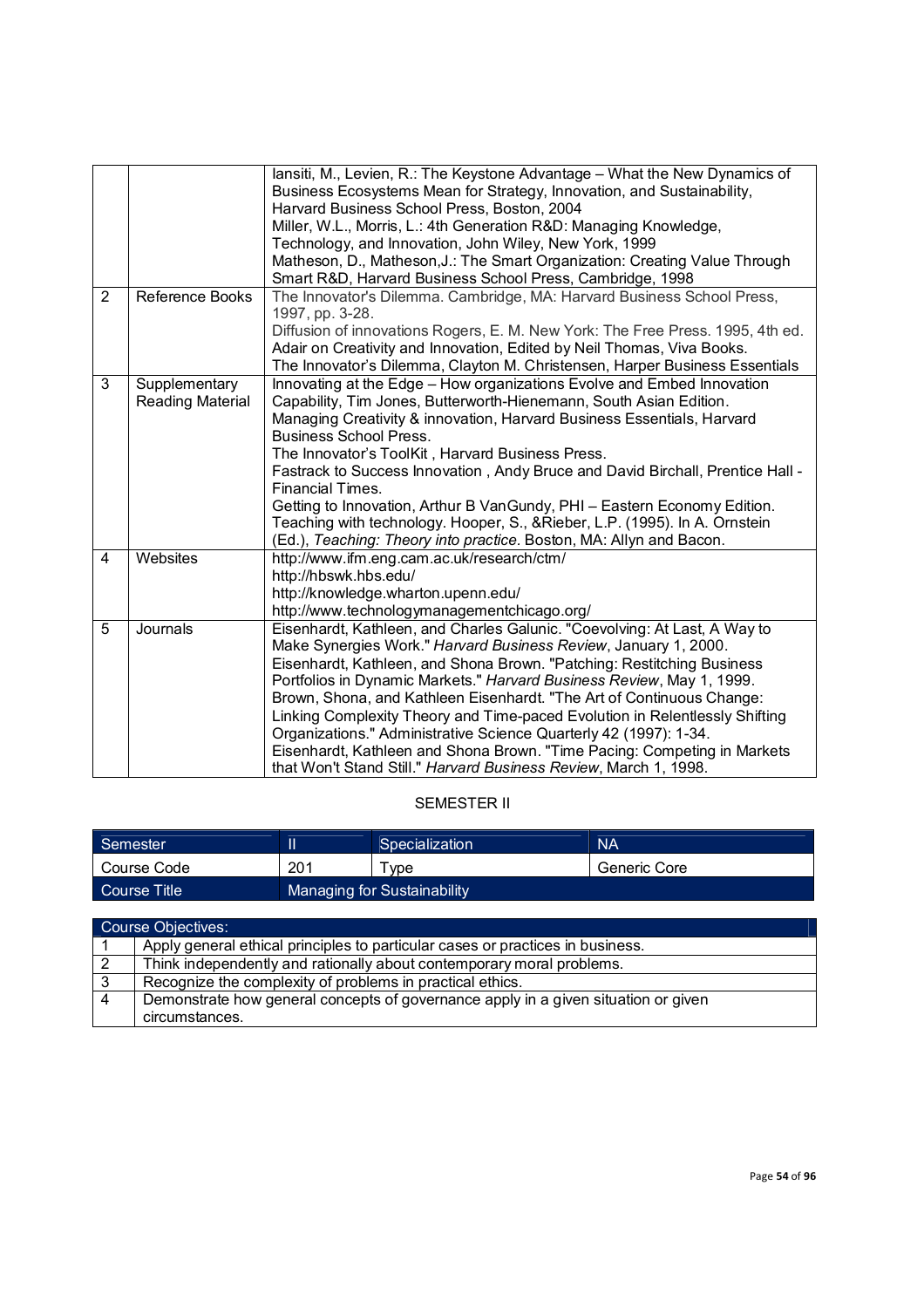| Syllabus:      |                                                                                                                                                                                                                                                                                                                                                                                                                                                                                                                                                                                                                                                                                                                                                                                                                                                                                                                                                                                                                                                                                                                                                                                                                                         |           |
|----------------|-----------------------------------------------------------------------------------------------------------------------------------------------------------------------------------------------------------------------------------------------------------------------------------------------------------------------------------------------------------------------------------------------------------------------------------------------------------------------------------------------------------------------------------------------------------------------------------------------------------------------------------------------------------------------------------------------------------------------------------------------------------------------------------------------------------------------------------------------------------------------------------------------------------------------------------------------------------------------------------------------------------------------------------------------------------------------------------------------------------------------------------------------------------------------------------------------------------------------------------------|-----------|
| <b>Unit</b>    | Contents                                                                                                                                                                                                                                                                                                                                                                                                                                                                                                                                                                                                                                                                                                                                                                                                                                                                                                                                                                                                                                                                                                                                                                                                                                | Number of |
| <b>Number</b>  |                                                                                                                                                                                                                                                                                                                                                                                                                                                                                                                                                                                                                                                                                                                                                                                                                                                                                                                                                                                                                                                                                                                                                                                                                                         | Sessions  |
| 1              | Corporate social responsibility: Concept, The nature of corporate responsibility<br>and corporate citizenship, Relevance in the present day business environment.<br>Corporate social responsibility and stakeholders: Internal and external<br>stakeholders, Responsibility to various stakeholder groups, Interest and<br>influence of various stakeholder groups, Formulating and implementing a policy<br>for corporate social responsibility<br>Bottom of the pyramid opportunities: Issues and opportunities for business in<br>socially and environmentally sensitive world, Social and environmental<br>problems and how they shape markets.                                                                                                                                                                                                                                                                                                                                                                                                                                                                                                                                                                                    | $7 + 2$   |
| $\overline{2}$ | Sustainable Development: concept, definition of sustainable development,<br>need, importance, education, Philosophical development, Gandhian Thought<br>on Sustainable Development, Sustainable Development and social framework,<br>equitable distribution, difference between sustainable development and green<br>development, criticism.<br>Stakeholder Impact: Stakeholders and the power they wield, Reducing socio-<br>environmental costs and risks: managing the downside, Driving revenues and<br>creating intangible value: managing the upside                                                                                                                                                                                                                                                                                                                                                                                                                                                                                                                                                                                                                                                                              | $7 + 2$   |
| 3              | 3.1 Business case for sustainable development: Three dimensions of<br>sustainable development<br>1) Environmental: Atmosphere, fresh water and oceans, land use, management<br>of human consumption, energy, food, waste management, Understanding<br>ecological "footprint": Eco-tracking, carbon marketing, carbon credits,<br>economics of sustainability, Designing for the environment and "greening' the<br>supply chain, regulation, case studies.<br>2) Economic: environment degradation and economic growth, nature as an<br>economic externality, economic opportunity.<br>3) Social: Peace, security, social justice, sustainability and poverty, human<br>relationship to nature, human settlements<br>3.2 Study of business models for sustainable development: Indian & Global<br>perspectives.<br>3.3 Sustainability reporting: Triple bottom line reports - The content of<br>sustainability reports (also CSR reports, ESG reports, social and environmental<br>reports)<br>3.4 Social accountability standard - ISO 26000: Social responsibility guidance<br>standard, Global Compact Principles, Environmental Impact Assessment, Life<br>Cycle Analysis, Social Impact Assessment                                  | $7 + 2$   |
| 4              | 4.1 Corporate Governance : Meaning - OECD principles, Difference between<br>governance and management, Purpose of good governance, Potential<br>consequences of poor corporate governance, Business failure and the<br>contribution of poor governance<br>4.2 Relevant Theories: Agency theory, transaction cost theory, stakeholder<br>theory. Friedman 's theory of CSR.<br>4.3 Stakeholder value approach: Stakeholder value approach, Enlightened<br>stakeholder approach, stakeholder approach to Governance, risk and financial<br>stability. The balancing of conflicting objectives<br>4.4 Key issues in corporate governance: Role and composition of the board,<br>remuneration of directors and senior executives, accounting and audit, internal<br>controls, checks and governance, relations with shareholders and other<br>stakeholders. Clause 49 of Listing agreement & Corporate Governance Code,<br>CEO, CFO Certification. Role of regulators - SEBI, IRDA, RBI, ED, etc.<br>4.5 Applying best practice in governance: Voluntary and regulatory approaches,<br>rules or principles, concept of 'comply or explain'. Governance problems for<br>global companies and groups. Governance issues in the public sector. | $7 + 2$   |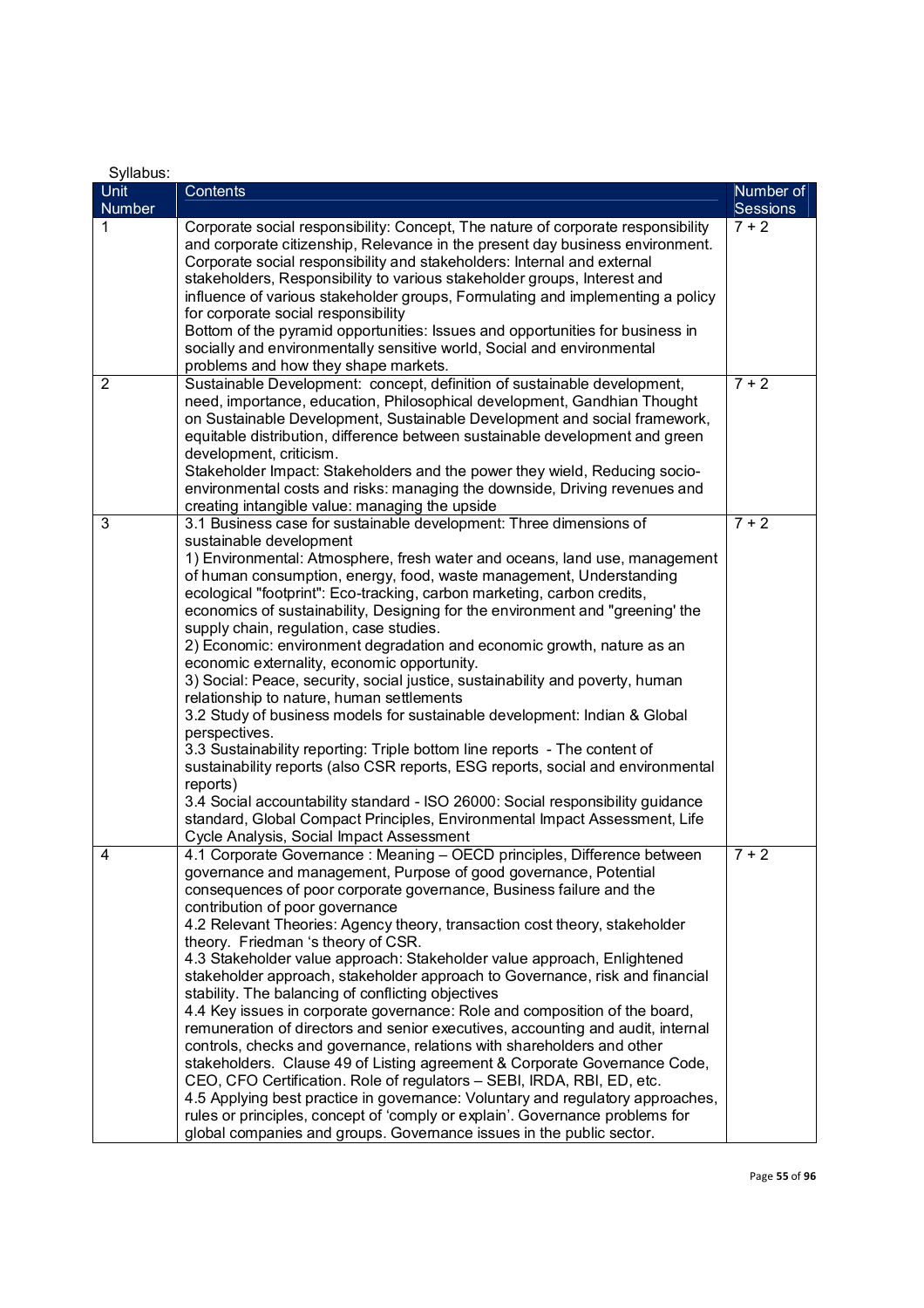|   | Governance issues in the voluntary sector (NGOs and charitable organizations)<br>4.6 Governance aspects: Sarbanes-Oxley Act 2002: Section 302: CEO/CFO<br>certifications, Section 404(a): internal control report, Governance and role of<br>auditors and audit committee.<br>4.7 Case Studies on Corporate Governance: Satyam, Infosys, Tata, Wipro.                                                                                                                                                                                                                                                                                                                                                                                                                                                                                                                                                                                                                                                                                                               |         |
|---|---------------------------------------------------------------------------------------------------------------------------------------------------------------------------------------------------------------------------------------------------------------------------------------------------------------------------------------------------------------------------------------------------------------------------------------------------------------------------------------------------------------------------------------------------------------------------------------------------------------------------------------------------------------------------------------------------------------------------------------------------------------------------------------------------------------------------------------------------------------------------------------------------------------------------------------------------------------------------------------------------------------------------------------------------------------------|---------|
| 5 | Corporate Ethics:<br>5.1 The Ethical Value System: Universalism, Utilitarianism, Distributive Justice,<br>Social Contracts, Individual Freedom of Choice, Professional Code,<br>5.2 Values: Importance, Sources of Value Systems, Values across Cultures<br>5.3 Indian Values and Ethics: Respect for Elders, Hierarchy and Status, Need<br>for Security, Non - Violence, Cooperation, Simple Living high Thinking, Rights<br>and Duties, Ethics in Work life, Holistic relationship between Man and Nature,<br>Attitudes and Beliefs.<br>5.4 Business Ethics: Nature, Characteristics and Needs, Ethical Practices in<br>Management, Ethical Values in different Cultures, Culture and Individual Ethics,<br>Relationship between Law and Ethics, Impact of Laws on Business Ethics.<br>5.5 Ethics and Corporate Excellence: Code of Ethics in Business Houses,<br>Strategies of Organizational Culture Building, Total Quality, Customer Care,<br>Care of the Employees as per Statutes, Objective and Optimistic Approach.<br>5.6 Indian and Global case studies | $7 + 2$ |

# Note:

Introductory treatment of all topics is expected to sensitize the students. Compliance / Regulatory aspects should not be overemphasized.

|   | Learning Resources: |                                                                                                                                                    |  |
|---|---------------------|----------------------------------------------------------------------------------------------------------------------------------------------------|--|
|   | <b>Text Books</b>   | Corporate Governance by Christine A Mallin, Oxford University Press.                                                                               |  |
|   |                     | Corporate Governance in India - An Evaluation by S C Das, PHI - Eastern Economy                                                                    |  |
|   |                     | Edition.                                                                                                                                           |  |
|   |                     | Corporate Governance Codes, Systems and Practices by S C Das, PHI - Eastern                                                                        |  |
|   |                     | Economy Edition.                                                                                                                                   |  |
|   |                     | Triple Bottom Line Reporting and Corporate Sustainability by S Singh, PHI - Eastern<br>Economy Edition.                                            |  |
|   |                     | Ethics, Business & Society Edited by Ananda Das Gupta, Response Books                                                                              |  |
|   |                     | Business Ethics by Crane and Matten, Oxford University Press, 2 <sup>nd</sup> Edition.                                                             |  |
|   |                     | Business Ethics - An Indian Perspective, by Ronald Francis and Mukti Mishra,                                                                       |  |
|   |                     | TMGH.                                                                                                                                              |  |
|   |                     | Corporate Governance Values and Ethics by Dr Neeru Vasishth & Dr Namita Rajput,                                                                    |  |
|   |                     | Taxmann                                                                                                                                            |  |
|   |                     | Corporate Governance - Principles, Mechanisms & Practice, Swami Dr Partasarathy,                                                                   |  |
|   |                     | Biztantra Publications.                                                                                                                            |  |
| 2 | Reference           | The Satyam Saga - Business Standard Publication                                                                                                    |  |
|   | <b>Books</b>        | Ethics for the Real World by Howard and Korver, Harvard Business Press.                                                                            |  |
|   |                     | Ethics in Practice by Kenneth Andrews, Harvard Business School Press.<br>Mastering Business in Asia by Peter Wallace and John Zinkin, Wiley India. |  |
|   |                     |                                                                                                                                                    |  |
|   |                     | The Sustainable Enterprise - Profiting from best practice by Simmons and Simmons,<br>Kogan Page, 2 <sup>nd</sup> Ediiton.                          |  |
|   |                     | Corporate Governance - Principles, Policies & Practices, by Bob Tricker, Oxford                                                                    |  |
|   |                     | University Press.                                                                                                                                  |  |
|   |                     | Corporate Governance – Principles, Policies & Practices, by A C Fernando, Oxford                                                                   |  |
|   |                     | University Press.                                                                                                                                  |  |
|   |                     | Corporate Governance by K Prasad, PHI - Eastern Economy Edition.                                                                                   |  |
|   |                     | Corporate Governance - Global Concepts & Practices, Dr S Singh, Excel Books.                                                                       |  |
| 3 | Supplementar        | An Introduction to Business Ethics by Joseph DesJardins, TMGH, 2 <sup>nd</sup> Edition.                                                            |  |
|   | y Reading           | Business Ethics - Text and Cases by C S V Murthy, Himalaya Publications, 2 <sup>nd</sup>                                                           |  |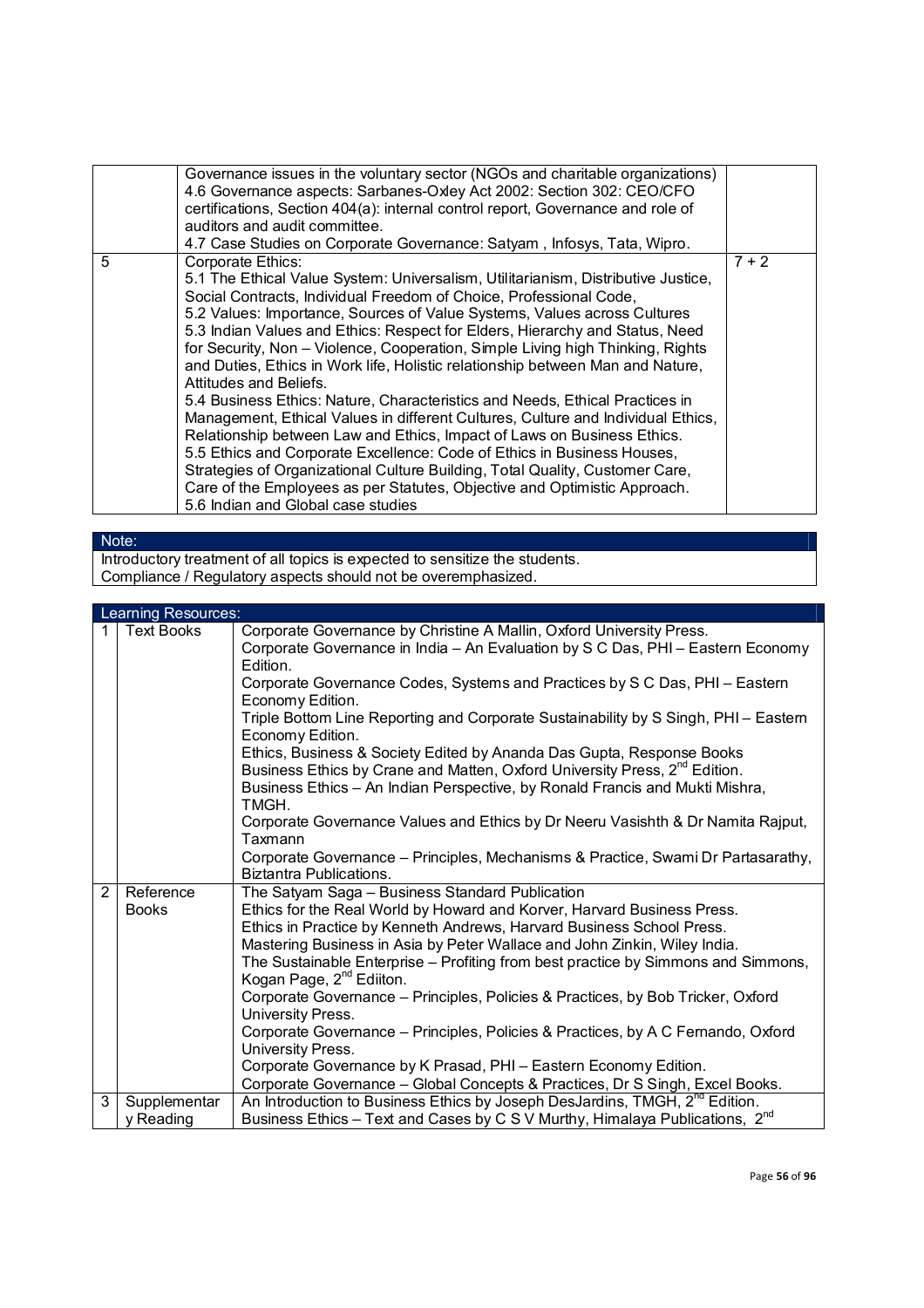|   | Material | Revised Edition.                                                               |
|---|----------|--------------------------------------------------------------------------------|
|   |          | Case Studies on Ethics and Corporate Governance Vol I and II, ICFAI Books      |
|   | Websites | www.icgn.org/                                                                  |
|   |          | http://www.oecd.org/document/49/0,3343,en 2649 34813 31530865 1 1 1 1,00.ht    |
|   |          | ml                                                                             |
| 5 | Journals | <b>Business &amp; Society</b>                                                  |
|   |          | Corporate Governance: An International Review                                  |
|   |          | Corporate Governance: The International Journal of Effective Board Performance |
|   |          | Journal of Business Ethics                                                     |
|   |          | Ethics & Accountability in a Context of Governance & New Public Management     |

| Semester        |                                    | Specialization      | <b>NA</b>    |
|-----------------|------------------------------------|---------------------|--------------|
| Course Code     | 202                                | $\tau_\mathsf{VDE}$ | Generic Core |
| LCourse Title ' | Startup and New Venture Management |                     |              |

| Course Objectives: |                                                                             |  |
|--------------------|-----------------------------------------------------------------------------|--|
|                    | To instill a spirit of entrepreneurship among the student participants.     |  |
|                    | To provide an overview of the competences needed to become an entrepreneur. |  |
|                    | To give insights into the Management of Small Family Business.              |  |

| Syllabus:             |                                                                                                                                                                                                                                                                                                                 |                            |
|-----------------------|-----------------------------------------------------------------------------------------------------------------------------------------------------------------------------------------------------------------------------------------------------------------------------------------------------------------|----------------------------|
| Unit<br><b>Number</b> | <b>Contents</b>                                                                                                                                                                                                                                                                                                 | Number of                  |
| 1                     | 1.1 Concept and Definitions: Entrepreneur & Entrepreneurship,<br>Entrepreneurship and Economic Development; A Typology of Entrepreneurs;                                                                                                                                                                        | <b>Sessions</b><br>$7 + 2$ |
|                       | 1.2 Entrepreneurial Competencies: The Entrepreneur's Role, Task and<br>Personality -                                                                                                                                                                                                                            |                            |
|                       | Entrepreneurial Skills: creativity, problem solving, decision making,<br>communication, leadership quality; McClelland's N-Ach theory, self - analysis,<br>personal efficacy, culture & values, risk-taking behaviour, technology backup.                                                                       |                            |
|                       | 1.3 Factor Affecting Entrepreneurial Growth: Economic, Non-Economic Factors;<br>EDP Programmes; Entrepreneurial Training;                                                                                                                                                                                       |                            |
|                       | 1.4 Traits/Qualities of an Entrepreneurs: Entrepreneur; Manager Vs.<br>Entrepreneur, The Early Career Dilemmas of an Entrepreneur, Defining<br>Survival and Success, Entrepreneurship as a Style of Management, The<br>Entrepreneurial Venture and the Entrepreneurial Organization. Entrepreneurial<br>Process |                            |
|                       | 1.5 Steps of entrepreneurial process: Deciding - Developing - Moving -<br>Managing - Recognizing                                                                                                                                                                                                                |                            |
| $\overline{2}$        | 2.1 Opportunity / Identification and Product Selection: Entrepreneurial<br>Opportunity Search and Identification;                                                                                                                                                                                               | $+2$                       |
|                       | 2.2 Product Selection: Criteria to Select a Product                                                                                                                                                                                                                                                             |                            |
|                       | 2.3 Conducting Feasibility Studies: Project Finalization; Sources of Information.                                                                                                                                                                                                                               |                            |
|                       | 2.4 Entry strategies: New product, Franchising, Partial Momentum,<br>Sponsorship and Acquisition                                                                                                                                                                                                                |                            |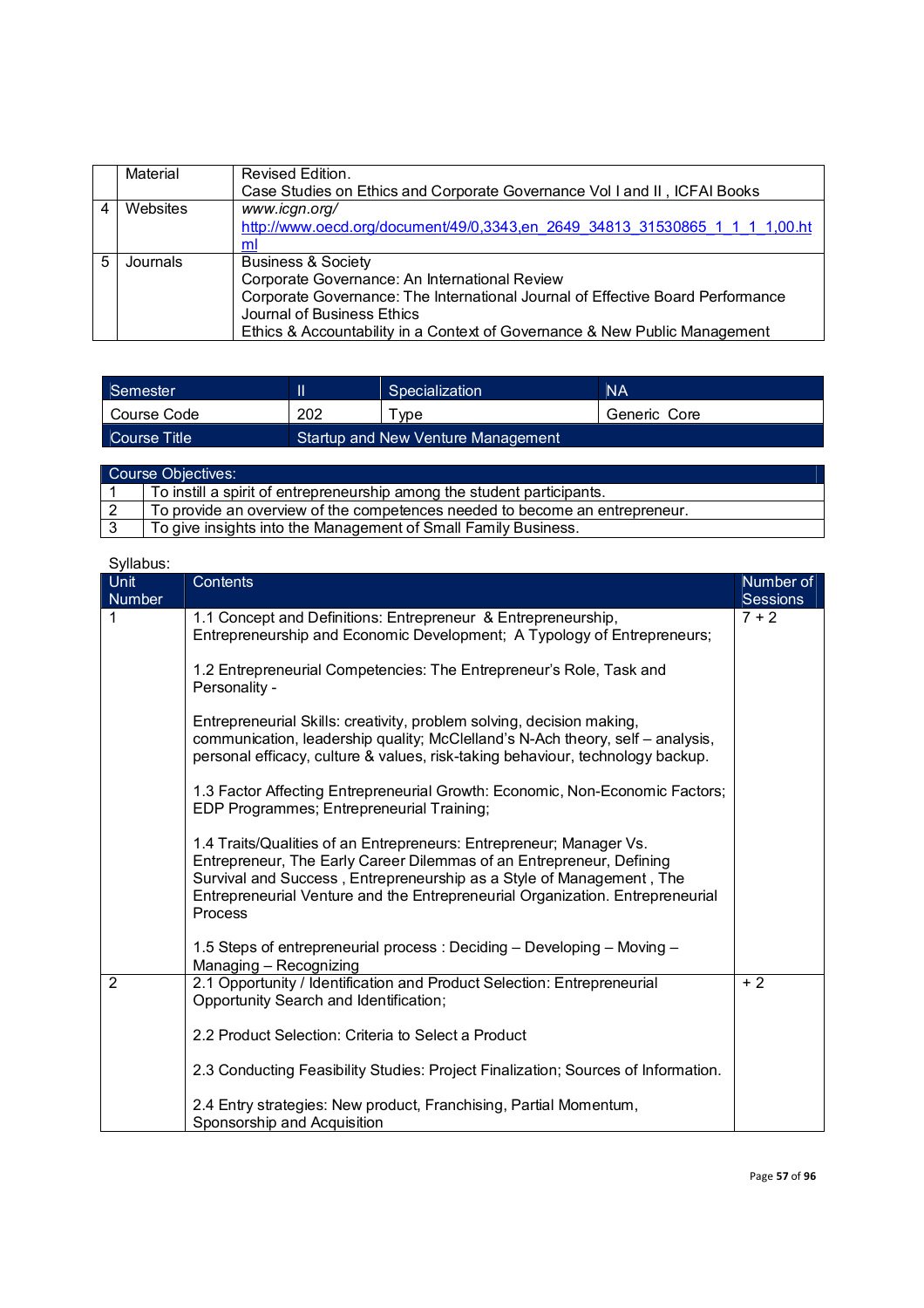|   | 2.5 Intellectual Property: Creation and Protection                                                                                                                                                                                                                                                       |         |
|---|----------------------------------------------------------------------------------------------------------------------------------------------------------------------------------------------------------------------------------------------------------------------------------------------------------|---------|
| 3 | Small Enterprises and Enterprise Launching Formalities: Definition of Small<br>Scale; Rationale; Objective; Scope; Role of SME in Economic Development of<br>India; SME; Registration; NOC from Pollution Board; Machinery and Equipment<br>Selection                                                    | $7 + 2$ |
|   | Project Report Preparation: Specimen of Project Report; Project Planning and<br>Scheduling using Networking Techniques of PERT / CPM; Methods of Project<br>Appraisal - economic viability and market feasibility, requirements of financial<br>institutions, projected financial statement preparation. |         |
| 4 | 4.1 Role of Support Institutions and Management of Small Business: Director of<br>Industries; DIC;SIDO; SIDBI; Small Industries Development Corporation<br>(SIDC); SISI; NSIC; NISBUED; State Financial Corporation SFC;                                                                                 | $7 + 2$ |
|   | Information : assistance from different organizations in setting up a new<br>venture, technology parks, industrial corporations, directorate of industries /<br>cottage and small scale industries, SISI, Khadi & Village Industries Corporation<br>/ Board.                                             |         |
|   | DGS & DNSIC, export & import, how to apply for assistance – procedure,<br>forms, procedures for obtaining contract from Railways, Defence, P & T etc.,<br>SIDBI.                                                                                                                                         |         |
|   | 4.2 Laws : Liabilities under the Factories Act, Shops & Establishment Act,<br>Industrial Employment (Standing Orders) Act, Environment Protection Act, Sale<br>of Goods Act, maintenance & submission of statutory records & returns,<br>understanding labour - management relationship                  |         |
| 5 | Case Studies : Diagnostic case studies of successful / unsuccessful<br>entrepreneurs, key variables explaining success /failures, industrial sickness,<br>industrial reconstruction, technology obsolescence, technology, transfer.                                                                      | $7 + 2$ |

|   | Learning Resources: |                                                                                                      |  |  |
|---|---------------------|------------------------------------------------------------------------------------------------------|--|--|
| 1 | <b>Text Books</b>   | The Dynamics of Entrepreneurial Development & Management by Desai,                                   |  |  |
|   |                     | Vasant, Himalaya Publishing House, Delhi                                                             |  |  |
|   |                     | Managing Small Business by Longenecker, Moore, Petty and Palich, Cengage<br>Learning, India Edition. |  |  |
|   |                     | Cases in Entrepreneurship by Morse and Mitchell, Sage South Asia Edition.                            |  |  |
|   |                     | Entrepreneurship - Indian Cases on Change Agents by K Ramchandran,<br>TMGH                           |  |  |
|   |                     | Entrepreneurship Development: Small Business Enterprises by Charantimath,<br>P., Pearson.            |  |  |
|   |                     | A Guide to Entrepreneurship by David, Otes, Jaico Books Publishing House,<br>Delhi                   |  |  |
| 2 | Reference Books     | Entrepreneurship: New Venture Creation by David H. Holt                                              |  |  |
|   |                     | Entrepreneurship Development New Venture Creation by Satish Taneja,                                  |  |  |
|   |                     | S.L.Gupta                                                                                            |  |  |
|   |                     | Project management by K. Nagarajan.                                                                  |  |  |
|   |                     | Entrepreneurship: Strategies and Resources by Marc J. Dollinger                                      |  |  |
|   |                     | The Culture of Entrepreneurship by Brigitte Berger.                                                  |  |  |
|   |                     | Entrepreneurship and Small Business Management by Siropolis                                          |  |  |
|   |                     | Lead like an Entrepreneur by Neal Thornberry                                                         |  |  |
|   |                     | Make The Move: Demystifying Entrepreneurship by Ishan Gupta, Rajat Khare                             |  |  |
| 3 | Supplementary       | The Creation of Wealth - A Tata Story by R M Lala, IBM Publishing                                    |  |  |
|   | Reading Material    | B K Birla : A Rare Legacy, Image Inc.                                                                |  |  |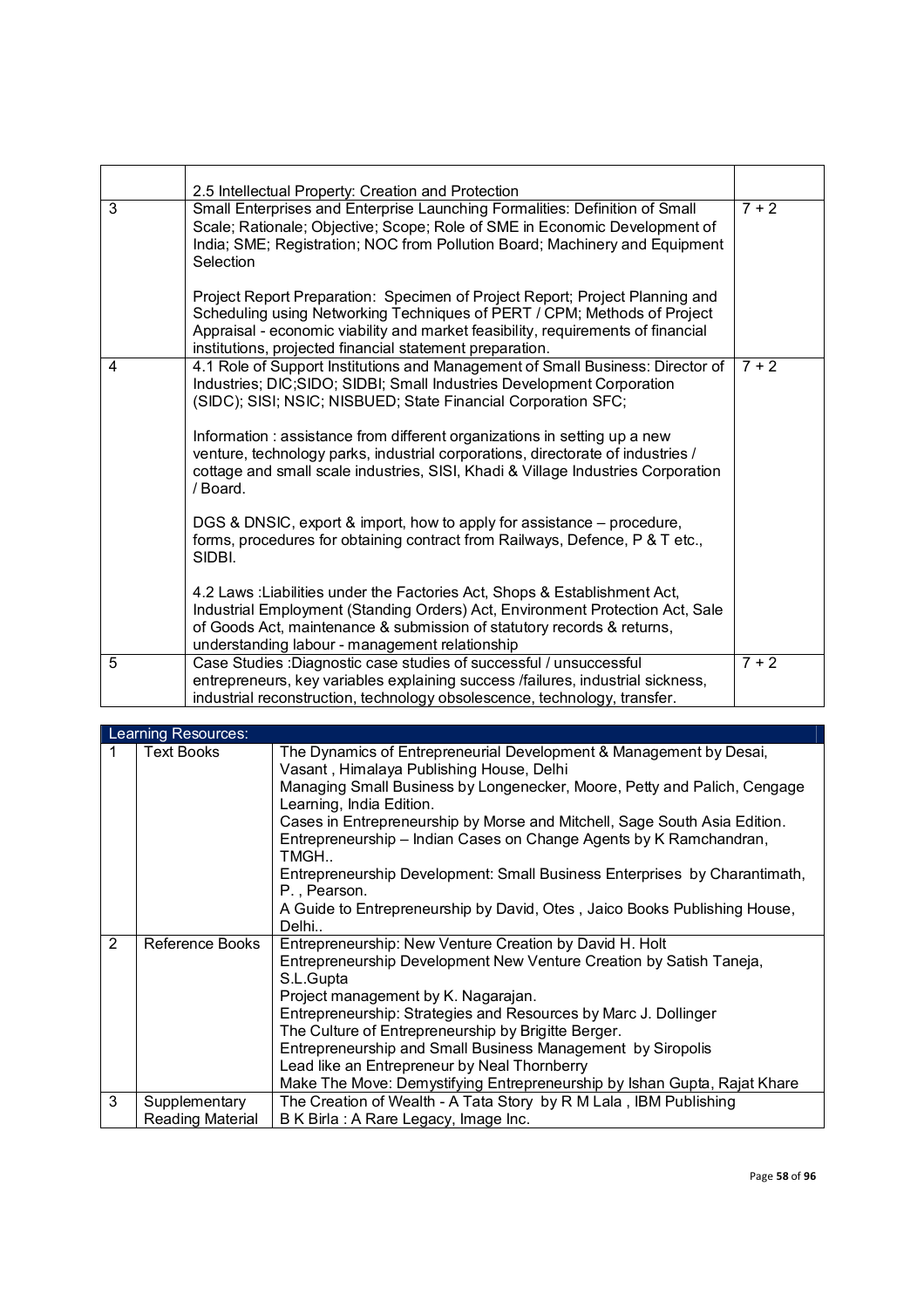|   |          | Family Business in India by Sudipta Dutta<br>Innovation and Entrepreneurship by Peter F. Drucker<br>Thought Leaders by Steven Brandt.<br>Corporate Entrepreneurship by Vijay Sathe<br>Corporate Entrepreneurship: Entrepreneurial Development Inside Organizations<br>by Michael H.Morris, Donald F.Kuratko |
|---|----------|-------------------------------------------------------------------------------------------------------------------------------------------------------------------------------------------------------------------------------------------------------------------------------------------------------------|
| 4 | Websites | www.nenonline.org/<br>www.tie.org/                                                                                                                                                                                                                                                                          |
| 5 | Journals | Journal Of Entrepreneurship Development<br>International Journal of Social Entrepreneurship and Innovation<br>Entrepreneurship                                                                                                                                                                              |

Marketing Management (MKT) Specialization-

| Semester     |                         | Specialization | Marketing     |
|--------------|-------------------------|----------------|---------------|
| Course Code  | 203MKT                  | vpe            | Elective Core |
| Course Title | International Marketing |                |               |

| Course Objectives:                                                                                                                           |
|----------------------------------------------------------------------------------------------------------------------------------------------|
| To make the students understand the concept and techniques of international marketing.                                                       |
| To train the students to develop plans and marketing strategies for entering into international<br>markets and managing overseas operations. |

| Syllabus:             |                                                                                                                                                                                                                                                                                                                                                                                                                                                                                                                                                                                                                                                                                                                                                    |                              |
|-----------------------|----------------------------------------------------------------------------------------------------------------------------------------------------------------------------------------------------------------------------------------------------------------------------------------------------------------------------------------------------------------------------------------------------------------------------------------------------------------------------------------------------------------------------------------------------------------------------------------------------------------------------------------------------------------------------------------------------------------------------------------------------|------------------------------|
| <b>Unit</b><br>Number | Contents                                                                                                                                                                                                                                                                                                                                                                                                                                                                                                                                                                                                                                                                                                                                           | Number of<br><b>Sessions</b> |
|                       | International Marketing: Meaning, Nature and Importance; International<br>Marketing Orientation: E.P.R.G. - Approach: An overview of the International<br>Marketing Management Process; International Marketing Environment. Global<br>markets, International market groups- EU, ASEAN, SAFTA, NAFTA, Emerging<br>economies. International marketing research and information system; foreign<br>market entry modes; global marketing operations and strategies; International<br>Market Segmentation and Positioning; Screening and Selection of Markets;<br>International Market Entry Strategies: Exporting, licensing, Contract<br>Manufacturing, Joint Venture M & A, Setting-up of Wholly Owned Subsidiaries<br>Aboard, Strategic Alliances. | $9 + 2$                      |
| $\overline{2}$        | International Product Strategies: Product Designing: Product Standardization<br>Vs. Adaptation; Managing Product Line, International Trade Product Life Cycle,<br>New Product Development; counterfeiting and IPR issues.                                                                                                                                                                                                                                                                                                                                                                                                                                                                                                                          | $7 + 2$                      |
| 3                     | Pricing for International Markets: Factors Affecting International Price<br>Determination; Price Quotations and Terms of Sale, pricing strategies;<br>international dumping; financing marketing transactions.                                                                                                                                                                                                                                                                                                                                                                                                                                                                                                                                     | $6 + 2$                      |
| 4                     | Managing International Distribution: The structure of international distribution<br>systems; International Distribution Channels, their Roles and Functions;<br>Selection and Management of Overseas Agents; channel selection decisions;<br>aspects of international supply chain management; international direct<br>marketing; leveraging international distribution for competitive advantage.                                                                                                                                                                                                                                                                                                                                                 | $7 + 2$                      |
| 5                     | Managing International Promotion Mix: Planning for Trade Fairs and<br>Exhibitions; Advertising and other Modes of Communication, International<br>promotion mix; push and pull strategies; aspects of international sales<br>management; challenges of international advertising; global media strategy.                                                                                                                                                                                                                                                                                                                                                                                                                                           | $6 + 2$                      |

Learning Resources: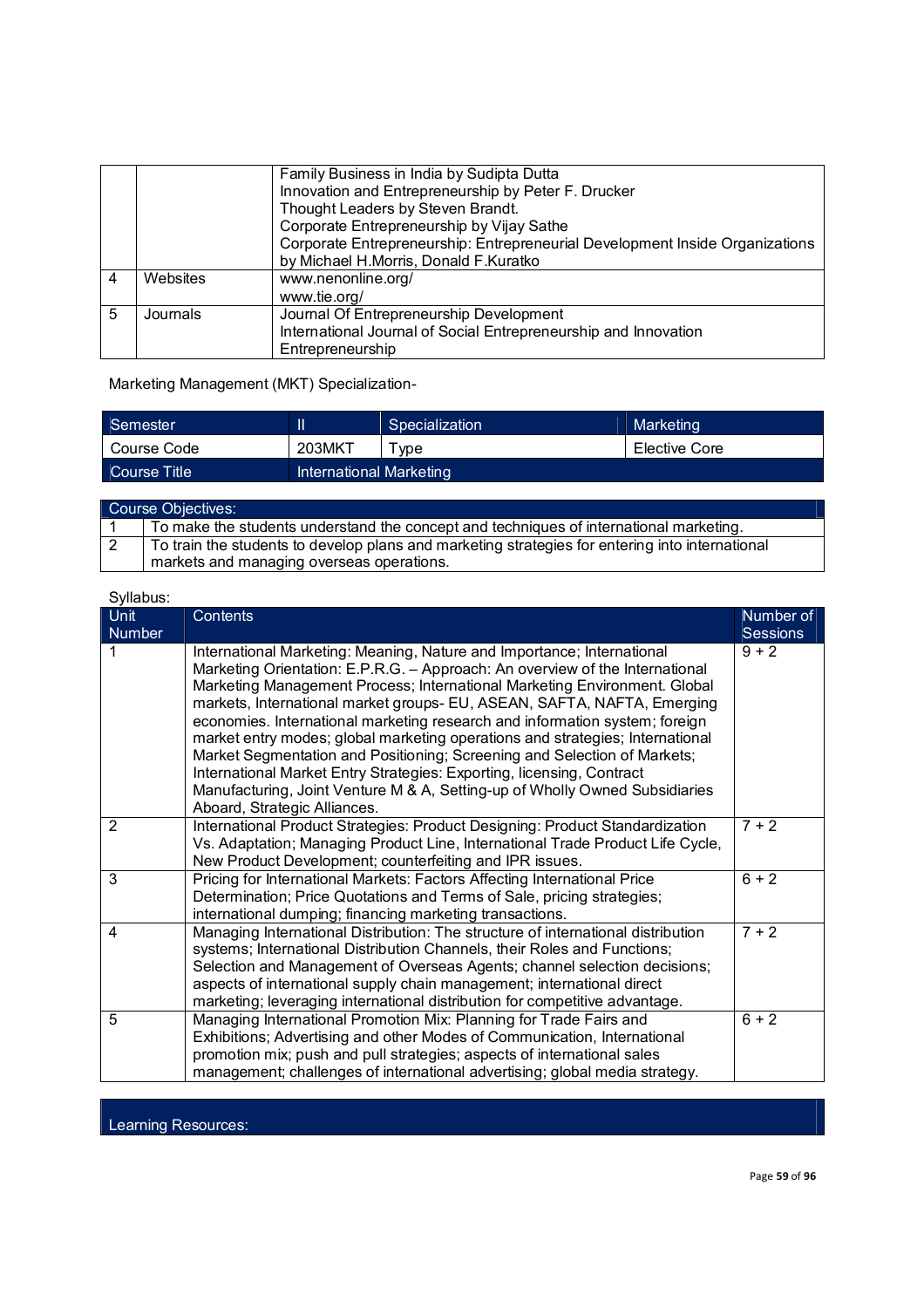| $\mathbf{1}$   | <b>Text Books</b>                 | International Marketing by Cateora, Graham & Salwan, Mc Graw Hill, 13 <sup>th</sup><br>Edition, 2008.<br>International Marketing by Rakesh Mohan Joshi, Oxford University Press, 2005.<br>International Marketing by Czinkota & Ronkainen, Cengage Learning, 8 <sup>th</sup> Edition<br>(India), 2008.<br>International Marketing Management by Subhash Jain, CBS Publishers &<br>Distributors, 3 <sup>rd</sup> Edition, 1997.                                                                                                                                                                                                                                                                                                                                             |  |
|----------------|-----------------------------------|----------------------------------------------------------------------------------------------------------------------------------------------------------------------------------------------------------------------------------------------------------------------------------------------------------------------------------------------------------------------------------------------------------------------------------------------------------------------------------------------------------------------------------------------------------------------------------------------------------------------------------------------------------------------------------------------------------------------------------------------------------------------------|--|
| $\overline{2}$ | <b>Reference Books</b>            | International Marketing by Rajgopal, Vikas Publication, New Delhi<br>International Marketing by Terpstra, Vern and Sarathy, Ravi, The Dryden Press,<br>Chicago, 2000.<br>Global Marketing Management by Keegan, Warren J., Pearson Education,<br>New Delhi, 7 <sup>th</sup> Edition, 2002.<br>Global Marketing Management by Kotabe Masaaki and Helsen Kristiaan, John<br>Wiley & Sons (Asia) Ltd., $2^{nd}$ Edition, 2001.<br>International Marketing: Analysis and Strategy by Onkvisit, Sak and Shaw, John<br>J. Edition, Prentice Hall., 2004.<br>International Marketing: An Indian Perspectives by Varshney, R. L. and<br>Bhattacharya, B., Sultan Chand, New Delhi, 2001.<br>International Marketing Strategy by Doole Isobel and Robin Lawe, , Thomson<br>Learning |  |
| 3              | Supplementary<br>Reading Material | <b>EXIM Policies</b><br>World Bank Reports                                                                                                                                                                                                                                                                                                                                                                                                                                                                                                                                                                                                                                                                                                                                 |  |
| $\overline{4}$ | Websites                          | Websites of the Ministry of Commerce<br>Websites of the Ministry of Finance                                                                                                                                                                                                                                                                                                                                                                                                                                                                                                                                                                                                                                                                                                |  |
| 5              | Journals                          | Journal of International Marketing<br>AMA's Journal of International Marketing                                                                                                                                                                                                                                                                                                                                                                                                                                                                                                                                                                                                                                                                                             |  |

| Semester     |                                  | Specialization | Marketing     |
|--------------|----------------------------------|----------------|---------------|
| Course Code  | <b>204 MKT</b>                   | Tvpe           | Elective Core |
| Course Title | Customer Relationship Management |                |               |

|   | Course Objectives:                                                                              |
|---|-------------------------------------------------------------------------------------------------|
|   | To introduce the core concepts of CRM paradigm                                                  |
|   | To emphasize CRM as a business strategy                                                         |
| 3 | To highlight the role of appropriate business process and technology management capabilities in |
|   | managing customer relationships.                                                                |
|   | To help the students understand the organizational context of CRM.                              |

| <b>Unit</b><br>Number | Contents                                                                                                                                                                                                                                                                                                                                                                                                                                                                                                                                                                                                                   | Number of<br><b>Sessions</b> |
|-----------------------|----------------------------------------------------------------------------------------------------------------------------------------------------------------------------------------------------------------------------------------------------------------------------------------------------------------------------------------------------------------------------------------------------------------------------------------------------------------------------------------------------------------------------------------------------------------------------------------------------------------------------|------------------------------|
|                       | Fundamentals of CRM:<br>1.1 Understanding Relationships: What is a relationship? Relationship Quality,<br>Why companies want relationships with customers? Why companies do not<br>want relationships with customers? Why customers want relationships with<br>suppliers? Why customers do not want relationships with suppliers? Customer<br>satisfaction - loyalty - business performance linkage, Satisfaction-profit chain,<br>Relationship management theories.<br>1.2 Introduction to CRM: Introduction, Strategic CRM, Operational CRM,<br>Analytical CRM, Collaborative CRM, Misunderstandings about CRM, Defining | $7 + 2$                      |
|                       | CRM, CRM constituencies, Commercial and not-for-profit context of CRM,<br>Models of CRM.                                                                                                                                                                                                                                                                                                                                                                                                                                                                                                                                   |                              |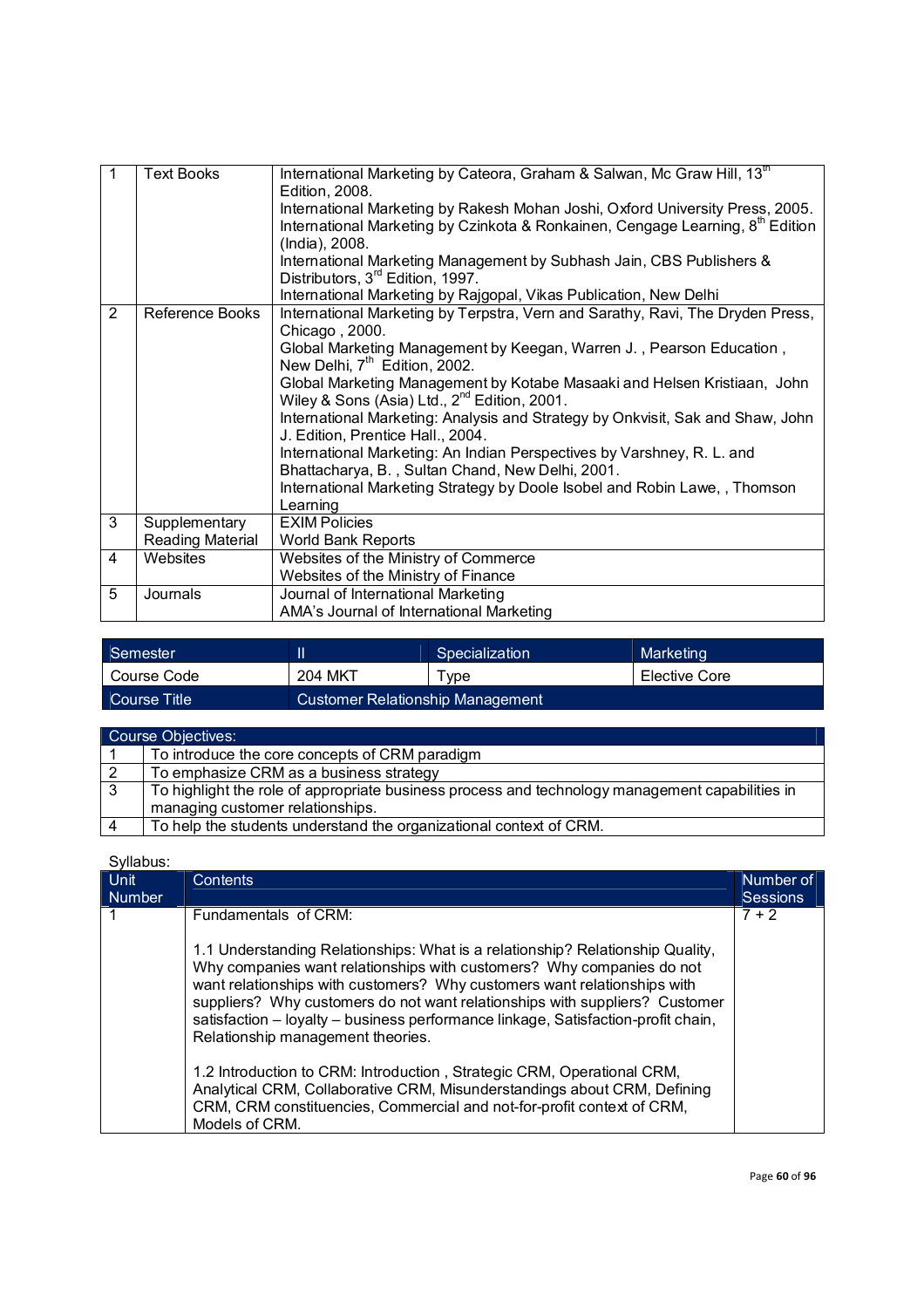| $\overline{2}$ | Managing the Customer Life Cycle:                                                                                                                                                                                                                                                                                                                                                                                                                                                                                                                                                                                     | $7 + 2$ |
|----------------|-----------------------------------------------------------------------------------------------------------------------------------------------------------------------------------------------------------------------------------------------------------------------------------------------------------------------------------------------------------------------------------------------------------------------------------------------------------------------------------------------------------------------------------------------------------------------------------------------------------------------|---------|
|                | 2.1 Customer Acquisition: What is a new customer? Understanding Customer<br>Value, Sources of Customer Value, Customization, Value from products -<br>services – processes – people – physical evidence – customer communication<br>- channels, Customer Value estimates, Prospecting, KPI of a customer<br>acquisition programme, Making the right offer, Operational CRM tools, Support<br>from CRM Analytics.<br>2.2 Customer Retention & Development: What is customer retention?<br>Managing Customer Retention or Value Retention? Economics of Customer                                                        |         |
|                | Retention, Which Customers to retain? Strategies of Customer Retention,<br>Positive Customer Retention Strategies, KPI for a Customer Retention<br>programme, Strategies for Customer Development, Strategies for terminating<br><b>Customer Relationships.</b>                                                                                                                                                                                                                                                                                                                                                       |         |
| 3              | <b>CRM Mechanics:</b>                                                                                                                                                                                                                                                                                                                                                                                                                                                                                                                                                                                                 | $7 + 2$ |
|                | 3.1 CRM Enablers: Customer related database, Developing a Customer related<br>database, Database technology and hardware platform options, Maintaining the<br>database, Desirable Database Attributes, Data Integration, Data Warehousing,<br>Data Marts, Data Access and Interrogation, Data Mining, Privacy Issues.<br>3.2 Customer Portfolio Management: What is a portfolio? Who is the<br>Customer? Basic disciplines for CPM, Market Segmentation, Sales<br>Forecasting, Activity Based Costing, Lifetime Value Estimation, CPM in the B2B<br>context, Strategically Significant Customers, Seven Core Customer |         |
|                | Management Strategies.                                                                                                                                                                                                                                                                                                                                                                                                                                                                                                                                                                                                |         |
|                | 3.3 Customer Relationship Management and Customer Experience<br>Management: What is meant by Customer Experience? Experiential Marketing<br>Strategies and Tactics, Customer Experience and the role of CRM.                                                                                                                                                                                                                                                                                                                                                                                                          |         |
| 4              | Managing Networks for CRM: What is a Network? Business Networks, Network<br>Position, Concept of Focal firm, Business Networks and CRM, SCOPE of CRM,<br>Supplier Networks, Distribution Networks, Management of Networks, Supplier<br>Relationships, Product Development, Supplier Accreditation Programmes,<br>Process Alignment, E Procurement, Partners in Value Creation, Alliance<br>between non-competing firms, Alliance between competing firms,<br>Benchmarking Partners, Customer Advocacy groups, Sponsors, Partners in<br>Value Delivery.                                                                | $7 + 2$ |
| 5              | Organizational Issues and CRM: Organizational roles and CRM, Strategic goals<br>of CRM, Conventional customer management structures, Network and Virtual<br>organizations, Person-to-person contacts, Key Account Management, Team<br>Selling, Employees and Internal Marketing, Empowerment, Employee<br>Relationship Management.                                                                                                                                                                                                                                                                                    | $7 + 2$ |

|   | Learning Resources: |                                                                          |  |  |  |  |
|---|---------------------|--------------------------------------------------------------------------|--|--|--|--|
|   | <b>Text Books</b>   | Customer Relationship Management - Concepts and Technologies by Francis  |  |  |  |  |
|   |                     | Buttle, 2 <sup>nd</sup> Edition, Butterworth Heinemann, Elsevier         |  |  |  |  |
|   |                     | Relationship Management - Text and Cases, S. Shajahan, TMGH.             |  |  |  |  |
| 2 | Reference Books     | Handbook of Relationship Marketing by Jagdish Sheth and Atul Parvatiyar, |  |  |  |  |
|   |                     | Response Books, Sage Publications.                                       |  |  |  |  |
|   |                     | Customer Relationship Management - Perspectives from the Marketplace by  |  |  |  |  |
|   |                     | Simon Knox, Stan Maklan, Adrian Payne, joePeppard and Lynette Ryals,     |  |  |  |  |
|   |                     | Elsevier.                                                                |  |  |  |  |
|   |                     | Total Relationship Management by Evert Gummesson, Elsevier.              |  |  |  |  |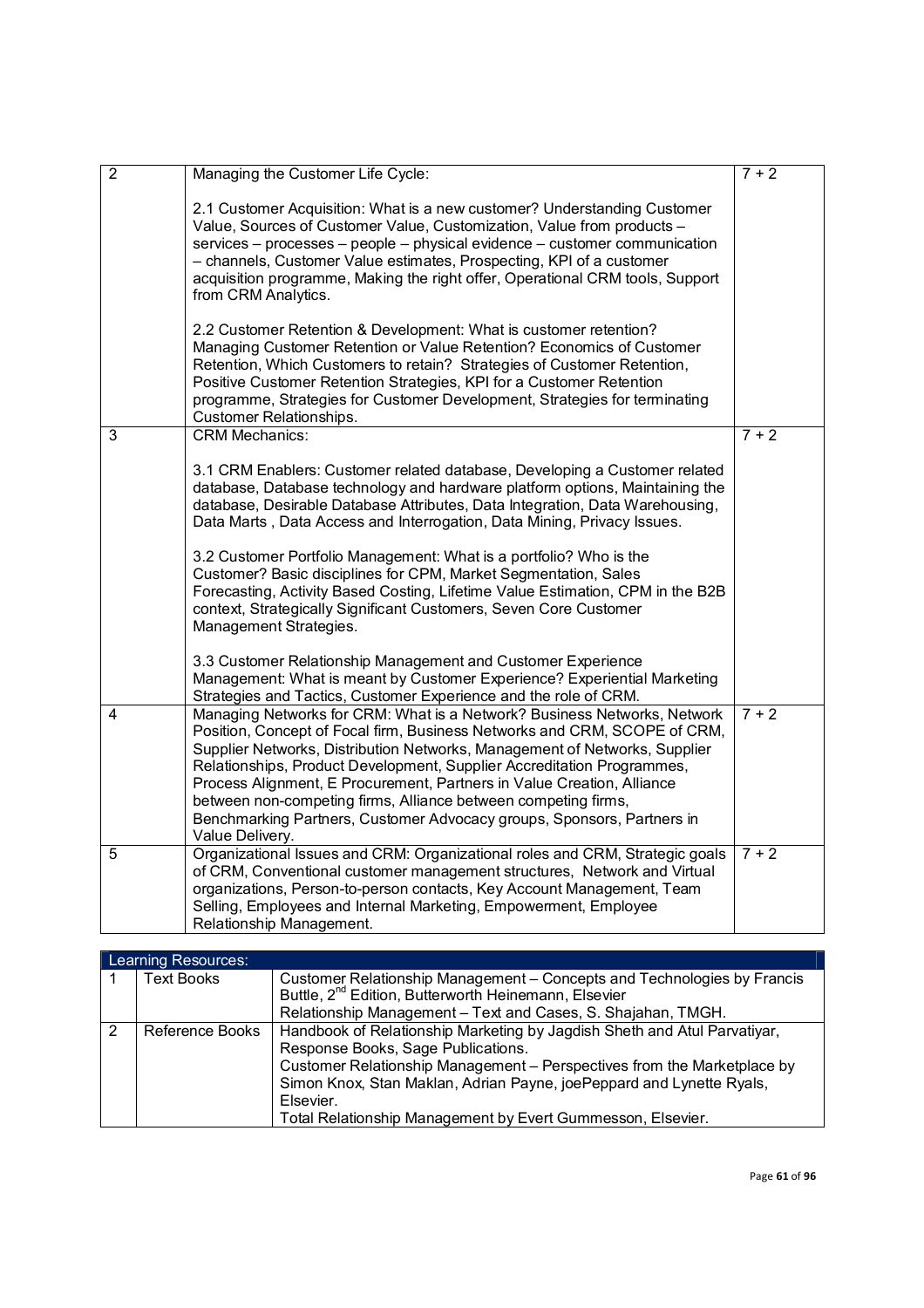| $\overline{3}$                                                              | Supplementary<br>Reading Material                                                                                                                                              | Relationship Marketing edited by Adam Lindgreen, ICFAI books.<br>Customer Relationship Management in Indian Banking Industry by R K Uppal,<br>New Century Publications, 2008, 1 <sup>st</sup> Edition.                                                                                                                                                                     |  |  |
|-----------------------------------------------------------------------------|--------------------------------------------------------------------------------------------------------------------------------------------------------------------------------|----------------------------------------------------------------------------------------------------------------------------------------------------------------------------------------------------------------------------------------------------------------------------------------------------------------------------------------------------------------------------|--|--|
| 4                                                                           | Websites                                                                                                                                                                       | http://www.crm.com/<br>http://www.crmondemand.oracle.com/                                                                                                                                                                                                                                                                                                                  |  |  |
|                                                                             |                                                                                                                                                                                |                                                                                                                                                                                                                                                                                                                                                                            |  |  |
| 5                                                                           | Journals                                                                                                                                                                       | Customer Relationship Management: Emerging Practice, Process, and<br>Discipline by Parvatiyar, Atul; Sheth, Jagdish N., Journal of Economic & Social<br>Research. 2001, Vol. 3 Issue 2, p1.<br>A Strategic Framework for Customer Relationship Management by Payne,                                                                                                        |  |  |
|                                                                             |                                                                                                                                                                                | Adrian; Frow, Pennie. Journal of Marketing. Oct2005, Vol. 69 Issue 4, p167-<br>176.                                                                                                                                                                                                                                                                                        |  |  |
|                                                                             | Customer Relationship Management: from Strategy to Implementation by<br>Payne, Adrian; Frow, Pennie. Journal of Marketing Management. Feb2006, Vol.<br>22 Issue 1/2, p135-168. |                                                                                                                                                                                                                                                                                                                                                                            |  |  |
|                                                                             |                                                                                                                                                                                | Making Customer Relationship Management Work: The Measurement and<br>Profitable Management of Customer Relationships by Ryals, Lynette. Journal of<br>Marketing. Oct2005, Vol. 69 Issue 4, p252-261.                                                                                                                                                                       |  |  |
|                                                                             |                                                                                                                                                                                | The Role of Customer Gratitude in Relationship Marketing by Palmatier, Robert<br>W; Jarvis, Cheryl Burke; Bechkoff, Jennifer R; Kardes, Frank R. Journal of<br>Marketing. Sep2009, Vol. 73 Issue 5, p1-18. Important Elements in Customer<br>Relationship Management byMandic, Miroslav. International Journal of<br>Management Cases. Sep2011, Vol. 13 Issue 3, p347-351. |  |  |
|                                                                             |                                                                                                                                                                                | Types of Customer Relationship Ending Processes by Michalski, Silke. Journal<br>of Marketing Management. Nov2004, Vol. 20 Issue 9/10, p977-999.                                                                                                                                                                                                                            |  |  |
| Building Service Relationships: It's All About Promises by Bitner, Mary Jo. |                                                                                                                                                                                |                                                                                                                                                                                                                                                                                                                                                                            |  |  |
|                                                                             |                                                                                                                                                                                | Journal of the Academy of Marketing Science. Fall95, Vol. 23 Issue 4, p246-251<br>Referral Programs and Customer Value by Schmitt, Philipp; Skiera, Bernd; Van                                                                                                                                                                                                             |  |  |
|                                                                             |                                                                                                                                                                                | den Bulte, Christophe. Journal of Marketing. Jan2011, Vol. 75 Issue 1, p46-59.<br>Customer Lifetime Value Measurement by Borle, Sharad; Singh, Siddharth S.;                                                                                                                                                                                                               |  |  |
|                                                                             |                                                                                                                                                                                | Jain, Dipak C. Management Science. Jan2008, Vol. 54 Issue 1, p100-112.<br>Undervalued or Overvalued Customers: Capturing Total Customer Engagement                                                                                                                                                                                                                         |  |  |
|                                                                             |                                                                                                                                                                                | Value. By Kumar, V.; Aksoy, Lerzan; Donkers, Bas; Venkatesan, Rajkumar;<br>Wiesel, Thorsten; Tillmanns, Sebastian. Journal of Service Research. Aug2010,                                                                                                                                                                                                                   |  |  |
|                                                                             |                                                                                                                                                                                | Vol. 13 Issue 3, p297-310.                                                                                                                                                                                                                                                                                                                                                 |  |  |

| Semester     |                         | Specialization | Marketing     |
|--------------|-------------------------|----------------|---------------|
| Course Code  | 205MKT                  | vpe            | Elective Core |
| Course Title | <b>Retail Marketing</b> |                |               |

| Course Objectives:                                          |
|-------------------------------------------------------------|
| To provide insights into all functional areas of retailing. |
| To give an account of essential principles of retailing.    |
| To give a perspective of the Indian retailing scenario.     |

| Syllabus: |
|-----------|
|           |

| Unit   | <b>Contents</b>                                                                     | Number of       |
|--------|-------------------------------------------------------------------------------------|-----------------|
| Number |                                                                                     | <b>Sessions</b> |
|        | 1.1 Overview of Retailing: Definition, Scope, Role of Retailer in the Channel of    | $7 + 2$         |
|        | Distribution, Benefits of Retailing, Functions of Retailers, Evolution of Retailing |                 |
|        | - Global Retail Scenario - Indian Retail Scenario - Drivers of retail change in     |                 |
|        | India - Emerging Trends and Opportunities in India, Retailing Industry - Size of    |                 |
|        | Retail in India and its components.                                                 |                 |
|        | 1.2 Retailing Environment: Economic Environment - Legal Environment -               |                 |
|        | Technological Environment - Competitive Environment - Indian Experience in          |                 |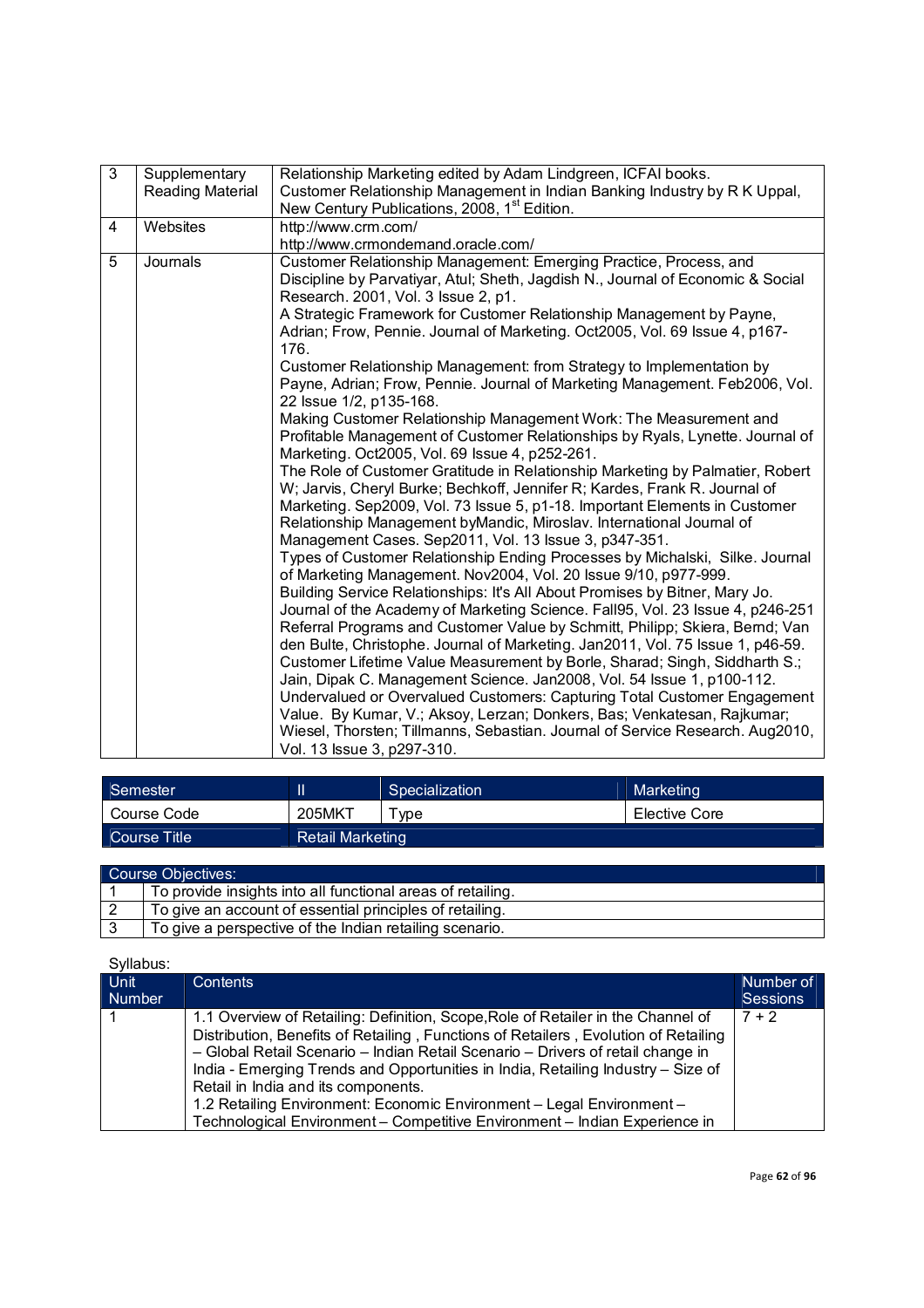|                | Retailing - Foreign Direct Investment in Retail in the Indian context.<br>1.3 Classification of Retailers: Classification by Ownership - Independent<br>Stores - Chain stores - Franchise Stores - leased Departments -<br>Cooperatives, Classification by Strategy - General Merchandise Retailers -<br>Discount Stores - Specialty Stores - Off Price Retailers, Classification by<br>Product Line - Department stores - Supermarkets - Hypermarkets -<br>Convenience Stores - Services retailing.<br>1.4 Non Traditional Retail Classifications: Non store retailer - Direct Marketing<br>- Catalog Marketing-Telemarketing - TV Home shopping - Automatic vending<br>$-E$ – Tailing – Malls and other formats                                                     |         |
|----------------|-----------------------------------------------------------------------------------------------------------------------------------------------------------------------------------------------------------------------------------------------------------------------------------------------------------------------------------------------------------------------------------------------------------------------------------------------------------------------------------------------------------------------------------------------------------------------------------------------------------------------------------------------------------------------------------------------------------------------------------------------------------------------|---------|
| $\overline{2}$ | 2.1 Retail Market Strategy: Definition, target market & retail format,<br>Differentiating, Growth strategies, Strategic Retail planning process.<br>2.2 Strategic Profit Model: Gross Margin Return On Inventory Management<br>(GMROI)<br>2.3 Retail Location & Site Selection: Types of retail locations, Steps involved in<br>choosing a retail location, Methods of evaluating a trading area,<br>2.4 Store Layout, Design & Visual Merchandising: Store planning, Store Design<br>and the retailing mix, Space mix, effective space management, Store layout -<br>circulation plan, Floor Space management. Markups and Markdowns,<br>Shrinkage in merchandise management.                                                                                        | $7 + 2$ |
| 3              | 3.1 Retail Administration: Store management, Human resource management,<br>Information System & SCM<br>3.2 Planning Merchandise Assortment: Category management, Buying<br>organization, Assortment planning process, Analyzing merchandise<br>performance.<br>3.3 Planning Merchandise Assortments: Organizing the buying process by<br>categories- Category Management - The Buying Organization - Setting<br>Financial Objectives for the Merchandise Plan - Gross Margin Return On<br>Inventory Management (GMROI), Measuring Inventory Turnover - Sales<br>Forecasting - Assortment Planning Process - Variety - Assortment - Product<br>Availability - Tradeoffs between Variety, Assortment and Product Availability -<br>Assortment Plan, Product Mix Trends. | $7 + 2$ |
| 4              | 4.1 Merchandise Pricing: Setting the Retail Price- Pricing Objectives - Pricing<br>strategies - Pricing Methods - Pricing Adjustments - Price Discrimination<br>4.2 Retail Communication Mix: Role of Communication in Retailing - Methods<br>of communication - Planning the Retail Communication Programs -<br>Implementing and Evaluating the Retail Communication Programs                                                                                                                                                                                                                                                                                                                                                                                        | $7 + 2$ |
| 5              | 5.1 Mall Management: Major players nationally & internationally, Role of<br>promoter, developer& retailer: selecting tenant stores, Managing experience,<br>target footfalls & their conversion to sales. Identifying customers, differentiating<br>the mall, real estate pricing, Measuring duration & sequence of visit, Number &<br>nature of outlets visited &spend of share of wallet across the tenants.<br>5.2 Challenges to Indian Retail Sector : Political & legal, economic, real estate<br>pricing, customer coming of age to shop in organized sector                                                                                                                                                                                                    | $7 + 2$ |

|   | Learning Resources:     |                                                                                    |  |  |  |  |
|---|-------------------------|------------------------------------------------------------------------------------|--|--|--|--|
|   | <b>Text Books</b>       | Retailing Management by Michael Levy & Barton Weitz, TMGH, 5 <sup>th</sup> Edition |  |  |  |  |
|   |                         | Retailing Management by Swapna Pradhan, TMGH                                       |  |  |  |  |
| 2 | Reference Books         | Retail Management by Gibson Vedamani, Jaico Books                                  |  |  |  |  |
|   |                         | Retailing by Patrick Dunne, Robert Lusch, David Griffith, Thomson Learning,        |  |  |  |  |
|   |                         | Indian reprint.                                                                    |  |  |  |  |
|   |                         | Retail Marketing Management by David Gilbert, Pearson Publication.                 |  |  |  |  |
| 3 | Supplementary           | It happened in India by Kishore Biyani, Rupa& Co                                   |  |  |  |  |
|   | <b>Reading Material</b> | Business Today, November1999, Mall Management, pg 7-22                             |  |  |  |  |
| 4 | Websites                | http://www.cci.in/pdf/surveys reports/indias retail sector.pdf                     |  |  |  |  |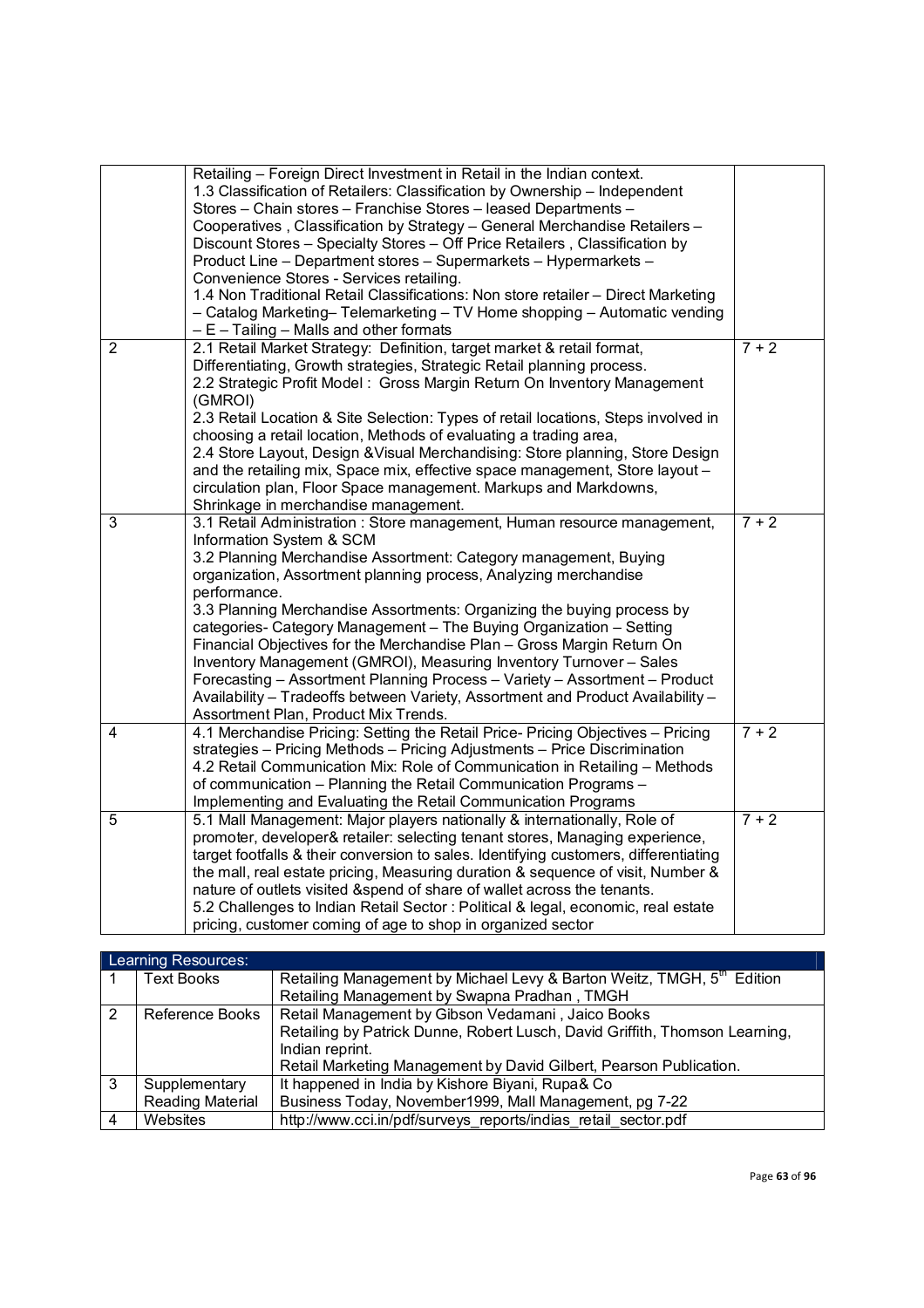|   |          | http://www.indiaretailing.com/                                                                                                                                                                                                                                                                                                                                                                                                                                                                                                                                                                                                                                                                                                                       |
|---|----------|------------------------------------------------------------------------------------------------------------------------------------------------------------------------------------------------------------------------------------------------------------------------------------------------------------------------------------------------------------------------------------------------------------------------------------------------------------------------------------------------------------------------------------------------------------------------------------------------------------------------------------------------------------------------------------------------------------------------------------------------------|
|   |          | http://www.imagesretail.com/                                                                                                                                                                                                                                                                                                                                                                                                                                                                                                                                                                                                                                                                                                                         |
| 5 | Journals | Organized Retailing in India: Upstream Channel Structure and Management by<br>Dabas, Chitra Srivastava; Sternquist, Brenda; Mahi, Humaira., Journal of<br>Business & Industrial Marketing, 2012, Vol. 27 Issue 3<br>India: Shopping with the Family by Sheth, Kartik N.; Vittal, Ireena., McKinsey<br>Quarterly, 2007, Issue 4<br>The Future of Shopping by Rigby, Darrell., Harvard Business Review, Dec2011,<br><b>Vol. 89 Issue 12</b><br>The Wheelof Retailing by Hollander, Stanley C., Journal of Marketing, Jul 1960,<br>Vol. 25 Issue 1<br>The Mall as Bazaar: How Kiosks Influence Consumer Shopping Behavior by<br>Runyan, Rodney; Kim, Jung-Hwan; Baker, Julie., Journal of Marketing<br>Management. Feb2012, Vol. 28 Issue 1/2, p85-102. |

Financial Management (FIN) Specialization

| Semester     |                       | Specialization | <b>Finance</b> |
|--------------|-----------------------|----------------|----------------|
| Course Code  | 203 FIN               | vpe            | Elective Core  |
| Course Title | International Finance |                |                |

|     | Course Objectives:                                                                           |  |  |  |
|-----|----------------------------------------------------------------------------------------------|--|--|--|
|     | To make students familiar with the operations in foreign exchange markets.                   |  |  |  |
| l 2 | To sensitize students with complexities of managing finance of multinational firm.           |  |  |  |
| l 3 | To highlight the importance of the regulatory framework within which international financial |  |  |  |
|     | transactions can take place, with special reference to India.                                |  |  |  |

| <b>Unit</b><br><b>Number</b> | <b>Contents</b>                                                                                                                                                                                                                                                                                                                                                                                                                                                                                                                                                                                                                                                                                                                                                                                                    | Number of<br><b>Sessions</b> |
|------------------------------|--------------------------------------------------------------------------------------------------------------------------------------------------------------------------------------------------------------------------------------------------------------------------------------------------------------------------------------------------------------------------------------------------------------------------------------------------------------------------------------------------------------------------------------------------------------------------------------------------------------------------------------------------------------------------------------------------------------------------------------------------------------------------------------------------------------------|------------------------------|
|                              | Nature and scope of International Finance: Nature and scope of International<br>Finance. The role of Information Technology and financial integration in the<br>process of globalization. International Financial Institutions: International<br>Monetary Fund, World Bank. International credit rating agencies and rating<br>Criteria. International Financing Decision : Issues in Overseas Funding Choices<br>, Economic Circumstances and overall Funding Choices, Funding and Risk<br>Management Aspects. Parity conditions in International Finance: Purchasing<br>Power Parity, Covered Interest Parity, Real Interest Parity, Parity Conditions<br>and Managerial Implications.                                                                                                                           | $7+2$                        |
| $\mathcal{P}$                | Foreign Exchange Markets: Forecasting Exchange Rates: Fundamental<br>Factors Affecting Exchange Rates, Time Series Forecasting Models,<br>Functions of foreign exchange market. Role of participants in foreign exchange<br>market. Foreign Exchange Management Act, 1999, Role of Reserve Bank of<br>India in management of foreign exchange. Exchange rates: Spot rate, Forward<br>rate. Cross rates. Types of exchange rate regimes. Parity relations: purchasing<br>power parity, interest parity. Exchange risk, types of exchange risk,<br>Management of exchange risk. Hedging: internal and external techniques of<br>hedging. Currency Futures and options, Currency Swaps. Speculation in<br>foreign exchange market. Currency arbitrage. Covered interest arbitrage.<br>Convertibility of Indian Rupee. | $7+2$                        |
| 3                            | Global capital Markets: Historical perspective and development, Participants:                                                                                                                                                                                                                                                                                                                                                                                                                                                                                                                                                                                                                                                                                                                                      | $7+2$                        |
|                              | Issues, investors, intermediaries. Disintermediation, Deregulation,<br>Securitisation, Globalisation. Various methods of raising resources by                                                                                                                                                                                                                                                                                                                                                                                                                                                                                                                                                                                                                                                                      |                              |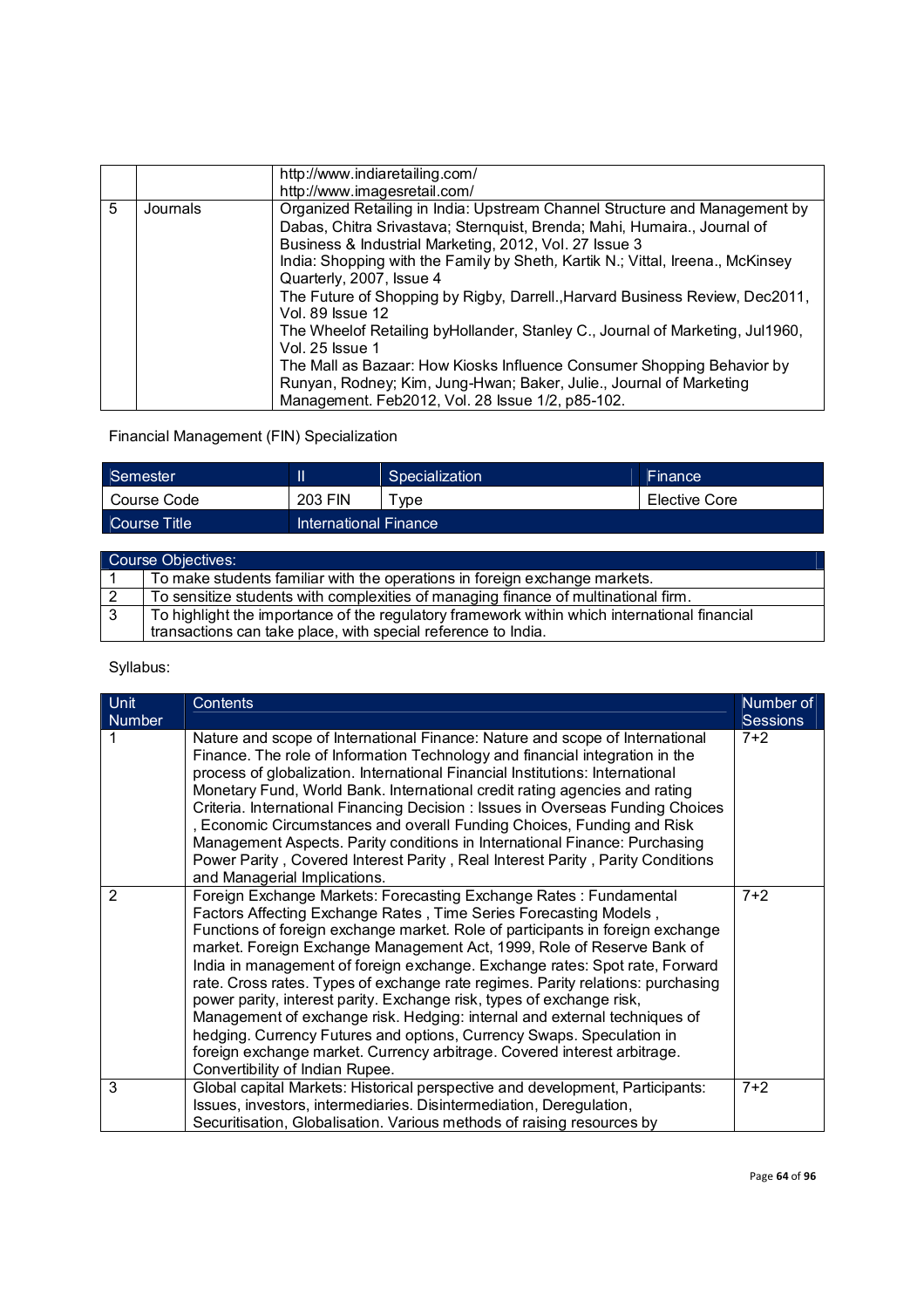|   | borrowers in International markets – domestic foreign currency loans out of<br>foreign currency resources like FCNR(B), EEFC, etc.                                                                                                                                                                                                                                                     |       |
|---|----------------------------------------------------------------------------------------------------------------------------------------------------------------------------------------------------------------------------------------------------------------------------------------------------------------------------------------------------------------------------------------|-------|
|   | International Bond Markets: Development, Types of Bonds, Floating Rate<br>Notes (FRNs), Deep Discount Bonds, Zero Coupon Bonds, Dual Currency<br>Bonds, Equity related Bonds. Procedure for Bonds Issues. Syndicated Loans:<br>Multicurrency Options, Syndication process in practice, Offer document and<br>mandate, Loan Agreements. Rights and duties of Managing and Agents Banks. | $7+2$ |
| 5 | International Financial Reporting Standards [I.F.R.S.] and Indian Accounting<br>Standards [Ind. A.S] on foreign transactions. International receivables and cash<br>management.                                                                                                                                                                                                        | $7+2$ |

|               | Learning Resources: |                                                                                   |  |  |  |
|---------------|---------------------|-----------------------------------------------------------------------------------|--|--|--|
|               | <b>Text Books</b>   | International Financial Management by P.G. Apte 2010 Ed.                          |  |  |  |
|               |                     | International Financial Management by VyuptakeshSharan                            |  |  |  |
|               |                     | International Financial Management by S.P. Sriniwasan                             |  |  |  |
|               |                     | International Finance by Mauric Levi, Keith P. (2013 edition)                     |  |  |  |
|               |                     | Foreign Exchange, International Finance, Risk Management by A.V. Rajwade          |  |  |  |
|               |                     | Currency exposures and Derivatives by A.V. Rajwade                                |  |  |  |
| $\mathcal{P}$ | Reference           | Multinational Finance by Adrian Buckley                                           |  |  |  |
|               | <b>Books</b>        | Multinational Financial Management by Alan C. S.                                  |  |  |  |
|               |                     | International Corporate Finance by Madura                                         |  |  |  |
|               |                     | International Finance Management by Clark                                         |  |  |  |
| 3             | Websites            |                                                                                   |  |  |  |
| 4             | Newspaper           | Economic Times, Business Standard, Hindu, Business Line, Financial Express, Money |  |  |  |
|               | and                 | hike, Business India, Business Today, Business World, Capital Market.             |  |  |  |
|               | Magazines           |                                                                                   |  |  |  |

| Semester     |                       | Specialization | Finance       |
|--------------|-----------------------|----------------|---------------|
| Course Code  | 204FIN                | vpe            | Elective Core |
| Course Title | ⊔Income Tax Part II i |                |               |

| Course Objectives: |                                                                                                    |  |  |  |
|--------------------|----------------------------------------------------------------------------------------------------|--|--|--|
|                    | To understand the basic concepts of income tax                                                     |  |  |  |
| l 2                | To be able to calculate income from Business and Profession, Capital Gains and other income        |  |  |  |
|                    | To be able to calculate Gross Total income and tax liability of an individual as well as a company |  |  |  |

|                     | Syllabus:                                                                                                                                                                                                                                                                                                                                                                                         |                              |  |  |  |
|---------------------|---------------------------------------------------------------------------------------------------------------------------------------------------------------------------------------------------------------------------------------------------------------------------------------------------------------------------------------------------------------------------------------------------|------------------------------|--|--|--|
| Unit<br><b>Numb</b> | <b>Contents</b>                                                                                                                                                                                                                                                                                                                                                                                   | Number of<br><b>Sessions</b> |  |  |  |
| er                  |                                                                                                                                                                                                                                                                                                                                                                                                   |                              |  |  |  |
|                     | Income Tax Act 1961, Definitions - Assessee, Assessment Year, Previous year,<br>person, income, gross total income, Total income and tax liability. Difference between<br>direct tax and indirect tax. Difference between exemption and deduction, capital and<br>revenue, rebate and deduction. Concept of Residential status and incidence of tax<br>incidence, Concept of Agricultural Income. | $7 + 2$                      |  |  |  |
| 2                   | Income From Business And Profession: Basic principles governing Business income,<br>Basic principles governing deducibility of expenses under section 30 to 44DB,<br>Expenses specifically allowed, Expenses specifically disallowed, Deductions for<br>corporations and to professionals, Problems of calculation of income from business<br>and profession.                                     | $7 + 2$                      |  |  |  |
| 3                   | Income From House Property: Chargeability, exemption, Computation of let out<br>property. Income From Capital Gains: Definition of Capital Asset, Transfer, Capital<br>Gain, FMV, Indexation. Types of Capital Gain. Exemptions available for corporations                                                                                                                                        | $7 + 2$                      |  |  |  |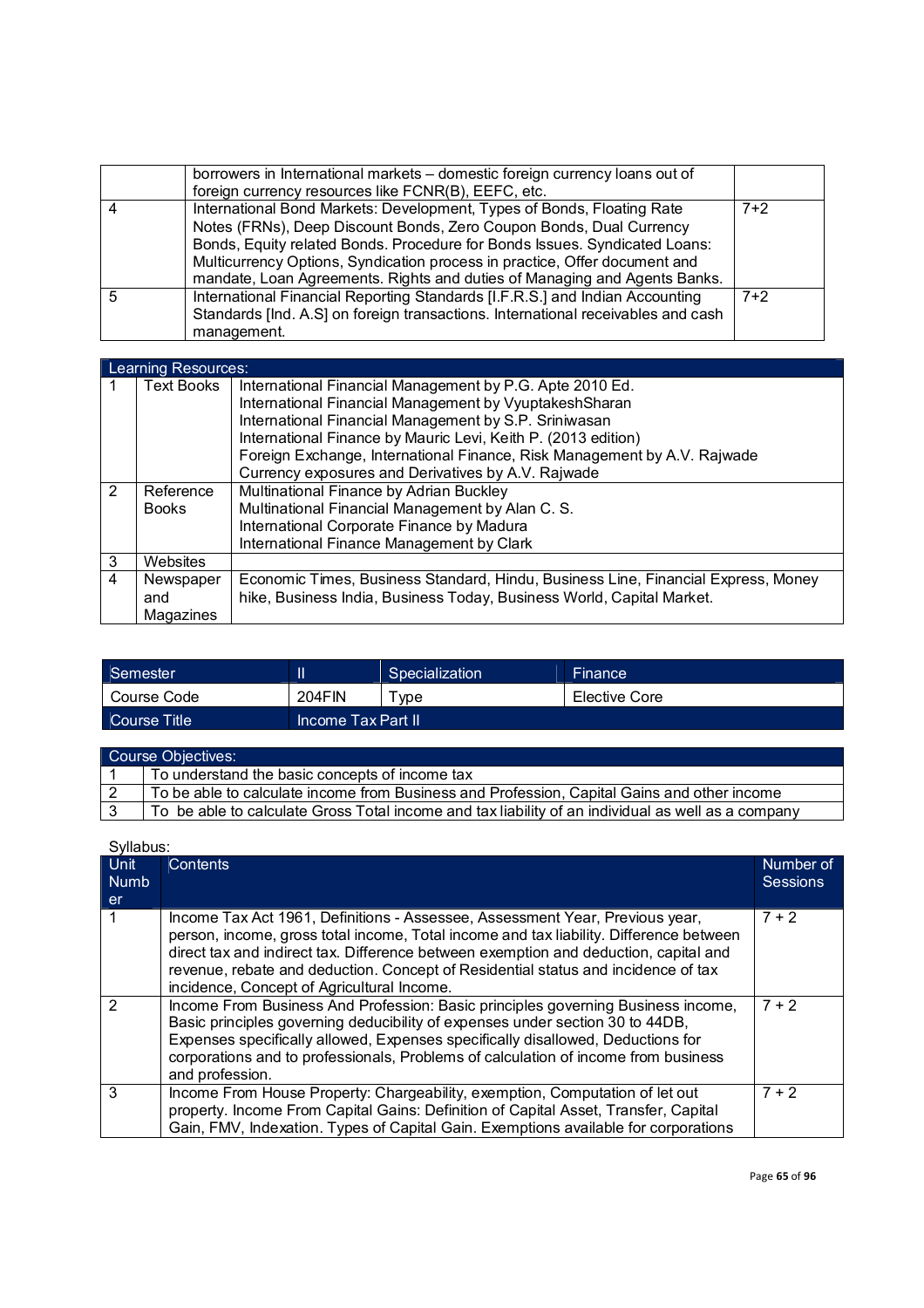|   | and professionals. Income From Other Sources: Concept of Residual Income, TDS<br>Provisions, Computation.                                                                                                                         |         |
|---|-----------------------------------------------------------------------------------------------------------------------------------------------------------------------------------------------------------------------------------|---------|
|   | Set Off, Carry Forward, Tax Rate And Liability, Mat, Deferred Tax:Set off and carry<br>forward of losses, Minimum Alternate Tax (MAT), Deferred tax, Calculation of gross<br>total income and tax liability                       | $7 + 2$ |
| 5 | Tax Planning: Tax planning for setting up of a new unit, Tax planning for financial<br>management decisions, Tax planning for managerial decisions, Tax planning for<br>Professionals, Tax planning for Mergers and Acquisitions. | $7 + 2$ |

|   | Learning Resources: |                                                                |
|---|---------------------|----------------------------------------------------------------|
|   | <b>Text Books</b>   | Income Tax and business decisions – William L. Raby            |
| 2 | Reference           | Students guide to Income Tax - Dr. Vinod and KapilSinghania    |
|   | <b>Books</b>        | Students guide to Income Tax - Dr. T.N. Manoharan              |
|   |                     | Students guide to Income Tax - Gupta & Ahuja                   |
| 3 | Supplementary       | Direct Taxes - Law and Practice - Dr. Vinod and KapilSinghania |
|   | Reading             |                                                                |
|   | Material            |                                                                |
| 4 | Websites            | www.incometaxindia.gov.in                                      |
|   |                     | www.tin.gov.in                                                 |
|   |                     | www.aaykarsamparkkendra.gov.in                                 |
| 5 | Journals            | The Chartered Accountant                                       |
|   |                     | Taxmann Journal                                                |
|   |                     | AIR                                                            |
|   |                     | Supreme Court hearings                                         |

| Semester            |        | Specialization            | <b>Finance</b> |
|---------------------|--------|---------------------------|----------------|
| Course Code         | 205FIN | vpe                       | Elective Core  |
| <b>Course Title</b> |        | Financial Risk Management |                |

| <b>Course Objectives:</b>                                                                                                   |
|-----------------------------------------------------------------------------------------------------------------------------|
| To understand what is risk and the basic concepts of modeling its application for measuring<br>and managing financial risks |
|                                                                                                                             |
| To measure volatility in market prices, highlight Risk Management issues in investments.                                    |

| <b>Unit</b>   | <b>Contents</b>                                                                                                                                                                                                                                                                                                                                                                                                                                                                                                                                                                                                                                                                                                                                                         | Number of       |
|---------------|-------------------------------------------------------------------------------------------------------------------------------------------------------------------------------------------------------------------------------------------------------------------------------------------------------------------------------------------------------------------------------------------------------------------------------------------------------------------------------------------------------------------------------------------------------------------------------------------------------------------------------------------------------------------------------------------------------------------------------------------------------------------------|-----------------|
| <b>Number</b> |                                                                                                                                                                                                                                                                                                                                                                                                                                                                                                                                                                                                                                                                                                                                                                         | <b>Sessions</b> |
|               | Introduction to Risks: Financial Risk: An Overview, Evolution, and the<br>Environment, Risks definition (market, credit, liquidity, operational), more<br>specifically on the identification of different forms of risk (currency, interest<br>rate, equity, commodity). Market Data Analysis, Probability and distributions<br>of asset prices, measuring return and risk, Modeling Risk Factors, Using<br>implied volatility in Value-at-Risk measures.                                                                                                                                                                                                                                                                                                               | $7 + 2$         |
| 2             | Risk and volatility Measurement: Risk and volatility Measurement, the issue<br>of time aggregation, different measures of volatility such as EWMA, ARCH<br>& GARCH processes, volatility clusters and the issue of time varying<br>volatility. Measuring risk using Value-at-Risk, concept and computation of<br>VAR using variance-covariance approach, Calculating portfolio risk of more<br>than one Assets. Historical simulation & multifactor Var, marginal and<br>relative var, expected shortfalls, treasury applications<br>Stress testing and back-testing, Forecasting correlation & Volatility during<br>market crash, Extreme Value Theory - Basic Principles, Extreme Value<br>Theory methods in measuring financial risk, Monte Carlo simulation, issues | $7 + 2$         |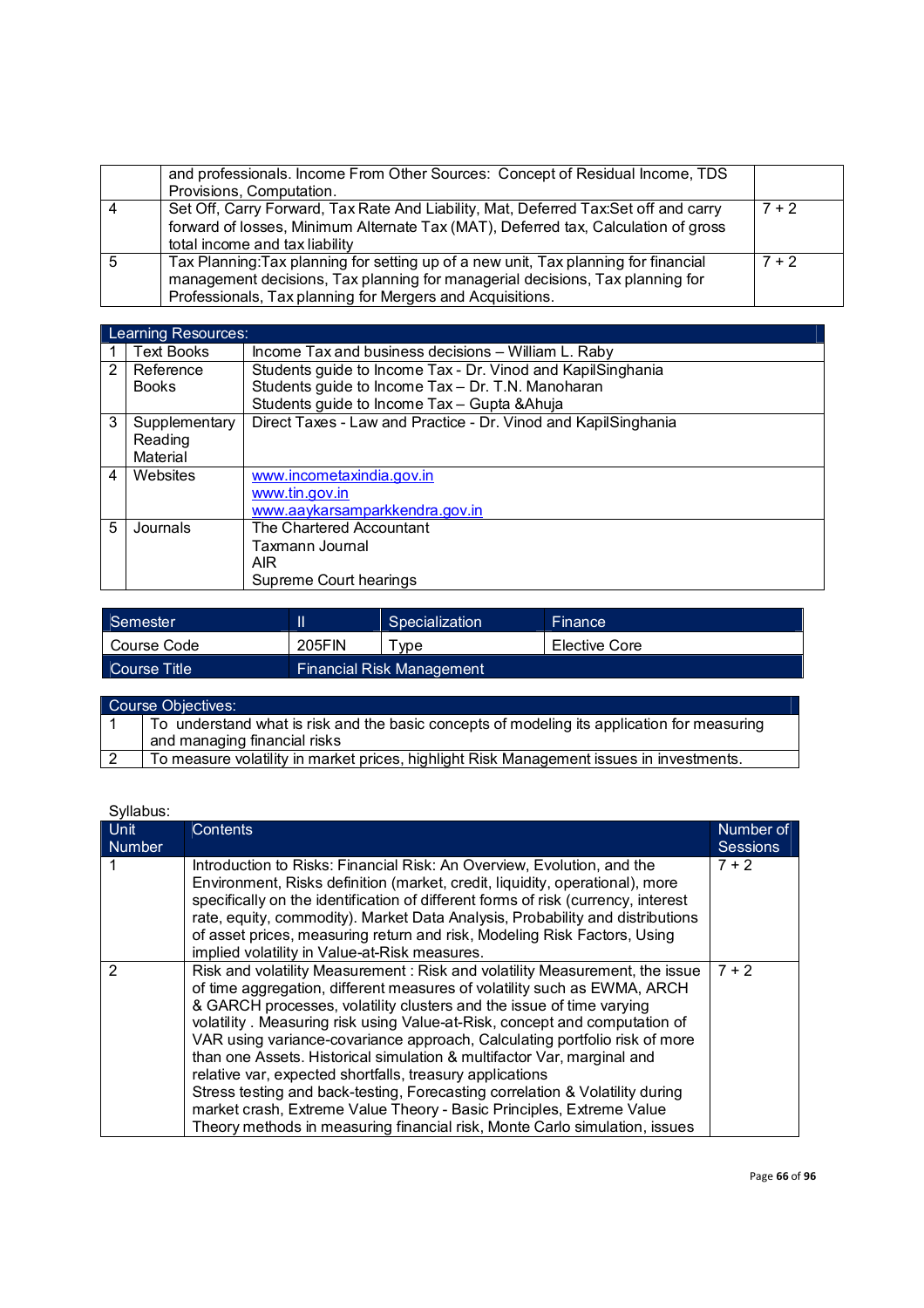|   | in generating price process (Brownian Motion, Ito Process), Cholesky<br>decomposition in computing multi-asset VaR. |         |
|---|---------------------------------------------------------------------------------------------------------------------|---------|
|   | Risk & Forecasting issues in asset prices (exchange rates & interest rates),                                        |         |
|   | modeling interest rates such as Cox-Ingersoll-Ross Models, ARMA                                                     |         |
|   | processes in generating currency forecasts and using in decision making.                                            |         |
| 3 | Currency risk analysis: Currency risk analysis in global investing, interest                                        | $7 + 2$ |
|   | rate parity (covered and uncovered), yen-carry trade syndrome, risk                                                 |         |
|   | environment in Indian Forex markets, forwards and non-                                                              |         |
|   | deliverableforwards, cross-currency risk analysis. Value at risk for fixed                                          |         |
|   | income portfolio, cashflows mapping in fixed income portfolios, relation of                                         |         |
|   | Var measures with duration, comparing with yield v/sprice volatility, etc.                                          |         |
| 4 | Credit Risk Basics: Probability of Default, Credit ratings & Transition Matrix                                      | $7 + 2$ |
|   | analysis, Contingent claim approach and the KMV Model, Credit Risk                                                  |         |
|   | Management and Credit VaR. Indian environment in VaR applications                                                   |         |
|   | (NSE, BSE, NCDEX, CCIL), RBI guidelines for credit & market risk                                                    |         |
|   | management, VaR based margining.                                                                                    |         |
| 5 | Integrated Risk Management framework: Operational, An integrated                                                    | $7 + 2$ |
|   | approach to risk management considering issues such as operational,                                                 |         |
|   | supervisory, legal, Accounting, Issue of Governance ratings and risk in                                             |         |
|   | institutions, the role of risk management offices (front, middle and back                                           |         |
|   | offices), Risk reporting, Risk Budgeting and Setting Risk Limits, limits using                                      |         |
|   | notional, stop loss and Var based limits, establishing trading limits.                                              |         |
|   |                                                                                                                     |         |

#### Note: 1 | In addition to suggested case discussion, live cases can be built and studied using Excel, live price movements on stock exchanges along with statistical tools. Valuation and risk modeling with the link to Financial statement analysis can be used to create live assignments.

|   | Learning Resources: |                                                                                                 |
|---|---------------------|-------------------------------------------------------------------------------------------------|
| 1 | Text                | Corporate Financial and Risk Management - Nersesian, Roy L. - Jaico Publishing                  |
|   | <b>Books</b>        | House                                                                                           |
|   |                     | Financial Risk Management: A Practitioner's Guide to Managing Market and Credit                 |
|   |                     | Risk - Steve L. Allen                                                                           |
| 2 | Referenc            | Investment Science.Luenberger, Oxford University Press, 1998                                    |
|   | e Books             | Options, Futures and other Derivatives, John Hull, 7 <sup>th</sup> Edition, Prentice Hall, 2008 |
|   |                     | An Introduction to Market Risk Measurement by Dowd, Kevin, John Wiey & Sons.                    |
|   |                     | Risk Management and Financial Institutionsby Hull, John C., Pearson, Prentice Hall,             |
|   |                     | 2007                                                                                            |
|   |                     | Measuring Market Risk by Dowd, Kevin, John Wiley & Sons, 2005.                                  |
|   |                     | Value at Risk by Jorion, Philippe, McGraw Hill.                                                 |
|   |                     | Beyond Value at Risk, by Dowd, Kevin, John Wiley & Sons                                         |
|   |                     | Mastering Value at Risk, Butler, Comac, Financial Times Prentice Hall                           |
|   |                     | Risk Takers, Marthinsen, John, Pearson Prentice Hall, 20096.                                    |
| 3 | Supplem             | Cases for Discussions (Asia Currency Crisis, Amaranth Hedge funds, Allied Irish                 |
|   | entary              | Bank, Bank of Credit and Commerce International (BCCI), ERM Crisis, Orange                      |
|   | Reading             | County, Barings, Daiwa, Kidder Peabody, Metallgesellschaft, Northern Rock, Procter              |
|   | Material            | and Gamble (P&G), US Savings & Loan Crisis, etc)                                                |
|   |                     | A survey of major financial institutions by E & Y (2012): Progress in Financial Services        |
|   |                     | Risk Management.                                                                                |
| 4 | Websites            | http://www.scirp.org/journal/jfrm                                                               |
|   |                     | http://www.ey.com/Publication/vwLUAssets/Banking and financial services risk ma                 |
|   |                     | nagement_survey_2012/\$FILE/Progress_in_financial_services_risk_management.pdf                  |
| 5 | Journals            | TheIUPJournalofFinancialRiskManagementhttp://www.iupindia.in/FinancialRisk Mana                 |
|   |                     | gement.asp                                                                                      |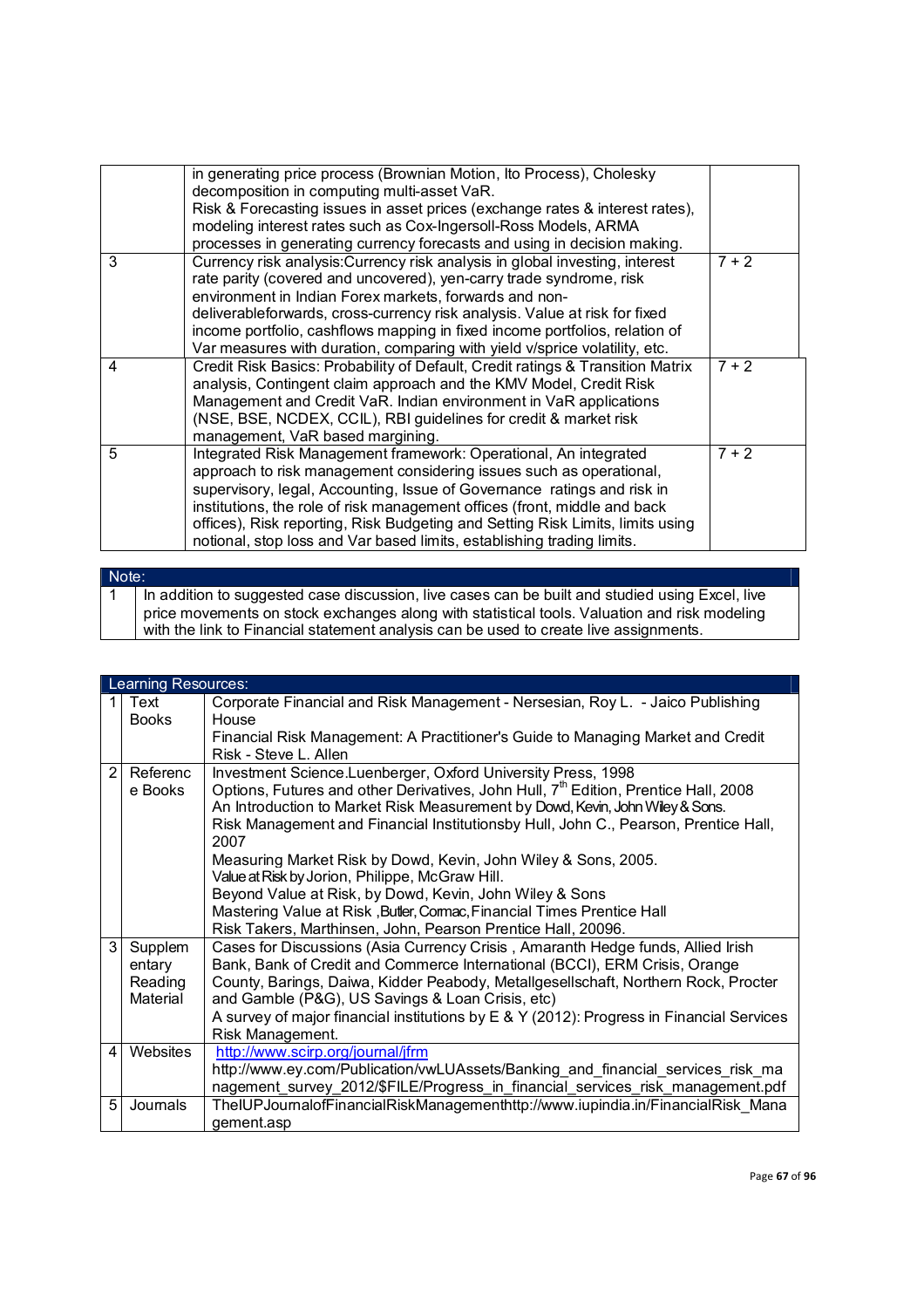| The ICFAI journal of financial risk management |  |
|------------------------------------------------|--|
| Journal of Financial Risk Management           |  |

Information Technology (IT) – Specialization

| <b>Semester</b> |                            | Specialization | Information Technology |
|-----------------|----------------------------|----------------|------------------------|
| Course Code     | <b>203IT</b>               | vpe            | Elective Core          |
| Course Title    | Software Quality Assurance |                |                        |

| Course Objectives: |                                                                                               |  |  |
|--------------------|-----------------------------------------------------------------------------------------------|--|--|
|                    | To understand concepts and methodology related to Software Quality Assurance                  |  |  |
|                    | To Know software Quality standards specifies by regulatory authorities                        |  |  |
|                    | To develop capability to design Quality Testing processes in software development environment |  |  |

|                                                                                                                                                                                                            | Syllabus:                                                                                                                                                                                                                                                  |                        |                                                                                                                                               |                            |  |
|------------------------------------------------------------------------------------------------------------------------------------------------------------------------------------------------------------|------------------------------------------------------------------------------------------------------------------------------------------------------------------------------------------------------------------------------------------------------------|------------------------|-----------------------------------------------------------------------------------------------------------------------------------------------|----------------------------|--|
| Unit                                                                                                                                                                                                       |                                                                                                                                                                                                                                                            | <b>Contents</b>        |                                                                                                                                               | Number of                  |  |
| 1                                                                                                                                                                                                          | Number<br>Software quality - Definition<br>Software errors, software faults and software failures<br>Software quality assurance - definition and objectives<br>Software quality assurance vs. software quality control<br>The objectives of SQA activities |                        |                                                                                                                                               | <b>Sessions</b><br>$7 + 2$ |  |
| 2                                                                                                                                                                                                          |                                                                                                                                                                                                                                                            | <b>Contract Review</b> | Pre-project SQA Components<br>Development and Quality Plan                                                                                    | $7 + 2$                    |  |
| 3<br>Inspections<br>Walkthrough<br>Software testing                                                                                                                                                        |                                                                                                                                                                                                                                                            |                        | SQA components in Project life cycleactivities assessment.<br>Verification and Validation<br>Various types of Reviews<br>Impact of CASE Tools | $7 + 2$                    |  |
| <b>Software Quality Factors</b><br>4<br><b>Mccall's Quality Model</b><br>Product, Process quality metrics                                                                                                  |                                                                                                                                                                                                                                                            |                        | $7 + 2$                                                                                                                                       |                            |  |
| Standardization<br>5<br>ISO 9001 and ISO 9000-3<br><b>SEI-CMM</b><br>IEEE 1012 standard<br>ISO/IEC 12207 standard.                                                                                         |                                                                                                                                                                                                                                                            |                        |                                                                                                                                               | $7 + 2$                    |  |
|                                                                                                                                                                                                            |                                                                                                                                                                                                                                                            | Learning Resources:    |                                                                                                                                               |                            |  |
| <b>Text Books</b><br>$\mathbf{1}$                                                                                                                                                                          |                                                                                                                                                                                                                                                            |                        | Handbook of Software Quality Assurance<br>Software Quality Assurance: Principles and Practices by Nina Godbole                                |                            |  |
| Software Quality Assurance from theory to implementation - Danial Galin<br>$\overline{2}$<br>Reference Books<br>Software Project management - Edwin Bennatan<br>Project Management Body of Knowledge - PMI |                                                                                                                                                                                                                                                            |                        |                                                                                                                                               |                            |  |
| 3<br>Supplementary<br><b>Reading Material</b>                                                                                                                                                              |                                                                                                                                                                                                                                                            |                        | Software Engineering Roger S. Pressman, TMH, 7 <sup>th</sup> Edition.                                                                         |                            |  |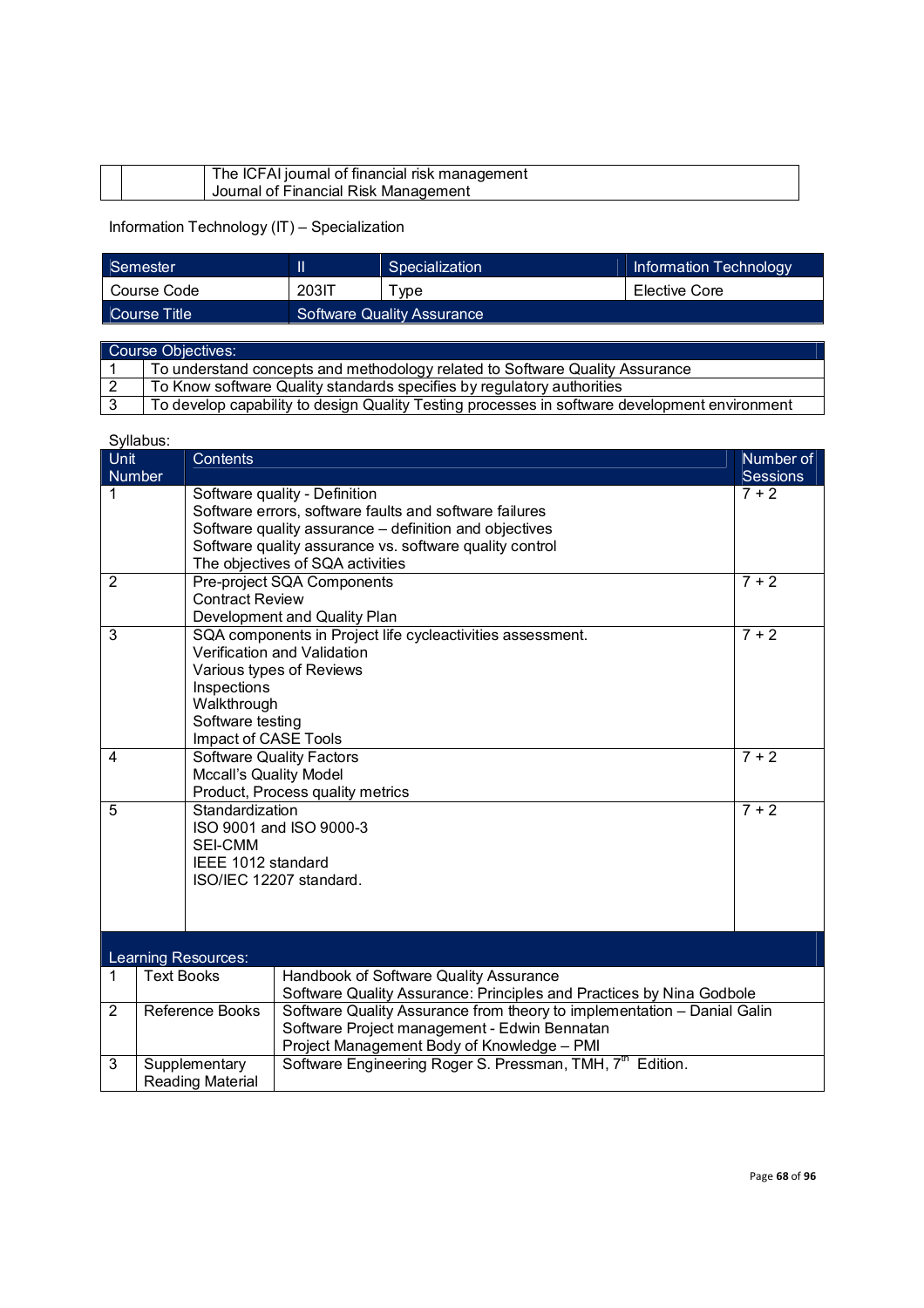| Websites | www.softwarecertifications.org<br>www.softwaregatest.com |
|----------|----------------------------------------------------------|
| Journals | Software Quality Journal                                 |

| Semester     |       | Specialization                          | Information Technology |
|--------------|-------|-----------------------------------------|------------------------|
| Course Code  | 204IT | vpe                                     | Elective Core          |
| Course Title |       | <b>Information Security &amp; Audit</b> |                        |

| Course Objectives: |                                                          |  |  |
|--------------------|----------------------------------------------------------|--|--|
|                    | To understand perspectives of Information Security risks |  |  |
|                    | To appreciate security audit as a preventive system      |  |  |
|                    | To know other techniques / approaches of risk prevention |  |  |

| --------      |                                                                                  |                 |
|---------------|----------------------------------------------------------------------------------|-----------------|
| Unit          | <b>Contents</b>                                                                  | Number of       |
| <b>Number</b> |                                                                                  | <b>Sessions</b> |
|               | Information Security Risk Analysis Fundamentals. Importance of Physical Security | $7 + 2$         |
|               | and Biometric Controls for Protecting Information Systems Assets.                |                 |
| າ             | Overview of Network Security Perspectives, Networking and Digital                | $7 + 2$         |
|               | Communications, Security of Wireless Networks.                                   |                 |
| 3             | Cryptographic Techniques and Encryption. Intrusion Detection Systems and         | $7 + 2$         |
|               | Firewalls. Security of Virtual Private Networks.                                 |                 |
|               | Auditing concepts - Information Security Audit - Need, Concept, Standards,       | $7 + 2$         |
|               | Performance, Steps, Techniques, Methodologies, around and through computer       |                 |
| 5             | Controls - Concept, Objectives, Types, Risk, Exposure                            | $7 + 2$         |

|   | Learning Resources:                                                           |                                                                     |  |  |  |
|---|-------------------------------------------------------------------------------|---------------------------------------------------------------------|--|--|--|
|   | Text Books                                                                    | Information Security and Auditing in the Digital Age by: Amjad Umar |  |  |  |
| 2 | Computer Security, Art and Science by Matt Bishop, Pearson<br>Reference Books |                                                                     |  |  |  |
|   |                                                                               | Management Information Systems by Laudon, Laudon, Dass, Pearson     |  |  |  |
|   | Supplementary                                                                 |                                                                     |  |  |  |
|   | <b>Reading Material</b>                                                       |                                                                     |  |  |  |
|   | Websites                                                                      |                                                                     |  |  |  |
|   | Journals                                                                      |                                                                     |  |  |  |

| Semester        |       | Specialization                 | Information Technology |
|-----------------|-------|--------------------------------|------------------------|
| l Course Code   | 205IT | ™vpe                           | Elective Core          |
| ∟Course Title ' |       | Data Warehousing & Data Mining |                        |

Course Objectives: 1 To learn operational aspects of Data Warehousing and Data Mining 2  $\parallel$  To know applications of Data Warehousing / Data Mining in business

| <b>Unit</b><br>Number | <b>Contents</b>                                                                                                                                                                                                            | Number of<br>Sessions |
|-----------------------|----------------------------------------------------------------------------------------------------------------------------------------------------------------------------------------------------------------------------|-----------------------|
|                       | Introduction to data mining (DM)<br>Kind of data, DM Functionalities, Classification of DM Systems, Issues in DM.<br>What is Data warehousing (DW)?<br>Multidimensional data model: Data cubes, Stars, snowflakes and fact | $7 + 2$               |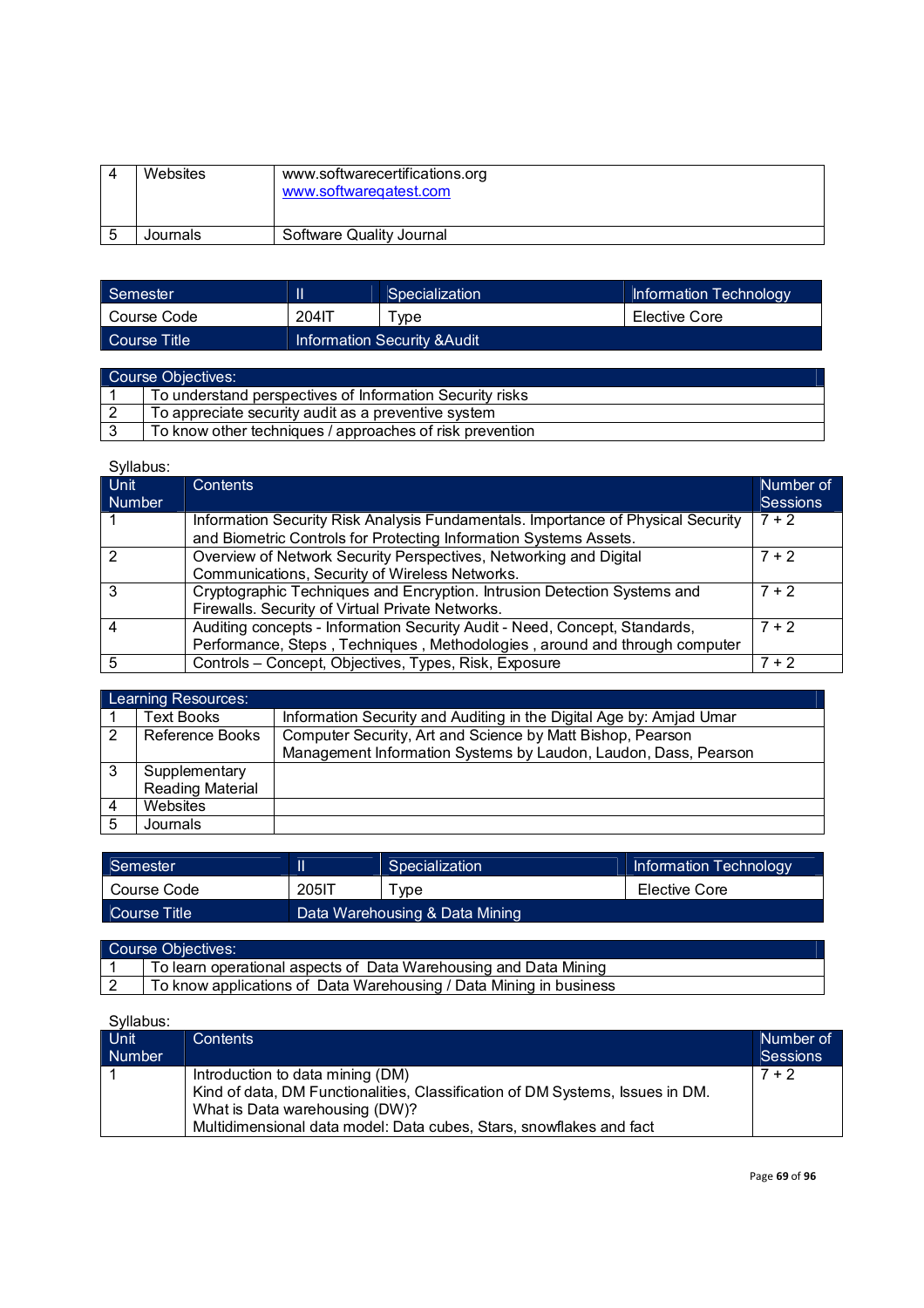|   | constellations                                                                 |         |
|---|--------------------------------------------------------------------------------|---------|
|   | Defining schemas, concept hierarchies, OLAP                                    |         |
| 2 | Data Warehouse Architecture                                                    | $7 + 2$ |
|   | Steps for design and construction, Three-tier Data                             |         |
|   | Warehouse architecture,                                                        |         |
|   | Types of OLAP servers: ROLAP versus MOLAP versus HOLAP                         |         |
| 3 | Data Warehouse Implementation:                                                 | $7 + 2$ |
|   | Efficient computation of Data cubes                                            |         |
|   | Indexing OLAP Data and efficient processing of OLAP queries                    |         |
|   | Back-end tools and utilities                                                   |         |
| 4 | Data Preprocessing                                                             | $7 + 2$ |
|   | Why to preprocess data?, Data cleaning: Missing Values, Noisy Data, Data       |         |
|   | Integration and transformation,                                                |         |
|   | Data Reduction: Data cube aggregation, Dimensionality reduction.               |         |
|   | Data Compression, Numerosity Reduction Discretization and Concept Hierarchy    |         |
|   | Generation                                                                     |         |
| 5 | Data Mining Primitives, Languages and System Architectures:                    | $7 + 2$ |
|   | Task relevant data, Kind of Knowledge to be mined, DM Query languages:         |         |
|   | Syntax, Designing GUI, Architectures of DM Systems                             |         |
|   | Concept of Cluster Analysis.                                                   |         |
|   | Application and trends in Data mining                                          |         |
|   | Data Mining for Financial data analysis, Data Mining for retail industry, Data |         |
|   | mining for telecommunication industry                                          |         |

|        | Learning Resources:              |                                                                                                                                                                                                                                                                                                                                                                                                                                                                                               |  |  |  |
|--------|----------------------------------|-----------------------------------------------------------------------------------------------------------------------------------------------------------------------------------------------------------------------------------------------------------------------------------------------------------------------------------------------------------------------------------------------------------------------------------------------------------------------------------------------|--|--|--|
|        | <b>Text Books</b>                | Data Mining Concepts and Techniques, J. Han, M. Kamber, Morgan<br>KaufmannPublishers, 2001.                                                                                                                                                                                                                                                                                                                                                                                                   |  |  |  |
| 2<br>3 | Reference Books<br>Supplementary | Data mining: Concepts, Models, Methods and Algorithms, M. Kantardzic, John<br>Wiley & Sons Inc., 2003.<br>Data Mining: Introductory and Advanced Topics, M. Dunham, Pearson<br>Data mining: Practical machine learning tools and techniques, H. Witten, E.<br>Frank, 2nd ed., Morgan Kaufmann Publishers, 2005.<br>Data mining: A tutorial-based primer, R. J. Roiger, M. W. Geatz, Pearson<br>Education, 2003.<br>UCI Repository of Machine Learning, C. L. Blake, C. J. Merz. 19 July 2002. |  |  |  |
|        | <b>Reading Material</b>          |                                                                                                                                                                                                                                                                                                                                                                                                                                                                                               |  |  |  |
| 4      | Websites                         | http://www.cs.waikato.ac.nz/ml/weka<br>http://www.infoacumen.com<br>ftp://axon.cs.byu.edu/pub/randy/ml/drop/<br>http://www.crisp-dm.org.<br>http://www.dmg.org                                                                                                                                                                                                                                                                                                                                |  |  |  |
| 5      | Journals                         | International Journal of Data Warehousing and Mining (IJDWM)<br>International Journal of Data Mining, Modeling and Management                                                                                                                                                                                                                                                                                                                                                                 |  |  |  |

## Operations Management (OPE) Specialization

| <b>Semester</b> |        | Specialization                  | <b>Operations Management</b> |  |
|-----------------|--------|---------------------------------|------------------------------|--|
| Course Code     | 2030PE | vpe                             | Elective Core                |  |
| Course Title    |        | <b>Toyota Production System</b> |                              |  |
|                 |        |                                 |                              |  |

#### Course Objectives: 1 To explain the management principles and business philosophy behind Toyota's worldwide reputation for quality and reliability.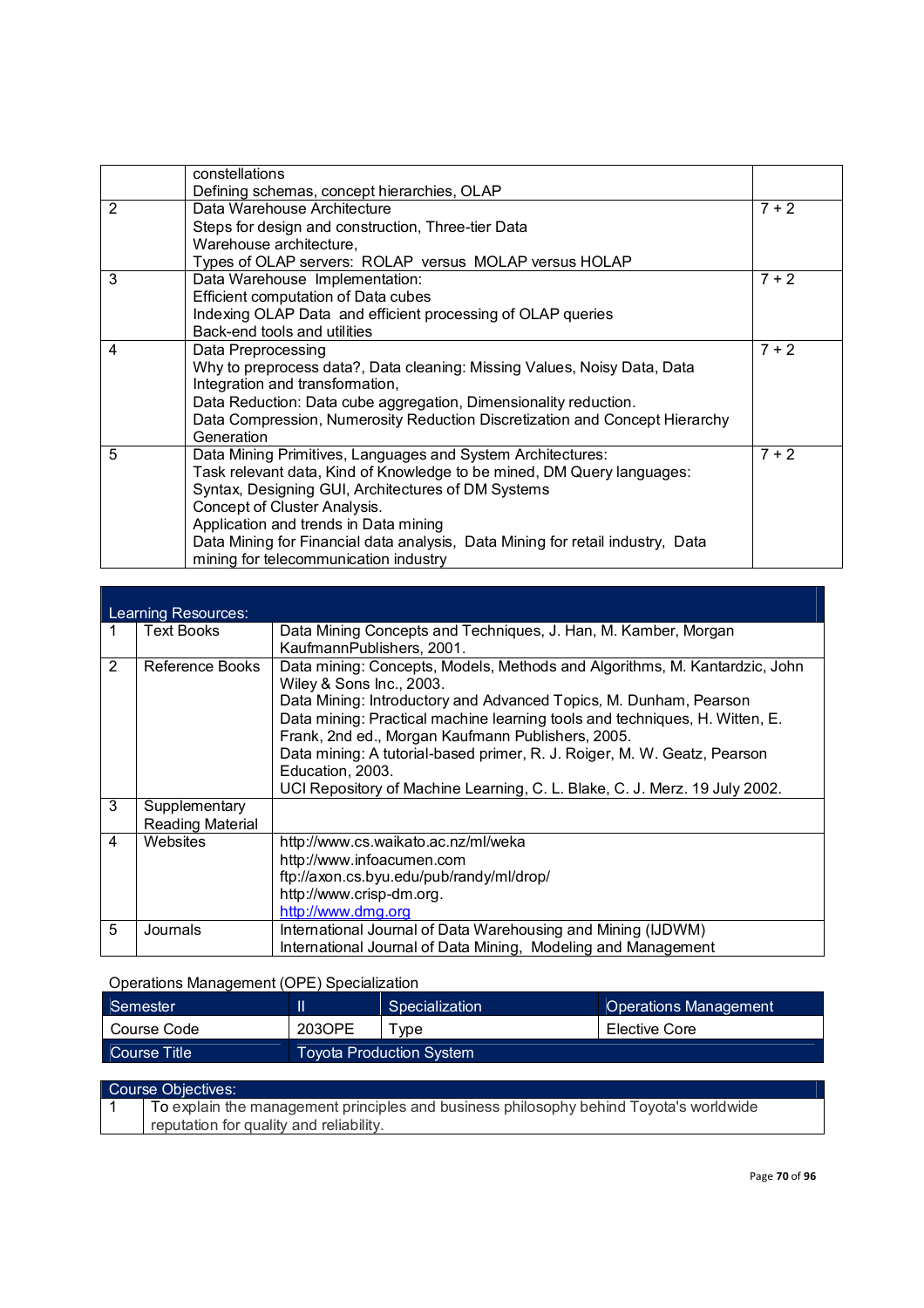| To demonstrate how managers in every industry can improve business processes by:<br>Eliminating wasted time and resources<br>Building quality into workplace systems<br>Finding low-cost but reliable alternatives to expensive new technology<br>Turning every employee into a quality control inspector |
|-----------------------------------------------------------------------------------------------------------------------------------------------------------------------------------------------------------------------------------------------------------------------------------------------------------|
|-----------------------------------------------------------------------------------------------------------------------------------------------------------------------------------------------------------------------------------------------------------------------------------------------------------|

| o viiduus.<br>Unit | Contents                                                                                                                                                                                                                                                                                                      | Number of       |
|--------------------|---------------------------------------------------------------------------------------------------------------------------------------------------------------------------------------------------------------------------------------------------------------------------------------------------------------|-----------------|
| Number             |                                                                                                                                                                                                                                                                                                               | <b>Sessions</b> |
| 1                  | Operational Excellence as a Strategic Weapon: 4 P model of the Toyota Way.<br>Toyota Production System (TPS) and Lean Production. Development of TPS &<br>One Piece Flow. Waste Elimination. Traditional Process Improvement v/s Lean<br>Improvement. TPS House                                               | $7 + 2$         |
| $\overline{2}$     | 14 Toyota Way Principles:<br>1. Base Your Management Decisions on Long Term Philosophy<br>2. Create Continuous Process Flow<br>3. Use 'Pull" Systems to avoid Overproduction<br>4. Level out the Workload (Heijunka)                                                                                          | $7 + 2$         |
| 3                  | 14 Toyota Way Principles:<br>5. Build a Culture of Stopping the Process to Build in Quality Right the First<br>Time<br>6. Standardized Tasks for Continuous Improvement and Employee<br>Empowerment<br>7. Use Visual Control so No Problems are hidden<br>8. Use only Reliable, Thoroughly Tested Technology  | $7 + 2$         |
| 4                  | 14 Toyota Way Principles:<br>9. Grow Leaders who thoroughly understand the Work<br>10. Develop Exceptional People and Teams<br>11. Respect Your Extended Network of Partners and Suppliers                                                                                                                    | $7 + 2$         |
| 5                  | 14 Toyota Way Principles:<br>12. Go and See for yourself to thoroughly understand the Situation (Genchi<br>Genbutsu)<br>13. Consensus based slow decision making but rapid implementation<br>14. Become a learning organization through relentless reflection (Hansei) and<br>Continuous Improvement (Kaizen) | $7 + 2$         |

|   | Learning Resources: |                                                                                |  |  |  |
|---|---------------------|--------------------------------------------------------------------------------|--|--|--|
|   | <b>Text Books</b>   | The Toyota Way by Jeffrey Liker, TMH, 2004 Edition.                            |  |  |  |
| 2 | Reference Books     | The Machine that Changed the World by Womack, Jones& Roos, Simon and           |  |  |  |
|   |                     | Schuster UK                                                                    |  |  |  |
| 3 | Supplementary       | The Toyota Way Fieldbook by Jeffrey Liker, David Meier, TMH, 2008 Reprint      |  |  |  |
|   | Reading Material    |                                                                                |  |  |  |
| 4 | Websites            | http://www.toyotawayacademy.com/index.php                                      |  |  |  |
| 5 | Journals            | Empowering Kanban through TPS-principles - An empirical analysis of the        |  |  |  |
|   |                     | Toyota Production System by Thun, Jorn-Henrik; Druke, Martin; Grubner,         |  |  |  |
|   |                     | Andre. International Journal of Production Research, Dec2010, Vol. 48 Issue 23 |  |  |  |
|   |                     | The Toyota Production System and Art: Making highly customized and creative    |  |  |  |
|   |                     | products the Toyota way by Lander, E.; Liker, J. K., International Journal of  |  |  |  |
|   |                     | Production Research, Aug2007, Vol. 45 Issue 16                                 |  |  |  |
|   |                     | The Toyota Way in Services: The Case of Lean Product Development by Liker,     |  |  |  |
|   |                     | Jeffrey K.; Morgan, James M Academy of Management Perspectives,                |  |  |  |
|   |                     | May2006, Vol. 20 Issue 2                                                       |  |  |  |
|   |                     | Exploiting the DNA of the Toyota Production System by Towill, D. R.,           |  |  |  |
|   |                     | International Journal of Production Research, Aug2007, Vol. 45 Issue 16        |  |  |  |
|   |                     | Handshakes around the world [Toyota production system by Towill, Denis R.,     |  |  |  |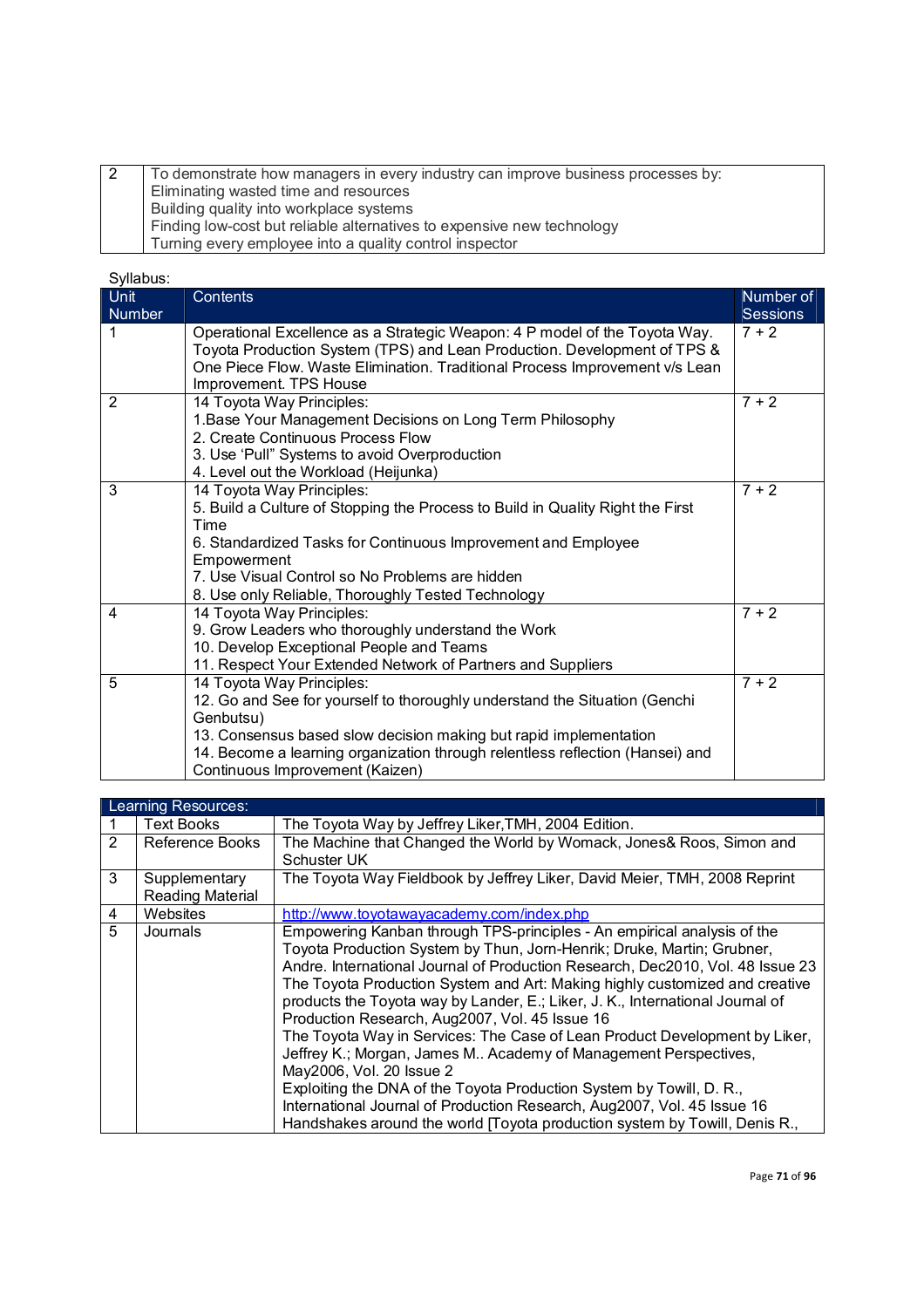|              |                                     | Manufacturing Engineer, Feb/Mar2006, Vol. 85 Issue 1 |                              |
|--------------|-------------------------------------|------------------------------------------------------|------------------------------|
|              |                                     |                                                      |                              |
| Semester     |                                     | Specialization                                       | <b>Operations Management</b> |
| Course Code  | 2040PE                              | vpe                                                  | Elective Core                |
| Course Title | <b>Quality Management Standards</b> |                                                      |                              |

|   | Course Objectives:                                                                      |
|---|-----------------------------------------------------------------------------------------|
|   | To introduce various management system standards.                                       |
| 2 | To explain the implementation and role of MR for IMS.                                   |
|   | To help the students understand the implementation of IMS through cases in services and |
|   | manufacturing.                                                                          |

| o y naoao. |                                                                                                                                                                                                                                                                                                                                                  |                 |
|------------|--------------------------------------------------------------------------------------------------------------------------------------------------------------------------------------------------------------------------------------------------------------------------------------------------------------------------------------------------|-----------------|
| Unit       | <b>Contents</b>                                                                                                                                                                                                                                                                                                                                  | Number of       |
| Number     |                                                                                                                                                                                                                                                                                                                                                  | <b>Sessions</b> |
|            | Over view of IMS – QMS, EMS, OHSAS, TS: Introduction to core tools and TS<br>16949, Introduction to CMMI, Introduction to EFQM, Implementation<br>requirements for certification                                                                                                                                                                 | $7 + 2$         |
| 2          | QMS Standards: Key clauses - 4.1 Process & documentation, 5.0 Top<br>management, Organization and Role of MR, 6.0 Resource management, 7.0<br>Process control from Contract review to Calibration, 8 Monitoring measurement<br>and improvement                                                                                                   | $7 + 2$         |
| 3          | EMS Standards: Key clauses -4.1 General requirement, 4.2 Policy, 4.3 Planning<br>- registers, objectives & programs, 4.4 Implementation and operation, 4.5<br>Checking                                                                                                                                                                           | $7 + 2$         |
| 4          | OHSAS 18001:2007 Standards: Key clauses -4.1 General requirement, 4.2<br>Policy, 4.3 Planning – registers, objectives & programs, 4.4 Implementation<br>and operation, 4.5 Checking                                                                                                                                                              | $7 + 2$         |
| 5          | Study of Apex manual & Procedural manual for QMS: Service and<br>Manufacturing set up, Study of Apex manual and procedural manual for EOHS,<br>Study of core tools implementation requirement, Study of ERP, Legal register,<br>Risk register and Impact registers and various programs & monitoring programs<br>and SOPs & their inter relation | $7 + 2$         |

|   | Learning Resources: |                                                                                |
|---|---------------------|--------------------------------------------------------------------------------|
|   | <b>Text Books</b>   | ISO 9001:2008                                                                  |
|   |                     | ISO 19011: 2002                                                                |
|   |                     | ISO 9004 : 2002                                                                |
|   |                     | ISO 14001:2004                                                                 |
|   |                     | OHSAS 18001: 2007                                                              |
|   |                     | TS 16949:2002                                                                  |
|   |                     | EFOM model                                                                     |
| 2 | Reference Books     | Operations Management: An Integrated Approach by Danny Samson and              |
|   |                     | Prakash Singh, Cambridge University Press.                                     |
| 3 | Supplementary       | Managing Quality Edited by Barrie G Dale, Ton van der Wiele and Jos van        |
|   | Reading Material    | Iwaarden, Blackwell Publishing, 5 <sup>th</sup> Edition.                       |
| 4 | Websites            | http://www.ohsas-18001-occupational-health-and-safety.com/                     |
|   |                     | http://www.iso14000-iso14001-environmental-management.com/                     |
|   |                     | http://www.efgm.org/en/                                                        |
| 5 | Journals            | The Integration of the Standards Systems of Quality Management,                |
|   |                     | Environmental Management and Occupational Health and Safety Management         |
|   |                     | by Matias, Joao Carlos De Oliveira; Coelho, Denis A., International Journal of |
|   |                     | Production Research, 10/15/2002, Vol. 40 Issue 15                              |
|   |                     | Usefulness of the EFQM Excellence Model: Theoretical explanation of some       |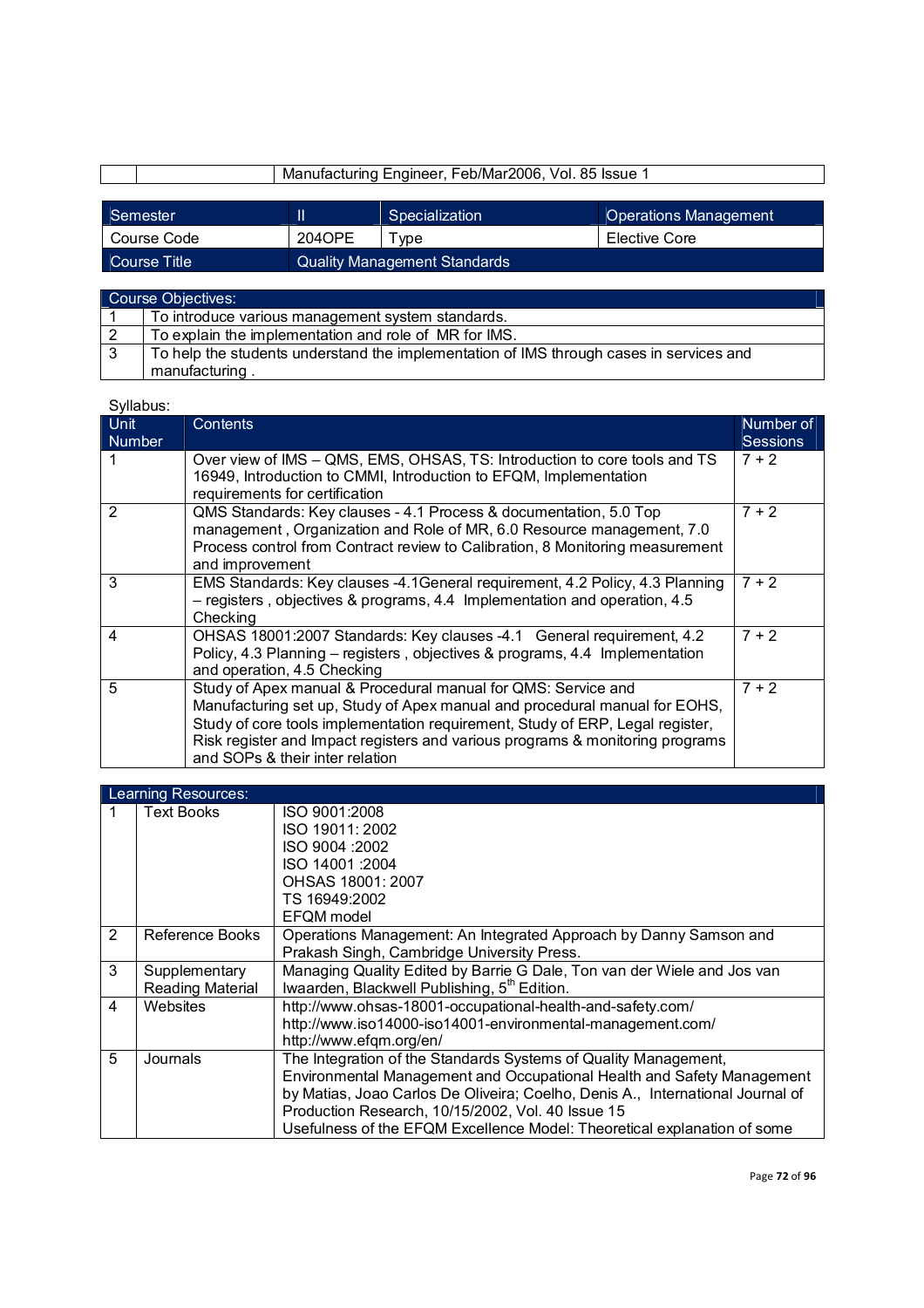| conceptual and methodological issues by Rusjan, Borut., Total Quality<br>Management & Business Excellence, May2005, Vol. 16 Issue 3<br>A Framework for TQM to Achieve Business Excellenceby Hafeez, K.; Malak, |
|----------------------------------------------------------------------------------------------------------------------------------------------------------------------------------------------------------------|
| N.; Abdelmeguid, H., Total Quality Management & Business Excellence,                                                                                                                                           |
| Nov2006, Vol. 17 Issue 9                                                                                                                                                                                       |
| Journal of Operations Management                                                                                                                                                                               |
| <b>Total Quality Management &amp; Business Excellence</b>                                                                                                                                                      |
| <b>Quality Assurance</b>                                                                                                                                                                                       |
| International Journal of Reliability, Quality & Safety Engineering                                                                                                                                             |
| Journal of Quality Management                                                                                                                                                                                  |

| <sup><i>Semesteri</i></sup> |                           | Specialization | <b>Operations Management</b> |
|-----------------------------|---------------------------|----------------|------------------------------|
| Course Code                 | 205OPE                    | vpe            | Elective Core                |
| Course Title                | World Class Manufacturing |                |                              |

| Course Objectives: |                                                                     |  |
|--------------------|---------------------------------------------------------------------|--|
|                    | To bring out the relevance and basics of World Class Manufacturing. |  |
|                    | To highlight the current state of Indian Manufacturing              |  |
|                    | To provide a road map for World Class Manufacturing                 |  |

| Syllabus:          |                                                                                                                                                                                                                                                                                                                                                                                                                                                                                                                                                                                                                                                                                                                                                                                             |                            |
|--------------------|---------------------------------------------------------------------------------------------------------------------------------------------------------------------------------------------------------------------------------------------------------------------------------------------------------------------------------------------------------------------------------------------------------------------------------------------------------------------------------------------------------------------------------------------------------------------------------------------------------------------------------------------------------------------------------------------------------------------------------------------------------------------------------------------|----------------------------|
| Unit               | <b>Contents</b>                                                                                                                                                                                                                                                                                                                                                                                                                                                                                                                                                                                                                                                                                                                                                                             | Number of                  |
| <b>Number</b><br>1 | World Class Manufacturing and the Information Age: The emergence of the<br>Information Age, Competing in the Information Age, Business challenges of the<br>Information Age, Operating Environment of the Information Age, India's global<br>Competitiveness and Manufacturing Excellence, World Class Manufacturing<br>and the Information Age Competition, Manufacturing Challenges of the<br>Information Age – Time based competition, Managing knowledge, Problems in<br>the Manufacturing Industry - Coordination, Need for Control, Fragmented                                                                                                                                                                                                                                        | <b>Sessions</b><br>$7 + 2$ |
| 2                  | Information Infrastructure, Insufficient processability of available information.<br>Gaining Competitive Advantage through World Class Manufacturing:<br>Manufacturing Excellence and Competitiveness, What is World Class<br>Manufacturing? Hall's Framework of Value-added Engineering, Schonberger's<br>framework of World Class Manufacturing, Gunn's model of World Class<br>Manufacturing, Maskell's model of World Class Manufacturing, America's best<br>plants model of World Class Manufacturing, Malcolm Baldrige National Quality<br>Award, The Philosophy of World Class Manufacturing, The Evolution of World<br>Class Manufacturing, The first principles of World Class Manufacturing, The<br>Practices of World Class Manufacturing, Quality in World Class Manufacturing. | $7 + 2$                    |
| 3                  | Systems and Tools for World Class Manufacturing: The integration imperative,<br>Overview of systems and tools, Making sense of the manufacturing alphabet<br>soup, Information management tools, Material processing and handling tools.<br>Information management tools - Product and Process Design Tools, Bar Code<br>Systems, Kanban, SQC, Business Integration and Decision Support Tools.<br>Material processing and handling tools - Flexible Manufacturing Systems,<br>Rapid Prototyping, Lean production tools, Poka Yoke, SMED. An assessment<br>of Manufacturing systems and tools.                                                                                                                                                                                              | $7 + 2$                    |
| 4                  | World Class Manufacturing - The Indian Scenario: Competitiveness of Indian<br>Manufacturing, Manufacturing Performance and planned strategies of Indian<br>Manufacturing firms, Manufacturing readiness of Indian Firms, Manufacturing<br>Objectives and strategy, Usage of management tools and technologies,<br>Manufacturing Management Practices, The Manufacturing Strategic Intent<br>Framework, Strategic use of IT in Indian Manufacturing, Classification by                                                                                                                                                                                                                                                                                                                       | $7 + 2$                    |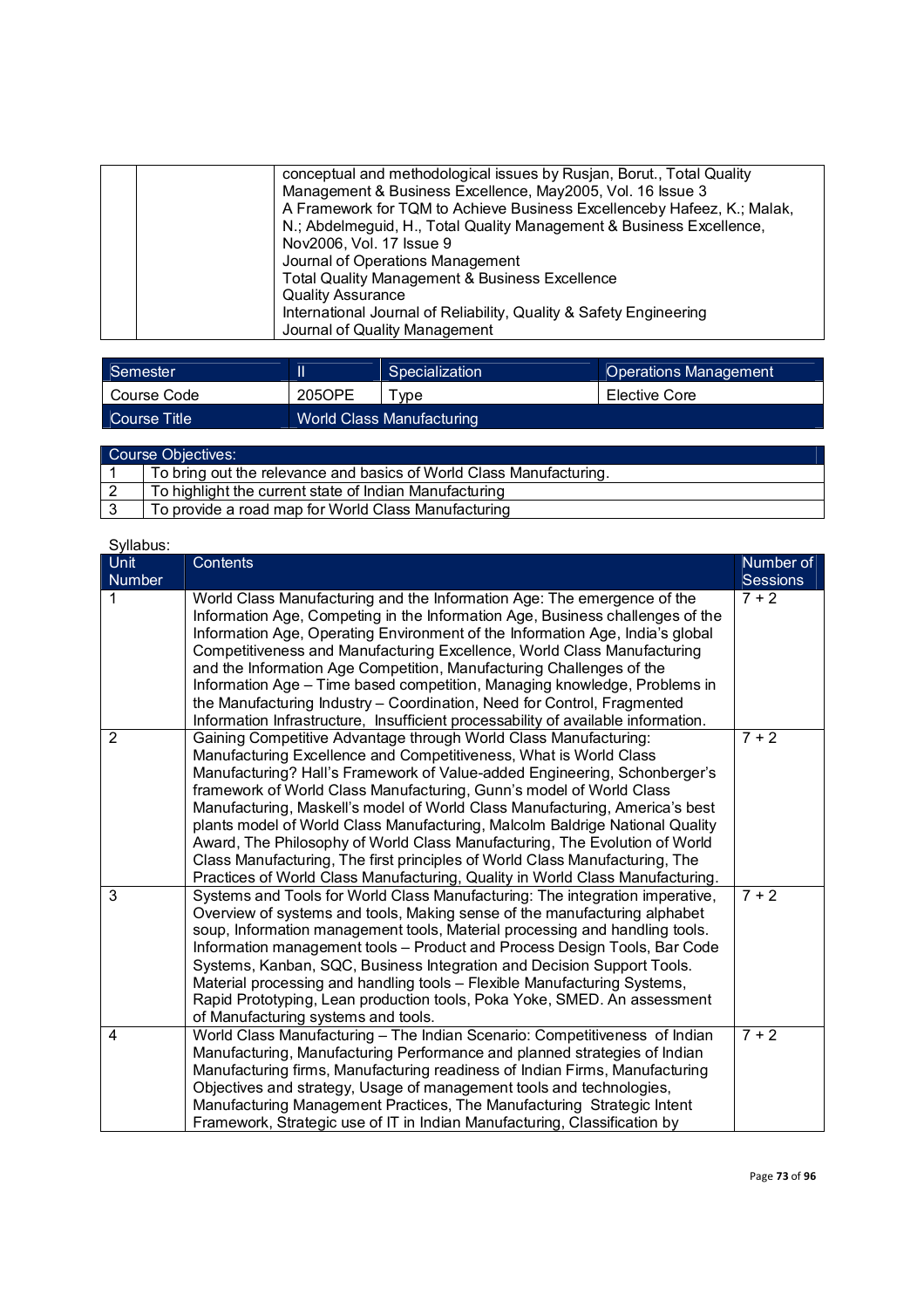|   | breadth of IT infrastructure and depth of manufacturing applications,<br>Classification by breadth and integration of IT infrastructure, Manufacturing<br>Strategy - World class Status and IT Use: Is India Ready for World Class<br>Manufacturing?                                                                                                                                                                                                                                                                                                                                                                                                                                                                                                          |         |
|---|---------------------------------------------------------------------------------------------------------------------------------------------------------------------------------------------------------------------------------------------------------------------------------------------------------------------------------------------------------------------------------------------------------------------------------------------------------------------------------------------------------------------------------------------------------------------------------------------------------------------------------------------------------------------------------------------------------------------------------------------------------------|---------|
| 5 | Leading India towards World Class Manufacturing: Business Strategy and<br>Global Competitiveness, Generic Manufacturing Strategies for the Information<br>Age, Developing strategic thinking in manufacturing, Issues in Strategic<br>planning for World Class Manufacturing, Barriers to using IT strategically,<br>Strategic Planning Methodology for World Class Manufacturing, Implementing<br>the World Class Manufacturing Plan, Need for performance measurement -<br>The PO-P System, The TOPP System, The AMBITE System, Quality<br>Performance, Cycle Time, Delivery Performance and Customer Service,<br>Financial Performance Measures, The Balanced Score Card, Human Resource<br>Dimensions in World Class Manufacturing - Morale and Teamwork. | $7 + 2$ |

# Learning Resources:

|   | <b>Text Books</b> | World Class Manufacturing - A Strategic Perspective by B S Sahay, K B C                 |
|---|-------------------|-----------------------------------------------------------------------------------------|
|   |                   | Saxena, Ashish Kumar, Macmillan Publishers India Ltd., 1 <sup>st</sup> Ed.              |
|   |                   | World Class Manufacturing by K. Sridhara Bhat, Himalaya Publishing, 1 <sup>st</sup> Ed. |
| 2 | Reference Books   | Making Common Sense Common Practice - Models for Manufacturing                          |
|   |                   | Excellence by Ron Moore, Elsevier Pub., 3rd Ed.                                         |
|   |                   | Competitive Manufacturing Management by John Nicholas, TMGH, 2 <sup>nd</sup> Edition.   |
| 3 | Supplementary     | The Japanese Manufacturing Techniques by Richard Schonberger, The Free                  |
|   | Reading Material  | Press                                                                                   |
|   |                   | Just in Time Manufacturing by M. G. Korgaonker, Macmillan Publishers India              |
|   |                   | Ltd., $1st Ed$ .                                                                        |
| 4 | Websites          | http://www.enotes.com/world-class-manufacturer-reference/world-class-                   |
|   |                   | manufacturer                                                                            |
| 5 | Journals          | International Journal of Operations & Production Management-                            |
|   |                   | Journal of Manufacturing Systems                                                        |
|   |                   | International Journal of Manufacturing Technology & Management                          |
|   |                   | Journal of Operations Management                                                        |
|   |                   | Manufacturing & Service Operations Management                                           |

Human Resources Management (HR) Specialization

| Semester                  |       | Specialization | <b>HRM</b>    |
|---------------------------|-------|----------------|---------------|
| Course Code               | 203HR | vpe            | Elective Core |
| Global HR<br>Course Title |       |                |               |

Course Objectives: 1 To give exposure to the students to international HR 2 | To make students understand various initiatives in global HR 3 To make students understand various issues in global HR Syllabus:

| <b>Unit</b> | Contents                                                                                                                                                                                                                                                        | Number of       |
|-------------|-----------------------------------------------------------------------------------------------------------------------------------------------------------------------------------------------------------------------------------------------------------------|-----------------|
| Number      |                                                                                                                                                                                                                                                                 | <b>Sessions</b> |
|             | Introduction: Defining international HR, difference between domestic and<br>international HR, Variables determining difference between domestic and<br>international HR, The path to global status, Talent management, International<br>business ethics and HRM | $7 + 2$         |
| 2           | Managing and supporting international assignments: Linking international<br>assignments with organizational strategy, Staffing for international<br>assignments, Issues in staff selection, selection criterion, The role of expatriate,                        | $7 + 2$         |

 $\sim$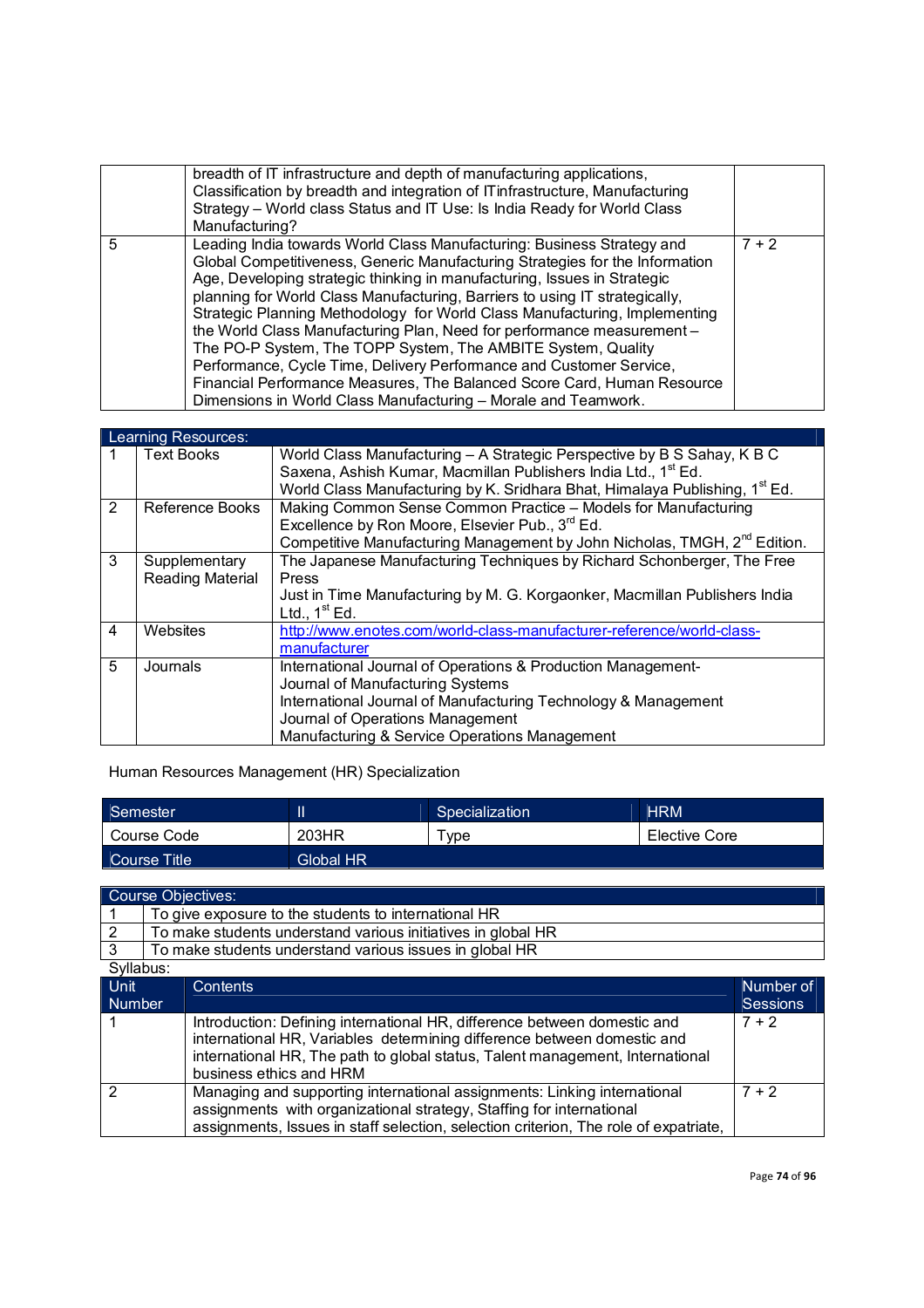|   | the role of non expatriate, dual career couples, are female expatriate different?<br>role of the corporate HR function.                                                                                                                                                                                                                                                                                                                   |         |
|---|-------------------------------------------------------------------------------------------------------------------------------------------------------------------------------------------------------------------------------------------------------------------------------------------------------------------------------------------------------------------------------------------------------------------------------------------|---------|
| 3 | International HR: Importance of pre departure training, programs, the<br>effectiveness of pre departure training, developing staff through international<br>assignments. Objectives of international compensation, key components of<br>international compensation program, approaches to international<br>compensation. Performance management in multinational, PM of international<br>employees, Appraisal of international employees. | $7 + 2$ |
| 4 | Key issues in international HR : Trade unions and international HR, the<br>response of trade unions to multi nationals, the issue of social dumping, the<br>impact of digital economy                                                                                                                                                                                                                                                     | $7 + 2$ |
| 5 | Virtual Organization study: Field Study/ Desk Research<br>Students to be divided in a group of 5 each. Each group to identify two<br>organizations having presence in other country/countries and study their HR<br>practices in the light of the above topics. This may be desk research or field<br>visit. The groups will give hard copy of the work and also presentation.                                                            | $7 + 2$ |

|   | Learning Resources:                      |                                                                                                                                                                                                                   |  |
|---|------------------------------------------|-------------------------------------------------------------------------------------------------------------------------------------------------------------------------------------------------------------------|--|
|   | <b>Text Books</b>                        | International Human Resource Management by Peter j Dowling, Device E<br>Welch, 4 <sup>th</sup> Edition.                                                                                                           |  |
| 2 | Reference Books                          | International Human Resource Management by Hilary Harris, Chris Brewster<br>and Paul Sparrow, VMP Publishers and Distributors<br>International Human Resource Management by K Aswathappa and Sadhna<br>Dash, TMGH |  |
| 3 | Supplementary<br><b>Reading Material</b> | International HRM- A cross cultural approach, Terence Jackson, SAGE<br>publication.                                                                                                                               |  |
| 4 | Websites                                 | http://www.cipd.co.uk/global/<br>www.shrm.org<br>www.hrmguide.net                                                                                                                                                 |  |
| 5 | Journals                                 | International Journal of Human Resource Management<br>Human Resource Management Journal<br>Human Resource Management                                                                                              |  |

| Semester        |                            | Specialization | <b>HRM</b>    |
|-----------------|----------------------------|----------------|---------------|
| Course Code     | 204HR                      | $\tau$ vpe     | Elective Core |
| LCourse Title ' | Employee Reward Management |                |               |

| Course Objectives: |                                                                                             |  |
|--------------------|---------------------------------------------------------------------------------------------|--|
|                    | To appraise students with reward management system practiced in organizations               |  |
|                    | To make students understand the process of setting reward management system                 |  |
|                    | To give students exposure to the reward management practices followed various organizations |  |

| Syllabus: |
|-----------|
|           |

| Unit<br><b>Number</b> | <b>Contents</b>                                                                                                                                                                                                                | Number of<br><b>Sessions</b> |
|-----------------------|--------------------------------------------------------------------------------------------------------------------------------------------------------------------------------------------------------------------------------|------------------------------|
|                       | Reward Management: Definition, Aims of reward management, achieving the<br>aims, reward system, elements of reward system, factors affecting reward<br>system, policy and practice, impact of environment, internal & external | $7 + 2$                      |
| 2                     | Grade and pay structures: Types of grades and pay structures, Developing<br>grade and pay structures, individual pay, team pay, paying for organizational<br>performance                                                       | $7 + 2$                      |
| 3                     | Reward management for special groups: Rewarding directors and senior<br>executives, international reward, rewarding sales and customer service staff,<br>rewarding knowledge workers, shop floor pay                           | $7 + 2$                      |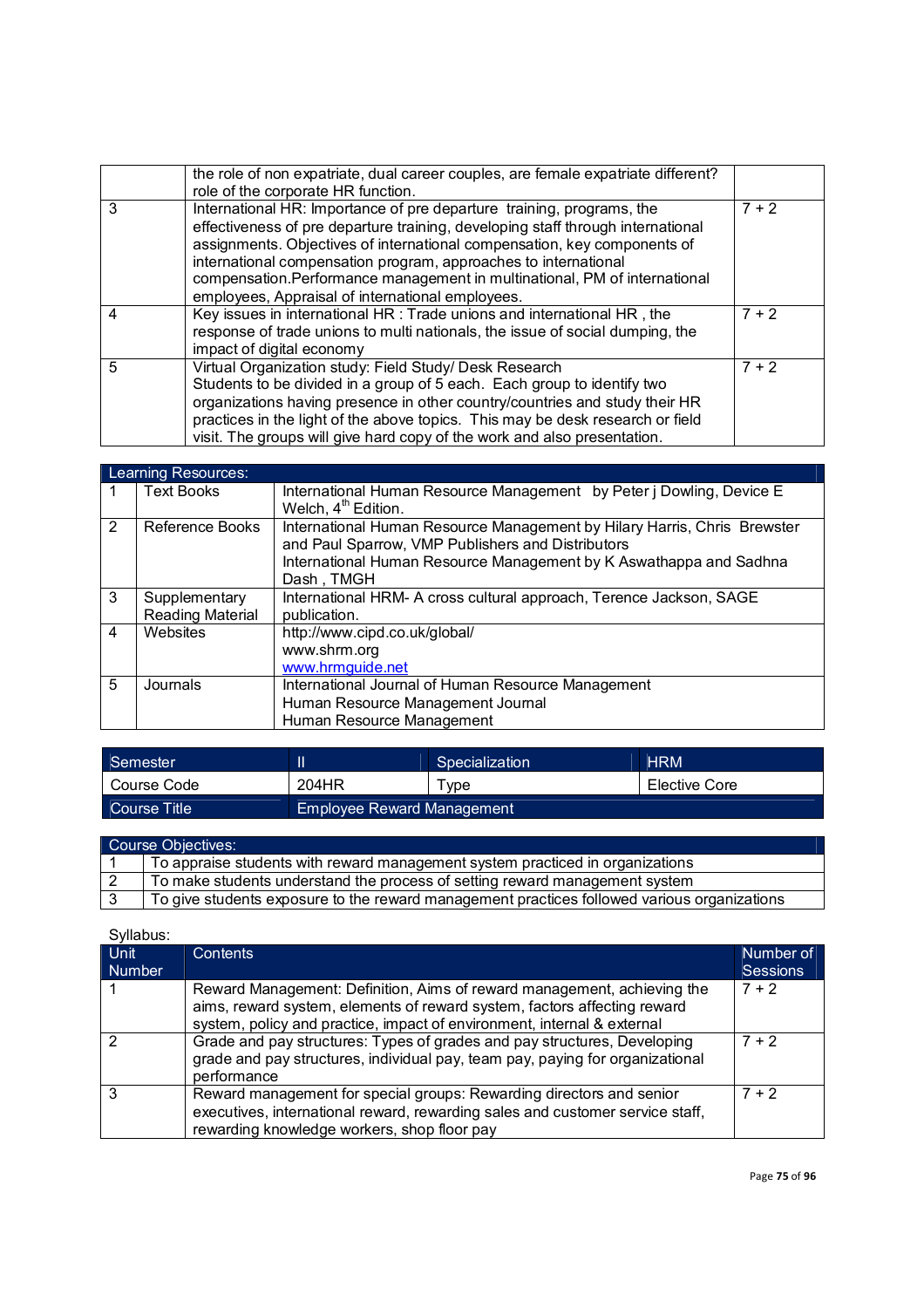| Δ | Union role in Reward Management: Impact of Trade Union on reward<br>determination, unions and alternative reward system, Govt. and legal issues in<br>reward system, reward system in India, National wage policy | $7 + 2$ |
|---|-------------------------------------------------------------------------------------------------------------------------------------------------------------------------------------------------------------------|---------|
|   | Desk Research/Field Work: Faculty to invite minimum 4 experts from<br>manufacturing/service/NGO/Govt. Organizations to expose the students to<br>reward management system practiced by those organizations        | $7 + 2$ |

|                | Learning Resources:     |                                                                        |  |  |
|----------------|-------------------------|------------------------------------------------------------------------|--|--|
| 1              | <b>Text Books</b>       | Dynamics of Personnel Management by Prof M N Rudrabasavraj Himalaya    |  |  |
|                |                         | publishing                                                             |  |  |
| 2              | Reference Books         | A Handbook of Employee Reward Management and Practice by Michel        |  |  |
|                |                         | Armstrong                                                              |  |  |
|                |                         | Personnel and Human Resource Management by George T Milkovish and John |  |  |
|                |                         | w Boudream, Published by All India Traveller Bookseller                |  |  |
| 3              | Supplementary           | Personnel Management Text and Cases by C B Mamoria and S V Gankar,     |  |  |
|                | <b>Reading Material</b> | Himalaya publishing                                                    |  |  |
| $\overline{4}$ | Websites                | www.cipd.co.uk                                                         |  |  |
|                |                         | www.payscale.com                                                       |  |  |
|                |                         | www.livesalary.com.au/                                                 |  |  |
| 5              | Journals                | International Journal of Human Resource Management                     |  |  |
|                |                         | Human Resource Management Journal                                      |  |  |
|                |                         | Human Resource Management                                              |  |  |

| Semester     |                   | Specialization | <b>HRM</b>    |
|--------------|-------------------|----------------|---------------|
| Course Code  | 205HR             | ™vpe           | Elective Core |
| Course Title | Change Management |                |               |

|               |                                                                                   | Course Objectives:                                                                                                                                                                                   |                 |
|---------------|-----------------------------------------------------------------------------------|------------------------------------------------------------------------------------------------------------------------------------------------------------------------------------------------------|-----------------|
|               | To make students understand meaning of change and need for organizational Change. |                                                                                                                                                                                                      |                 |
| 2             |                                                                                   | To appraise students with the change management process                                                                                                                                              |                 |
| Syllabus:     |                                                                                   |                                                                                                                                                                                                      |                 |
| <b>Unit</b>   |                                                                                   | Contents                                                                                                                                                                                             | Number of       |
| <b>Number</b> |                                                                                   |                                                                                                                                                                                                      | <b>Sessions</b> |
|               |                                                                                   | Introduction: Definition of change, how people experience change?, Seven<br>phases of change, shock and surprise, denial and refusal, rational                                                       | $7 + 2$         |
|               |                                                                                   | Understanding, emotional acceptance, exercising and learning, Rationalization,<br>integration.                                                                                                       |                 |
|               |                                                                                   | Organizational Change: Definition, Change: a managerial necessity, Areas of<br>change, management of environment and technology, change and the<br>manager, managing change from gender perspective. | $7 + 2$         |
| 3             |                                                                                   | Model of Change Management: The organizational development model, people<br>management, Organizational politics and change, the learning organization.                                               | $7 + 2$         |
| 4             |                                                                                   | Leading Change: Leaders, heroes and Chief Executive officers. Student to<br>study minimum two case studies                                                                                           | $7 + 2$         |
| 5             |                                                                                   | Executing Change: Challenges of execution, Why does change Succeed / Fail?<br>Minimum two case studies one each of successful execution and one of failure                                           | $7 + 2$         |

|                | Learning Resources: |                                                                                                                                                                                                                  |
|----------------|---------------------|------------------------------------------------------------------------------------------------------------------------------------------------------------------------------------------------------------------|
|                | Fext Books          | Change Management by Andrew Pettigrew and Richard Whipp Infinity Books                                                                                                                                           |
| $\overline{2}$ | Reference Books     | Change and Knowledge Management by B Janakiram, P V Ravendra, Shubha<br>Murlidhar Published by biztantra<br>Change Management by Robert a Paton and James McCalman, Sage<br>Publication, 3 <sup>rd</sup> Edition |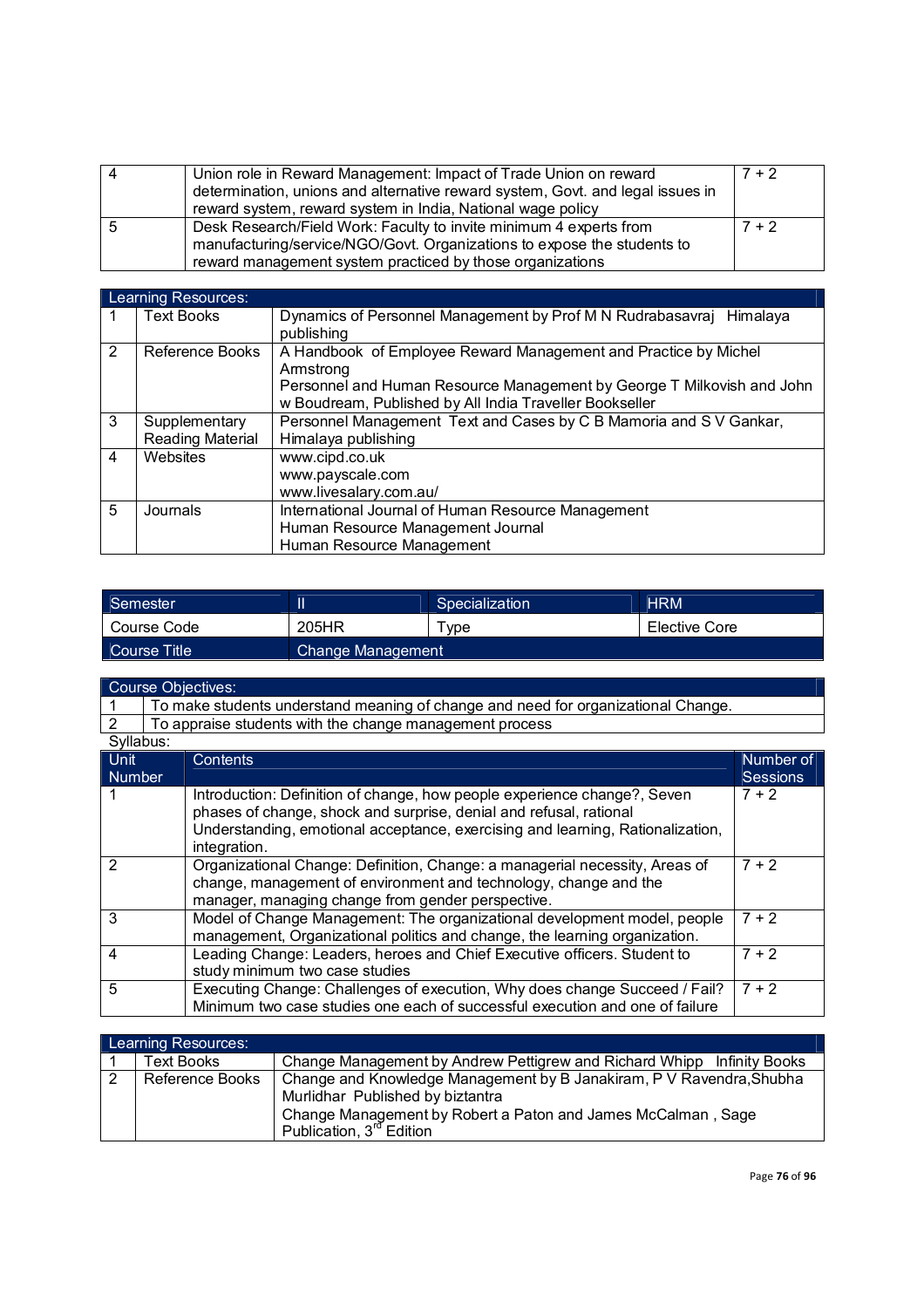| 3 | Supplementary           | Change Management by V Nilkant, S Ramnarayan, Sage publication             |
|---|-------------------------|----------------------------------------------------------------------------|
|   | <b>Reading Material</b> | Change: How to adapt and transform the business: Editors N Anand and Nigel |
|   |                         | Nicholson Published by Biztantra.                                          |
|   | Websites                | www.changedynamix.com                                                      |
|   |                         | http://www.oursouthwest.com/SusBus/mggchange.html                          |
| 5 | Journals                | Journal of Organizational Change Management                                |
|   |                         | International Journal of Human Resource Management                         |
|   |                         | Human Resource Management Journal                                          |
|   |                         | Human Resource Management                                                  |

International Business Management (IB) –Specialization

| Semester     |                                  | Specialization | International Business<br>Management |
|--------------|----------------------------------|----------------|--------------------------------------|
| Course Code  | 203IB                            | vpe            | Elective Core                        |
| Course Title | Global Logistics & Supply Chains |                |                                      |

Course Objectives:

|                       | To get acquainted with global dimensions of logistics management                                 |
|-----------------------|--------------------------------------------------------------------------------------------------|
|                       | To introduce basic operational aspects i.e. procedure, documentations & related legal aspects of |
|                       | global logistics                                                                                 |
|                       | To sensitize students to basics of shipping line industry                                        |
| Syllahue <sup>.</sup> |                                                                                                  |

| oyilabus.<br>Unit | <b>Contents</b>                                                                                                                                                                                                                                                                                                                                                                                                                                                                                                                                                                                                                                                                                                                                                                                                                                                                                                                                                                                                                      | Number of       |
|-------------------|--------------------------------------------------------------------------------------------------------------------------------------------------------------------------------------------------------------------------------------------------------------------------------------------------------------------------------------------------------------------------------------------------------------------------------------------------------------------------------------------------------------------------------------------------------------------------------------------------------------------------------------------------------------------------------------------------------------------------------------------------------------------------------------------------------------------------------------------------------------------------------------------------------------------------------------------------------------------------------------------------------------------------------------|-----------------|
| <b>Number</b>     |                                                                                                                                                                                                                                                                                                                                                                                                                                                                                                                                                                                                                                                                                                                                                                                                                                                                                                                                                                                                                                      | <b>Sessions</b> |
| 1                 | 1.1 Introductionto Global Logistics : International Logistics Development,<br>International Trade Logistics Chain, Shipper's Logistics Requirements in trade,<br>7R's of Logistics Management, 5 P's of Logistics, International Commercial<br>Terms - Use of Incoterms in a Contract, Incoterms Laws.<br>1.2 Logistics and Documentation: Consular Invoice, Commercial Invoice,<br>Certificate of Origin, certificate of Value, Bill of Lading, Cargo Manifest or<br>Packing List, Health Certificate, Import license, Insurance Certificate, Export<br>Declaration Forms.<br>1.3 Transportation: Modes of transportation, Transport and Communication,<br>Transport activities and Land Use, Transport, Energy and the Environment.<br>1.4 Air Cargo: Transportation of goods through Air, Transportation<br>Infrastructure, World Air Cargo growth, Benefits of Airfreight, Airport<br>classification, International Airports of India, Types of Aircraft, Unit loading<br>devices, Airport Charges, International Country Codes. | $7 + 2$         |
| 2                 | 2.1 Carriage of Goods by Land: Motor Vehicles Act, 1988, Central Motor<br>Vehicles Rules, 1989, Carriers Act, 1865 - Definition of common carrier,<br>Scheduled and Non Scheduled Goods, Railways Act, 1989 - Railway's liability,<br>Merits and Demerits of Railway Transportation, Railway Freight rates.<br>2.2 Carriage of Goods by Sea & Ocean Freight& Freight Calculations: Ocean<br>Shipping Methods, Ocean Freight or Tariff rates, Freight rates terminology used<br>in international shipments, Freight surcharges, Freight Rebates, Conference<br>Discounts, Contract Shippers, Weight or Measure in the Freight Cost<br>Calculation, Freight Adjustments - Currency Adjustment Factor (CAF), Bunker<br>Adjustment Factor (BAF).<br>2.3 Types of Ships: Mail and Supply Ships, Expedition Ships, Coasters, Bulk<br>Carriers, Tankers, Refrigerated Vessels and Reefers, Livestock carriers, LNG<br>Carriers, Car Carriers, Container Ships, Heavy lift Vessels, Tugs, Ro-Ro<br>Vessels.                                  | $7 + 2$         |
| 3                 | 3.1 Shipping Formalities: Booking Shipping Space, Conference Shipping, Non-                                                                                                                                                                                                                                                                                                                                                                                                                                                                                                                                                                                                                                                                                                                                                                                                                                                                                                                                                          | $7 + 2$         |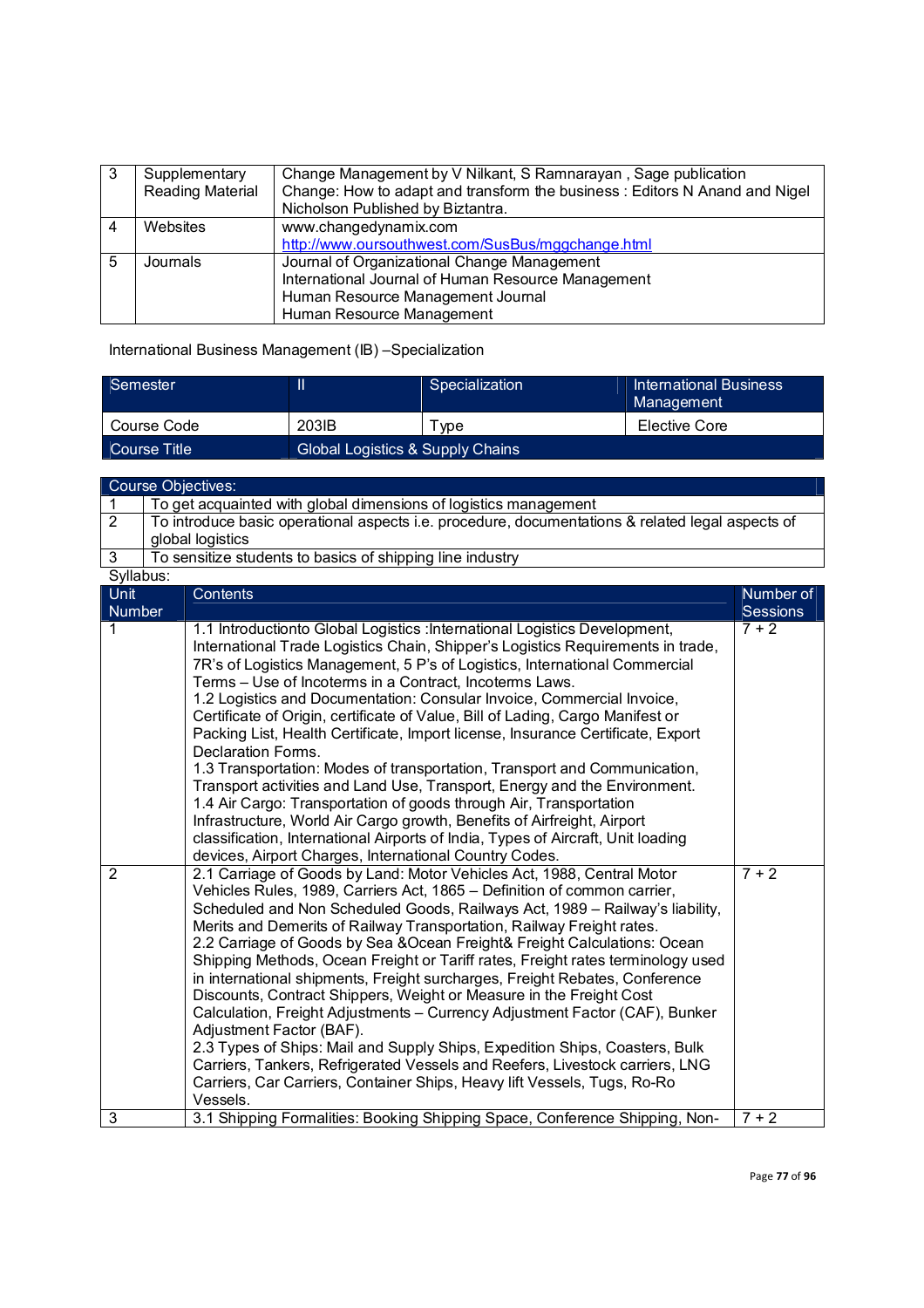|   | conference Shipping, Charter Shipping, Charter Party, Shipping Storage,<br>Ocean Shipping procedure.<br>3.2 Shipping Intermediaries: Function and Roles of Custom Brokers, Freight<br>Forwarders and Consolidators, Shipping Agents, Stevedores.<br>3.3 The Major Port Trusts Act, 1963.<br>3.4Shipping Corporation of India: Products and Services, Bulk Carriers, LNG<br>Carriers, STS Lighterage Operations                                                                                                                                                                                                                                                                                                                                                                                                                                                |         |
|---|---------------------------------------------------------------------------------------------------------------------------------------------------------------------------------------------------------------------------------------------------------------------------------------------------------------------------------------------------------------------------------------------------------------------------------------------------------------------------------------------------------------------------------------------------------------------------------------------------------------------------------------------------------------------------------------------------------------------------------------------------------------------------------------------------------------------------------------------------------------|---------|
| 4 | 4.1 Major Ports in India: Present Policy, Privatization Policy, Indian Port Policy<br>Reform, Major Ports in India - Chennai, Cochin, Ennore, JNPT, Kandla,<br>Mormugao, Mumbai, Paradip, NMPT, Pipavav, Tuticorin, Visakapatnam.<br>4.2 Important Sea Routes: Northern Sea route, North Atlantic Route,<br>Mediterranean Route, Panama Route, Baltic Sea Route, Indian Ocean route,<br>Cape Route, South Atlantic Route, North Pacific Route.<br>4.3International Chamber of Shipping<br>4.4 World's Major Ports: Major Ports and Port codes, Seaports of the world.                                                                                                                                                                                                                                                                                         | $7 + 2$ |
| 5 | 5.1 Containerization: Origin of containerization, Origin of TEU, Container sizes -<br>dimensions and capacity, Container Flavours, Swap Bodies, Other<br>considerations, Registration, Container Classification numbers, Lift/Stacking<br>fittings, Movement of containers, Recent Developments - Coltainer,<br>Cargosprinter, Safety of container ships, Container Classification - General<br>Cargo service, Specific cargo service, Unit Load Device, Rating – Tare Mass<br>and Pay load of Containers, Marking and Identification of Containers. Benefits<br>of containerization.<br>5.2 Inland Container Depots & Container Freight Stations: Functions, Benefits,<br>Requirements for successful ICD/CFS, Designs and Layout, Equipping the<br>ICD/CFS, Procedures for approval and implementation. Concor - The<br>Multimodal Logistics Professionals. | $7 + 2$ |

#### Learning Resources:

|   | Learning Resources:     |                                                                                                                                                                                                                                          |
|---|-------------------------|------------------------------------------------------------------------------------------------------------------------------------------------------------------------------------------------------------------------------------------|
|   | <b>Text Books</b>       | Logistics Management for International Business – Text and Cases, by<br>Sudalaimuthu and Anthony Raj, PHI, 2009 Edition.<br>Global Operations and Logistics: Text and Cases by Dornier, Ernst, Fender and<br>Kouvelis, Wiley India, 2006 |
| 2 | Reference Books         | Global Logistics - New Directions in Supply Chain Management, Edited by                                                                                                                                                                  |
|   |                         | Donald Waters, Kogan Page, Fifth Edition                                                                                                                                                                                                 |
| 3 | Supplementary           | Logistics in International Business by Rajiv Aserkar, Shroff Publishers, 2 <sup>nd</sup>                                                                                                                                                 |
|   | <b>Reading Material</b> | Edition.                                                                                                                                                                                                                                 |
| 4 | Websites                |                                                                                                                                                                                                                                          |
| 5 | Journals                | International Journal of Logistics Management                                                                                                                                                                                            |
|   |                         | Foreign Trade Review                                                                                                                                                                                                                     |
|   |                         | International Trade Forum                                                                                                                                                                                                                |
|   |                         | International Trade Journal                                                                                                                                                                                                              |
|   |                         | Journal of International Business and Economy                                                                                                                                                                                            |
|   |                         | Journal of International Trade & Economic Development                                                                                                                                                                                    |
|   |                         | Monthly Statistics of International Trade                                                                                                                                                                                                |

| Semester     | Ш                           | Specialization | International Business Management |
|--------------|-----------------------------|----------------|-----------------------------------|
| Course Code  | 204 <sub>IB</sub>           | $\tau$ vpe     | Elective Core                     |
| Course Title | Foreign Exchange Management |                |                                   |

| Course Objectives: |                                                                                                  |  |
|--------------------|--------------------------------------------------------------------------------------------------|--|
|                    | To make the student aware about importance, concept and tools of Foreign Exchange<br>Management. |  |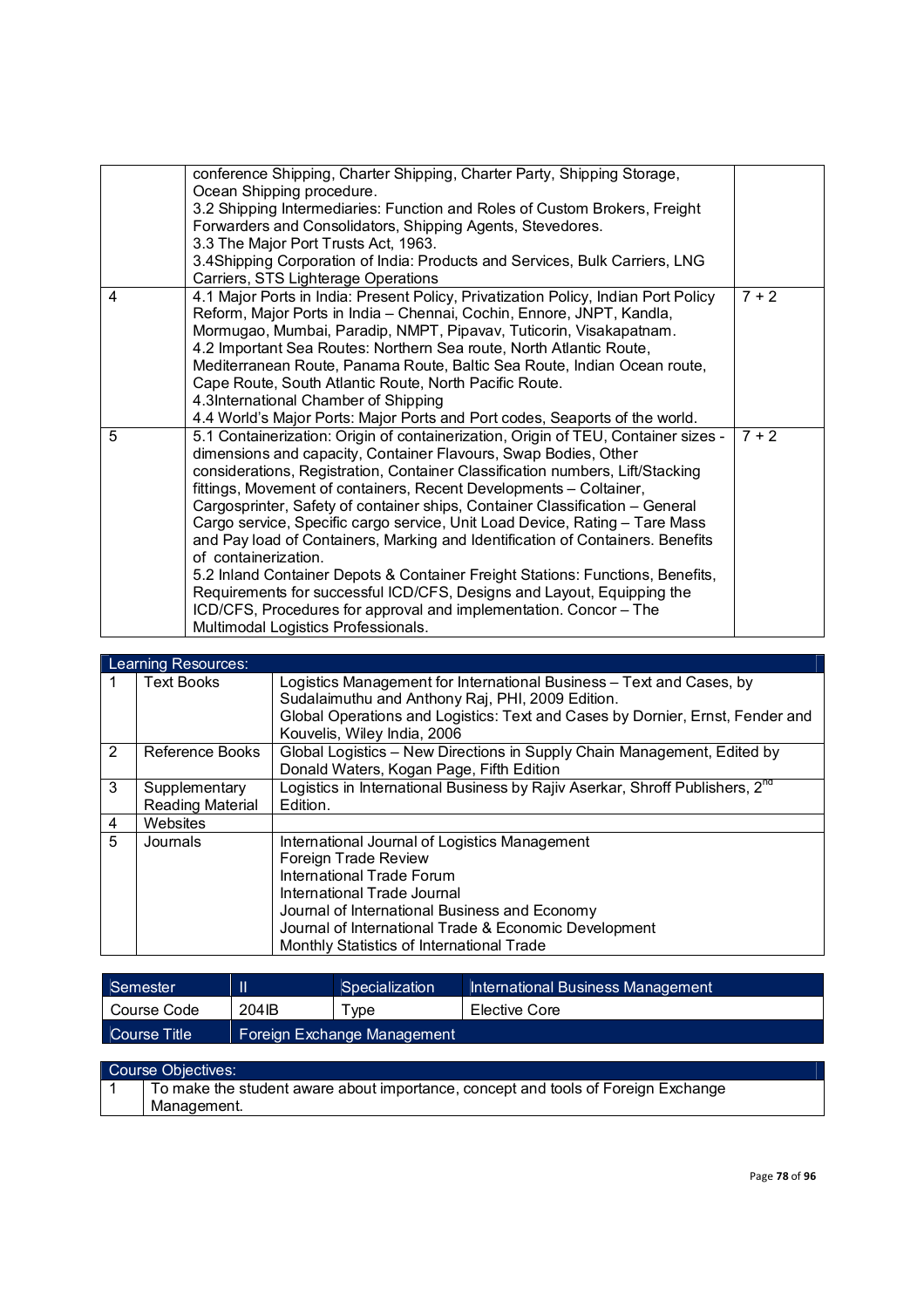| Syllabus:             |                                                                                                                                                                                                                                                                                                                                                                                                 |                              |
|-----------------------|-------------------------------------------------------------------------------------------------------------------------------------------------------------------------------------------------------------------------------------------------------------------------------------------------------------------------------------------------------------------------------------------------|------------------------------|
| Unit<br><b>Number</b> | <b>Contents</b>                                                                                                                                                                                                                                                                                                                                                                                 | Number of<br><b>Sessions</b> |
| 1                     | Management of Foreign Exchange with special reference to India: Meaning of<br>the Term " Foreign Exchange", Exchange Market, Statutory basis of Foreign<br>Exchange, Evolution of Exchange Control, Outline of Exchange Rate and<br>Types, Introduction to International Monetary Developments : Gold standard,<br>Bretton Woods system, Fixed-Flexible Exchange Rate Systems, Euro market.     | $7 + 2$                      |
| 2                     | Sources of demand for and supply of foreign exchange - the balance of<br>payments (bop) framework; nominal, real and effective exchange rates;<br>determination of rate of exchange; monetary portfolio balance; purchasing<br>power parity approaches; overvalued and undervalued currencies; exchange<br>rate systems. India's Forex Scenario: BOP crisis of 1990, LOERMS,<br>Convertibility. | $7 + 2$                      |
| 3                     | General factors of exchange rate fluctuations; the DORNBUSCH Sticky - price<br>theory of exchange rate volatility; exchange rate overshooting and the J-curve<br>effect; central central banking intervention for exchange rate stability; effect of<br>depreciation on trade balance.                                                                                                          | $7 + 2$                      |
| 4                     | Nature functions and participants of foreign exchange market; spot and forward<br>markets; forward premium; forwards in hedging and arbitrage; methods of<br>quoting exchange rates; cross rates of exchange; arbitrage operations; bid-ask<br>spreads; the Interest Rate Parity. Theorem; the Expectation Theory;<br>International Fisher Effect.                                              | $7 + 2$                      |
| $\overline{5}$        | Currency futures, options and determination of their market value, over-the-<br>counter options; Fisher Black's Optional-Pricing model; currency and interest<br>rate swaps; credit risk of swaps; Euro currency market and its instruments;<br>measuring foreign exchange risk and exposure; basic techniques of exposure<br>management; foreign exchange regulation in India.                 | $7 + 2$                      |

|   | Learning Resources: |                                                                           |  |  |
|---|---------------------|---------------------------------------------------------------------------|--|--|
|   | <b>Text Books</b>   |                                                                           |  |  |
|   |                     | D Levi Maurice, International Finance, Prentice Hall of India, New Delhi  |  |  |
|   |                     | Roth Paul, Mastering Foreign Exchange and Money Markets, Pitman, London   |  |  |
| 2 | Reference Books     | Giddy, IAN, Global Financial Markets, AITBS, New Delhi                    |  |  |
|   |                     | Apte P G, International Financial Management, Tata McGraw Hill, New Delhi |  |  |
| 3 | Supplementary       | Buckley, Multinational Finance, Prentice Hall of India, New Delhi         |  |  |
|   | Reading Material    |                                                                           |  |  |
| 4 | Websites            |                                                                           |  |  |
| 5 | Journals            | Asian Economic Bulletin                                                   |  |  |
|   |                     | Asian Journal of Management Cases                                         |  |  |
|   |                     | <b>Economic and Political Weekly</b>                                      |  |  |
|   |                     | <b>Global Business Review</b>                                             |  |  |
|   |                     | Global Journal of International Business Research                         |  |  |
|   |                     | International Business & Economics Research Journal                       |  |  |
|   |                     | Journal of Economic Perspectives                                          |  |  |
|   |                     | Journal of International Business                                         |  |  |
|   |                     | Journal of International Business and Economy                             |  |  |
|   |                     | Journal of International Trade & Economic Development                     |  |  |
|   |                     | World Affairs: the Journal of International Issues                        |  |  |

÷,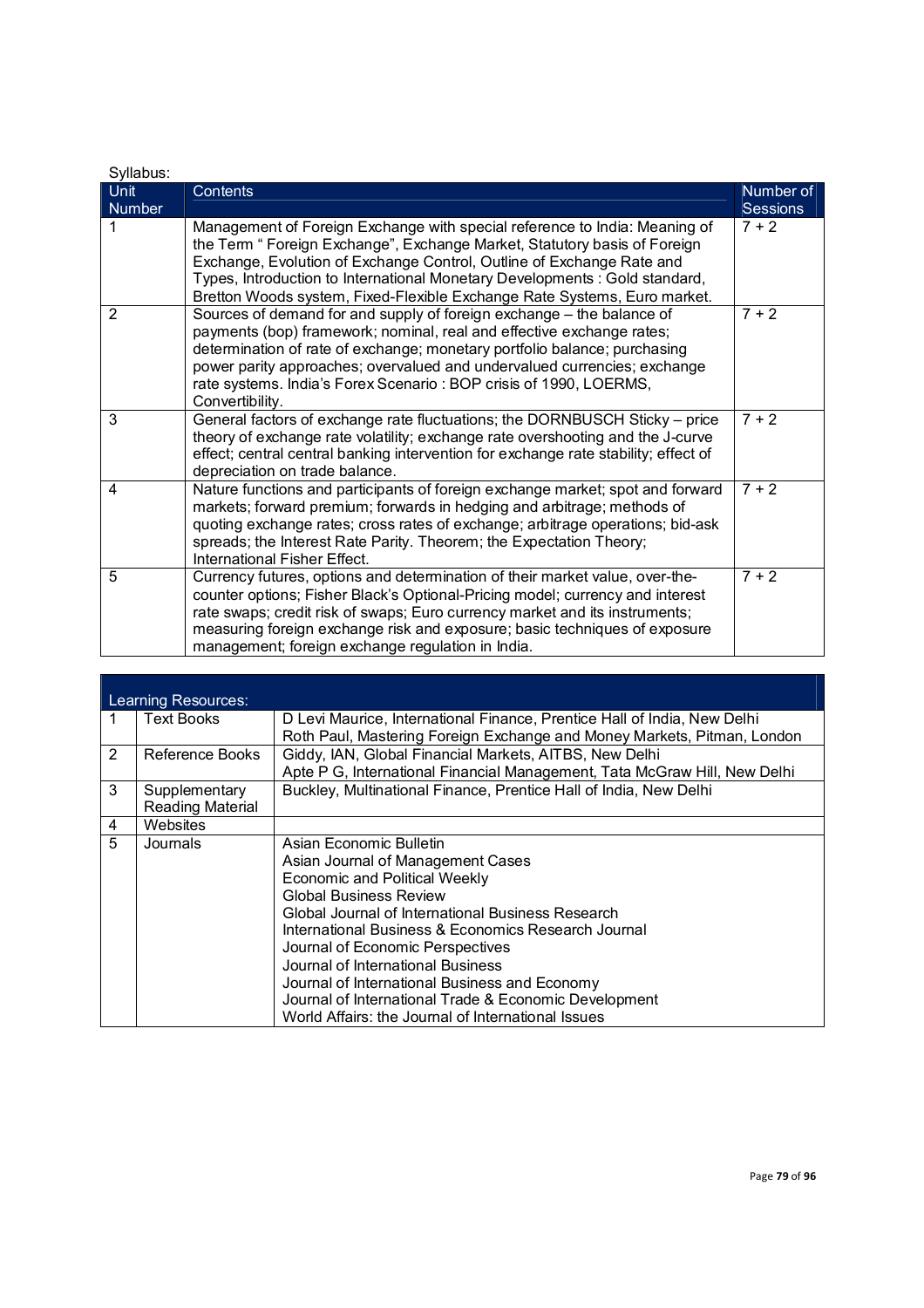| Semester     |                                                | Specialization | International Business Management |
|--------------|------------------------------------------------|----------------|-----------------------------------|
| Course Code  | 205 <sub>IB</sub>                              | $\tau$ vpe     | Elective Core                     |
| Course Title | Global Competitiveness and Strategic Alliances |                |                                   |

Course Objectives:

| To develop conceptual understanding of global competitiveness                                 |
|-----------------------------------------------------------------------------------------------|
| To understand strategies and processes that lead to global competitiveness                    |
| To understand strategic alliance as an important initiative to achieve global competitiveness |

4 To know steps to be taken to implement strategic alliance program

| Syllabus: |  |
|-----------|--|

| Unit<br>Number | Contents                                                                                                                                                                                                                                                                                                                                                                                                                                         | Number of<br><b>Sessions</b> |
|----------------|--------------------------------------------------------------------------------------------------------------------------------------------------------------------------------------------------------------------------------------------------------------------------------------------------------------------------------------------------------------------------------------------------------------------------------------------------|------------------------------|
|                | Global Competitiveness: An Overview - Macroeconomic and Business Strategy<br>Perspective, Framework for Assessing Competitiveness - Various Approaches;<br>International and National Competitiveness Studies.                                                                                                                                                                                                                                   | $7 + 2$                      |
| $\overline{2}$ | Developing Competitiveness - Role of Quality and Productivity in Achieving<br>World Class Competitiveness - Role of Government Policy - Attaining<br>Competitiveness through Integrated Process Management, Technology and<br>Innovation - Human Capital and Competitiveness - Role of Information<br>Systems in Building Competitiveness - Industrial Clusters and Business<br>Development - Strategic Management of Technology and Innovation. | $7 + 2$                      |
| 3              | Global Competitiveness of Indian Industry - Status; Causes for lack of<br>competitiveness - Strategic Options for Building Competitiveness -                                                                                                                                                                                                                                                                                                     | $7+2$                        |
| $\overline{4}$ | Joint Ventures and other forms of Strategic Alliance-Benefits and Scope of<br>Strategic Alliance - Forms of management/ ownership - Types of Alliance -<br>Steps in implementing Strategic Alliance – Limitations and Pitfalls of Strategic<br>Alliance                                                                                                                                                                                          | $7 + 2$                      |
| 5              | Internationalization of Indian Business - Case Studies of Globally Competitive<br>Indian Companies.                                                                                                                                                                                                                                                                                                                                              | $7 + 2$                      |

|   | Learning Resources:                      |                                                                                                                              |
|---|------------------------------------------|------------------------------------------------------------------------------------------------------------------------------|
|   | <b>Text Books</b>                        | Momaya Kiran (2001). International Competitiveness: Evaluation and<br>Enhancement, Hindustan Publishing Corporation (India). |
|   |                                          | Fidelis Ezeela Harrison (1999). Theory and Policy of International                                                           |
|   |                                          | Competitiveness, Greenwood Publishing Group.                                                                                 |
| 2 | Reference Books                          | International Business, 4th Edition, Griffin and Pustay, Prentice Hall                                                       |
| 3 | Supplementary<br><b>Reading Material</b> | Marcela, Vivian Walsh (2007). International Competitiveness and Technological<br>Change, Oxford Press.                       |
|   |                                          | Hamel G. and Prahlad C.K (1994). Competing for the future. Harvard Business<br>Press.                                        |
|   |                                          | IMD, World Competitiveness Year Book, Latest issue.                                                                          |
|   |                                          | World Economic Forum, Global Competitiveness Report, Latest report.                                                          |
| 4 | Websites                                 |                                                                                                                              |
| 5 | Journals                                 |                                                                                                                              |

÷.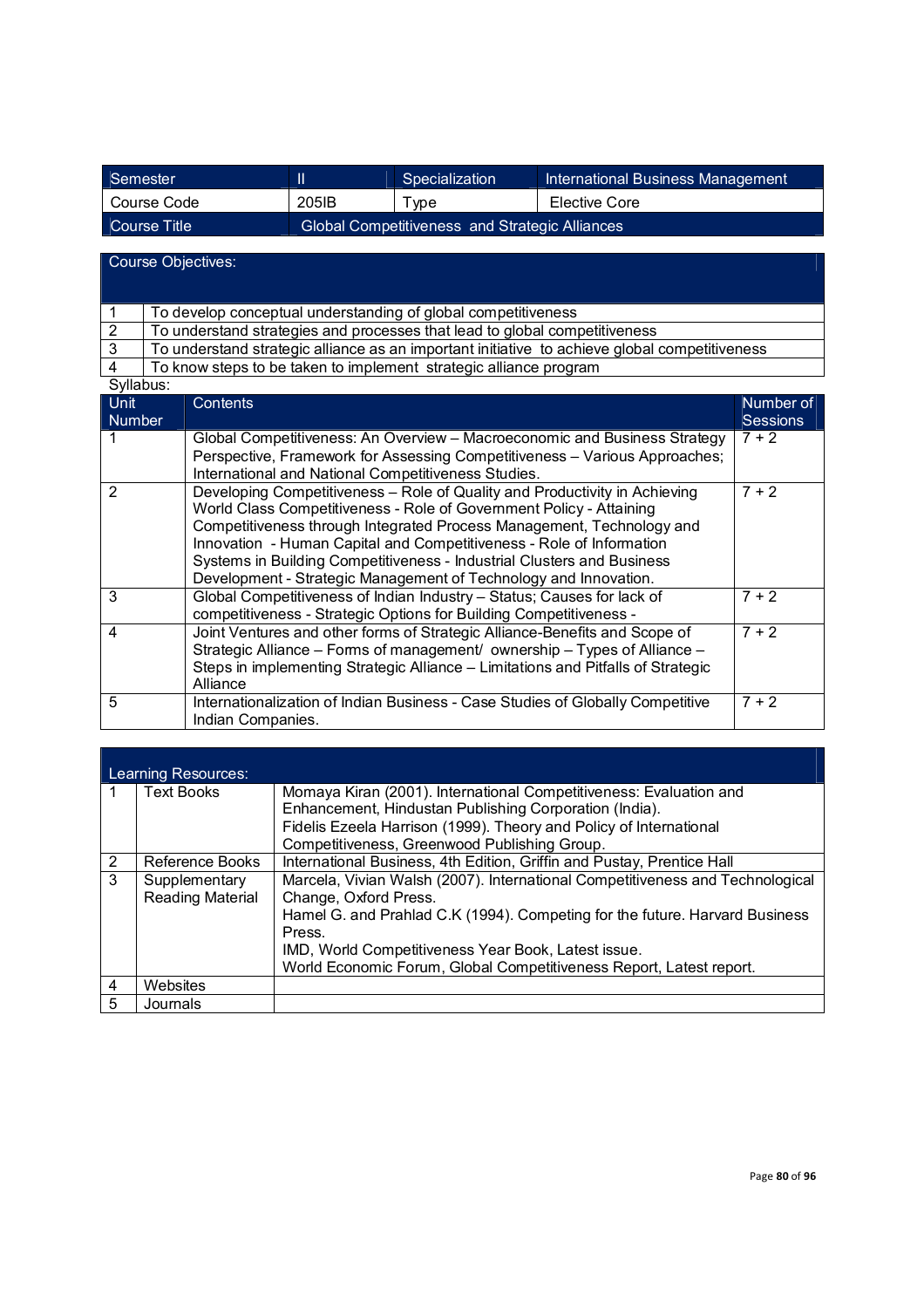## Supply Chain Management – Specialization

| Semester     |                       | Specialization | Supply Chain Management |
|--------------|-----------------------|----------------|-------------------------|
| Course Code  | 203SCM                | vpe            | Elective Core           |
| Course Title | Supply Chain Planning |                |                         |

|                | Course Objectives:                                                                            |
|----------------|-----------------------------------------------------------------------------------------------|
|                | To understand essentials of Demand Management                                                 |
| l 2            | To get acquainted to Supply Chain Aggregate Planning                                          |
| $\sqrt{3}$     | To understand how to manage predictable variability in Supply Chain                           |
| $\overline{A}$ | To recognize the role of Network Planning and understand basic Network Planning Design Models |

| <b>Unit</b><br>Number         | oynabao.                          | Contents             |                                                                                                                                                                                                                                                                                                                                                                                                                                                               | Number of<br><b>Sessions</b> |  |  |  |  |
|-------------------------------|-----------------------------------|----------------------|---------------------------------------------------------------------------------------------------------------------------------------------------------------------------------------------------------------------------------------------------------------------------------------------------------------------------------------------------------------------------------------------------------------------------------------------------------------|------------------------------|--|--|--|--|
| 1                             |                                   |                      | Forecasting: Concept and definition of Forecasting & Demand, Role of<br>Forecasting in SC, Traditional Forecasting Methods - Judgment Methods,<br>Market Research Methods, Time Series Methods, Causal Methods. Selection<br>of Appropriate Forecasting technique, Risks in Forecasting - forecasting error                                                                                                                                                   | $7 + 2$                      |  |  |  |  |
| $\overline{2}$                |                                   |                      | Demand Management: Collaborative Planning, Forecasting & Replenishment<br>(CPFR). Order fulfillment & Order Management. Customer Service Level &<br>Expected cost of stock outs (Numericals Expected)                                                                                                                                                                                                                                                         | $7 + 2$                      |  |  |  |  |
| 3                             |                                   | Planning in Practice | Aggregate Planning in SC: Concept of Aggregate Planning & its role in SC.<br>Aggregate Planning Strategies, Aggregate Planning for Services, Aggregate<br>Planning using MS-Excel, Role of IT in Aggregate Planning, Aggregate                                                                                                                                                                                                                                | $7 + 2$                      |  |  |  |  |
| $\overline{4}$<br>seasonality |                                   |                      | Managing Predictable Variability in SC: Decision Environment of SC - external<br>factors responsible for decisions, Concept of Variability, Responding to<br>predictable variability, Managing Supply, Managing Demand, Impact of                                                                                                                                                                                                                             | $7 + 2$                      |  |  |  |  |
| 5                             |                                   |                      | Network Decisions: Choices of Network Configurations - direct shipping,<br>distribution through intermediary, customer pick up, Challenges in Network<br>Configuration. Models - Strategic Facility Location Model with Single Capacity<br>Choice, Strategic Facility Location Model with Two Capacity Choices, Demand<br>Allocation Across different Facilities with Fixed Capacities, Gravity Location<br>Model, Uncertainty and Application of Probability | $7 + 2$                      |  |  |  |  |
|                               |                                   | Learning Resources:  |                                                                                                                                                                                                                                                                                                                                                                                                                                                               |                              |  |  |  |  |
| 1                             | <b>Text Books</b>                 |                      | Supply Chain Management - Strategy, Planning and Execution by Sunil<br>Chopra, Peter Meindl, D V Kalra, Pearson Education, 3rd Edition<br>Supply Chain Management Process, System & Practice by N.Chadrasekaran,<br>Oxford, 1 <sup>st</sup> Edition                                                                                                                                                                                                           |                              |  |  |  |  |
| $\overline{2}$                | Reference Books                   |                      | The Management of Business Logistics: A Supply Chain Perspective by Coyle,<br>Bardi and Langley, Cengage Learning - India 7 <sup>th</sup> Edition.                                                                                                                                                                                                                                                                                                            |                              |  |  |  |  |
| 3                             | Supplementary<br>Reading Material |                      | Managing the Supply Chain: A Strategic Perspective by Gattorna and Walters,<br>Palgrave.<br>A Logistics Approach to Supply Chain Management by Coyle, Langley, Gibson,<br>Novack, Bardi, Cengage Learning, India Edition, 2009.                                                                                                                                                                                                                               |                              |  |  |  |  |
| 4                             | Websites                          |                      | http://www.ibf.org/                                                                                                                                                                                                                                                                                                                                                                                                                                           |                              |  |  |  |  |
| 5                             | Journals                          |                      | Mapping the Future of Supply Chain Management: a Delphi study by Melny K,<br>Steven A.; Lummus, Rhonda R.; Vokurka, Robert J.; Burns, Laird J.; Sandor,<br>Joe., International Journal of Production Research, Aug2009, Vol. 47 Issue 16<br>Aligning Demand Management with Business Strategy by Jim R and Langabeer<br>II, Supply Chain Management Review, May/June 2000.<br>ABC of Collaborative Planning Forecasting and Replenishment by Ireland,         |                              |  |  |  |  |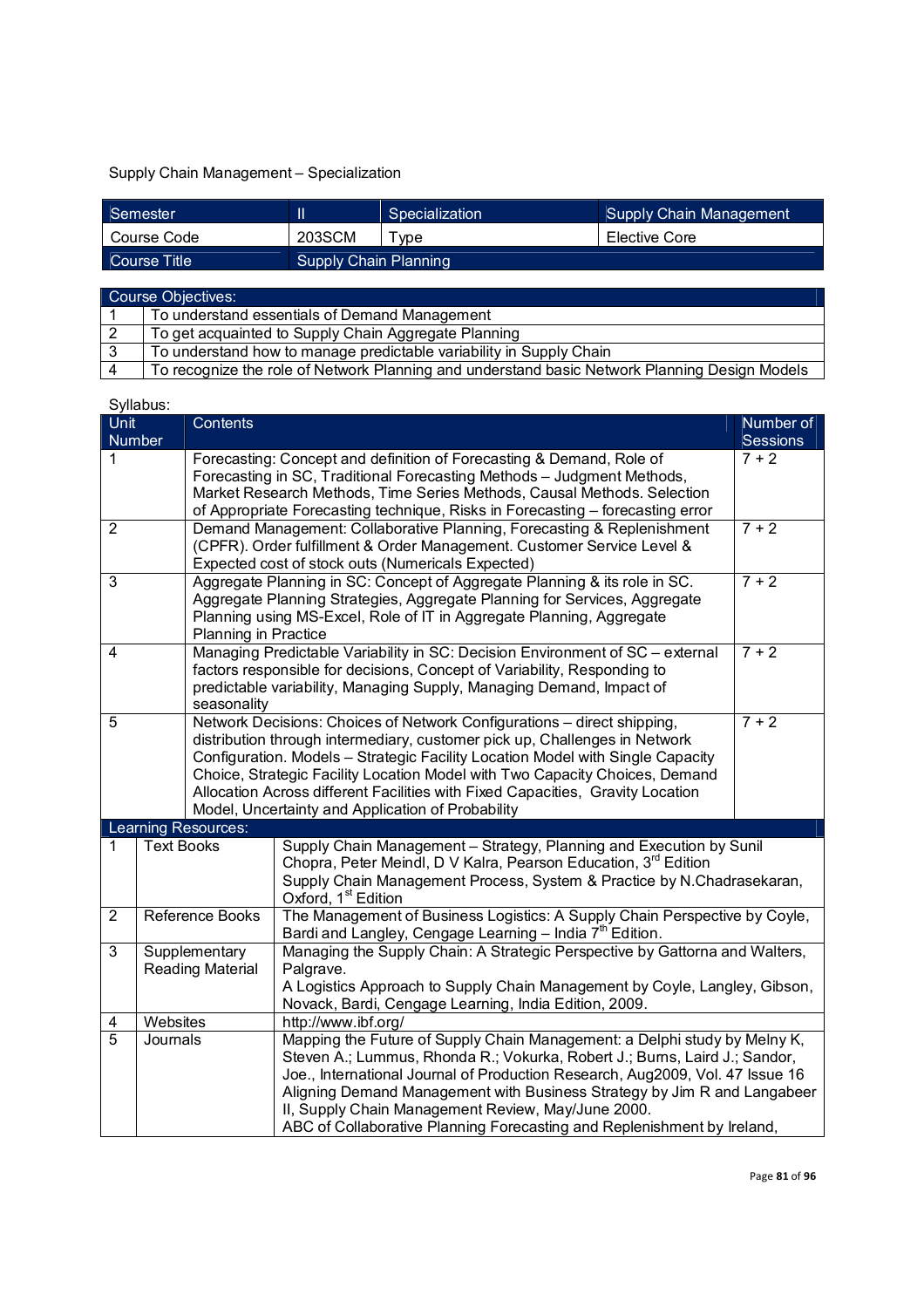|  | Ron., Journal of Business Forecasting, Summer2005, Vol. 24 Issue 2<br>Collaborative Planning, Forecasting & Replenishment (CPFR): Realizing the<br>Promise of Efficient by Sherman, Richard J., Journal of Marketing Theory & |
|--|-------------------------------------------------------------------------------------------------------------------------------------------------------------------------------------------------------------------------------|
|  | Practice, Fall 98, Vol. 6 Issue 4                                                                                                                                                                                             |

| Semester     |                           | Specialization | <b>SCM</b>    |
|--------------|---------------------------|----------------|---------------|
| Course Code  | 204SCM                    | vpe            | Elective Core |
| Course Title | Supply Chain Coordination |                |               |

| Course Objectives: |                                                                                                 |  |  |
|--------------------|-------------------------------------------------------------------------------------------------|--|--|
|                    | To understand role and importance of business functional coordination across the Supply Chain   |  |  |
| l 2                | To know the impact of ineffective Supply Chain coordination and its business implications       |  |  |
|                    | To understand how managerial levers and partnerships aid in achieving Supply Chain coordination |  |  |

|                                          | Syllabus:         |                                                                                                                                                                                                                                                                                                       |                                                                                                                                                                                                                                                                                                                                                                                                                                                                                               |                            |  |  |  |
|------------------------------------------|-------------------|-------------------------------------------------------------------------------------------------------------------------------------------------------------------------------------------------------------------------------------------------------------------------------------------------------|-----------------------------------------------------------------------------------------------------------------------------------------------------------------------------------------------------------------------------------------------------------------------------------------------------------------------------------------------------------------------------------------------------------------------------------------------------------------------------------------------|----------------------------|--|--|--|
| Unit                                     |                   | Contents                                                                                                                                                                                                                                                                                              |                                                                                                                                                                                                                                                                                                                                                                                                                                                                                               | Number of                  |  |  |  |
| Number<br>1                              |                   |                                                                                                                                                                                                                                                                                                       | Coordinate the Traditional Business Functions Across the Company and<br>Across the SC: Functional Coordination, Supply Chain Relationships, Failing to<br>coordinate Sales Function with SC Capacity, Failing to coordinate Industrial<br>Service SC, Coordinate Retail Functions for Market Expansion, Coordinating<br>Traditional Retail Functions for SC Economics, Coordinating R&D, Order<br>Processing and Inventory Management                                                         | <b>Sessions</b><br>$7 + 2$ |  |  |  |
| 2                                        |                   |                                                                                                                                                                                                                                                                                                       | SC Coordination & Bull Whip Effect: Challenges in SC Coordination, Concept of<br>$7 + 2$<br>Bull Whip Effect - impact on manufacturing cost, inventory cost, replenishment<br>lead time, transportation cost, labour cost for logistics, product availability &<br>relationships across the SC, Obstacles to Coordination in SC - incentive<br>obstacles, Information Processing Obstacles, Operational Obstacles, Pricing<br>Obstacles, Behavioural Obstacles, Role of IT in SC Coordination |                            |  |  |  |
| 3                                        |                   |                                                                                                                                                                                                                                                                                                       | $7 + 2$<br>Managerial Levers to achieve SC Coordination: Aligning of Goals & Incentives,<br>Improving Information Accuracy, Improving Operational Performance,<br>Designing Pricing Strategies to stabilize orders, Building Partnerships & Trust.                                                                                                                                                                                                                                            |                            |  |  |  |
| $\overline{4}$                           |                   | Building Strategic Partnerships within a SC: Deterrence Based View, Process<br>$7 + 2$<br>Based View, Accessing Value of Relationship, Identifying Operational Roles &<br>Decision Rights for each party, Creating Effective Contracts, Designing<br><b>Effective Conflict Resolution Mechanisms.</b> |                                                                                                                                                                                                                                                                                                                                                                                                                                                                                               |                            |  |  |  |
| 5                                        |                   |                                                                                                                                                                                                                                                                                                       | $7 + 2$<br>Collaborative Planning, Forecasting & Replenishment: Retail Event<br>Collaboration, DC Replenishment Collaboration, Store Replenishment<br>Collaboration, Collaborative Assortment Planning, Organizational & Technology<br>Requirements for successful CPFR, Risks & Hurdles for CPFR Implementation                                                                                                                                                                              |                            |  |  |  |
|                                          |                   | Learning Resources:                                                                                                                                                                                                                                                                                   |                                                                                                                                                                                                                                                                                                                                                                                                                                                                                               |                            |  |  |  |
| 1                                        | <b>Text Books</b> |                                                                                                                                                                                                                                                                                                       | Fundamentals of Supply Chain Management by John Mentzer, Response<br>Books, 1 <sup>st</sup> Edition<br>Supply Chain Management - Strategy, Planning and Execution by Sunil<br>Chopra, Peter Meindl, D V Kalra, Pearson Education, 3rd Edition<br>Supply Chain Management Process, System & Practice by N. Chadrasekaran,<br>Oxford, 1 <sup>st</sup> Edition                                                                                                                                   |                            |  |  |  |
| $\overline{2}$<br><b>Reference Books</b> |                   |                                                                                                                                                                                                                                                                                                       | The Management of Business Logistics: A Supply Chain Perspective by Coyle,<br>Bardi and Langley, Cengage Learning - India 7 <sup>th</sup> Edition                                                                                                                                                                                                                                                                                                                                             |                            |  |  |  |
| 3                                        |                   | Supplementary<br>Reading Material                                                                                                                                                                                                                                                                     | A Logistics Approach to Supply Chain Management by Coyle, Langley, Gibson,<br>Novack, Bardi, Cengage Learning, India Edition, 2009.<br>Industrial Dynamics by Jay Wright, Forrester, 1961                                                                                                                                                                                                                                                                                                     |                            |  |  |  |
| 4                                        | Websites          |                                                                                                                                                                                                                                                                                                       | www.apics.org                                                                                                                                                                                                                                                                                                                                                                                                                                                                                 |                            |  |  |  |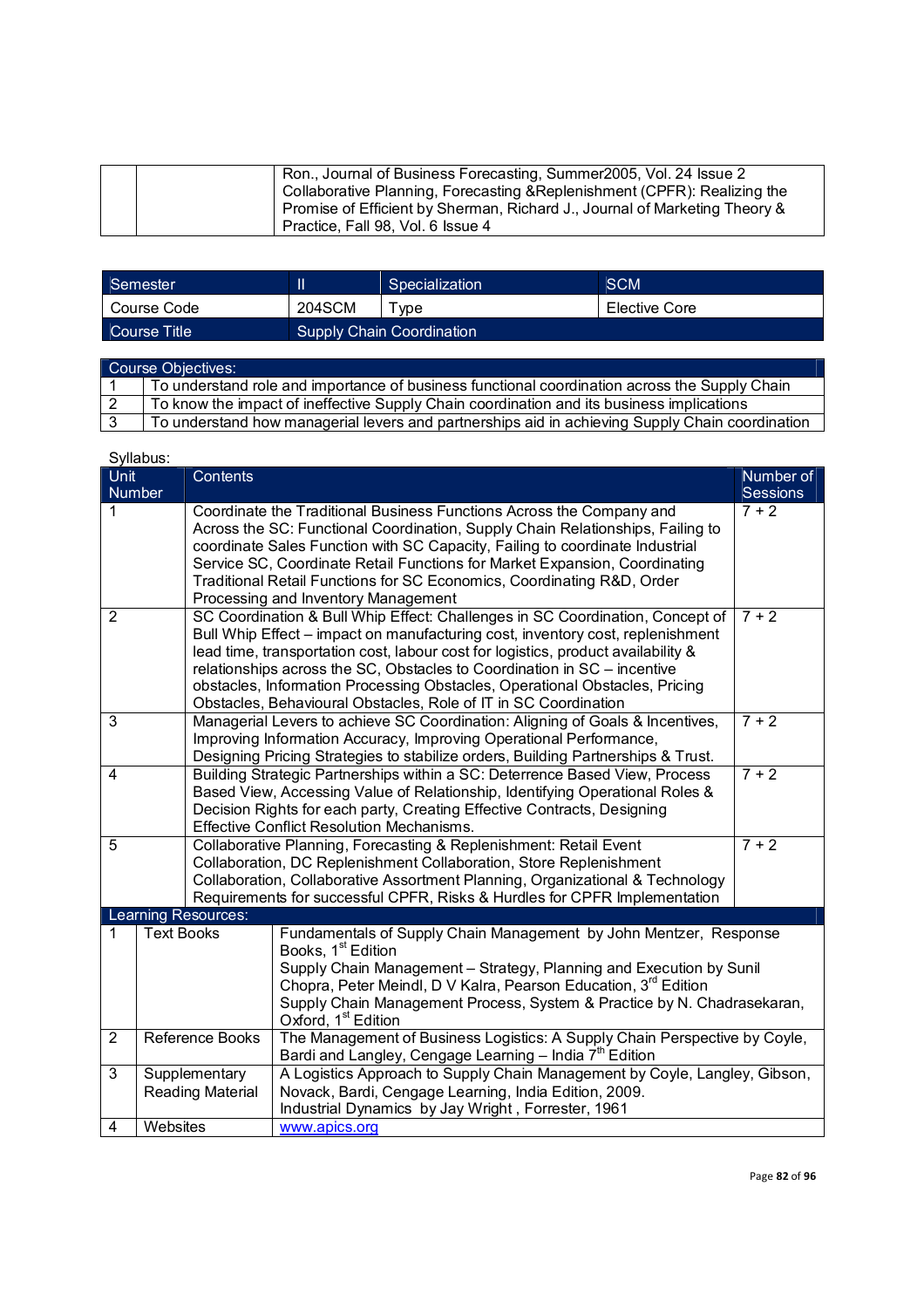| $\overline{5}$           | Journals | The Bullwhip Effect in Supply Chains by Lee, Hau L; Padmanabhan, V. and<br>Whang, Seungjin, Sloan Management Review, 1997 Volume 38 Issue 3<br>Taming the bullwhip by Lee, H.L., Journal of Supply Chain Management 2010,<br>Volume 46, Issue 1 |
|--------------------------|----------|-------------------------------------------------------------------------------------------------------------------------------------------------------------------------------------------------------------------------------------------------|
|                          |          |                                                                                                                                                                                                                                                 |
|                          |          | Capacity Choice and Allocation: Strategic Behavior and Supply Chain                                                                                                                                                                             |
| Aug1999, Vol. 45 Issue 8 |          | Performance by Cachon, Gérard P.; Lariviere, Martin A., Management Science,                                                                                                                                                                     |
|                          |          | Quantifying the Bullwhip Effect in a Simple Supply Chain: The Impact of                                                                                                                                                                         |
|                          |          | Forecasting, Lead Times and Information by Chen, Y. F., Z. Drezner, J. K. Ryan                                                                                                                                                                  |
|                          |          | and D. Simchi-Levi, Management Science, 2000, Volume 46.                                                                                                                                                                                        |
|                          |          | Information Sharing and Coordination Mechanisms for Managing Uncertainty in                                                                                                                                                                     |
|                          |          | Supply Chains: A Simulation Study by Datta, Partha Priya; Christopher, Martin                                                                                                                                                                   |
|                          |          | G., International Journal of Production Research, Feb2011, Vol. 49 Issue 3                                                                                                                                                                      |
|                          |          | Coordinating for Flexibility in e-Business Supply Chains by Gosain, Sanjay;                                                                                                                                                                     |
|                          |          | Malhotra, Arvind; El Sawy, Omar A., Journal of Management Information                                                                                                                                                                           |
|                          |          | Systems, Winter2004/2005, Vol. 21 Issue 3                                                                                                                                                                                                       |

| Semester     |                                      | Specialization | Supply Chain Management |
|--------------|--------------------------------------|----------------|-------------------------|
| Course Code  | 205SCM                               | <b>vpe</b>     | Elective Core           |
| Course Title | Supply Chain Performance Measurement |                |                         |

|     | Course Objectives:                                                                                          |
|-----|-------------------------------------------------------------------------------------------------------------|
|     | To understand various types of traditional performance measures of supply chain, their use and<br>drawbacks |
| l 2 | To introduce a select world class performance measures of Supply Chain                                      |
| l 3 | To understand the right metrics for a Supply Chain                                                          |

| o , nawao.<br>Unit | <b>Contents</b>                                                                     | Number of       |
|--------------------|-------------------------------------------------------------------------------------|-----------------|
| <b>Number</b>      |                                                                                     | <b>Sessions</b> |
|                    | Performance Measurement along the Supply Chain: Relationship between                | $7 + 2$         |
|                    | Company Strategy & Supply Chain Metrics, Functional classification of               |                 |
|                    | Decision areas in SCM - Procurement, Manufacturing, Distribution, Logistics,        |                 |
|                    | Global                                                                              |                 |
|                    | Traditional Approaches to Performance Measurement: Productivity Measures,           | $7 + 2$         |
|                    | Quality Measures, Customer Service Measures, Cost Measures, Drawbacks of            |                 |
|                    | <b>Traditional Measures</b>                                                         |                 |
| 3                  | World Class Performance Measures for Supply Chains: Balanced Scorecard,             | $7 + 2$         |
|                    | Activity Based Management & Costing, EVA (In depth discussion & analysis            |                 |
|                    | expected)                                                                           |                 |
| 4                  | Process Driven Metrics: SCOR framework, EFQM (In depth discussion &                 | $7 + 2$         |
|                    | analysis expected)                                                                  |                 |
| 5                  | Building & Leveraging Metrics to drive Supply Chain Performance: All metrics        | $7 + 2$         |
|                    | are not equal, Establishing the right Metrics, Linking Metrics to overall strategic |                 |
|                    | objectives, Insights through cause & effect guided analysis, Quantifying            |                 |
|                    | financial impacts of SC Metrics, Identifying corrective actions                     |                 |

| Learning Resources: |                                                                         |  |  |  |  |
|---------------------|-------------------------------------------------------------------------|--|--|--|--|
| <b>Text Books</b>   | Supply Chain Management Process, System & Practice by N. Chadrasekaran, |  |  |  |  |
|                     | Oxford, 1 <sup>st</sup> Edition                                         |  |  |  |  |
|                     | Supply Chain Performance Measurement & Improvement Edited by Venkata    |  |  |  |  |
|                     | Nimeesha Posa, ICFAI Press, 1 <sup>st</sup> Edition                     |  |  |  |  |
| Reference Books     | New Directions in Supply Chain Management: Technology & Strategy        |  |  |  |  |
|                     | Implementation by Tonya Boone and Ram Ganeshan, Jaico Publishing, 2007  |  |  |  |  |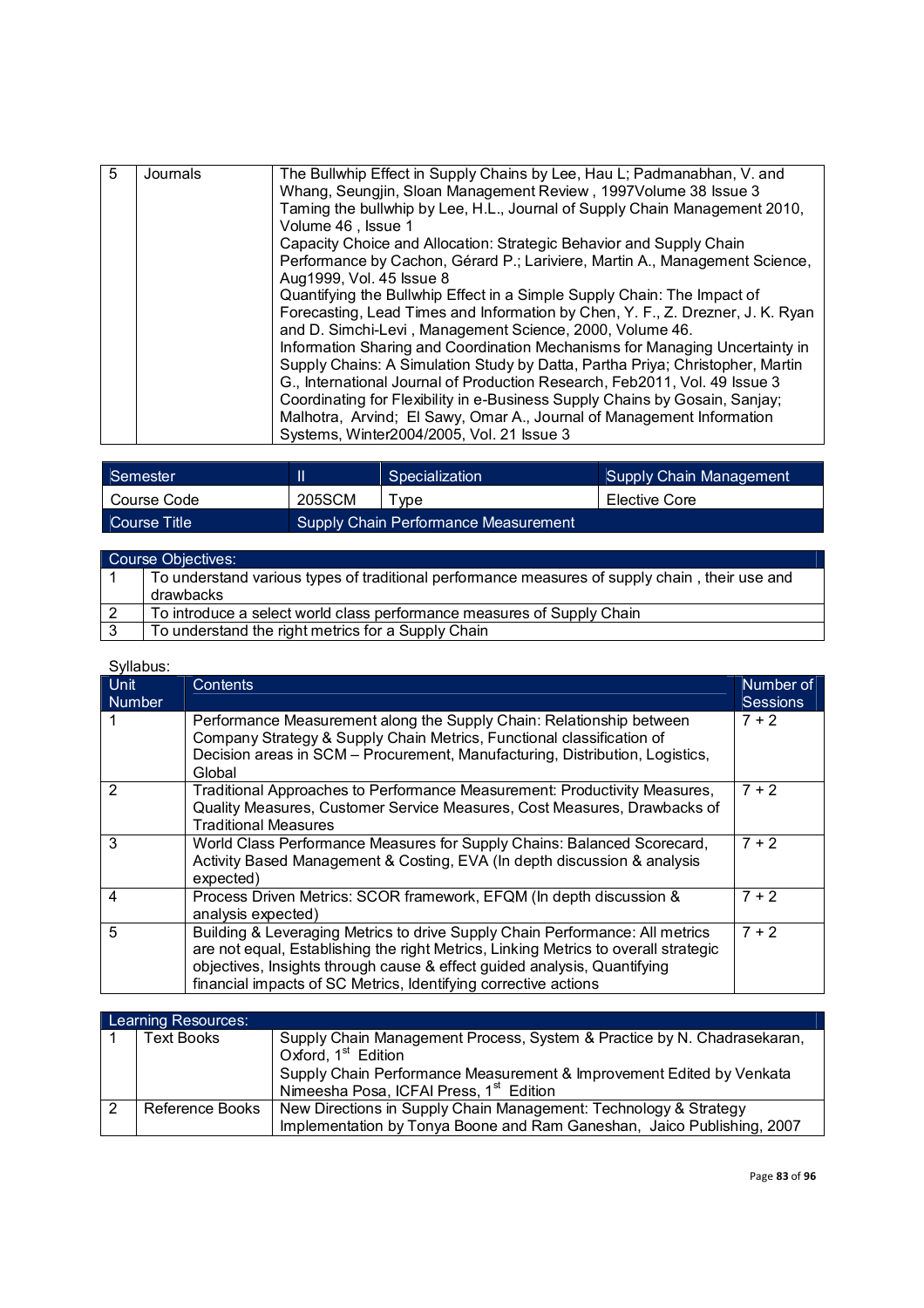|                          |                                                                             | Supply Chain Management by Mentzer, Response Books, 2007                       |  |  |
|--------------------------|-----------------------------------------------------------------------------|--------------------------------------------------------------------------------|--|--|
| 3                        | Supplementary                                                               | Principles of Supply Chain Management: A Balanced Approach by Joel Wisner,     |  |  |
|                          | Reading Material                                                            | Keong Leong, Keah-ChoonTan, Cengage Learning.                                  |  |  |
| 4                        | Websites                                                                    | http://www.supplychainmetric.com/                                              |  |  |
| 5                        | Journals                                                                    | Supply Chain Performance Measurement: A Literature Review by ArzuAkyuz,        |  |  |
|                          |                                                                             | Goknur; Erman Erkan, Turan., International Journal of Production Research,     |  |  |
|                          |                                                                             | Sep2010, Vol. 48 Issue 17                                                      |  |  |
|                          |                                                                             | On Measuring Company Performance within A SupplyChain by Martin, P.            |  |  |
|                          |                                                                             | Richard; Patterson, J. Wayne., International Journal of Production Research,   |  |  |
| May2009, Vol. 47 Issue 9 |                                                                             |                                                                                |  |  |
|                          | Aligning Business Process Reengineering in Implementing Global Supply Chain |                                                                                |  |  |
|                          |                                                                             | Systems by the SCOR model by Wang, William Y. C.; Chan, H. K.; Pauleen,        |  |  |
|                          |                                                                             | David J., International Journal of Production Research, Oct2010, Vol. 48 Issue |  |  |
|                          |                                                                             | 19                                                                             |  |  |

# Rural & Agribusiness Management (RABM) Specialization

| Semester     |                                  | Rural & Agribusiness Management<br>Specialization |               |
|--------------|----------------------------------|---------------------------------------------------|---------------|
| Course Code  | 202RABM                          | ' vpe                                             | Elective Core |
| Course Title | Special Areas in Rural Marketing |                                                   |               |

|    | Course Objectives:                                                                                     |  |  |  |  |
|----|--------------------------------------------------------------------------------------------------------|--|--|--|--|
|    | To explore the students to the Special Areas in Rural Marketing Environment                            |  |  |  |  |
| -2 | To help students to understand opportunities and emerging challenges in the upcoming rural<br>markets. |  |  |  |  |

| <b>Unit</b><br><b>Number</b> | <b>Contents</b>                                                                                                             | Number of<br><b>Sessions</b> |
|------------------------------|-----------------------------------------------------------------------------------------------------------------------------|------------------------------|
|                              | Rural Marketing in FMCG - FMCG : An Introduction, Characteristics of FMCG                                                   | $7 + 2$                      |
|                              | for rural markets, Challenges to FMCG Industry from a rural perspective,<br>Adopting marketing strategies to rural markets. |                              |
| 2                            | Rural Market in Consumer durables - Consumer durables: An Introduction,                                                     | $7 + 2$                      |
|                              | Marketing of consumer durables vis $-$ a vis FMCGs, Issues related to marketing                                             |                              |
|                              | of consumer durables in rural market.                                                                                       |                              |
| 3                            | Rural Market in Financial Services - Marketing of banking services in rural                                                 | $7 + 2$                      |
|                              | market, evolution of rural banking after independence, key reasons for poor                                                 |                              |
|                              | performance of banks in nationalization period, challenges in marketing of                                                  |                              |
|                              | banking services in rural market, opportunities for banking in rural areas,                                                 |                              |
|                              | marketing strategies for banking services. Marketing of Mutual Funds in rural<br>markets, Micro SIPs, etc.                  |                              |
| 4                            | Rural Market in Agricultural inputs - Indian tractor industry : A brief overview,                                           | $7 + 2$                      |
|                              | fertilizer industry in India: An Introduction, Indian Agrochemical market: An                                               |                              |
|                              | Introduction, Global Agrochemical Market: A brief Overview.                                                                 |                              |
| 5                            | Rural Market in Cottage Industries - Characteristics of Indian Handicraft                                                   | $7 + 2$                      |
|                              | industry, Nature of Indian Handicrafts, selected cottage industries clusters                                                |                              |
|                              | identified for enhanced exports, Challenges for rural cottage industries.                                                   |                              |

| Learning Resources:    |                                                                                                                                                          |  |  |
|------------------------|----------------------------------------------------------------------------------------------------------------------------------------------------------|--|--|
| Text Books             | Rural Marketing – Concept and Practices, Dogra and Ghuman, TMGH<br>1.<br>2. Rural Marketing in India, Habeeb - ur - Rahman, Himalaya Publishing<br>House |  |  |
| <b>Reference Books</b> | Singh Sukhpal 2004. Rural Marketing- Focus on Agricultural Inputs.<br>Vikas Publishing House.                                                            |  |  |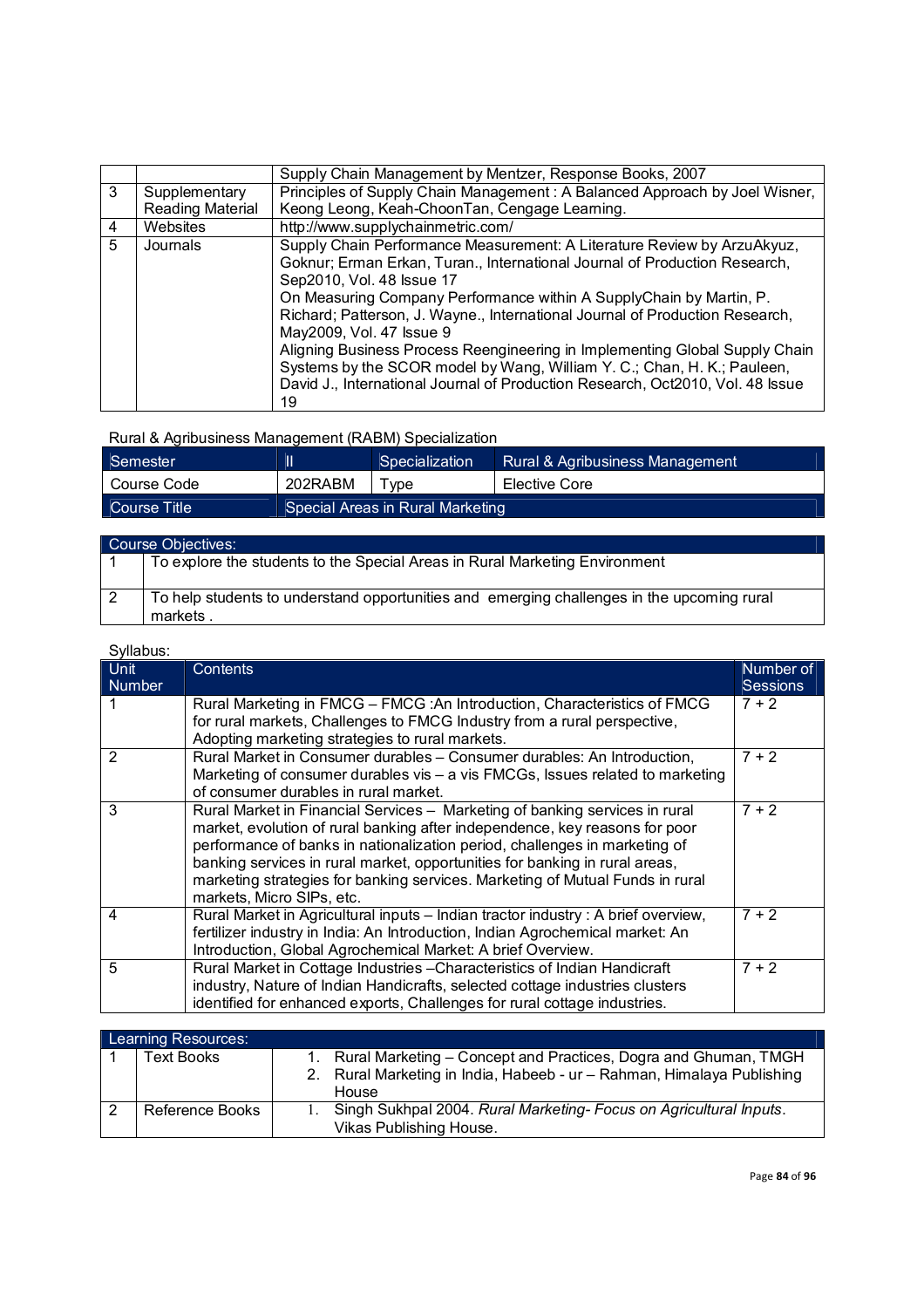| 3 | Supplementary    | 1. | Rural Marketing – Text and Cases, Krishnamacharyulu and Ramakrishnan, |  |  |  |
|---|------------------|----|-----------------------------------------------------------------------|--|--|--|
|   | Reading Material |    | Pearson                                                               |  |  |  |
|   |                  | 2. | Rural Marketing, Velayudhan, Sage                                     |  |  |  |
|   |                  | 3. | Rural Marketing, Gopalaswamy, Vikas Publishing house                  |  |  |  |
| 4 | Websites         | 1. | www.nhb.gov.in/                                                       |  |  |  |
|   |                  | 2. | www.dcsi.gov.np/                                                      |  |  |  |
|   |                  | 3. | www.fert.nic.in/                                                      |  |  |  |
| 5 | Journals         |    | Agribusiness - An International Journal                               |  |  |  |
|   |                  |    | Decision<br>2.                                                        |  |  |  |
|   |                  |    | <b>Indian Cooperative Review</b><br>3.                                |  |  |  |
|   |                  |    | Indian Journal of Agricultural Economics<br>4.                        |  |  |  |
|   |                  |    | Indian Journal of Agricultural Marketing<br>5.                        |  |  |  |
|   |                  |    | Indian Journal of Marketing<br>6.                                     |  |  |  |
|   |                  |    | Journal of Agri-business<br>7.                                        |  |  |  |
|   |                  |    | Journal of Marketing Management<br>8.                                 |  |  |  |
|   |                  |    | Journal of Marketing Research<br>9.                                   |  |  |  |
|   |                  |    | 10. Journal of Sales Management                                       |  |  |  |
|   |                  |    | 11. Vikalpa                                                           |  |  |  |

| Semester     | Ш       | Specialization                        | <b>Rural &amp; Agribusiness Management</b> |
|--------------|---------|---------------------------------------|--------------------------------------------|
| Course Code  | 204RABM | $T$ vpe                               | Elective Core                              |
| Course Title |         | <b>ICT for Agriculture Management</b> |                                            |

|     | Course Objectives:                                                                            |  |  |  |  |
|-----|-----------------------------------------------------------------------------------------------|--|--|--|--|
|     | To Acquire A Clear Understanding Of Theory And Application Of Information & Communications    |  |  |  |  |
|     | Technology In Various Fields Of Agriculture Management.                                       |  |  |  |  |
| ∣ 2 | To help students in developing the linkage across various technological fields of agriculture |  |  |  |  |
|     | management                                                                                    |  |  |  |  |

| <b>Unit</b>   | <b>Contents</b>                                                                                                                                                     | Number of       |
|---------------|---------------------------------------------------------------------------------------------------------------------------------------------------------------------|-----------------|
| <b>Number</b> |                                                                                                                                                                     | <b>Sessions</b> |
|               | Introduction: Basic terminology, Recent history of adoption of ICT in<br>developing countries, Leapfrogging technology – the mobile phone, ICT and                  | $7 + 2$         |
|               | its ramifications for rural economies, Introduction to various ICT enabled rural<br>services related to land, education, health, insurance, micro-credit, marketing |                 |
|               | etc. Village Resource Centre (VRC), Common resource Centre (CRC), Tele-                                                                                             |                 |
|               | education, community radio etc. Potential impact                                                                                                                    |                 |
| 2             | ICT for production systems management: Types of ICT information service,<br>Short-term productivity information services, Crisis management information             | $7 + 2$         |
|               | services, Long-term productivity information services, Risk management                                                                                              |                 |
|               | information services, Common ICT platforms for information services,                                                                                                |                 |
|               | Collection and analysis, Delivery, Issues and challenges for ICT information<br>services, Advantages of and opportunities for ICT information services              |                 |
| 3             | ICT for market access: Types of market access ICT service, Pricing services,                                                                                        | $7 + 2$         |
|               | Virtual trading floors, Holistic trading services, Downstream (and upstream)                                                                                        |                 |
|               | administration, Issues and challenges for market access ICT services,                                                                                               |                 |
|               | Advantages of and opportunities for market access ICT services                                                                                                      |                 |
| 4             | ICT for financial inclusion: Types of financial inclusion, ICT services, Transfers                                                                                  | $7 + 2$         |
|               | and payments, Agricultural credit, Savings for agricultural needs, Insurance,                                                                                       |                 |
|               | Common ICT platforms for financial inclusion services, Issues and challenges                                                                                        |                 |
|               | for ICT financial inclusion services, Advantages of and opportunities for ICT                                                                                       |                 |
|               | financial inclusion services.                                                                                                                                       |                 |
| 5             | Overview of Geographical Information Systems (GIS): Remote Sensing and                                                                                              | $7 + 2$         |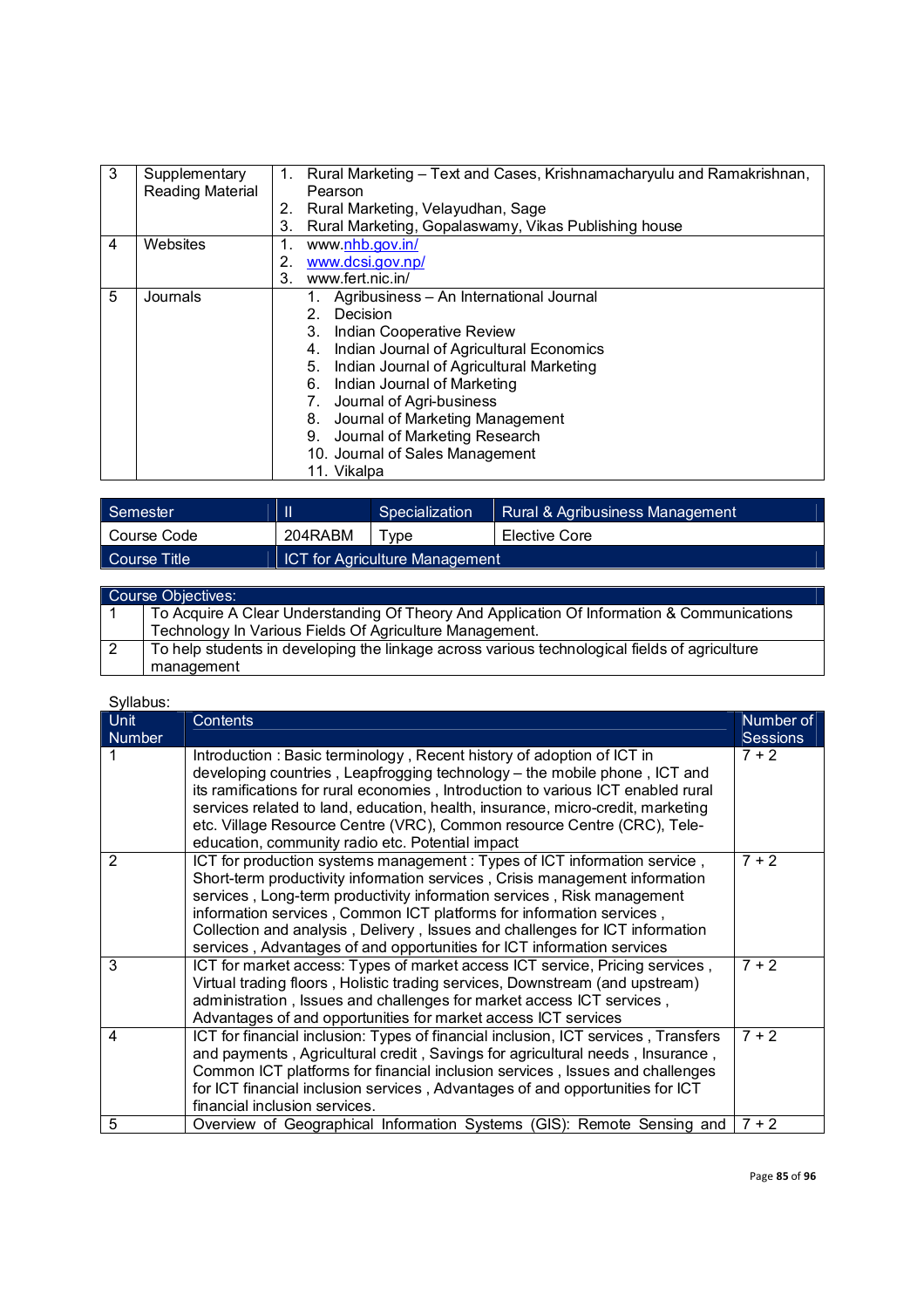| Image Processing, GPS, GIS Data Modeling, Geographical Information           |  |
|------------------------------------------------------------------------------|--|
| Systems, Issues and Concerns in Land and Water Management, The GIS           |  |
| Approach. Planning and Implementing a GIS; Case studies on GIS; GIS and      |  |
| Precision farming; GIS Applications in micro resource mapping, principles in |  |
| micro planning, modeling in resource mapping GIS Technology trend and next   |  |
| generation Systems.                                                          |  |

|   | Learning Resources:                      |                                                                                                                                                                                                                                                                                                                                                                                   |  |  |  |
|---|------------------------------------------|-----------------------------------------------------------------------------------------------------------------------------------------------------------------------------------------------------------------------------------------------------------------------------------------------------------------------------------------------------------------------------------|--|--|--|
|   | <b>Text Books</b>                        |                                                                                                                                                                                                                                                                                                                                                                                   |  |  |  |
| 2 | Reference Books                          | Sustainable Agriculture, edited by A. Bandyopadhyay, Bhoovigyan Vikas<br>1.<br><b>Foundation</b><br>2. Cases on Developing Countries and Ict Integration: Rural Community<br>Development, edited by Rebecca NthogoLekoko, Ladislaus M. Semali,<br>IGI                                                                                                                             |  |  |  |
| 3 | Supplementary<br><b>Reading Material</b> | 1. The Relevance of Content in ICT Initiatives in Indian Agriculture –<br>International Food Policy Research Institute<br>(http://www.ifpri.org/sites/default/files/publications/ifpridp01180.pdf)<br>2. Developing a Rural Market e-hub: The Case Study of e-Choupal<br>Experience of ITC<br>www.planningcommission.nic.in/reports/sereport/ser/stdy ict/4 e-<br>choupal%20.pdf. |  |  |  |
| 4 | Websites                                 | www.deity.gov.in<br>1.<br>www.nasscom.org/<br>2.                                                                                                                                                                                                                                                                                                                                  |  |  |  |
| 5 | Journals                                 | <b>ASCI Journal of Management</b><br><b>Agricultural Extension</b><br>2.                                                                                                                                                                                                                                                                                                          |  |  |  |

| Semester     |         | Specialization                      | Rural & Agribusiness Management |
|--------------|---------|-------------------------------------|---------------------------------|
| Course Code  | 205RABM | vpe                                 | Subject - Elective              |
| Course Title |         | <b>Milleniuum Development Goals</b> |                                 |

|                | Course Objectives:                                                                                            |
|----------------|---------------------------------------------------------------------------------------------------------------|
|                | To make students understand the importance of millennium development goals and its applicability              |
|                | to rural economy                                                                                              |
| $\overline{2}$ | To highlight the contribution of agrarian economy and its role towards millennium development                 |
|                | qoals                                                                                                         |
| -3             | To make students aware about the varied approaches towards the achievement of millennium<br>development goals |

| Syllabus:             |                                                                                                                                                                                                                                                                                                                                                                                                                             |                              |  |  |
|-----------------------|-----------------------------------------------------------------------------------------------------------------------------------------------------------------------------------------------------------------------------------------------------------------------------------------------------------------------------------------------------------------------------------------------------------------------------|------------------------------|--|--|
| <b>Unit</b><br>Number | <b>Contents</b>                                                                                                                                                                                                                                                                                                                                                                                                             | Number of<br><b>Sessions</b> |  |  |
|                       | Millennium Development Goals - Origin and Concept, Strong international<br>commitment, eight millennium development goals, Issues in Indian Agriculture                                                                                                                                                                                                                                                                     | $7 + 2$                      |  |  |
| 2                     | Role of Agriculture in Meeting the Millennium Development Goals - The<br>Marginalization of Agriculture, Growth and poverty under structural adjustment,<br>Prospects of reducing poverty by 2015. Agricultural growth is pro poor growth,<br>Improving market access to encourage pro-poor growth, Agriculture and MDG<br>1, Perspectives on the role of Agriculture in meeting the Millennium<br><b>Development Goals</b> | $7 + 2$                      |  |  |
| 3                     | Agriculture's Contribution to Food and Nutrition Security - The current growth<br>path and increase in poverty, Growth in staples and poverty reduction,                                                                                                                                                                                                                                                                    | $7 + 2$                      |  |  |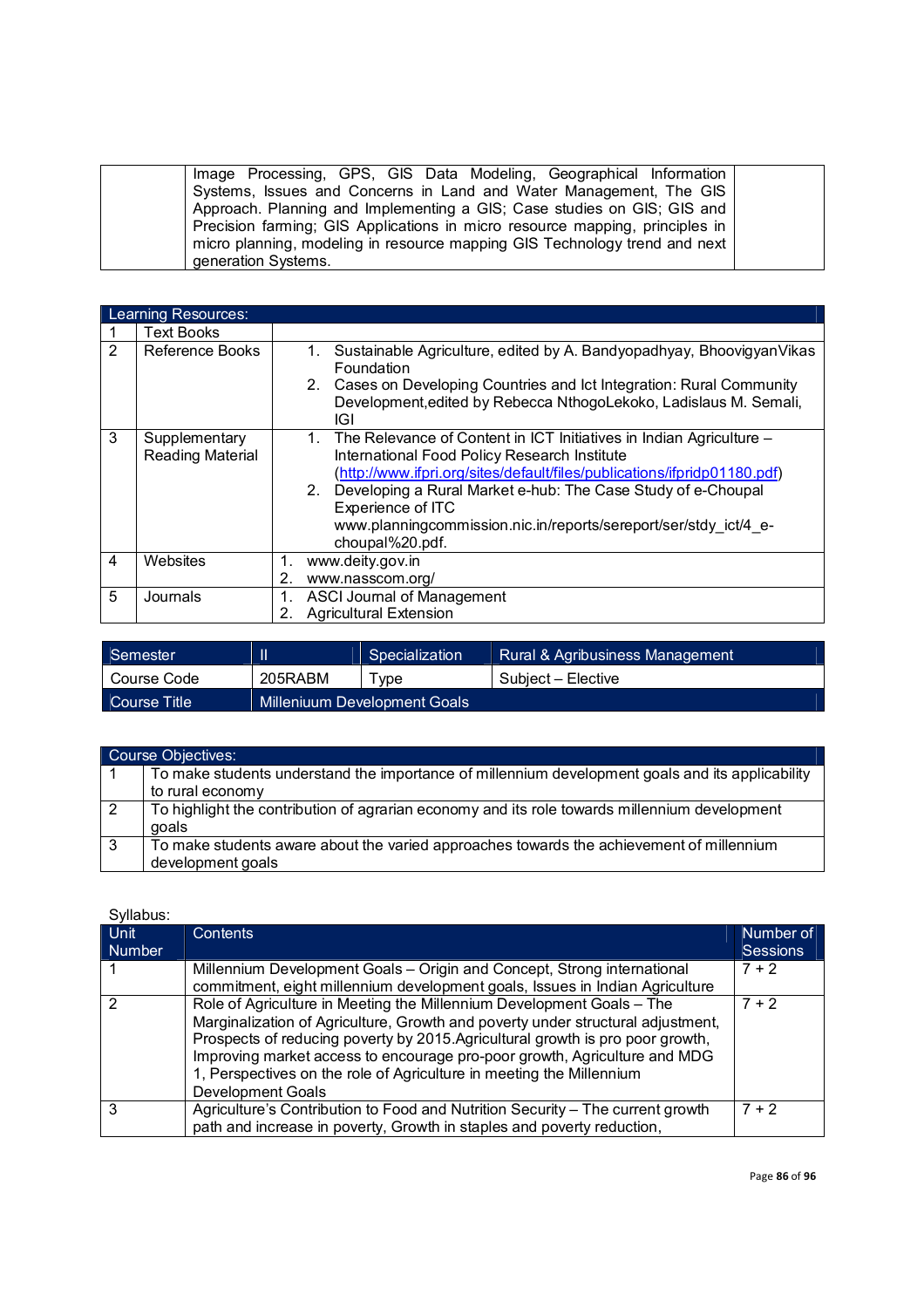|   | Assessing investment options and poverty reduction, Poverty Reduction<br>through Agriculture led Economic Growth                                                                                                                                                                                                                                                                    |         |
|---|-------------------------------------------------------------------------------------------------------------------------------------------------------------------------------------------------------------------------------------------------------------------------------------------------------------------------------------------------------------------------------------|---------|
| 4 | Global trends and emerging issues in meeting MDGs - Policy Actions and<br>impact on MDG, Trade Policies, Polices for Developing countries, Policies in<br>Development Assistance - the case of Food aid, Macroeconomic Reforms and<br>National Government Infrastructure Investments, Importance of Rural<br>Infrastructure, Public Investment and Infrastructure                   | $7 + 2$ |
| 5 | Private Sector & Millennium Development Goals - Role of Private sector in<br>supporting agriculture to meet the MDGs, The rural nonfarm private sector,<br>Private-Public Partnerships and Investment Synergies, The Role of<br>Governance Structures in Agriculture for Achieving the MDGs, The Role of<br>Foreign Direct Private Investment in Agriculture for Achieving the MDGs | $7 + 2$ |

|   | Learning Resources:               |                                                                                                                                                                                                                                                                    |
|---|-----------------------------------|--------------------------------------------------------------------------------------------------------------------------------------------------------------------------------------------------------------------------------------------------------------------|
|   | <b>Text Books</b>                 |                                                                                                                                                                                                                                                                    |
| 2 | Reference Books                   | Agriculture, Food Security, Nutrition and the Millennium Development<br>1.<br>Goals, Joachim Von Braun, Mark W Rosegrant, International Food<br><b>Policy Research Institute</b><br>2 <sub>1</sub>                                                                 |
|   |                                   | Rural India: Achieving Millennium Development Goals and Grassroots<br>Development, edited by Madaswamy Mon, Concept Publishing<br>Company                                                                                                                          |
|   |                                   | Attaining the Millennium Development Goals in India: Reducing Infant<br>3.<br>Mortality, Child Malnutrition, Gender Disparities and Hunger-Poverty<br>and Increasing School Enrollment and Completion, Anil B. Deolalikar,<br><b>Oxford University Press India</b> |
|   |                                   | 4. Attaining the Millennium Development Goals in India: Role of Public<br>Policy & Service Delivery,, World Bank. South Asia Regional Office.<br>Human Development Unit, World Bank                                                                                |
|   |                                   | Development Communication in Practice: India and the Millennium<br>5.<br>Development Goals, J V Vilanilam, Sage Publications                                                                                                                                       |
| 3 | Supplementary<br>Reading Material | Millennium Development Goals: India Country Report 2011<br>1.                                                                                                                                                                                                      |
| 4 | Websites                          | www.un.org/millenniumgoals<br>1.<br>www.undp.org/mdg/<br>2.<br>3.<br>www.un.org.in/ layouts/UNDP/MDG.aspx                                                                                                                                                          |
| 5 | Journals                          | <b>Food Policy</b><br>1.<br>American Journal of Agricultural Economics<br>2.                                                                                                                                                                                       |

### Family Business Management-Specialization

| Semester     |                  | Specialization | <b>Family Business Management</b> |
|--------------|------------------|----------------|-----------------------------------|
| Course Code  | 203FBM           | ype            | Elective Core                     |
| Course Title | Intraprenuership |                |                                   |

|                | <b>Course Objectives:</b>                                                                          |
|----------------|----------------------------------------------------------------------------------------------------|
|                | To understand what an intrapreneur is, what the benefits are, the risks, and the responsibilities. |
| $\overline{2}$ | To learn how to manage a startup business or service within an existing company in ways that       |
|                | allows it to succeed, to make a profit and to continue to grow.                                    |
| -3             | To understand the mechanics of putting together a business plan and presenting it for a new        |
|                | company.                                                                                           |
|                | To see how it is possible to overcome various financial, economic and political barriers and       |
|                | succeed with a new idea in an existing corporate environment.                                      |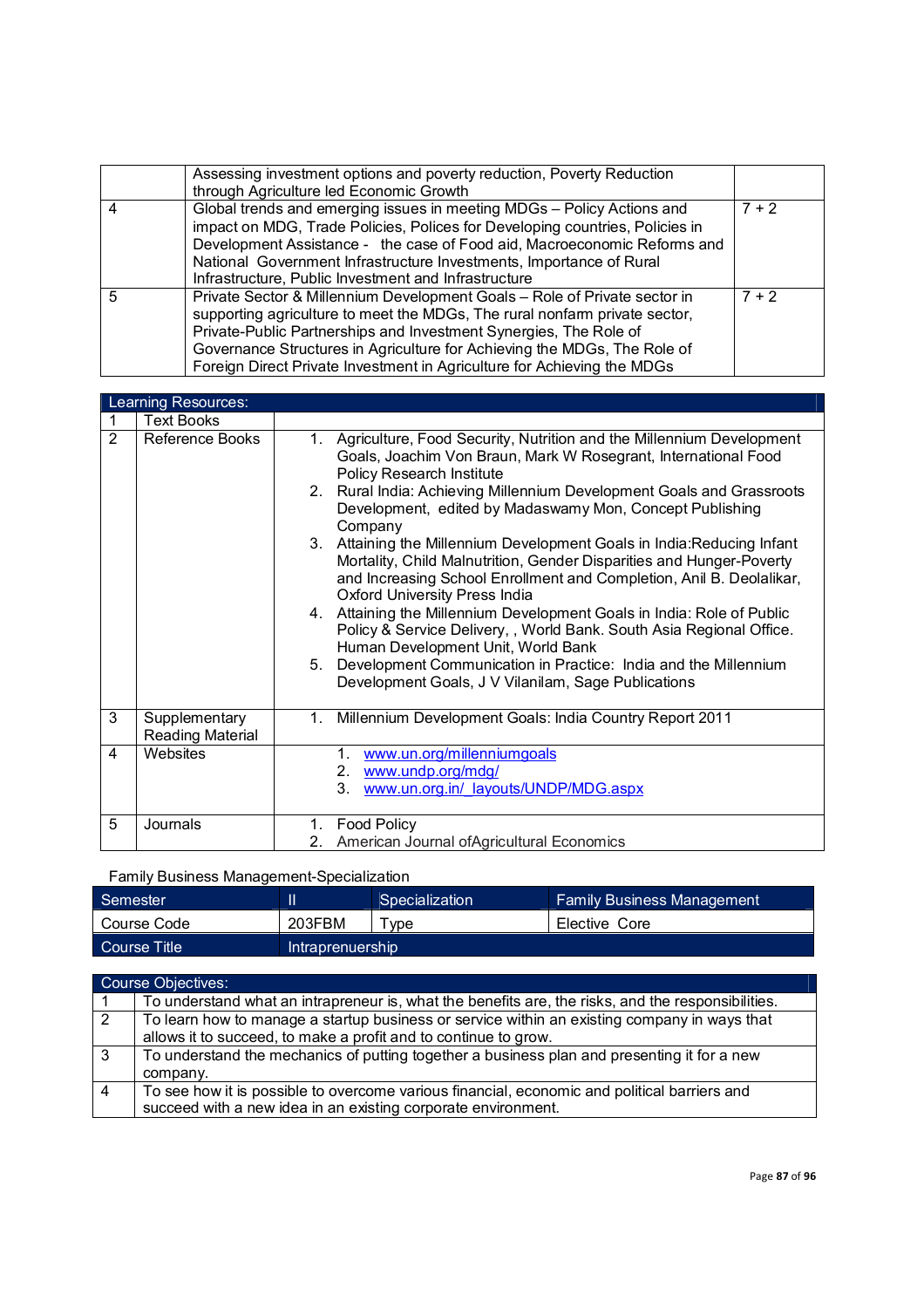| Syllabus:             |                                                                                                                                                                                                                                                                                                                                                                                                                                                                                                                                                                                                                                                                                                      |                       |
|-----------------------|------------------------------------------------------------------------------------------------------------------------------------------------------------------------------------------------------------------------------------------------------------------------------------------------------------------------------------------------------------------------------------------------------------------------------------------------------------------------------------------------------------------------------------------------------------------------------------------------------------------------------------------------------------------------------------------------------|-----------------------|
| Unit<br><b>Number</b> | Contents                                                                                                                                                                                                                                                                                                                                                                                                                                                                                                                                                                                                                                                                                             | Number of<br>Sessions |
| 1                     | The concept of Intrapreneurship: Defining an intrapreneur, characteristics of<br>people within an organization who are likely to become Intrapreneurs, Why<br>Intrapreneurship is important now - Decentralization of ideas, Empowering the<br>frontlines, User Driven innovation, The Digital Generation. Realizing the<br>Promise of Intrapreneurship, Lens and Perspective of Intrapreneurship.                                                                                                                                                                                                                                                                                                   | $7 + 2$               |
| 2                     | Ideas, Roles and Processes: Ideas - Scaling Ideas, Scope of Ideas, Degree of<br>Change of Ideas, Orientation of Ideas, Navigating the idea space. Roles - The<br>Intrapreneur, The Manager, The Observers, The Owner and/or the<br>organization, The Process.<br>Idea Generation and Mobilization: Organizational Perspective - Idea<br>Generation, Idea Mobilization, Design Considerations for Idea Generation and<br>Mobilization. Employee Perspective - Idea creation, Idea Mobilization.                                                                                                                                                                                                       | $7 + 2$               |
| 3                     | Advocating & Screening: Organizational Perspective - Idea Advocacy, Idea<br>Screening, Design Considerations for Idea Advocacy and Screening. Employee<br>Perspective - Idea Advocacy, Idea Screening.<br>Idea Experimentation: Organizational Perspective - Looking beyond R & D<br>Labs for experimentation, Valuing an Experimentation Culture, Developing an<br>Experimentation process to test the feasibility of ideas, Refining the<br>Experimentation process of the organization. Design Considerations in<br>Experimentation. Employee Perspective - Methods for Experimentation,<br>Experimentation Simplified, and Getting help from friends, Experimenting<br>Outside the Organization. | $7 + 2$               |
| 4                     | Idea Commercialization: Organizational Perspective - Creating the<br>Commercialization Team, Conversation with the Idea creators, Identifying<br>Resources and Assets, Markets, Packaging, pricing and Promotion.<br>Implementation Plans. Performance Measurement. Employee Perspective -<br>Appreciate the Commercialization Process, Working with the<br>Commercialization team, Negotiating Compensation for Idea and Effort.<br>Diffusion and Implementation of ideas: Organizational Perspective - Diffusing<br>Ideas, Implementing ideas. Employee Perspective - Diffusing Ideas,<br>Implementing ideas.                                                                                      | $7 + 2$               |
| 5                     | Intrapreneurship - from concept to sustained Competitive Advantage: Open up<br>a dialogue, Take a Community approach, Lean Unlearn and Relearn, Build<br>Multiple Avenues, Keep feedback mechanisms simple, Collect feedback with a<br>plan in mind, Communicating Feedback, Technology doesn't drive the process,<br>The Human Factor, Importance of Measurement, tracing the Maturity of<br>Intraprenuership Processes and linking them to business value.                                                                                                                                                                                                                                         | $7 + 2$               |

|   | Learning Resources: |                                                                                                                                                                  |
|---|---------------------|------------------------------------------------------------------------------------------------------------------------------------------------------------------|
|   | <b>Text Books</b>   | Intrapreneurship: Managing Ideas Within Your Organization By Kevin C.<br>DeSouza                                                                                 |
|   |                     |                                                                                                                                                                  |
| 2 | Reference Books     | Managing Corporate Culture, Innovation and Intrapreneurship by Howard W.<br>Oden                                                                                 |
|   |                     | Creating the Intrapreneur: The Search for Leadership Excellence by Victoria C.<br>DePaul                                                                         |
|   |                     | Corporate Entrepreneurship: Top Managers and New Business Creation. By -<br>Vijay Sathe. Cambridge University Press, New York. 2003. ISBN: 978-0-521-<br>61392-7 |
|   |                     | Morris, M.H. and Kuratko, D., Corporate Entrepreneurship, Ft. Worth, TX:                                                                                         |
|   |                     | Harcourt, 2002.                                                                                                                                                  |
| 3 | Supplementary       | Intrapreneuring in Action, by Gifford Pinchot and Ron Pellman, Barrett Koehler,                                                                                  |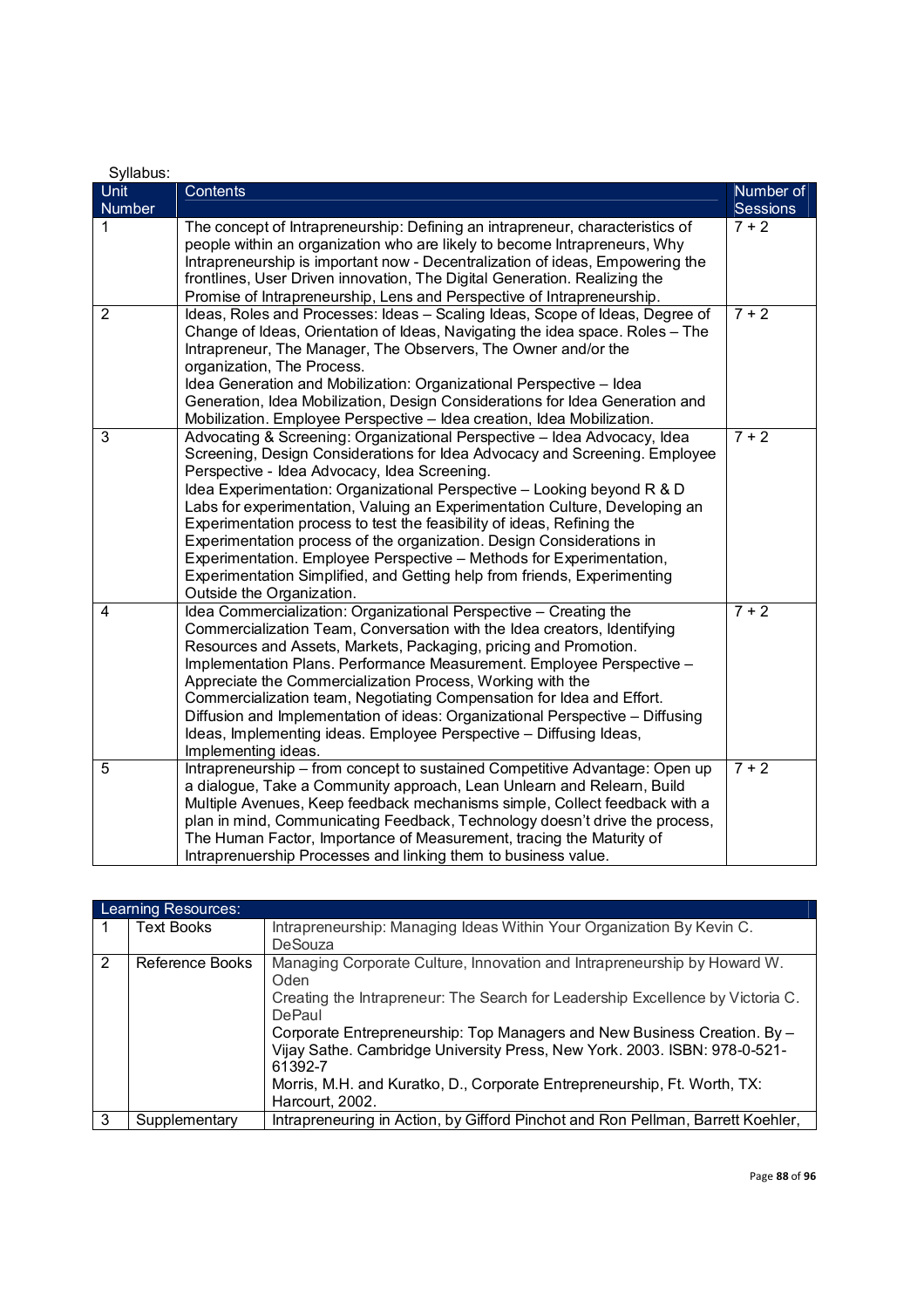|                | <b>Reading Material</b> | San Francisco, 1999, ISBN 978-1-57675-061-2<br>Essentials of Entrepreneurship and Small Business Management by Thomas<br>W. Zimmerer and Norman M. Scarborough, Pearson Prentice Hall, 4th edition,<br>2005, ISBN 0-13-149178-4<br>Crossing the Chasm, by Geoffrey Moore, Harper Collins, 1999, ISBN 0-06662-<br>$002-3$<br>Payback: Reaping the Rewards of Innovation by James P. Andrew, Harold L.<br>Sirkin, John Butman, Harvard Business School Press; 1 <sup>st</sup> edition, 2007, ISBN:                                                                                                                                                                                                                                                                                                                                                                                                                                                                                                                                                                                                                                                                                                                                                                                                                                                                                                                                                                                                                                                                                                                                                                                                                                                                                                                      |
|----------------|-------------------------|-----------------------------------------------------------------------------------------------------------------------------------------------------------------------------------------------------------------------------------------------------------------------------------------------------------------------------------------------------------------------------------------------------------------------------------------------------------------------------------------------------------------------------------------------------------------------------------------------------------------------------------------------------------------------------------------------------------------------------------------------------------------------------------------------------------------------------------------------------------------------------------------------------------------------------------------------------------------------------------------------------------------------------------------------------------------------------------------------------------------------------------------------------------------------------------------------------------------------------------------------------------------------------------------------------------------------------------------------------------------------------------------------------------------------------------------------------------------------------------------------------------------------------------------------------------------------------------------------------------------------------------------------------------------------------------------------------------------------------------------------------------------------------------------------------------------------|
|                |                         | 978-1422103135<br>Intrapreneuring: Why You Don't Have to Leave the Corporation to Become an                                                                                                                                                                                                                                                                                                                                                                                                                                                                                                                                                                                                                                                                                                                                                                                                                                                                                                                                                                                                                                                                                                                                                                                                                                                                                                                                                                                                                                                                                                                                                                                                                                                                                                                           |
|                |                         | Intrapreneur by Gifford Pinchot, Harpercollins, 1986, ISBN: 978-0060913359                                                                                                                                                                                                                                                                                                                                                                                                                                                                                                                                                                                                                                                                                                                                                                                                                                                                                                                                                                                                                                                                                                                                                                                                                                                                                                                                                                                                                                                                                                                                                                                                                                                                                                                                            |
| 4              | Websites                |                                                                                                                                                                                                                                                                                                                                                                                                                                                                                                                                                                                                                                                                                                                                                                                                                                                                                                                                                                                                                                                                                                                                                                                                                                                                                                                                                                                                                                                                                                                                                                                                                                                                                                                                                                                                                       |
| $\overline{5}$ | Journals                | Internal entrepreneurship: strategy for growth, Roberts EB and Frohman A.,<br><b>Business Quarterly, 1972</b><br>The Four Models of Corporate Intrapreneurship by Robert C. Wolcott and<br>Michael J. Lippitz, Reprint 49115; Fall 2007, Vol. 49, No. 1, pp. 75-82<br>Entrepreneurs and Intrapreneurs in Corporations by Teltumbde, Anand.<br>Vikalpa: The Journal for Decision Makers, Jan-Mar2006, Vol. 31 Issue 1,<br>p129,132, 4p; (AN 20500312)<br>On the way to creativity: Engineers as intrapreneurs in organizations; Hanns C.<br>Menzela, Iiris Aaltiob, Jan M. Ulijna; Technovation 27 (2007), Pp 732-743<br>Connect and Develop Inside Procter & Gamble's New Model for Innovation;<br>Larry Huston, Nabil Sakkab; Harvard Bus. Rev., March 2006<br>The Ten Commandments of Intrapreneurs, Mark Robinson, Management, Dec<br>2001, Pp 95-98<br>Managing in the Whitespace, Maletz, M.C., Nohria, N., Harvard Bus. Rev., Feb.<br>2001, 11p<br>DuPont Tyvek(R): Commercializing a Disruptive Innovation, Jeffery, Mark;<br>Cooper, Robert; Buchanan, Scott, 01/01/2006 HBS Number: KEL194<br>The 12 Different Ways for Companies to Innovate, Mohanbir Sawhney, Robert<br>C. Wolcott and Inigo Arroniz, MIT Sloan Management Review, SPRING 2006<br><b>VOL.47 NO.3</b><br>The Middle Manager as Innovator (HBR Classic), Rosabeth Moss Kanter, HBR<br># R0407M<br>Joline Godfrey and the Polaroid Corporation, Nancy A Kamprath, Melinda B.<br>Conrad, HBSP 9-492-037, Rev April 4, 2000<br>The relationship between corporate entrepreneurship and strategic<br>management, Barringer, B., and Harrison, J. (1999), Strategic Management<br>Journal, 20: 421-444.<br>Emerging Business Opportunities at IBM (A); DAVID A. GARVIN, LYNNE C.<br>LEVESQUE, Harvard Bus. Sch. Pub. 9-304-075, Rev Feb 28, 2005 |

| Semester        |                                               | Specialization | <b>Family Business Management</b> |
|-----------------|-----------------------------------------------|----------------|-----------------------------------|
| Course Code     | 204 FBM                                       | Type           | Elective Core                     |
| LCourse Title ! | Managing, Growing and Exiting The New Venture |                |                                   |

| <b>Course Objectives:</b> |                                                                                  |  |
|---------------------------|----------------------------------------------------------------------------------|--|
|                           | To empower student with nuances of stages of venture and entrepreneurial conduct |  |
|                           | To prepare student with the understanding of resources and external sources      |  |
|                           | To prepare student of separation and exit strategies                             |  |
|                           |                                                                                  |  |

| Unit | ~<br>Contents | Number of |
|------|---------------|-----------|
|      |               |           |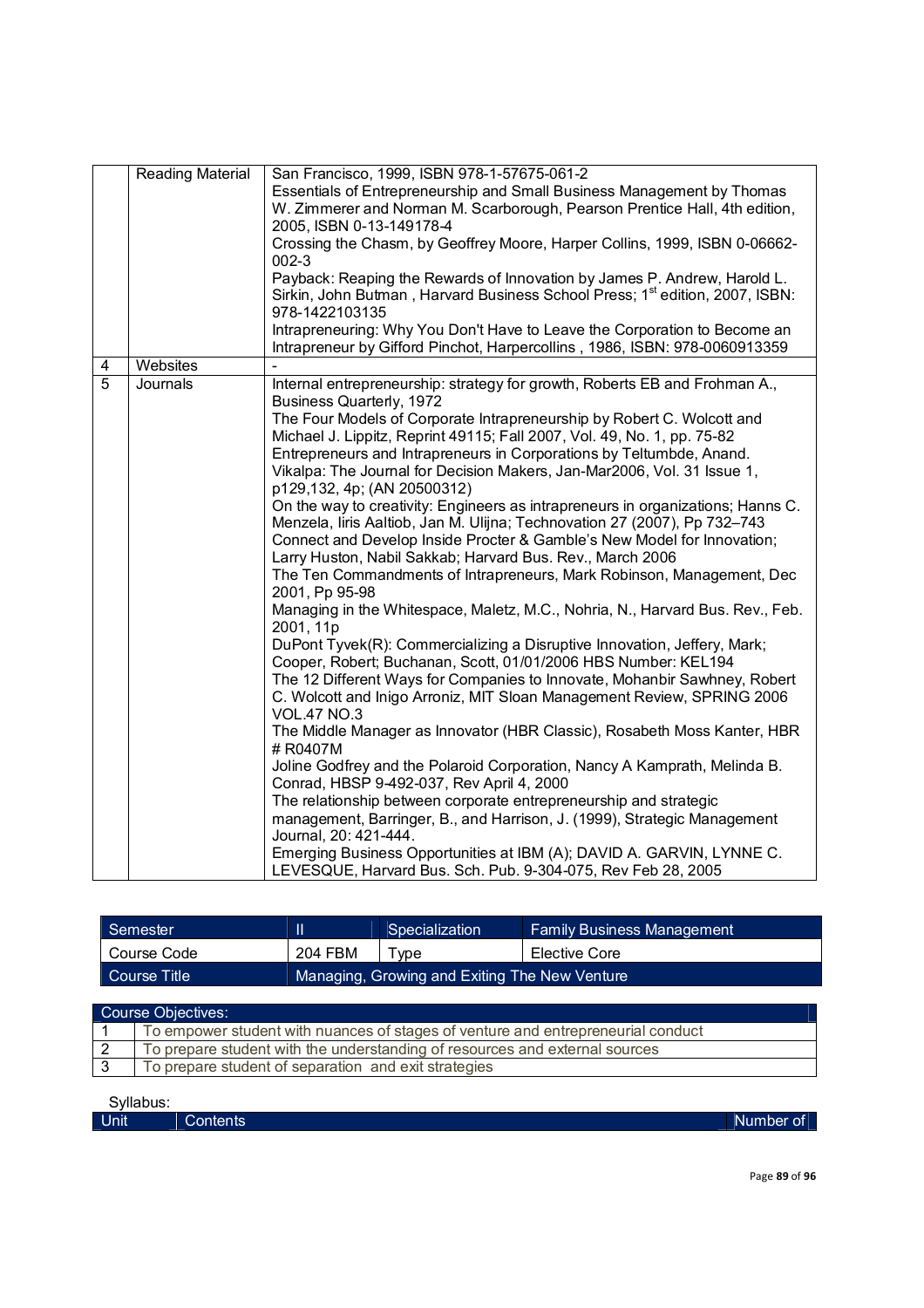| <b>Number</b> |                                                                                                                                                                                                                                                                                                                                                                                                                                                                                                                                                                                                                                                                                                                                                                                                                                                                                                                                                                                                                                                     | Sessions |
|---------------|-----------------------------------------------------------------------------------------------------------------------------------------------------------------------------------------------------------------------------------------------------------------------------------------------------------------------------------------------------------------------------------------------------------------------------------------------------------------------------------------------------------------------------------------------------------------------------------------------------------------------------------------------------------------------------------------------------------------------------------------------------------------------------------------------------------------------------------------------------------------------------------------------------------------------------------------------------------------------------------------------------------------------------------------------------|----------|
| 1             | Entrepreneurial Strategy: Generating And Exploiting New Entries:<br>New Entry, Generation of a New Entry Opportunity - Resources as a Source of<br>Competitive Advantage, Creating a Resource Bundle That is Valuable, Rare,<br>and Inimitable. Assessing the Attractiveness of a New Entry Opportunity -<br>Information of New Entry, Comfort with Making a Decision under Uncertainty,<br>Decision to Exploit or Not to Exploit the New Entry. Entry Strategy for New<br>Entry Exploitation - Environmental Instability and First Mover (Dis) Advantages,<br>Customer Uncertainty and First Mover (Dis) Advantages, Lead Time and First<br>Mover (Dis) Advantages. Risk Reduction Strategies for New Entry Exploitation -<br>Market Scope Strategy, Imitation Strategies, Managing Newness.                                                                                                                                                                                                                                                       | $7 + 2$  |
| 2             | Strategies For Growth And Managing The Implications of Growth:<br>Growth Strategies: Where to Look for Growth Opportunities - Penetration<br>Strategies, Market Development Strategies, Product Development Strategies,<br>Strategies, Example of Growth Strategies.<br>Diversification<br>Economic<br>Implications of Growth. Implications of Growth for the Firm - Pressures on<br>Existing Financial Resources, Pressures on Human Resources, Pressures on<br>Management of Employees, Pressures on Entrepreneur's Time. Overcoming<br>Pressures on Existing Financial Resources. Financial Control - Managing Cash<br>Flow, Managing Inventory, Managing Fixed Assets, Managing Costs and<br>Profits, Taxes, Record Keeping. Overcoming Pressures on Existing Human<br>Resources, Overcoming Pressures on the Management of Employees,<br>Overcoming Pressures on Entrepreneur's Time - Basic Principles of Time<br>Management. Implications of Firm Growth to the Entrepreneur - A<br>Categorization of Entrepreneurs and Their Firms' Growth. | $7 + 2$  |
| 3             | Accessing Resources For Growth From External Sources:<br>Using External Parties to Help Grow a Business, Franchising - Advantages of<br>Franchising- to the Franchisee, Advantages of Franchising- to the Franchiser,<br>Disadvantages of Franchising, Types of Franchising, Investing in Franchising.<br>Joint Ventures - Types of Joint Ventures, Factors in Joint Ventures. Acquisition<br>- Advantages of Acquisition, Disadvantages of Acquisition, Synergy, Structuring<br>the Deal, Locating Acquisition Candidates. Mergers, Leveraged Buyouts,<br>Overcoming Constraints by Negotiating for More Resources.                                                                                                                                                                                                                                                                                                                                                                                                                                | $7 + 2$  |
| 4             | Going Public:<br>Advantages and Disadvantages of Going Public - Advantages, Disadvantages.<br>The Alternatives to Going public, Timing of Going Public and Underwriter<br>selection - Timing, Underwriter Selection.<br>Registration Statement and<br>Timetable - The Prospectus, Part II, Procedure. Legal issues. After Going<br>public - Aftermarket Support, Relationship with the Financial Community,<br>Reporting Requirements, Myths concerning Going Public.                                                                                                                                                                                                                                                                                                                                                                                                                                                                                                                                                                               | $7 + 2$  |
| 5             | <b>Ending The Venture:</b><br>Bankruptcy- An overview, Reorganization - Surviving Bankruptcy, Prepackaged<br>Bankruptcy,<br>Extended Time Payment Plans, Liquidation, Strategy during<br>Reorganization, Keeping the Venture Going, Warning Signs of Bankruptcy,<br>Starting Over, The Reality of Failure, Business Turnarounds, Exit Strategy.<br>Succession of Business - Transfer to Family Members, Transfer to Non-Family<br>Members. Harvesting Strategy - Direct Sale, Employee Stock Option Plan,<br>Management Buyout.                                                                                                                                                                                                                                                                                                                                                                                                                                                                                                                     | $7 + 2$  |

|    | Learning Resources: |                                                                         |  |
|----|---------------------|-------------------------------------------------------------------------|--|
|    | <b>Text Books</b>   | Entrepreneurship By Robert D Hisrich, Michel P Peters, Dean A Shepherd, |  |
|    |                     | TMGH, $6th$ ed.                                                         |  |
|    | Reference Books     | James Collins, William C. Lazier, Beyond Entrepreneurship: Turning Your |  |
|    |                     | Business into an Enduring Great Company.                                |  |
| -3 | Supplementary       |                                                                         |  |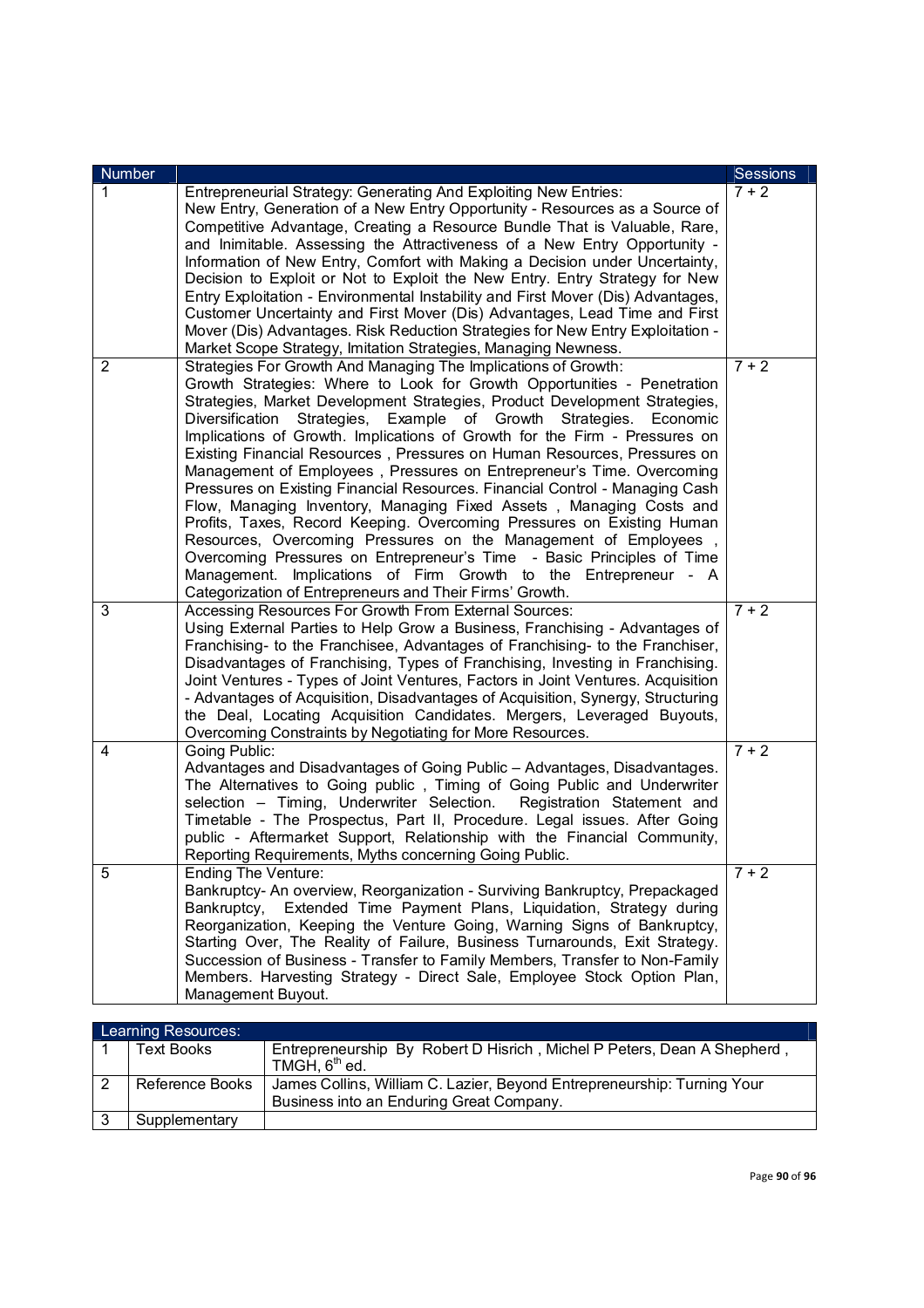| Reading Material |                                                                                                                       |
|------------------|-----------------------------------------------------------------------------------------------------------------------|
| Websites         |                                                                                                                       |
| Journals         | The Role of the Founder in Creating Organizational Culture, Edgar H. Schein,<br>Organizational Dynamics, Summer 1983. |

| Semester     | II                    | Specialization | <b>Family Business Management</b> |
|--------------|-----------------------|----------------|-----------------------------------|
| Course Code  | 205FBM                | Type           | Elective Core                     |
| Course Title | <b>Private Equity</b> |                |                                   |

| <b>Course Objectives:</b>                                                                                               |  |  |  |
|-------------------------------------------------------------------------------------------------------------------------|--|--|--|
| To lay the foundations of a career in private investment activity in countries with transitional or                     |  |  |  |
| developing economies, either as part of a corporate development effort, or through venture capital                      |  |  |  |
| or buyout fund activity.                                                                                                |  |  |  |
| To develop an understanding of the fundamental dynamics of venture funding as a way of building                         |  |  |  |
| a company, or considerations for buying a company amongst students who expect to engage in<br>entrepreneurial activity. |  |  |  |

| <b>Unit</b>    | Contents                                                                                                                                                                                                                                                                                                                                                                                                                                                                                                                                                                                                                                                                                                                                     | Number of |
|----------------|----------------------------------------------------------------------------------------------------------------------------------------------------------------------------------------------------------------------------------------------------------------------------------------------------------------------------------------------------------------------------------------------------------------------------------------------------------------------------------------------------------------------------------------------------------------------------------------------------------------------------------------------------------------------------------------------------------------------------------------------|-----------|
| Number         |                                                                                                                                                                                                                                                                                                                                                                                                                                                                                                                                                                                                                                                                                                                                              | Sessions  |
| 1              | Introduction: The structure of the VC industry, Company formation: structures,<br>ownership and issues, Capitalization Tables and Valuation, Governance,<br>Value Add and Exits; corporate venture capital funds. Issues in Private Equity<br>in Emerging Markets (PEEM) and Development of Fund Strategy and<br>Managing Crisis, History and trends, Contrasts with US/Europe, Hierarchy of<br>risks, Risk mitigation strategies, Role of PE/VC in economic development.                                                                                                                                                                                                                                                                    | $7 + 2$   |
| $\overline{2}$ | Deal Sourcing, Due Diligence and Company Strategy in PEEM - I: Evolution of<br>fund development in selected emerging markets, Contrasts in India, China and<br>Brazil, Role of governments in the building of a venture capital base in<br>emerging markets, Approaches to inventorying base of opportunities,<br>Understanding the point of view and expectations of entrepreneurs, families<br>and existing owners, Identifying and navigating relationships with corporate<br>partners.                                                                                                                                                                                                                                                   | $7 + 2$   |
| 3              | Deal Sourcing, Due Diligence and Company Strategy in PEEM - II: Working<br>with international financial institutions, e.g., the IFC, World Bank and other<br>regional development banks, Approaches to building deal flow in emerging<br>markets, Special issues in setting up a system for deal processing, General<br>transactional path, Special diligence factors in emerging markets and<br>approaches to analyzing these, Challenges of deal origination, "Concept<br>arbitrage", Building companies around products or technologies transferred<br>from other countries, The dangerous allure of "roll-up" strategies in emerging<br>markets, Laying the groundwork for value added activity in the emerging<br>market circumstances. | $7 + 2$   |
| 4              | PE and VC Valuation Challenges in PEEM : Basic universal PE/VC valuation<br>methods, Special considerations in emerging market PE, Special<br>considerations in emerging market VC. Special considerations in term sheet<br>provisions in PEEM - IFC's "quasi-equity structures", Country limitations in VC<br>deal structure, PE and buyout considerations in deal structuring and contrast<br>with US, Structuring PE deals without leverage.                                                                                                                                                                                                                                                                                              | $7 + 2$   |
| 5              | Exit Planning, Alternatives and Execution in Emerging Markets: Alignment with<br>entrepreneurs' expectations and goals, Role and risks of local listing,<br>Information resources for offshore listing, Inherent problems of illiquidity in<br>emerging markets, Strategies for domestic and off-shore trade sales.                                                                                                                                                                                                                                                                                                                                                                                                                          | $7 + 2$   |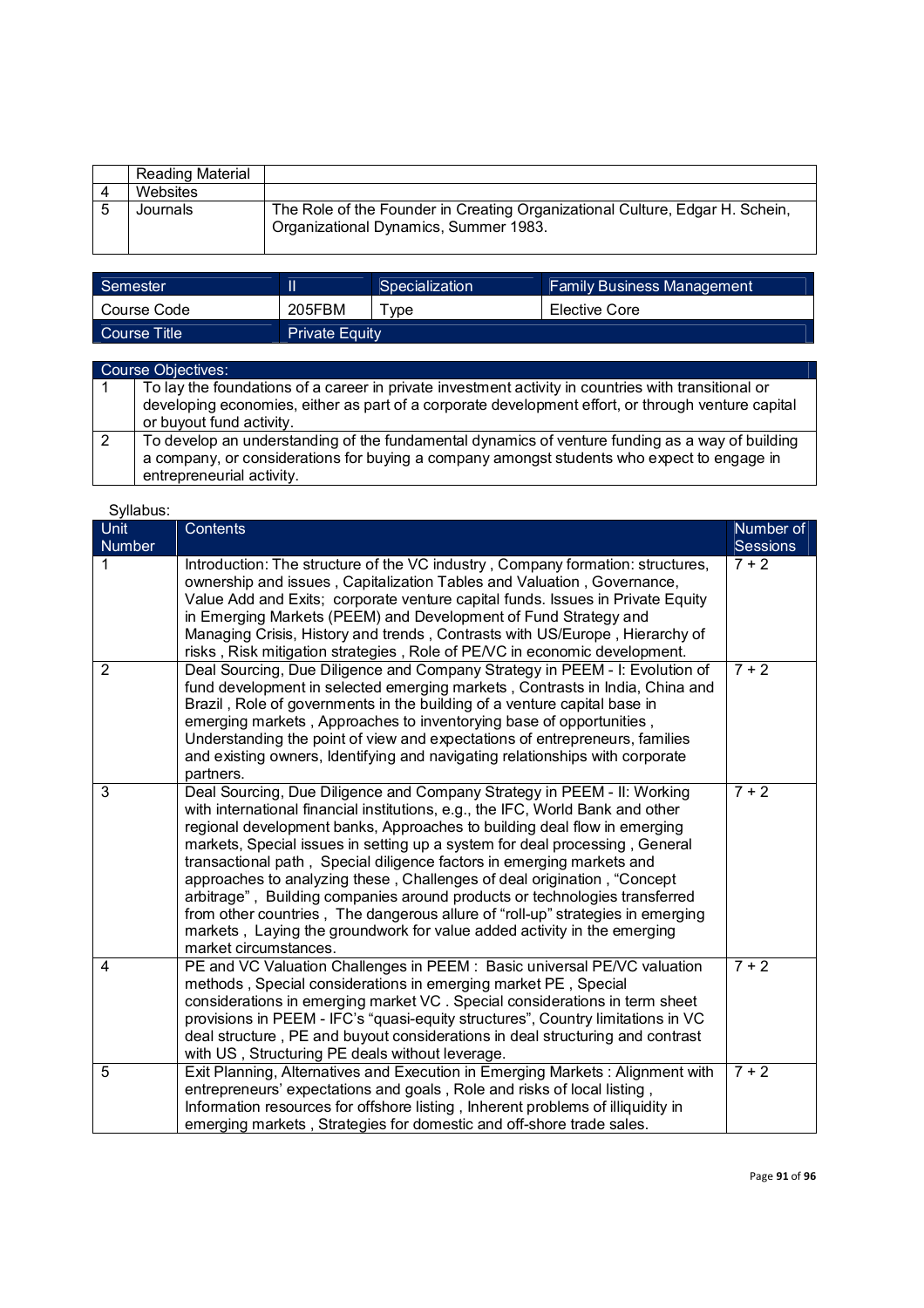|   | Learning Resources:     |                                                                            |  |  |  |
|---|-------------------------|----------------------------------------------------------------------------|--|--|--|
|   | <b>Text Books</b>       | Poza, E. (2010). Family Business, 3rd Edition. Mason, OH: South-Western    |  |  |  |
|   |                         | Cengage Learning. [ISBN: 0470998105]                                       |  |  |  |
|   |                         | Tom Copeland et al: Valuation - Measuring and Managing the Value of        |  |  |  |
|   |                         | Companies, Wiley 1996                                                      |  |  |  |
| 2 | Reference Books         | Udayan Gupta (Editor), Done Deals: Venture Capitalists Tell Their Stories. |  |  |  |
| 3 | Supplementary           | Paul A. Gompers and Josh Lerner, The Money of Invention: How Venture       |  |  |  |
|   | <b>Reading Material</b> | Capital Creates New Wealth.                                                |  |  |  |
| 4 | Websites                |                                                                            |  |  |  |
| 5 | Journals                | Zider, Bob "How Venture Capital Works" Harvard Business Review             |  |  |  |
|   |                         | Roberts, Michael J. and Lauren Barley, "How Venture Capitalists Evaluate   |  |  |  |
|   |                         | Potential Venture Opportunities" (HBSP 9-805-019)                          |  |  |  |
|   |                         | Amar Bhide: Bootstrap Finance – The Art of Start-ups, Harvard Business     |  |  |  |
|   |                         | Review, November 1992, pp 109-117                                          |  |  |  |

|  | Technology Management Specialization- |
|--|---------------------------------------|
|  |                                       |

| Semester     |       | <b>Elective</b>                         | Technology Management |
|--------------|-------|-----------------------------------------|-----------------------|
| Course Code  | 203TM | vpe                                     | Elective Core         |
| Course Title |       | Technology Transfer & Commercialization |                       |

|                              |                                                                                                                                                                                                          | <b>Course Objectives:</b>                                                                                                                                                                                                                                                                                                                                                                                                                                                                                                                                                                                                                                                                                                        |                       |  |
|------------------------------|----------------------------------------------------------------------------------------------------------------------------------------------------------------------------------------------------------|----------------------------------------------------------------------------------------------------------------------------------------------------------------------------------------------------------------------------------------------------------------------------------------------------------------------------------------------------------------------------------------------------------------------------------------------------------------------------------------------------------------------------------------------------------------------------------------------------------------------------------------------------------------------------------------------------------------------------------|-----------------------|--|
| 1                            | To understand the key concepts and options in technology transfer and commercialization                                                                                                                  |                                                                                                                                                                                                                                                                                                                                                                                                                                                                                                                                                                                                                                                                                                                                  |                       |  |
| 2                            | To provide the students with working knowledge and skills to plan and implement technology<br>assessment, market assessment, alignment of technology in technology transfer and transmission<br>process. |                                                                                                                                                                                                                                                                                                                                                                                                                                                                                                                                                                                                                                                                                                                                  |                       |  |
| 3                            |                                                                                                                                                                                                          | To provide the students with understanding on issues concerning roles of various intellectual<br>property rights, patent search, sustainability and competitive advantage, science and technology<br>policy, start-up, and licensing and spin-off companies.                                                                                                                                                                                                                                                                                                                                                                                                                                                                     |                       |  |
|                              | Syllabus:                                                                                                                                                                                                |                                                                                                                                                                                                                                                                                                                                                                                                                                                                                                                                                                                                                                                                                                                                  |                       |  |
| <b>Unit</b><br><b>Number</b> |                                                                                                                                                                                                          | Contents                                                                                                                                                                                                                                                                                                                                                                                                                                                                                                                                                                                                                                                                                                                         | Number of<br>Sessions |  |
| 1                            |                                                                                                                                                                                                          | Introduction: Technology Entrepreneurship and Innovation; Technology<br>Transfer & Transmission Process; Technology Commercialization Process;<br>Role of Intellectual Property in Protecting Innovation                                                                                                                                                                                                                                                                                                                                                                                                                                                                                                                         | $7 + 2$               |  |
| 2                            |                                                                                                                                                                                                          | Technology and Market Assessment: Customer Needs Driven Product<br>Specifications; Negotiating the Deal and Marketing the Innovation; Financial<br>Plan and Selection of Innovation Projects; Innovation and Risk Management;<br>Technology Valuation and Impact Analysis; Market Assessment and Alignment<br>of Technology.                                                                                                                                                                                                                                                                                                                                                                                                     | $7 + 2$               |  |
| 3                            |                                                                                                                                                                                                          | Business Plan: Executive summary - Business description - Industry analysis<br>and trends - Competitive analysis - Target market - strategic position - risk<br>assessment - Market strategies - Design and development plan - Technology<br>plan -management and organization - Financial factors - Financial features -<br>sales, profits, cash flows and return on investment - Financial requirements -<br>loan, equity source of collateral - Current business position- Relevant<br>information about the company, its legal form of operation, when it was formed,<br>the principal owners and key personnel - Major achievements - developments<br>within the company that are essential to the success of the business. | $7 + 2$               |  |
| 4                            |                                                                                                                                                                                                          | Commercialization Strategy: Coming Full Circle in the Commercialization Loop;<br>Business Plan Science and Technology Policy; Negotiating and Monitoring the<br>Licensing Agreement; Start-Up and Spin-Off Companies; Joint Venture.                                                                                                                                                                                                                                                                                                                                                                                                                                                                                             | $7 + 2$               |  |
| 5                            |                                                                                                                                                                                                          | Case Studies: Case studies drawn from commercial, industrial and research<br>applications.                                                                                                                                                                                                                                                                                                                                                                                                                                                                                                                                                                                                                                       | $7 + 2$               |  |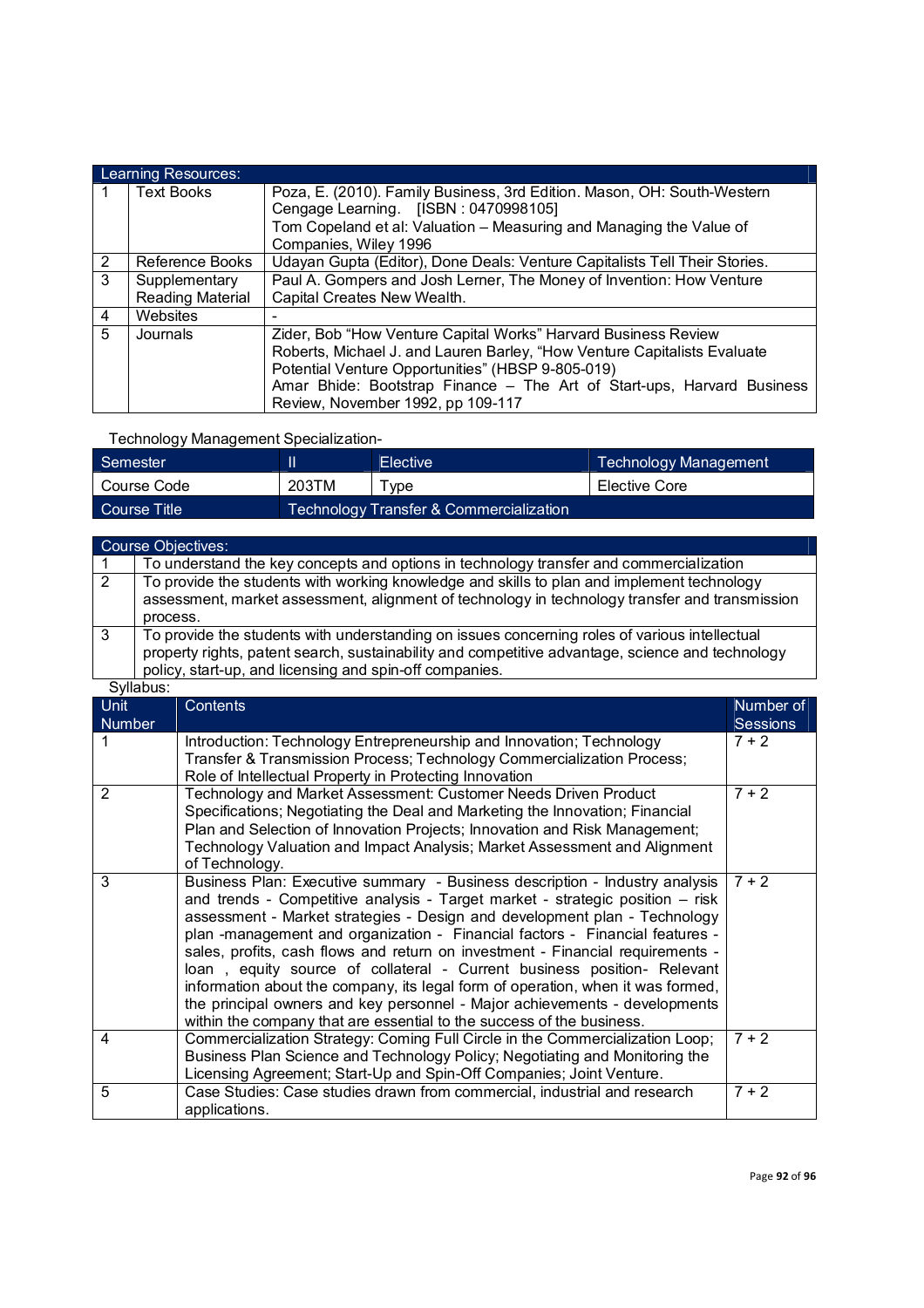|   | Learning Resources:     |                                                                                          |
|---|-------------------------|------------------------------------------------------------------------------------------|
| 1 | <b>Text Books</b>       | Cooke, I. and Mayes, P. (1996), Introduction to Innovation and Technology                |
|   |                         | Transfer, Norwood: Artech House.                                                         |
|   |                         | Jolly, Vijay. 1997. Commercializing New Technologies, Getting From Mind to               |
|   |                         | Market. Harvard Business School Press.                                                   |
|   |                         | Eskelin, A. (2001), Technology Acquisition: Buying the Future of your Business,          |
|   |                         | Boston, Mass.: Addison-Wesley.                                                           |
|   |                         | Jolly, V.K (1997), Commercialisation of New Technologies, Greeting from Mind             |
|   |                         | to Market, Boston, Mass.: Harvard Business School Press.                                 |
|   |                         | K. Allen, Bringing New Technology to Market, Upper Saddle River, NJ: Prentice-           |
|   |                         | Hall, 2003.<br>Braun, Ernest. 1998. Principles of technology assessment in Technology in |
|   |                         | Context: Technology Assessment for Managers. New York: Routledge.                        |
| 2 | Reference Books         | Dorf, R.C. (1999), The Technology Management Handbook, Boca Raton, Fla.:                 |
|   |                         | <b>CRC Press.</b>                                                                        |
|   |                         | Inzelt, A. and Hilton, J. (1999), Technology Transfer: From Invention to                 |
|   |                         | Innovation, Kluwer Academic, Norwell.                                                    |
|   |                         | Melissa, A. Schilling (2008), Strategic Management of Technology Innovation,             |
|   |                         | McGraw-Hill International Edition, 2nd Edition, Singapore.                               |
|   |                         | Muir, A.E. (1997), The Technology Transfer System, New York: Latham Book                 |
|   |                         | Publishing.                                                                              |
|   |                         | Parr, R.L. and Sullivan, P.H. (1996), Technology Licensing: Corporate                    |
|   |                         | Strategies for Maximizing Value, New York: John Wiley & Sons.                            |
| 3 | Supplementary           | Clifford, M. Gross and Joseph P. Allen, (2003) "Technology Transfer for                  |
|   | <b>Reading Material</b> | Entrepreneurs - A Guide to Commercializing Federal Laboratory Innovation",               |
|   |                         | Praeger Publishers, USA.                                                                 |
|   |                         | Iansiti, M. (1998), Technology Integration: Making Critical Choices in a Dynamic         |
|   |                         | World, Mass.: Harvard Business School.                                                   |
|   |                         | Paulson, E. (2001), The Technology M&A Guidebook, New York: John Wiley &<br>Sons.        |
|   |                         | Megantz, R.C. (2002), Technology Management: Developing and Implementing                 |
|   |                         | Effective Licensing Programs, New York: John Wiley & Sons.                               |
|   |                         | Spencer, R.H. (2003), Technology Best Practices, New York: John Wiley &                  |
|   |                         | Sons.                                                                                    |
|   |                         | Timmons, J.A. (2003), New Venture Creation, Sixth edition, Chicago: Irwin.               |
| 4 | Websites                | Innovations<br>Utility<br>Protecting<br>by<br>Models                                     |
|   |                         | (http://www.wipo.int/sme/en/ip_business/utility_models/utility_models.htm).              |
|   |                         | "Financing<br>Ramsey.<br>W.S.,<br><b>New</b><br>Venture",<br>a                           |
|   |                         | http://www.williamramseylaw.com/pages/Pfinancing.html                                    |
| 5 | Journals                | Cohen, M. W., "Patents and Appropriation Concerns and Evidence", Journal of              |
|   |                         | Technology Transfer, 30(1&2): 57-71, 2005.                                               |
|   |                         | Farris, G.F., "Research in Innovation Management and Technology Transfer in              |
|   |                         | China", The Journal of Technology Transfer, 32(1-2) 123-126, April 2007.                 |
|   |                         | Johnson, S.D., Gatz, E.F., & Hicks, D. (1997). Expanding the content base of             |
|   |                         | technology education: Technology transfer as a topic of study. Journal of                |
|   |                         | Technology Education, 8(2).                                                              |

| Semester     |       | Elective                             | <b>Technology Management</b> |
|--------------|-------|--------------------------------------|------------------------------|
| Course Code  | 204TM | vpe                                  | Elective Core                |
| Course Title |       | <b>Technology Use and Assessment</b> |                              |
|              |       |                                      |                              |

Course Objectives:

1 To describe linkages among society, environment, and technology.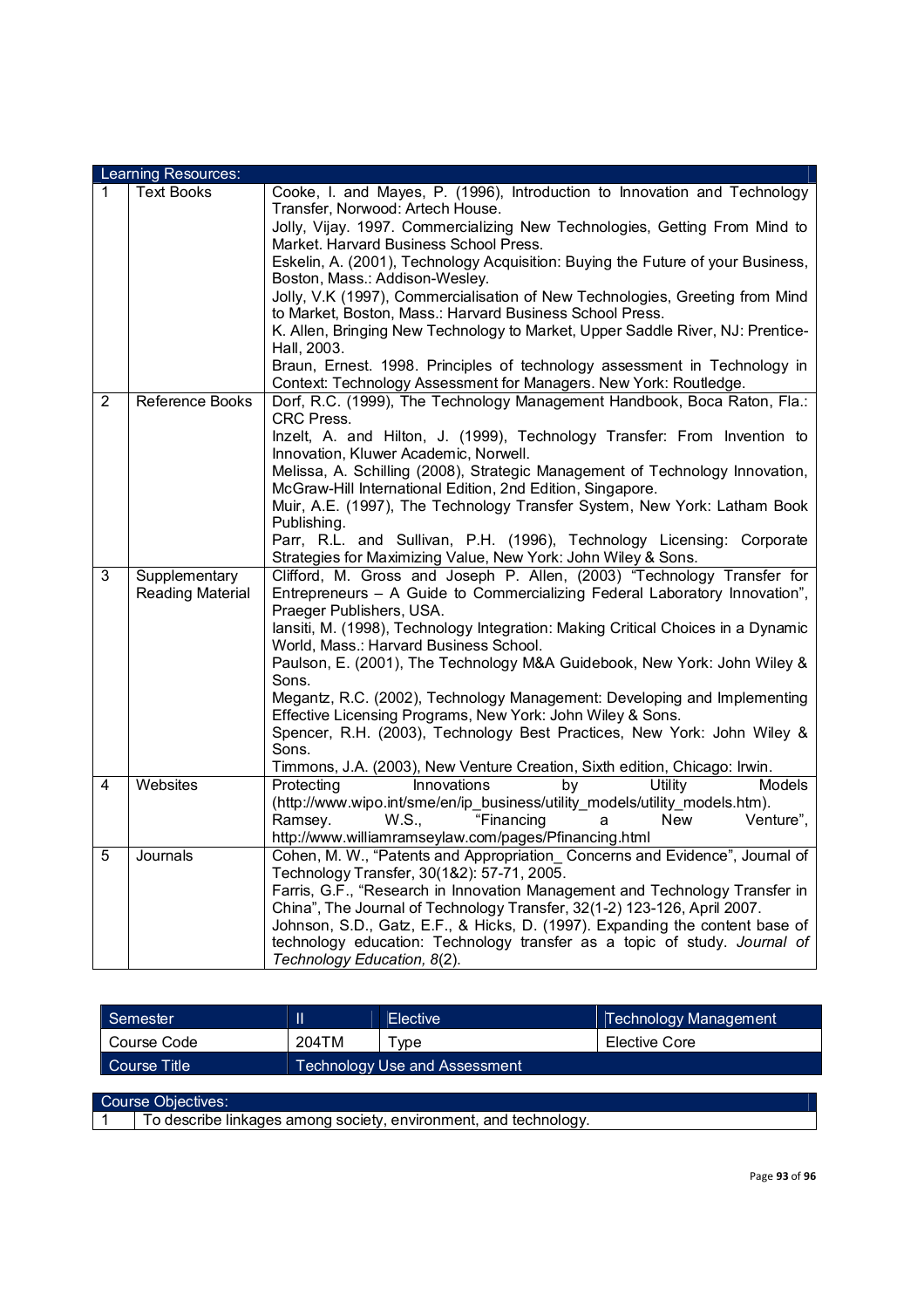## 2 To describe a framework for technology assessment.

| Syllabus:      |                                                                                                                                                                                                                                                                                                                                                                                                                                                                                                                                                             |                   |
|----------------|-------------------------------------------------------------------------------------------------------------------------------------------------------------------------------------------------------------------------------------------------------------------------------------------------------------------------------------------------------------------------------------------------------------------------------------------------------------------------------------------------------------------------------------------------------------|-------------------|
| <b>Unit</b>    | <b>Contents</b>                                                                                                                                                                                                                                                                                                                                                                                                                                                                                                                                             | Number of         |
| <b>Number</b>  |                                                                                                                                                                                                                                                                                                                                                                                                                                                                                                                                                             | <b>Sessions</b>   |
|                | Technology Assessment: Definitions and Purpose of Technology Assessment:<br>Policy, Decision-making (Organizational and personal). Assessment Criteria -<br>Stakeholder Interests, Authority, Sustainability: Social, Economic, &<br>Environmental, Efficiency, Ethical Considerations, Costs, Benefits, and<br>Tradeoffs. Scope of Technology Assessment - Personal and Organizational,<br>Formal and Informal, Small- and Global-Scale.                                                                                                                   | $7 + 2$           |
| $\overline{2}$ | Technology and its Influence: Technology and its influence on Society,<br>Government & Politics, Energy, Health, Environment, Education.                                                                                                                                                                                                                                                                                                                                                                                                                    | $7 + 2$           |
| 3              | Selected Technology Assessment Techniques: Risk and Impact Assessment,<br>Environmental Impact Assessment, Health Technology Assessment, Critical<br>Incident, Futuring, Brainstorming, Interpretive structural modeling, Trend<br>extrapolation, Opinion measurement, Scenarios, Checklists, Relevance trees,<br>Cross-effect matrices, Simulation models, Sensitivity analysis, Probabilistic<br>techniques, Benefit-cost analysis, Export base models, Decision analysis -<br>Decision Trees, Policy capture, Life cycle analysis, Force field analysis. | $\frac{1}{7}$ + 2 |
| 4              | Technology Use: Definitions and Purpose of the study of Use. Usability: System<br>& Product Acceptability Criteria, Usability Defined, Usability Attributes (e.g.,<br>learnability, efficiency, and satisfaction), Usability Engineering Lifecycle - Goal<br>Setting & Design Criteria, User-centered design, Ergonomics and<br>anthropometrics, Trade-Offs. Usability Research Methods - Observation,<br>Usability Tests, User Surveys, Task Analysis.                                                                                                     | $\frac{1}{7} + 2$ |
| 5              | Conducting Research on Technology Use: Planning - Human subjects<br>protection, Standards for verifiability, validity, and reliability. Gathering data -<br>Analyzing and Interpreting data, Reporting.                                                                                                                                                                                                                                                                                                                                                     | $7 + 2$           |

|   | Learning Resources:               |                                                                                                                                                                                                                                                                                                                                                                                                                                                                                                                        |  |  |  |
|---|-----------------------------------|------------------------------------------------------------------------------------------------------------------------------------------------------------------------------------------------------------------------------------------------------------------------------------------------------------------------------------------------------------------------------------------------------------------------------------------------------------------------------------------------------------------------|--|--|--|
| 1 | <b>Text Books</b>                 | Porter, A. L., Rossinni, F., Carpenter, S. R, Roper, A. T., Larson, R. W., and<br>Tiller, J. S. (1980). A guidebook for technology assessment and impact<br>analysis. New York: North Holland.<br>R.C. Megantz (1996), How to License Technology, John Wiley & Sons.<br>R.L. Parr & P.H. Sullivan (1996), Technology Licensing, Corporate Strategies for<br>Maximizing Value, John Wiley & Sons.<br>P.H. Sullivan (1998), Profiting from Intellectual Capital: Extracting value from<br>Innovation, John Wiley & Sons. |  |  |  |
| 2 | Reference Books                   | Porter, A.L., Roper, A.T., Mason, T.W., Rossinni, F.A. & Banks, J. (1991).<br>Forecasting and management of technology. John Wiley & Sons.<br>Barnum, Carol. (2002). Usability testing and research. NY: Longman                                                                                                                                                                                                                                                                                                       |  |  |  |
| 3 | Supplementary<br>Reading Material | Rubin, Jeffrey. (1994). Handbook of usability testing: How to plan, design, and<br>conduct effective tests. NY: Wiley<br>Nielsen, Jakob. (1993). Usability engineering. San Diego, CA: Morgan Kaufman                                                                                                                                                                                                                                                                                                                  |  |  |  |
| 4 | Websites                          | Ely, A., Van Zwanenberg, P. & Stirling, A. (2011). New models of technology<br>assessment for development. Working paper from the STEPS Centre.<br>Retrieved from http://www.steps-centre.org/PDFs/Technology Assessment.pdf<br>Mohr, H. (1999). Technology assessment in theory and practice. Society for<br>Philosophy of Technology, 4(4).<br>http://scholar.lib.vt.edu/ejournals/SPT/v4n4/mohr.html                                                                                                                |  |  |  |
| 5 | Journals                          | Deal, W. (2002). Making the connection: Technological literacy and technology<br>assessment. The Technology Teacher, 61(7), 16-18.<br>International Journal of Technology Management                                                                                                                                                                                                                                                                                                                                   |  |  |  |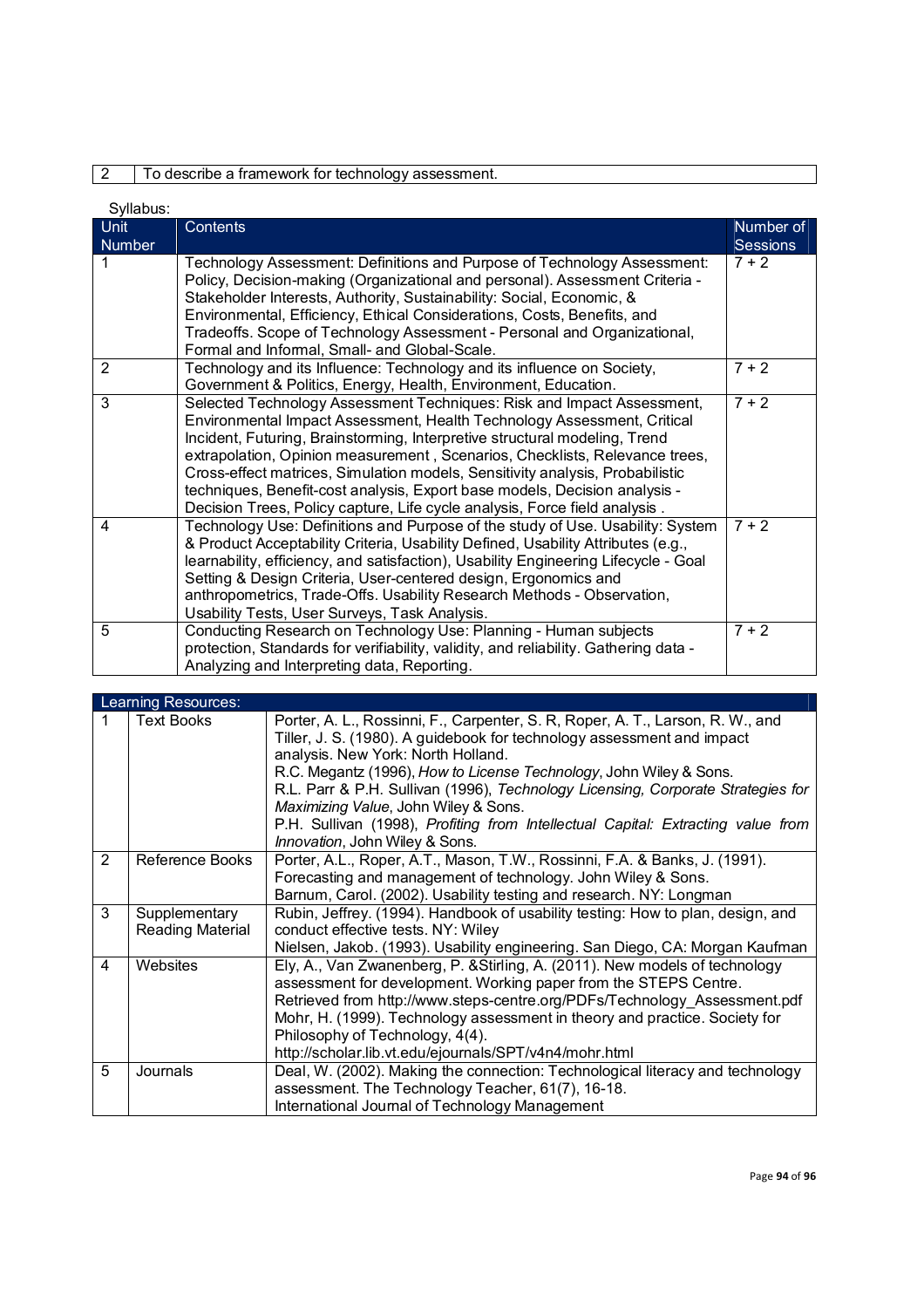| Semester     |                            | <b>Elective</b> | Technology Management |
|--------------|----------------------------|-----------------|-----------------------|
| Course Code  | 205TM                      | vpe             | Elective Core         |
| Course Title | Managing Innovation $-$ II |                 |                       |
|              |                            |                 |                       |

| Course Objectives: |                                                                  |  |
|--------------------|------------------------------------------------------------------|--|
|                    | To provide exposure to an integrative framework for innovation.  |  |
|                    | To highlight global and emerging market context of globalization |  |
|                    | To describe government's role in innovation                      |  |
|                    | To describe innovations in service sector context.               |  |

| oviiavuo.     |                                                                                                                                                                                                                                                                                                                                                                                                                                                                                                     |                 |
|---------------|-----------------------------------------------------------------------------------------------------------------------------------------------------------------------------------------------------------------------------------------------------------------------------------------------------------------------------------------------------------------------------------------------------------------------------------------------------------------------------------------------------|-----------------|
| Unit          | Contents                                                                                                                                                                                                                                                                                                                                                                                                                                                                                            | Number of       |
| <b>Number</b> |                                                                                                                                                                                                                                                                                                                                                                                                                                                                                                     | <b>Sessions</b> |
| 1             | Globalization for Innovation: Technological Uncertainty, Market Uncertainty,<br>Endogeneity, Generic Strategies for World Wide Innovation, Strategic Choice -<br>Balancing Cost & Innovation, Role of Complimentary technologies, Protecting<br>Entrepreneurial Rents - Team Up, Block, Run. Methods of Globalization -<br>Acquisitions and Mergers, Strategic Alliances, Licensing, Internal Development.                                                                                          | $7 + 2$         |
| 2             | Innovation for Emerging Economies: Value Stock, Techno-economic Factors -<br>Economic Differences, Product Specificity. Entry Strategies - Reach for later<br>stage of the Product Life Cycle, Reach Deeper into the Value Stock, Options<br>Approach Implementation - Technology Transfer, Commercialization,<br>Establishing Co-opetitors.                                                                                                                                                        | $7 + 2$         |
| 3             | Role of National Governments in Innovation: Why a Government Role? - Public<br>Nature of Knowledge, Uncertainty, Public Complementary Assets, Network<br>Externalities, Politics. Government Actions - Financing R & D, Lead User,<br>Provider of Public Complementary Assets. Regulator, Macro-Economic<br>Fundamentals, Baby-Sitter and Godfather, Educator, Information Centre and<br>Provider of Political stability.                                                                           | $7 + 2$         |
| 4             | Innovation in Services: Service Organizations do Innovate, The Concept of<br>Innovation in Services, Type of Innovation in services, The CI-3 Framework -<br>Customer Intelligence, Customer Intimacy, Customer Innovation. Brand Asset<br>Monitoring, Customer Satisfaction & Loyalty Measurement, Touch Points Data<br>Management. Customer Blending, Customer Mind Mapping, Customer<br>Ecosystem Mapping. Innovation Process, Magnet team. Product Forums.<br>Benefits of the CI - 3 Framework. | $7 + 2$         |
| 5             | Cases on Innovation: Business / Process innovations, Social Innovations,<br>Organizational innovations. Overview of National Innovation Systems - Brazil<br>Denmark, Singapore, USA, Japan.                                                                                                                                                                                                                                                                                                         | $7 + 2$         |

| Learning Resources: |                                          |                                                                                                                                                                                                                                                                                                                                                                                               |  |
|---------------------|------------------------------------------|-----------------------------------------------------------------------------------------------------------------------------------------------------------------------------------------------------------------------------------------------------------------------------------------------------------------------------------------------------------------------------------------------|--|
|                     | <b>Text Books</b>                        | Innovation Management, Allan Afuah, Oxford Indian Edition.<br>Business Innovation in the 21 <sup>st</sup> Century, Praveen Gupta, S Chand.<br>A Case Study Special on Innovation - Making Aspirations Count, Business<br>World Publication.<br>Innovation Management, ShlomoMaital and D V R Seshadri, Response Books,<br>Sage Publications, New Delhi.                                       |  |
| 2                   | Reference Books                          | Adair on Creativity and Innovation, Edited by Neil Thomas, Viva Books.                                                                                                                                                                                                                                                                                                                        |  |
| 3                   | Supplementary<br><b>Reading Material</b> | Innovating at the Edge - How organizations Evolve and Embed Innovation<br>Capability, Tim Jones, Butterworth-Hienemann, South Asian Edition.<br>Managing Creativity & innovation, Harvard Business Essentials, Harvard<br><b>Business School Press.</b><br>The Innovator's ToolKit, Harvard Business Press.<br>Fastrack to Success Innovation, Andy Bruce and David Birchall, Prentice Hall - |  |